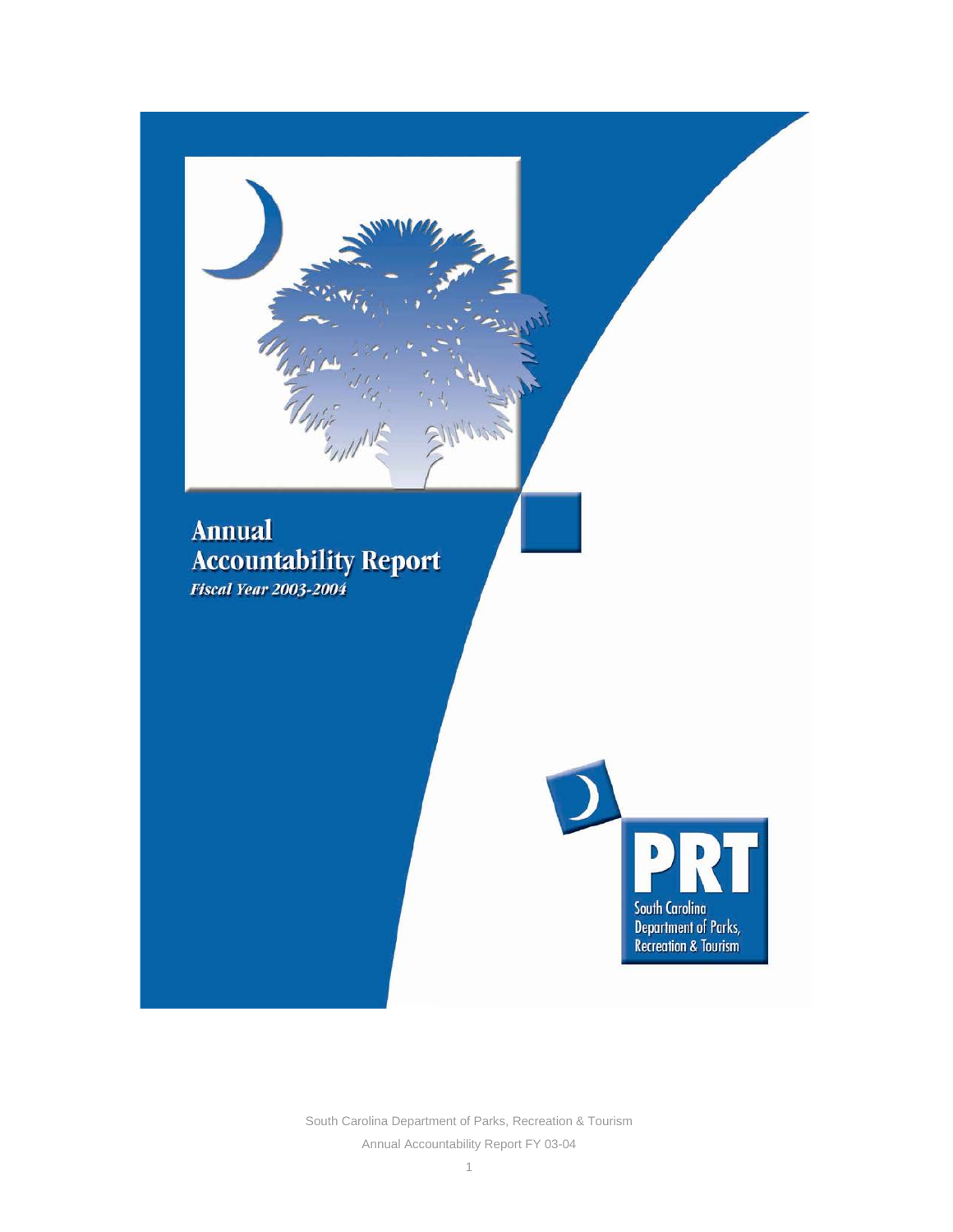# *Section I – Executive Summary*

## *Mission and Values*

The staff and leadership of the SC Department of Parks, Recreation, & Tourism (PRT) are totally committed to the mission of the agency and passionately believe in providing exceptional service to the citizens of South Carolina. Accountability at PRT is both a measurement system and a relationship system. The citizens of South Carolina are served by and benefit directly from the economic development activities of PRT. By promoting tourism and supporting the expansion and continued growth of the tourism industry, PRT plays a key role in accomplishing the Governor's objective of increasing personal income of South Carolinians. The agency's mission is to *raise personal income of South Carolinians by creating a better environment for economic growth through delivering state government services more effectively, improving quality of life, and promoting economic development through tourism.*

Through PRT's Tourism-based Community and Economic Development efforts, it is also able to extend the benefits of tourism to all areas of the state and to assist rural and lesser-developed communities in generating economic activity. In South Carolina's state parks, visitors are given the opportunity to experience the diverse natural and cultural resources that project the essence of South Carolina.

Whether it is a park visitor, a recreation enthusiast, or a tourism visitor to the state, PRT employees work together to help each of these unique individuals discover the cultural and natural resources that our state offers. Additionally, employees work hard to balance the needs of future generations of visitors without sacrificing the resources of today.

## *Key Strategic Goals*

PRT has updated its strategic plan to better align its resources with its core mission and to adapt to the current economic realities. Also, each key program area of the agency operates from a comprehensive annual plan. A list of key initiatives is in place to support the agency with achieving two strategic objectives:

## *1. Raise South Carolina's Gross Tourism Product per Visitor 10% by 12/31/2005.*

## *2. Reinvest \$5,000,000 into state park resources by 6/30/2006 in order to improve visitor experiences.*

## *Opportunities & Barriers*

## *Economic Development*

Tourism is the state's largest industry. Its size, unique character, and relative importance to the state's economy require dedicated resources and specialized expertise. Given the SC Department of Commerce's mission to support a broad range of industries, it would be difficult for it to devote the resources and focus necessary to also support the tourism industry. A primary distinction between the mission of PRT and the mission of the Department of Commerce can be made through examining the sales and marketing objectives of the two agencies. The marketing and sales efforts of PRT are primarily aimed at a consumer market (i.e., travelers to the state); whereas, the Department of Commerce's sales efforts are targeted to a business audience.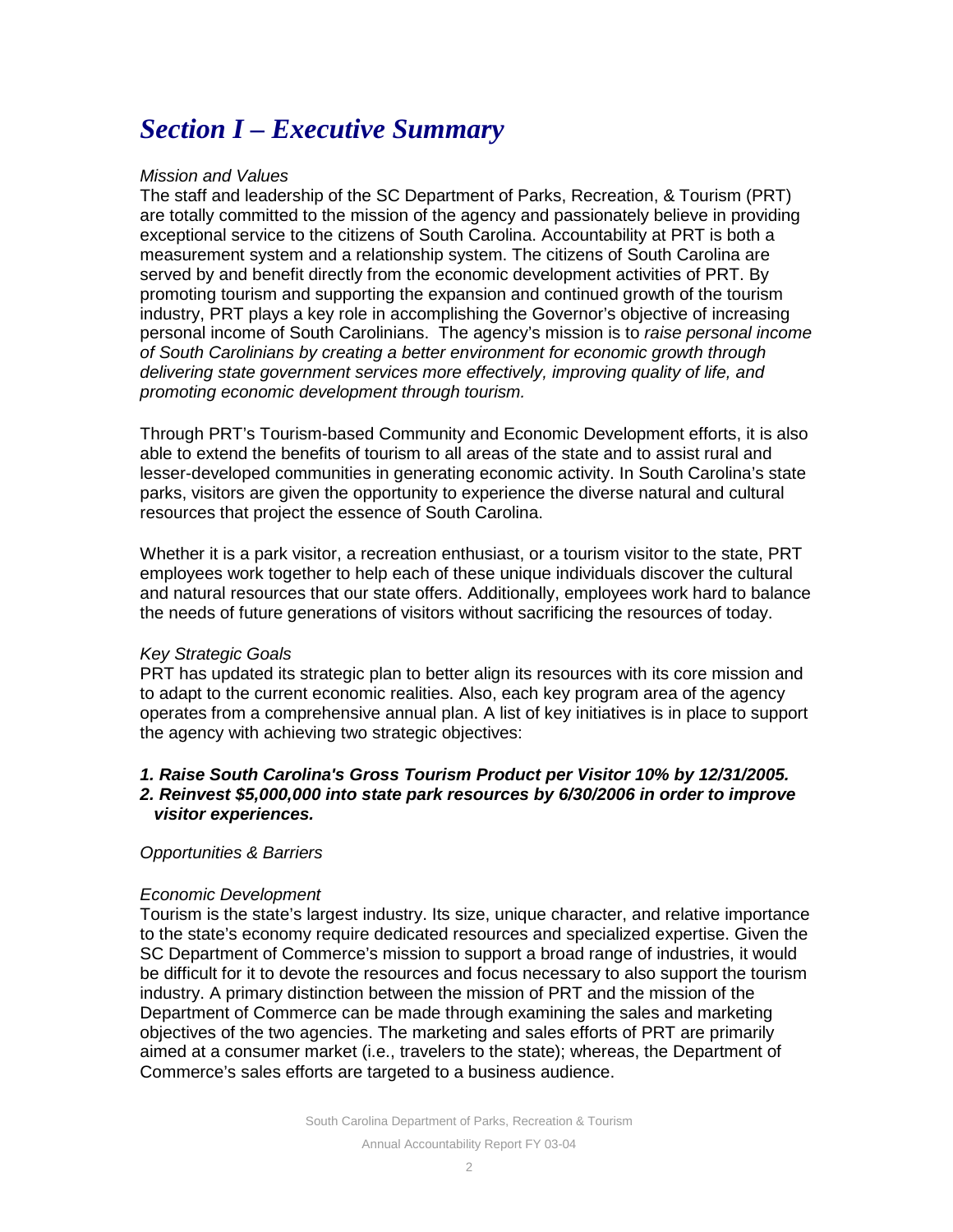## *Visitor Services*

In terms of state government, PRT serves visitors and travelers almost exclusively. While PRT oversees the state's nine Welcome Centers, the Department of Transportation does provide interstate rest stops within the state, and, in conjunction with PRT, publishes a road map for visitors. Additionally, some resource agencies such as the Department of Natural Resources (DNR) provide limited recreational facilities (e.g., boat landings) for residents and visitors. However, DNR's role is primarily regulatory in nature. The State Park Service, on the other hand, is primarily focused on providing recreational access to the state's natural resources. The State Park Service works closely with other resource agencies to protect our state's natural resources and to balance access with conservation. In addition to the management of natural resources, the State Park Service also manages cultural and historical resources.

The State Park Service is unique in state government in that its customers actually have a choice in whether or not to use its services. It is this characteristic of the State Park Service, in combination with the role it plays in supporting tourism, that makes the State Park Service a logical partner with the other programs of PRT. PRT is focused on marketing to and fulfilling the needs of consumers. Likewise, the State Park Service must have a similar focus on the consumer, because it must "attract" its customers.

## *Technology*

The agencies financial application software (State Agency Accounting System - SAAS) was developed by, written by, and is currently maintained by the University of South Carolina (USC). This software application has been used in a production environment for over 20 years and does not meet the agency's current financial reporting requirements. An agency team was tasked with selecting and implementing a stop gap solution until SAP is implemented statewide.

Benefits of the FRX financial reporting application include:

- The ability to drill down for detail
- Ease of creating standard reports
- The ability to create a single report from a number of different sources

State Parks currently does not have an automated method for taking and managing reservations within the State Parks system. An agency team has moved forward with the procurement of a web based central reservations system (CRS).

Benefits of a central reservations system to the agency will include:

- Increased guest loyalty by booking reservations using the Internet;
- Improved management of room / campsite inventory;
- Improved management of rates and reservations:
- Improved management of arrival and departure dates; and
- A database of valuable guest information for use in marketing.

During the FY 04/05, another agency team will work with the CRS vendor to implement the system throughout State Parks with accommodations.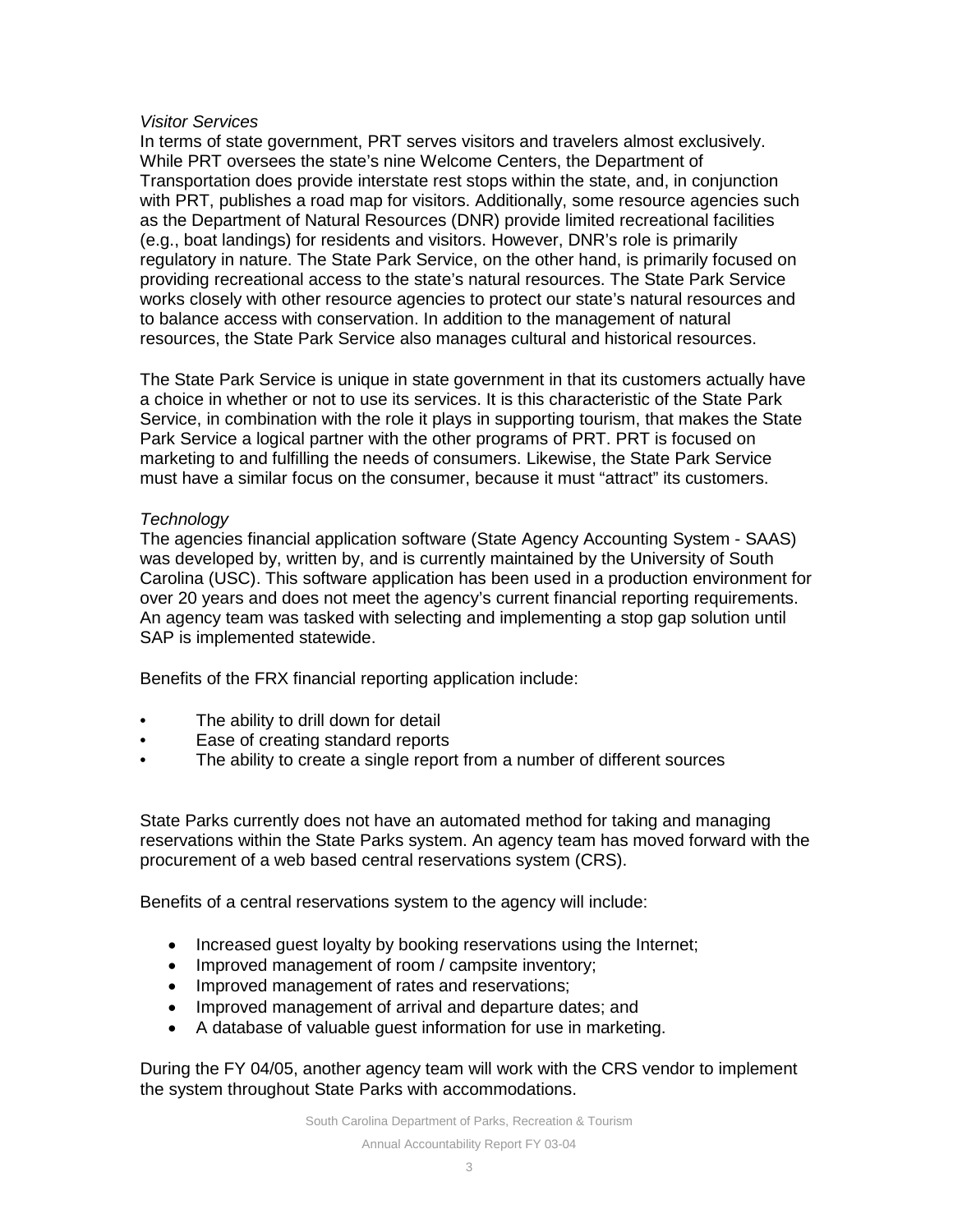Currently, the State Park Service runs its retail operations in the same manner it did 25 years ago. All inventories are taken manually. All sales are rung up on a six key cash register. With the current system, State Parks does not have the ability to run reports on what items are selling / not selling, the ability to move inventory around, to discount items not selling, or track customer behavior. A new point of sale (POS) system will be implemented in 2005 to address these needs.

The benefits of a POS system to State Parks will include:

- Ability to identify high moving, most profitable and non-selling items;
- Inventory control;
- Ability to know what time of the year an item sells the best;
- Ability to capture customer data who are the best customers;
- Ease of use in the ability to discount or change prices; and
- Knowledge of what items need to be ordered, have been ordered and what has been received.

## *Major Achievements from FY 03-04*

South Carolina is 4th in the nation in the importance of travel and tourism to economy, behind Hawaii, Nevada, and Florida. Our customers are unique in state government – they include consumers of travel and tourism activities, the private sector businesses that provide amenities for visitors and the destination marketing organizations and associations that represent the tourism industry. In addition, we cater to resident and non-resident users of parks and recreation facilities throughout the state.

One of our main functions is to market the state to travel consumers to increase the number of customers who patronize the diverse businesses that make up the tourism industry. In addition, we provide for the system of facilities that provide consumers with experiences in our natural environment and cultural heritage.

No other agency engages in the level of marketing and visitor services on the scale that PRT does.

## *Tourism*

The purpose of the Tourism Program is to positively impact the state's economy by attracting visitors to expend discretionary income in South Carolina. The program objective is achieved through integrated research, marketing, sales, visitor services and grants strategies.

On behalf of the state's tourism industry, PRT develops and implements an annual multifaceted marketing plan that promotes the state's cultural, natural and man-made tourism resources for the purpose of attracting visitors to the state. The marketing plan strategies target key domestic and international consumer and trade markets. Resources were shifted to marketing as a priority taking the marketing budget from 19% of total agency budget to 25%. Under the direction of the agency director, staff increased the marketing budget from \$9.8 million in FY 02-03 to \$11.8 million in FY 03-04, an increase of 20%. Staff also increased funding for paid space media from \$2.99 million in FY 02-03 to \$4.8 million in FY 03-04, a 60.5 % increase.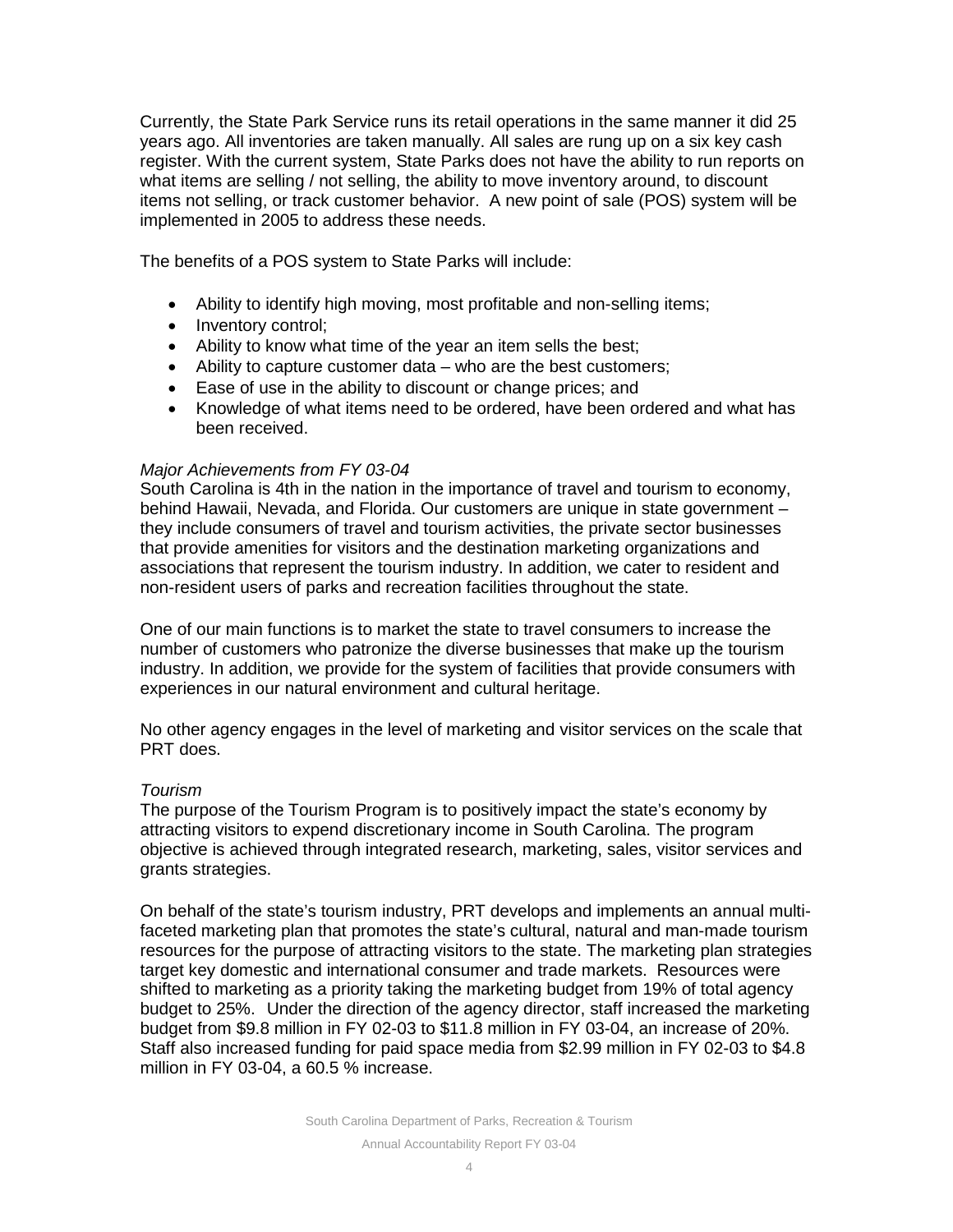PRT's tourism program provides financial and marketing assistance to eligible in-state, non-profit tourism marketing entities through the Tourism Marketing Partnership Program, a matching grants program. The agency increased Tourism Marketing Partnership Program budget by 17% (from \$2.4 million in FY 02-03 to \$2.8 million in FY 03-04).The program also provides an array of travel services to visitors through a network of nine Welcome Centers and one Discovery Center with the purpose of extending visitor stays and expenditures in South Carolina. State Accommodations and Admissions Tax collections were both up 3.7% after the first 10 months of FY03-04 versus the same period of FY02-03. In the first quarter of 2004, statewide Accommodations Tax collections were up 5.5%, while Gross Sales in sectors related to travel and tourism were up 7.4%. (Source: South Carolina Dept. of Revenue)

PRT focused advertising efforts on three primary audiences: general consumer, African-American, and avid golfers.

General Consumer – Ads were targeted to women because women make 75% of all leisure travel decisions and tend to be more "brand loyal." Emphasis was shifted from buys in traditional magazines to lifestyle magazines (e.g., Real Simple, O magazine) to maximize attention and involvement of female audience.

African-American – Targeted ads were to African-American women and group travel influencers. New creative was developed to appeal to this audience. Media buys were chosen that targeted this audience.

Avid Golfers – Ads were targeted to avid golfers to reinforce the image of South Carolina as a leading, quality golf destination. New creative was developed that emphasized the quality and beauty of golf in South Carolina. Media buys were chosen that targeted this audience.

The agency also developed a comprehensive year-long campaign designed to support more days of business and ensure growth during the summer high season. In past years, only a spring campaign with an optional fall campaign was planned. A comprehensive, year-long campaign allows industry partners to better dovetail their marketing with that of the state. Through strategic partnerships and leveraged media buying, PRT yielded over \$4.9 million in added value marketing and advertising.

Due to the favorable response to the Open Space dialogue at the 2004 Governor's Conference, the agency director instructed PRT to develop an electronic industry list serve designed around the Open Space concepts. The S.C. Tourism & Travel Café is a list serve that is a moderated discussion of topics self-generated by industry participants registered with the site. As participation in the list grows, PRT will explore offering other communication tools to the list serve membership. The list serve will create spaces where travel and tourism professionals can share with each other about our work, the industry, and ourselves. The list is open to anyone in the tourism and travel industry working with South Carolina who can receive electronic mail.

#### *State Park Service*

Marketing staff provided assistance that allowed the State Park Service to produce and distribute a first-ever early summer newspaper insert delivered to over 630,000

South Carolina Department of Parks, Recreation & Tourism

Annual Accountability Report FY 03-04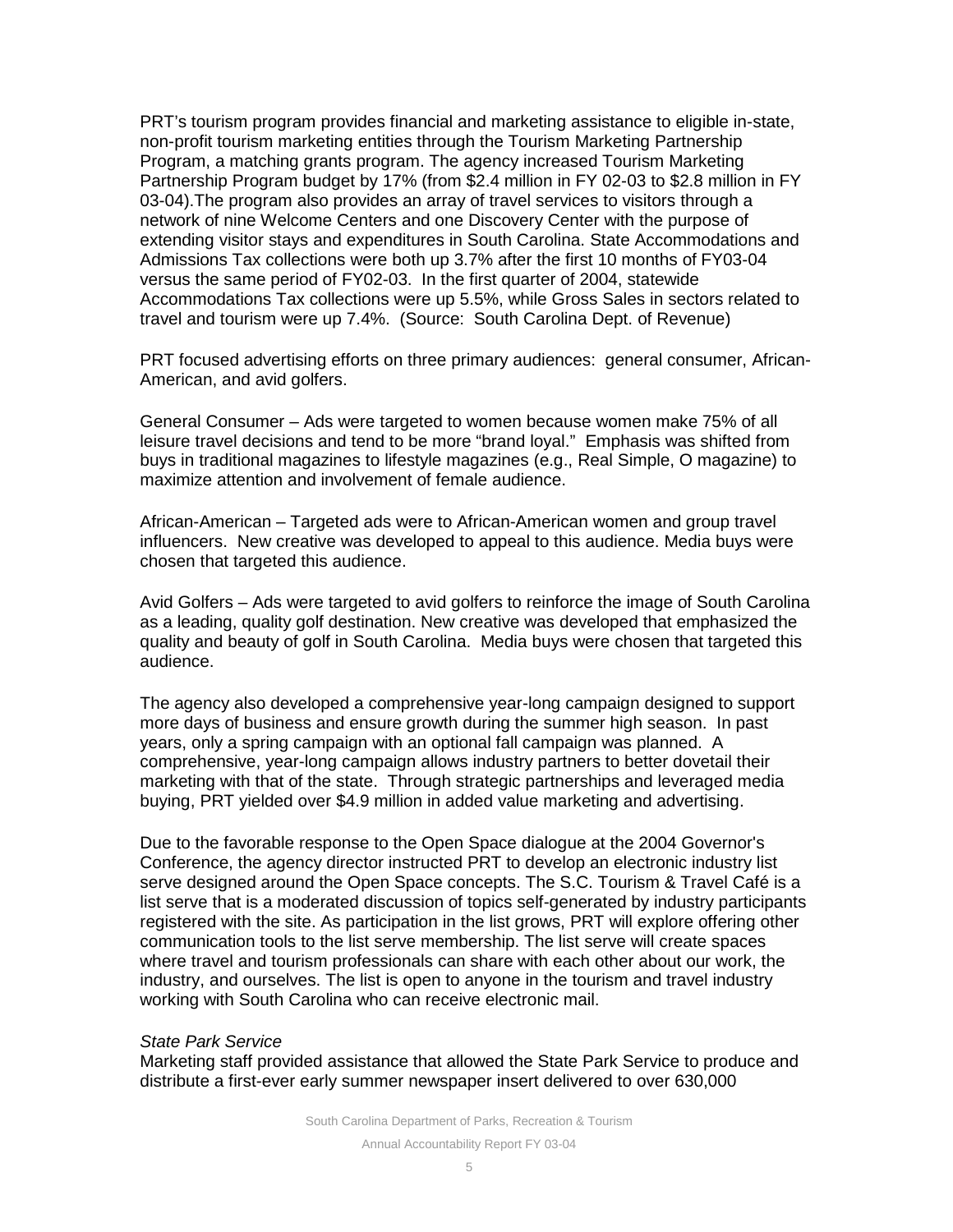households in South Carolina, North Carolina and Georgia. This insert had a twofold impact: driving traffic to parks and creating awareness of State Park's public value. The South Carolina State Park Service has a tremendous responsibility for the management, protection, and promotion of some of South Carolina's most treasured resources. The agency director created a mechanism to increase the amount of funding the agency re-invests in the core product of the State Park Service. This is being accomplished by using funds realized through increased efficiencies from previous fiscal year operations to strategically reinvest in the park system so as to further enhance the system's ability to produce revenue.

The percentage of self-sufficiency of the park system was increased from 57% to 72%. When comparing South Carolina to other states in the United States, the South Carolina State Park Service's national ranking in this category went from 12th most self-sufficient to 6th. We are the second most self-sufficient in the southeast behind Alabama. This marked improvement in performance was the result of an impressive 13% increase in South Carolina Park Service revenue coupled with a 4% decrease in overall expenses. PRT continued to successfully operate the Discover Carolina Education Program at 21 State Parks across South Carolina. In addition, the agency continued a successful partnership with the SC State Department of Education to expand the Discover Carolina Education Program with approved core curriculum and approved lesson plans, which are now online at www.discovercarolina.com.

#### Improvements

*Marketing & State Parks:* A partnership between the office of Tourism Sales and Marketing and State Parks along with an awareness of the product of state parks and the value and demands of the services and goods that parks provide have led parks to re-evaluate the price structure of various goods and services. A major change in rate structure was implemented this year. For the first time, an admission fee was charged at all 46 state parks. Through a public education and information campaign explaining the value of parks, the new admission fee was accepted by the public with relatively few complaints. Admissions revenue is up 46% compared to last year.

*Staff u*sed a Devils Fork State Park marketing blitz as a prototype for marketing of park accommodations. They also introduced a park e-newsletter targeted to a database of park customers with the objective of driving incremental business. The integrated efforts of these two programs led to the production and distribution of a State Parks newspaper insert, with metrics, including incentive coupons for targeted revenue centers within parks.

An inter-agency team researched and evaluated State Parks needs for a Point of Sale (POS) and Central Reservation System (CRS). The team made recommendations and presented a plan of action to the Director. As a result of these recommendations a new inter-agency team was formed for the development and publication of a request for proposal (RFP). This RFP has been awarded and an implementation team is in place with a "Go Live" date set for January 2005. This system will allow more proactive yield management through responsive pricing and collection of data on customers.

State Parks: The Park Service under the challenge from the Agency Director to increase revenue by 10% over the previous year will exceed that goal. State Parks exceeded the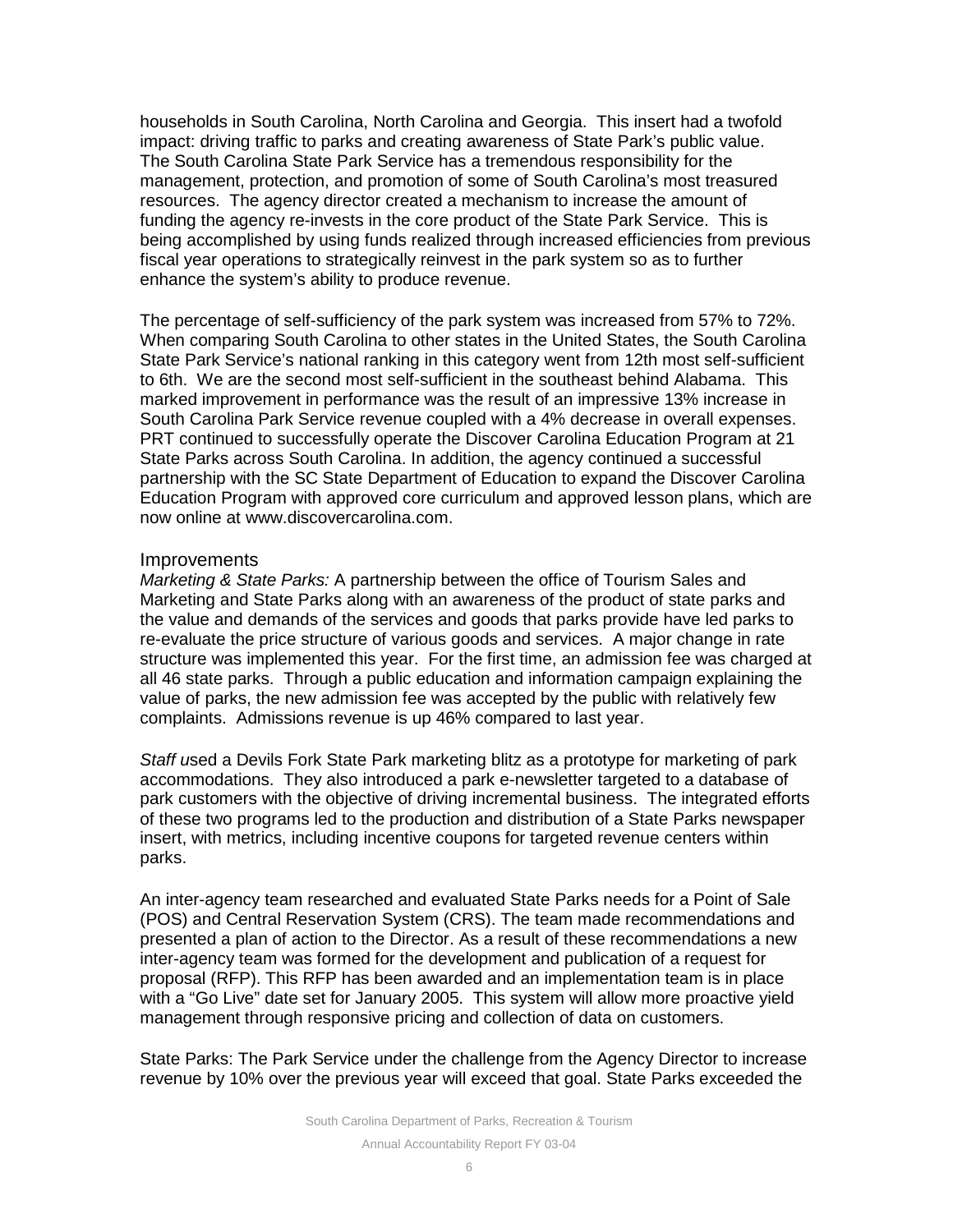10% goal, with an increase of 13%. Forty out of forty-six parks increased their net operating revenue by decreasing expenditures and increasing revenue system-wide. Over the past three years, revenue has increased by 2.5 % while expenses have decreased by 6 %.

The Director hired a Business Analyst to work with park management in evaluating operations and implementing programs to improve the fiscal performance of the park system. The Park Service is taking strategic steps to improve the 'bottom line." Parks have improved their percentage of self sufficiency by fifteen percent overall. Business planning processes have been implemented that require park managers to incorporate business principles into the decision making process. The Park Service has expanded the concept of stewardship to emphasize the fiscal resources as well as the natural and cultural. Initiatives are now in place to reward efficiencies by re-investing into parks core products and revenue producers such as camping and lodging.

*Recreation, Planning & Engineering*: The team provided technical assistance to 40 communities/groups that included site assessments, conceptual designs, funding strategies and issues, organizational issues and proposal evaluations.

*Community & Economic Development:* The business development program was involved in tourism-related economic development projects that accounted for \$293.6 million in capital investment during the calendar year 2003. Projects were located in Columbia, Charleston, Myrtle Beach, Spartanburg, and Fort Mill. The staff assisted 18 companies or developers of tourism-related economic development projects considering new locations or expansions in South Carolina.

The agency Director worked with fellow members of the Coordinating Council for Economic Development to create new Opportunity Grant Program for rural communities. Additionally, \$1 million in Rural Infrastructure Funds have been designated for tourism development assistance in rural communities.

*South Carolina National Heritage Corridor (SCNHC)*: The Region 3 Discovery Center (with an investment by Barnwell County of approximately \$380,000) was constructed and made ready for installation of exhibits. The design phase of those exhibits was 90% completed with plans made to put out an RFP for fabrication and installation of the exhibits. In Region 4, no state funds were available. The region 2 Discovery Center (a \$1.6 million investment) opened in Edgefield. Three jobs created at the facility. Based on the region 1 visitation of previous years, the center should have a visitation of approximately 20,000 the first year. Since the average heritage tourist spends approximately \$60 a day, the estimated potential impact in Edgefield and the surrounding area could be as much as \$1.2 million new dollars spent in rural tourism areas.

*Technology:* PRT has implemented a Voice over IP (VoIP) telephone system in all field locations (State Parks and Welcome Centers). This system gives field locations the ability to make telephone calls to the central office or other field locations, or for the central office to make telephone calls to field office locations. All VoIP calls are made using Wide Area Network (WAN) avoiding long distance cost. Total cost savings to the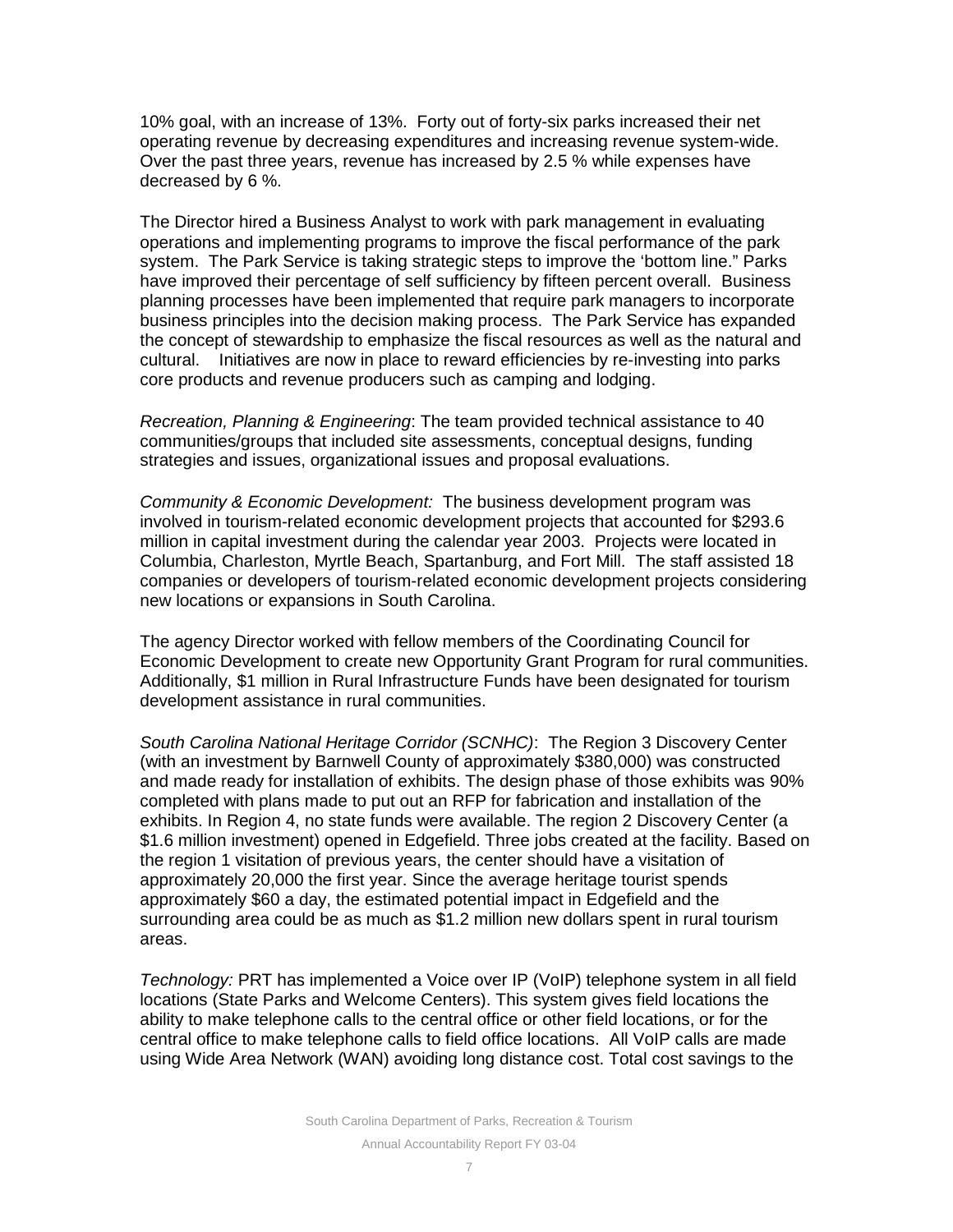agency through toll-bypass (at \$0.07 per minute) from July 2003 – May 2004 is \$9,214.00

*PRT Workforce:* Over the past twelve months, staff has recognized a reduction in costs for our telephone, travel and fleet management operating costs. In FY 03-04, reductions exceeded 10% in telephone costs, 20% in travel and 45% in fleet management, saving over \$75,000. Staffs handling various grant programs were combined and cross-trained eliminating an FTE in this area. Internally, the agency has achieved a similar increase in service, at almost no cost, by utilizing an intranet system for communicating to all employees. The system is now in place and working at all 46 state parks and all nine Welcome Centers statewide. It now can transmit audio and video, as well as, text and static images. In another no cost development for internal communications, we have added the capability to transmit a live link to the Weather Channel to all locations for use in a weather related emergency.

*Employee Satisfaction: PRT Matters*, the agency's reward and recognition program was initiated during this fiscal year. A training program was developed internally and provided to all full-time and temporary agency employees. Over three hundred employees attended the *PRT Matters* training. This program, which was designed by a diverse group of employees, allows employees to be recognized for extra effort by their peers and superiors. It enables the agency to recognize and reward high-performing employees with minimal cost to the agency. This program enhances morale and helps to mitigate the negative impact of external factors currently affecting state employees. The program recognizes the achievements of employees and teams in a way that supports the agency's values of Teamwork, Customer Service, Stewardship, Innovation, and Leadership.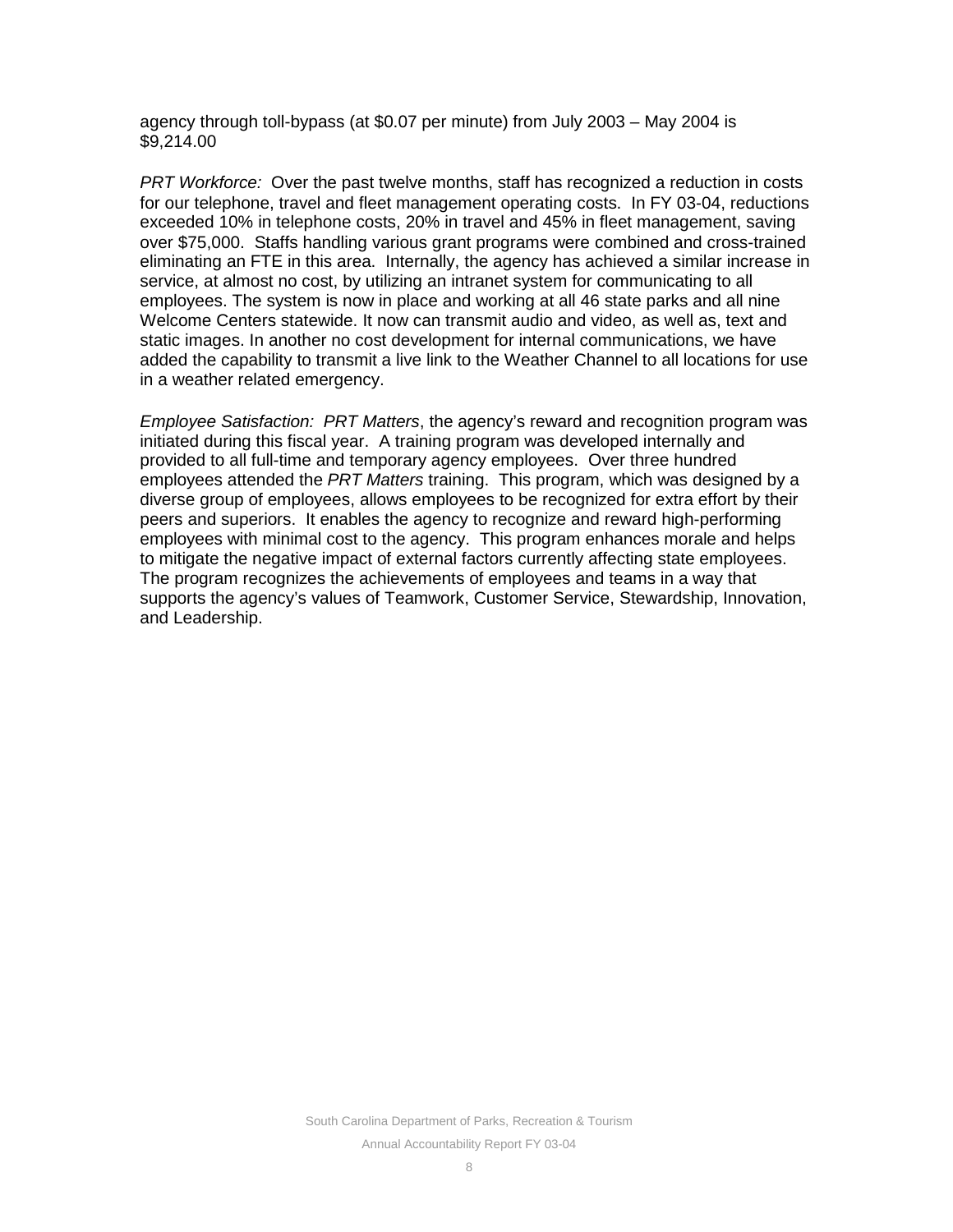# *Section II – Business Overview*

Today, PRT is one of South Carolina's most important state agencies. Last year, travel & tourism was a \$14.6 billion dollar industry in our state – South Carolina's top industry. Just over 188,000 South Carolinians were employed (directly and indirectly) in the tourism industry. Travel and tourism generated over \$1 billion in tax returns. Those taxes collected statewide saved the average household in South Carolina \$636. Finally, for every tax dollar spent on travel and tourism at the state and local level, \$1.91 was returned in taxes alone.

South Carolina state parks are attracting millions of visitors a year, and the agency plays an important role in preserving unique properties and providing access to facilities across the state. PRT helps bring tourism-related development to communities, big and small, all over the state, and the agency has assumed a leadership role with industry partners in promoting South Carolina's number one industry.

#### *Employees*

PRT historically had an organizational structure that could best be described as functional. A functional structure revolves around a vertical, hierarchical flow of decisions and information. The disadvantages to a hierarchical structure include a short-term focus on routine tasks, narrow perspectives of the business of the organization, and reduced communication and coordination between and among divisions of the agency. PRT's reorganization last fiscal year created a matrix organizational structure. A matrix structure is a combination of a lateral structure of service or program management and a vertical functional structure. This structure works well when an organization faces an uncertain environment and needs to be leaner and more flexible. The matrix structure has created more collaboration across the functions of the agency and maximized the use of fewer human resources across agency initiatives. FTE's currently stand at 439 for the agency.

PRT invests critical resources in its employees to create a motivated, diverse, and capable workforce. Services are enhanced through the support of 300 temporary or supplemental / seasonal employees. The agency is committed to the recruitment of employees who support the mission and services of PRT and to the ongoing development program that recognizes and promotes the best levels of employee performance. Each program area of the agency supports PRT's mission by helping staff understand and embrace the goals and philosophy of their line of service.

#### *Operation Locations and Descriptions of Major Products and Services*

Due to PRT's diverse services, the agency covers a broad scope of locations and sites that are significant naturally, culturally, and historically. Operation locations include a central office complex located in Columbia and a variety of park sites, Welcome Centers, and a Discovery Center. PRT has four major program areas: Tourism Marketing, Tourism-based Community & Economic Development, State Parks, and Recreation.

## *State Parks*

South Carolina state parks are defined in many ways and valued on multiple scales. They encompass a variety of physical attributes, host a number of recreational and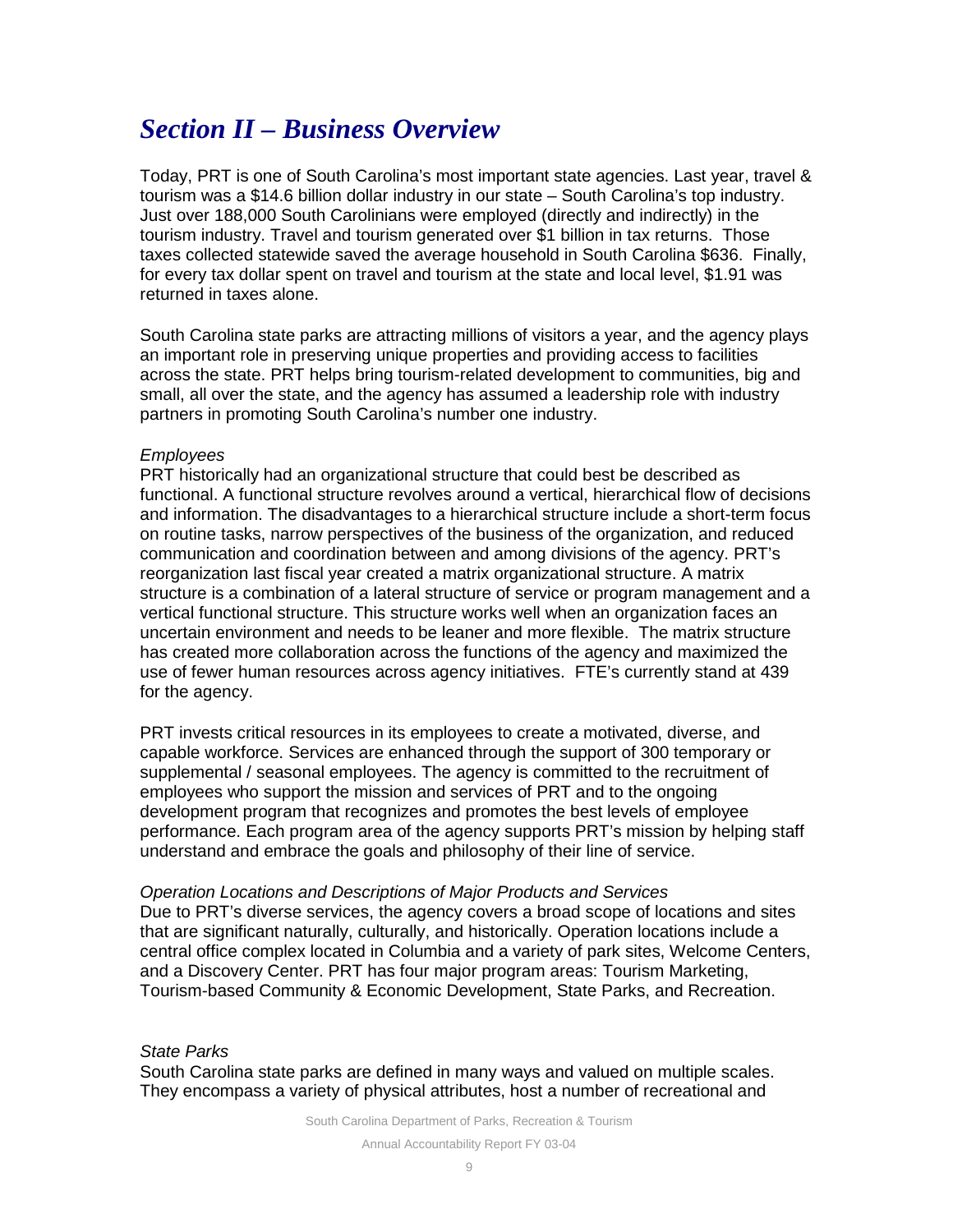educational activities, and touch a spiritual plane for many visitors. Defined by both objective and subjective criteria — from plant species, carrying capacities and attendance figures, to scenic quality, historic and cultural value, and general ambiance — parks are a paradox. They are a haven for those who seek a natural respite from developed areas; a step back in time at historic sites; a hands-on classroom that challenges visitors to better appreciate their surroundings; and a place for families and friends to spend leisure time together. The state park system provides the green infrastructure that will be critical to future South Carolinians.

The Park Service manages and protects more than 80,000 acres of South Carolina's natural and cultural resources, which range from deep mountain wilderness and oldgrowth forests, to plantation homes, battlefields, waterfronts and wetlands. The state park system includes 46 operational parks and eight historic properties. The system also includes more than 1,500 separate buildings, 155 cabins, 80 motel rooms, 3,000 campsites, two 18-hole golf courses, two saltwater fishing piers, 42 ponds, 156 miles of paved roads, and more than 300 miles of hiking and riding trails.

Parks are defined by the core resource of the property — a natural feature, an archaeological site, or a combination of features. In the best of South Carolina's state parks, visitors are given the opportunity to experience the diverse natural and cultural resources that project the essence of South Carolina.





Each of these regions reflects a unique topography, historic and cultural heritage, and offers visitors a broad range of recreational and learning experiences. The State Park Service has divided its properties into classification groups to help visitors know what type of opportunities and experiences they will have at a particular park or site.

Special resource parks feature natural and cultural resources of such exceptional caliber they warrant special protection. These sites provide limited facilities and focus on protecting the natural resources and preserving the historical features.

Regional parks provide opportunities for recreation in a natural setting as well as facilities to serve the neighboring community or region. Each site has a significant attribute, which contributes to the quality of life for that region.

Outdoor recreation parks are capable of supporting more intense recreation opportunities. While the resources of these areas are not as fragile as those of special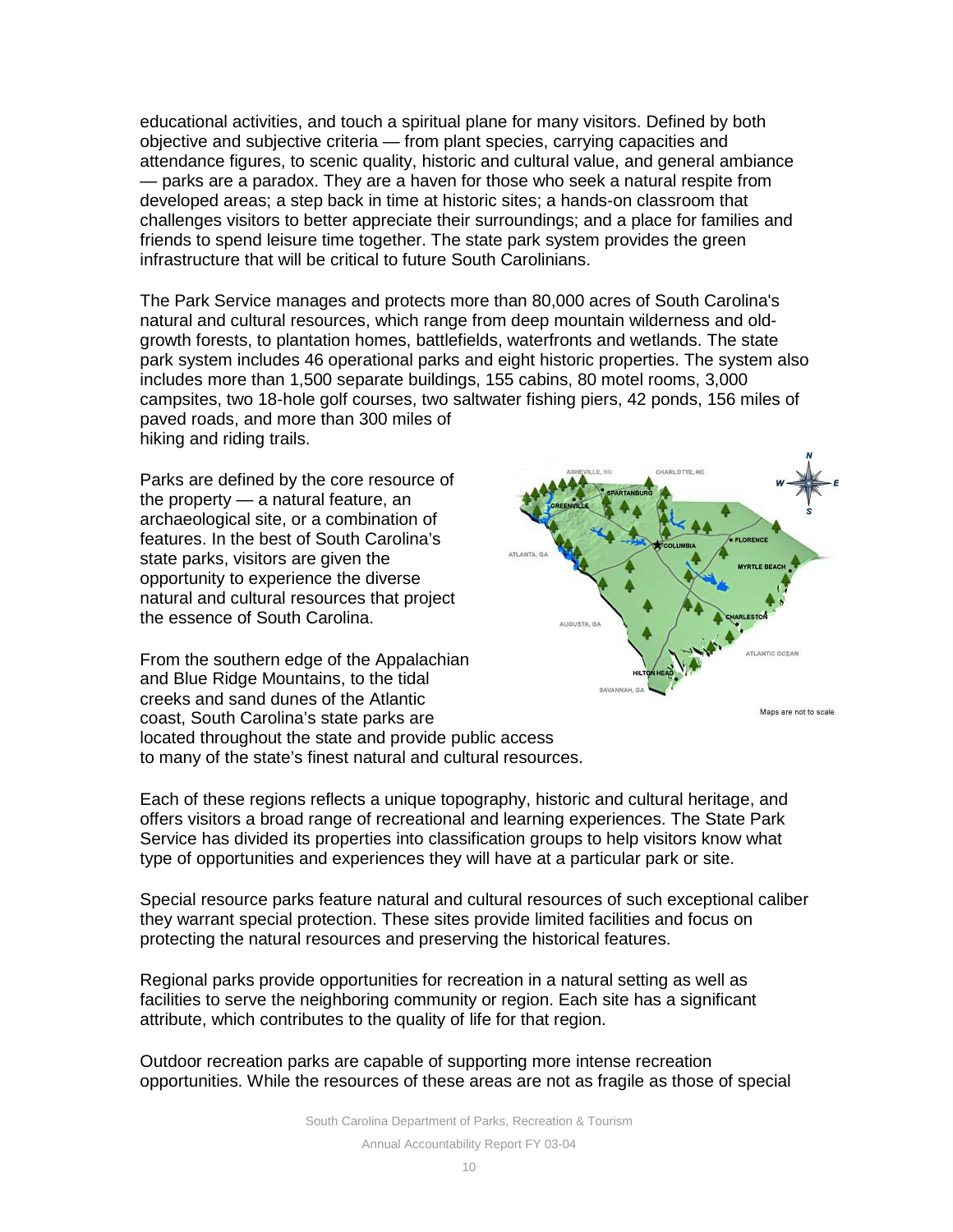resource and traditional parks, development of facilities is designed to complement the natural landscape.

Traditional state parks contain significant natural and cultural resources much like special resource parks, but provide traditional recreation opportunities for visitors to experience without compromising the integrity of the resource.

#### *Recreation*

The Recreation Program assesses statewide needs, issues, and public opinion on recreational topics. In addition to promoting outdoor recreation -- including trails and greenways, the program provides technical assistance to communities on a wide range of parks and recreational issues, including conceptual planning, facility management, and grant needs. The program administers four federal and state funded grant programs that assist with acquisition and development of parks and recreation facilities.

## *Tourism*

One of tourism's greatest strengths as an economic driver is that it brings new dollars into the state's economy, rather than recycling existing dollars by shifting them from one part of the state to another. By almost any measure, tourism in South Carolina has proven to be a remarkably strong asset to the continued health of the state's economy. The purpose of the PRT Tourism Program is to positively impact the state's economy by attracting visitors to spend money in South Carolina. The program works through integrated research, marketing, sales, visitor services, and grants strategies. (Figure 7.1.4) Many of South Carolina's communities, recognizing the need to diversify their economies, turned to the inclusion of tourism as part of their economic development strategy mix. PRT works to create and sustain the tourism image of the state; works with industry partners to leverage tourism investment through cooperative programs; conducts research to support industry decision making; and provides leadership to identify opportunities and to squarely face challenges to the state's tourism economy.

Customer segments cut across areas of the Tourism Program. Direct service is provided to one group of customers – the state's visitors. Based on door-count figures, more than 7 million visitors annually visit the state's Welcome Centers, of which approximately 1.7 million received direct assistance during the past fiscal year. Specifically, the network of nine state Welcome Centers and one Discovery Center provide free travel services, including reservation assistance, routing assistance, trip planning assistance, translation services and pro-active distribution of a broad range of South Carolina travel-related literature.

PRT provides financial and marketing assistance to eligible state, non-profit tourism marketing entities through the Tourism Marketing Partnership Program (TMPP), a 50/50 matching grants program. The TMPP staff is available to provide one-on-one guidance to grant applicants and grant recipients to help insure the most effective use of the state's matching grant funds.

## *Marketing and Sales*

This service area is responsible for implementing agency policy and programs related to the development of South Carolina's tourism marketing, sales and grant programs. PRT develops and implements an annual multi-faceted marketing plan that promotes the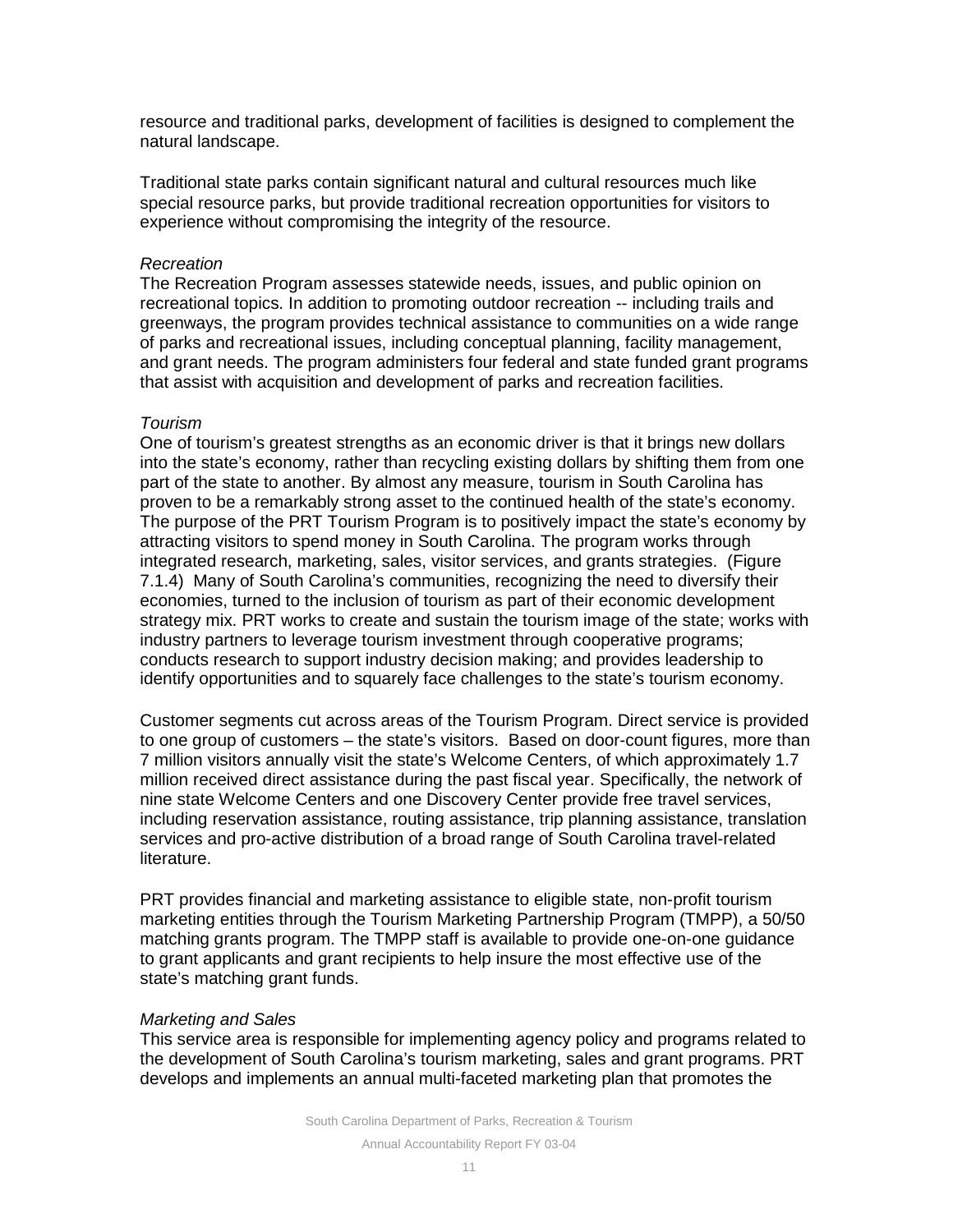state's cultural, natural, and man-made tourism resources for the purpose of attracting visitors to the state. The agency's staff has contracts to assist with United Kingdom, Ireland, Scandinavia, Germany, other European countries and other international inquiries. Group tour operators and leaders can find details about attractions, accommodations and restaurants, plus contact information for South Carolina's tourism regions.

#### *Welcome Centers and Discovery Center*

The South Carolina Welcome Center Program exists to increase travel expenditures and expand economic development within the state's tourism industry. The centers offer services that simplify the travel experience for visitors and encourage them to stay longer and spend more money in the state.

Each year, over seven million domestic and international travelers and state residents rely on the wide variety of travel services offered at the state's Welcome Centers. The centers generate millions of dollars annually in additional travel revenue for the Palmetto State through such services as complimentary lodging and attraction reservations, and proactive one-on-one marketing. Nationally certified travel coordinators help visitors book rooms for overnight travel, make dinner reservations, get tickets for a show, or make tee times for a round of golf.



*Tourism Community and Economic Development*

This program area's purpose is to attract and facilitate new and expanding quality destination tourism developments in the state, as well as to develop grassroots initiatives that use natural, cultural, and historic resources to provide economic development through tourism.

#### *Heritage Tourism*

Much of South Carolina has potential for heritage tourism development. Currently, the most advanced heritage tourism development project is taking place in the South Carolina National Heritage Corridor. The Heritage Corridor was designated by Congress as a National Heritage Area in 1996, one of about two dozen such areas in the country. The Corridor consists of 14 counties and over 250 miles, divided into four distinct regions. The corridor stretches along the western border of the state from Charleston to the mountain foothills. (See Figure 7.2.8)

Two routes - Discovery and Nature - run the length of the Corridor. The Discovery Route features many of the historic aspects of the region, and the Nature Route highlights the natural beauty of the various landscapes. Each of the four regions has its own distinct story, including the scenic mountains of Region 1, the political legacy of Region 2, the development of the railroad communities in Region 3, and the Low Country history of

South Carolina Department of Parks, Recreation & Tourism

Annual Accountability Report FY 03-04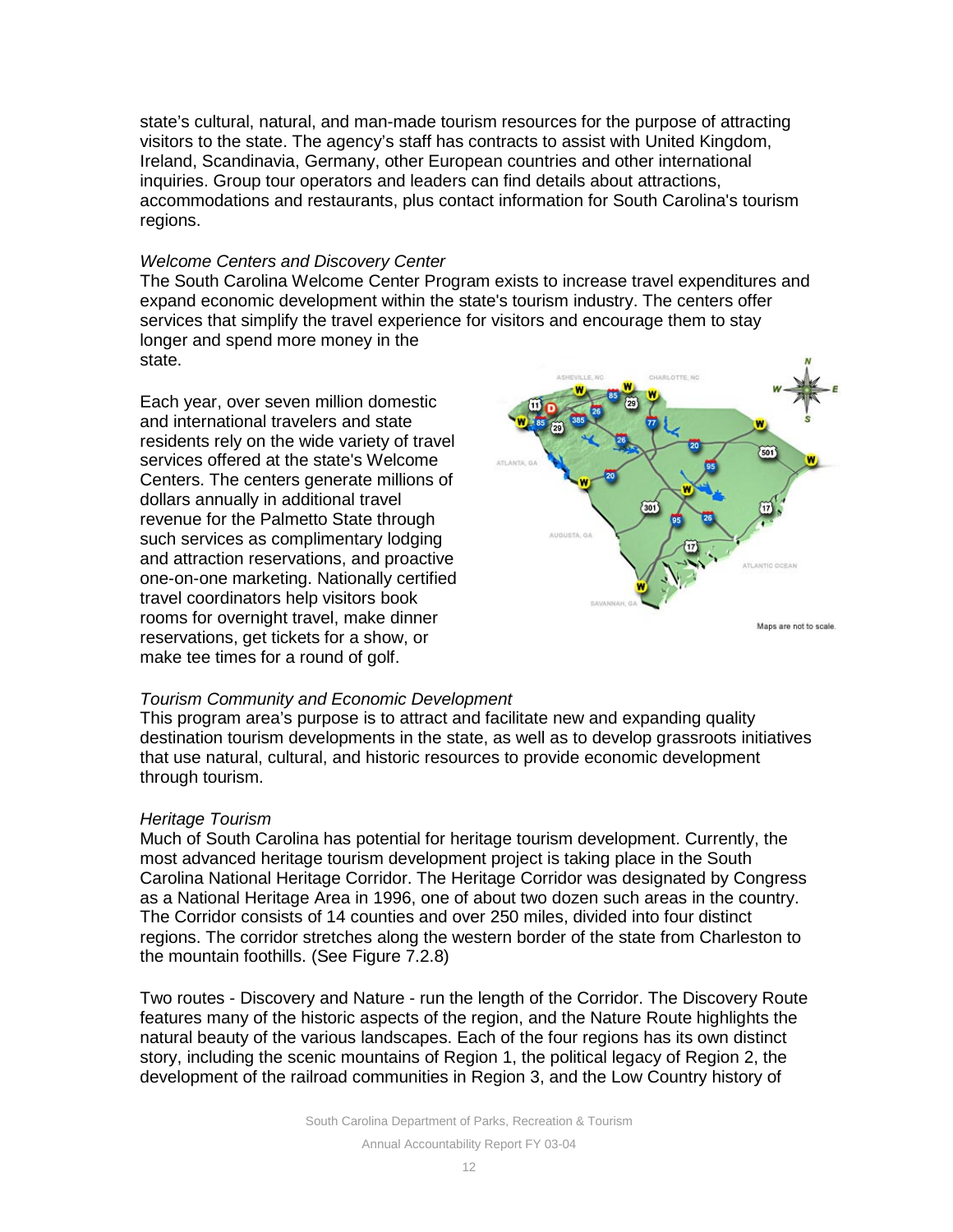Charleston and surrounding communities in Region 4. Together, they provide an excellent heritage experience for the traveler.

Heritage tourism includes historic, cultural and natural amenities. Heritage resources include folkways, the arts, the surrounding landscape and geography, the history of the peoples who settled there and the recreational amenities of an area. The basic characteristic of this tourism niche is that the experience be interactive, educational, authentic and entertaining. Other parts of the state are developing heritage tourism products relating to the Revolutionary War and Civil War, political history, and agricultural and industrial themes.

#### *Research and Policy Development*

The Research and Policy Development team provides tourism marketing and economic research to internal and external customers. The team also provides support and strategic policy recommendations to the agency to further the agency's mission to improve the economic well-being and quality of life in South Carolina. (See Figure 7.1.4)

#### *Grant Funding*

A variety of grants are available to non-profit and governmental organizations to develop traditional marketing materials, purchase advertising to attract visitors, develop heritage products, acquire land for the purpose of public recreation, plan and develop new indoor or outdoor public park and recreation facilities, and implement trail-related projects.

#### *Key Customers and Customer Segments*

PRT provides direct service to primary customer groups through the Park Service, Welcome Centers, and Discovery Center. In addition to direct customer service, the agency delivers a significant impact with stakeholder groups affected by other major agency services. PRT's main clients are the citizens of South Carolina and the state's tourism industry. Its main customers are the residents of South Carolina and the approximately thirty million annual visitors to South Carolina. PRT is primarily an economic development agency, but it also manages certain natural, cultural and historical resources of the state.

PRT maintains an ongoing dialogue with its tourism industry partners through workshops, meetings, and conferences. These sessions provide opportunities for agency staff to acquire feedback from the industry while sharing valuable information for marketing the state. PRT also locally hosts individual State of the State Park meetings. There, citizens and industry partners alike can express views and develop strategies for effectively utilizing each park as a community resource. Additionally, the personnel of each program area, from Park Service to Tourism, act as experts on local, county, and statewide bodies, providing assistance and technical expertise on numerous projects.

Key suppliers for PRT's services include the Leslie Agency, Parks Service Friends Groups, MarketSearch Corporation, M Davis and Co., and local chambers of commerce. PRT's long-term partnership with the Leslie Agency offers a fully proven, fully-prepared advertising and marketing partner with more than twenty-three years of experience and uncommon achievement in selling the South Carolina vacation travel experience.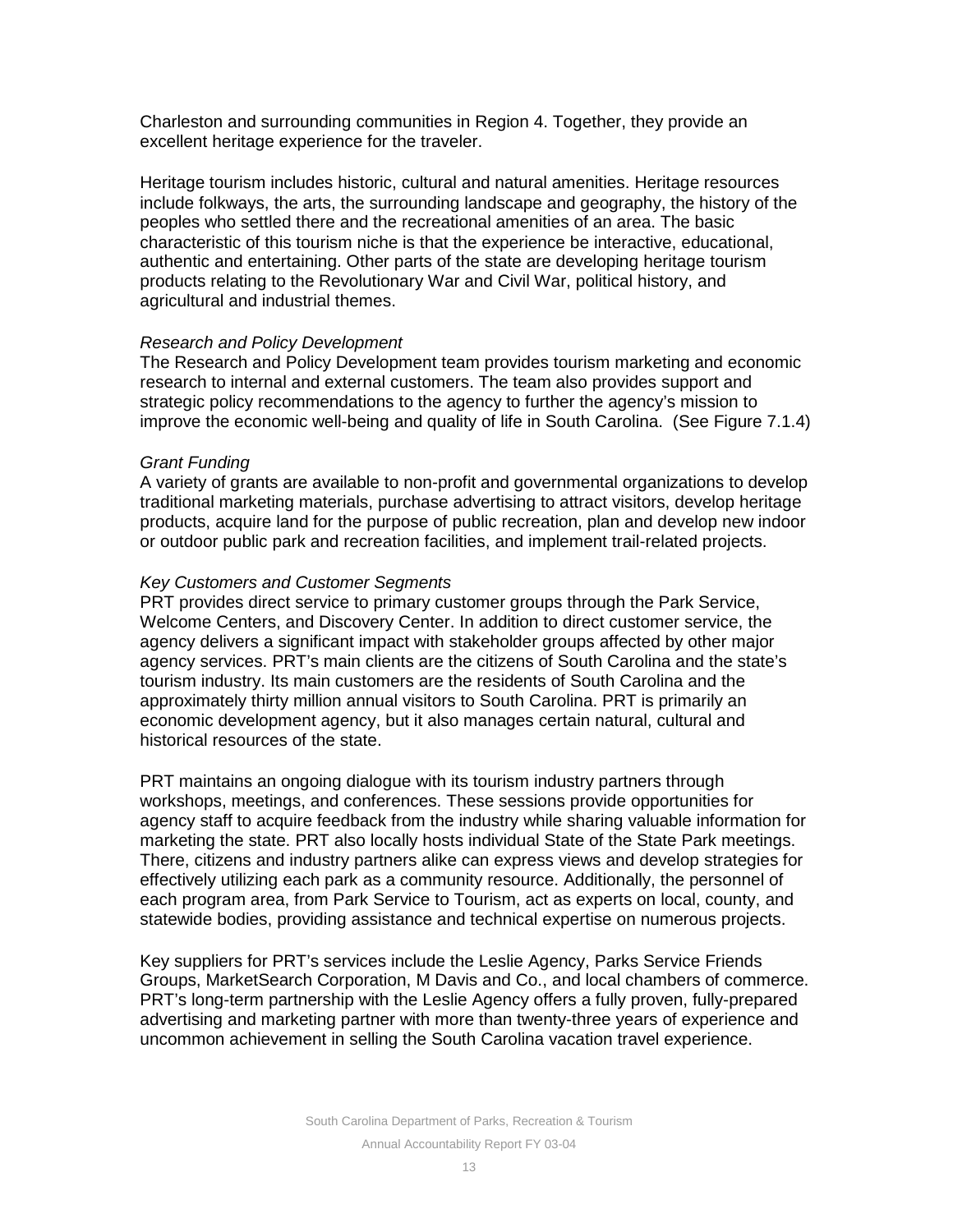MarketSearch Corporation and M Davis and Co. provide strategic marketing recommendations and evaluation of advertising campaigns. Beginning with an advertising strategy development study in FY 03-04, they have contracted to perform studies on advertising awareness, conversion of leads, consumer media usage and satisfaction of fulfillment materials.

Friends Groups in South Carolina State Parks have become important resources in the daily operation and long-term management of parks. They are usually formed by a group of dedicated volunteers who help operate the park, acquire funding, plan special events, support specific projects and raise awareness of the value of state parks. Many of them are called "Friends of (the state park)" or "Partners for (the state park)" but they all support public recreation and resource protection by expanding services without expanding costs.

#### *Organizational Structure*

As mentioned in *Section I – Executive Summary*, PRT has taken steps to significantly flatten its management structure and realign programs and functional services across the agency in order to promote greater efficiency, effectiveness, and accountability for agency services. The Director identified the matrix structure as the one that most closely aligns staffing decisions, priorities, and resources with the mission of PRT. (See Matrix Organizational Chart.)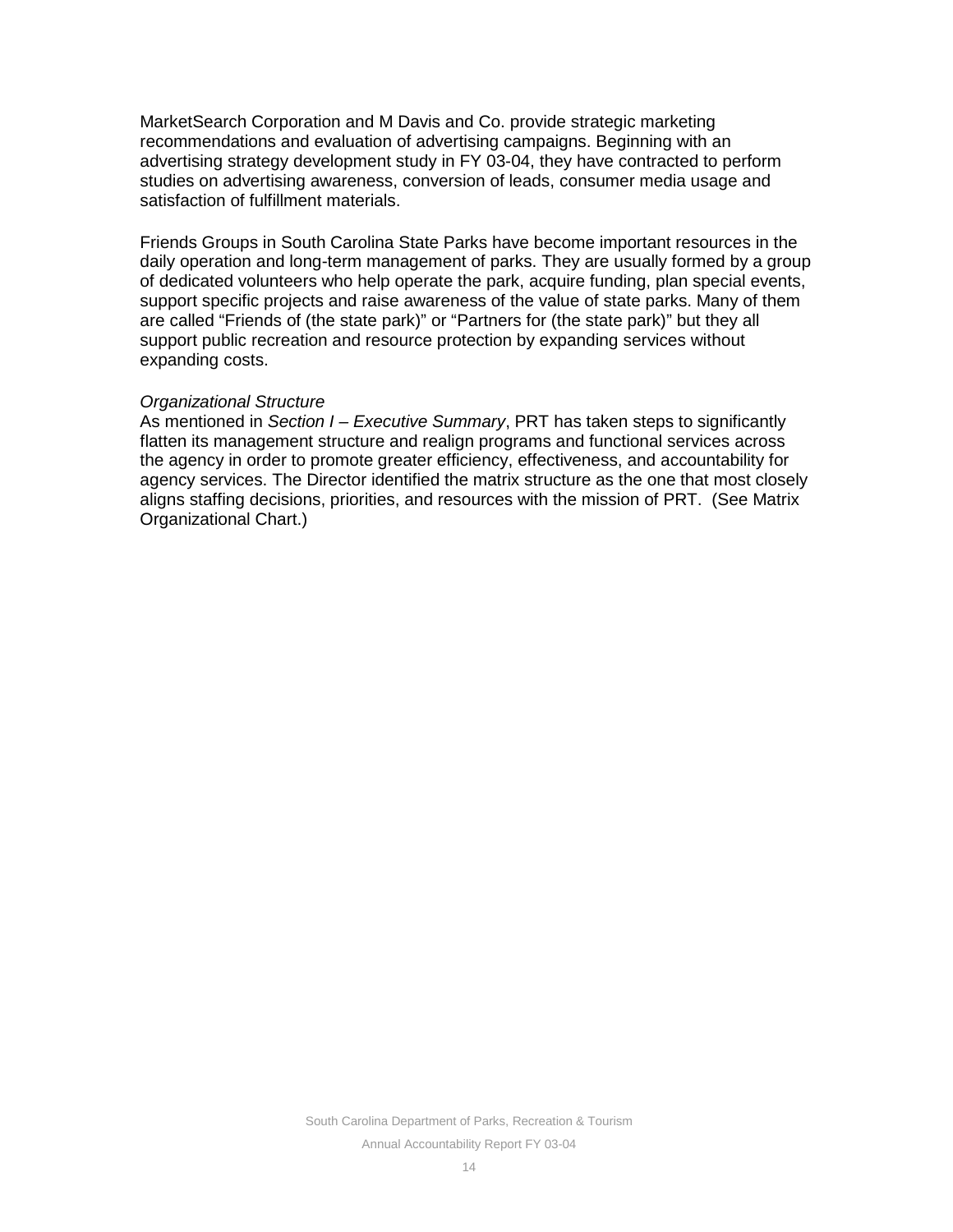

SOUTH CAROLINA DEPARTMENT OF PARKS, RECREATION & TOURISM

South Carolina Department of Parks, Recreation & Tourism

Annual Accountability Report FY 03-04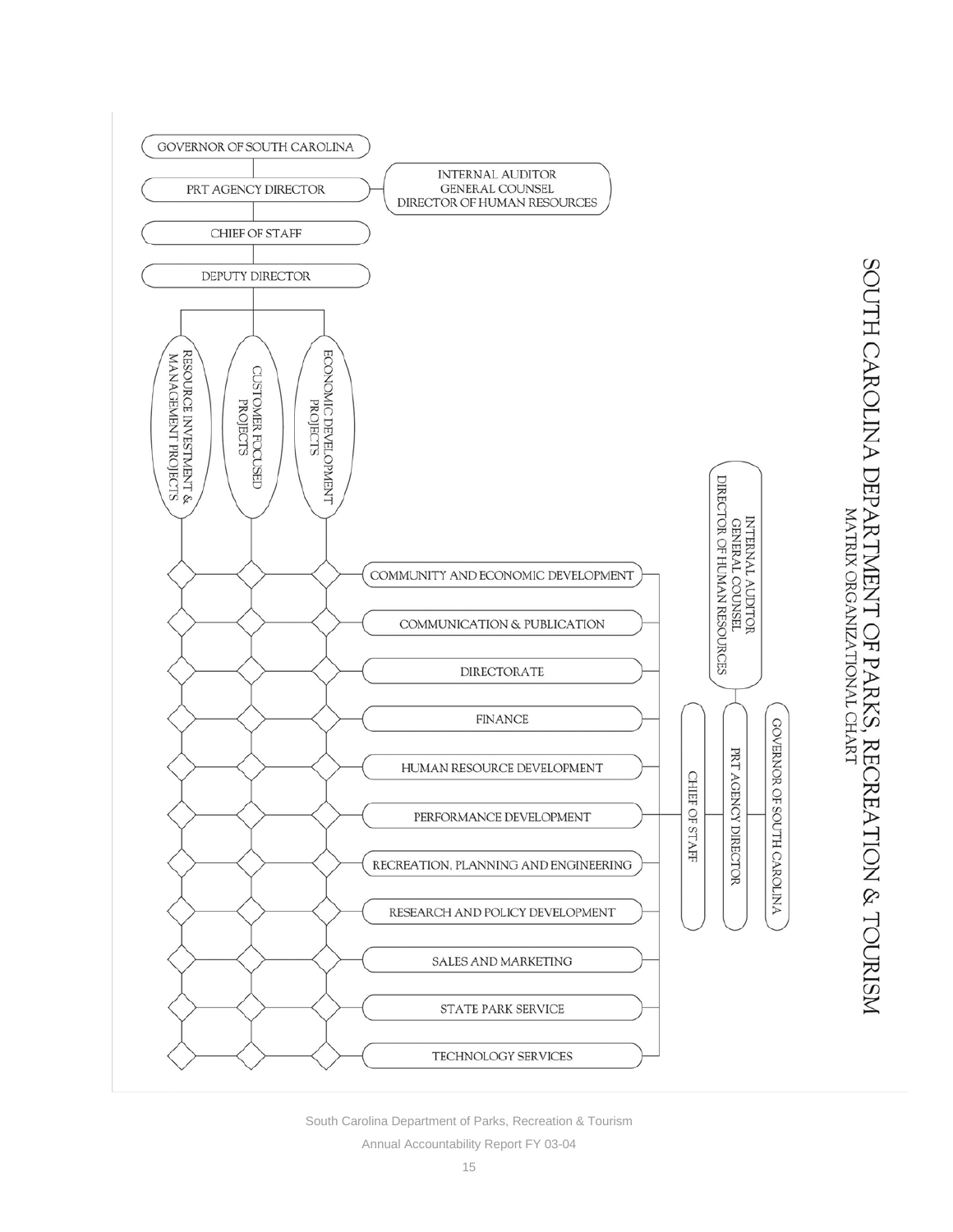# Accountability Report Appropriations/Expenditures Chart

|                                          | 02-03 Actual Expenditures |                      |                    | 03-04 Actual Expenditures |                    | 04-05 Appropriations Act |  |
|------------------------------------------|---------------------------|----------------------|--------------------|---------------------------|--------------------|--------------------------|--|
| <b>Major Budget</b><br><b>Categories</b> | <b>Total Funds</b>        | <b>General Funds</b> | <b>Total Funds</b> | <b>General Funds</b>      | <b>Total Funds</b> | <b>General Funds</b>     |  |
| Personal Service                         |                           |                      |                    |                           |                    |                          |  |
|                                          | \$18,518,505              | \$14,854,751         | \$16,034,853       | \$11,624,230              | \$15,650,560       | \$11,784,868             |  |
| Other Operating                          | \$16,740,964              | \$6,265,434          | \$12,605,816       | \$2,296,766               | \$16,628,851       | \$3,775,001              |  |
| Special Items                            | \$6,878,889               | \$6,864,649          | \$9,756,848        | \$9,367,568               | \$16,803,948       | \$12,728,948             |  |
| Permanent<br>Improvements                | \$6,781,479               | \$101,257            | \$4,537,815        | \$225,000                 | \$0                | \$0                      |  |
| Case Services                            | \$0                       | \$0                  | \$0                | \$0                       | \$0                | \$0                      |  |
| <b>Distributions</b>                     |                           |                      |                    |                           |                    |                          |  |
| to Subdivisions                          | \$5,511,679               | \$3,000,480          | \$6,013,494        | \$2,895,410               | \$4,133,215        | \$0                      |  |
| <b>Fringe Benefits</b>                   | \$5,438,932               | \$4,772,336          | \$4,860,850        | \$3,863,799               | \$4,348,553        | \$3,368,630              |  |
| Non-recurring                            | \$4,496,214               | \$4,496,214          | \$1,946,688        | \$1,946,688               | \$1,998,501        | \$1,998,501              |  |
| Total                                    | \$64,366,662              | \$40,355,121         | \$55,756,364       | \$32,219,461              | \$59,563,628       | \$33,655,948             |  |

## **Base Budget Expenditures and Appropriations**

## *Other Expenditures*

| Sources of Funds       | 02-03 Actual | 03-04 Actual |
|------------------------|--------------|--------------|
|                        | Expenditures | Expenditures |
| Supplemental Bills     | \$4,496,214  | \$0          |
| <b>Capital Reserve</b> | \$2,435      | \$0          |
| Funds                  |              |              |
| <b>Bonds</b>           | \$1,955,137  | \$2,123,941  |

## *Interim Budget Reductions*

| Total 02-03 Interim Budget | Total 03-04 Interim Budget |
|----------------------------|----------------------------|
| Reduction                  | Reduction                  |
| $\frac{1}{2}$ \$2,934,793  | \$285,008                  |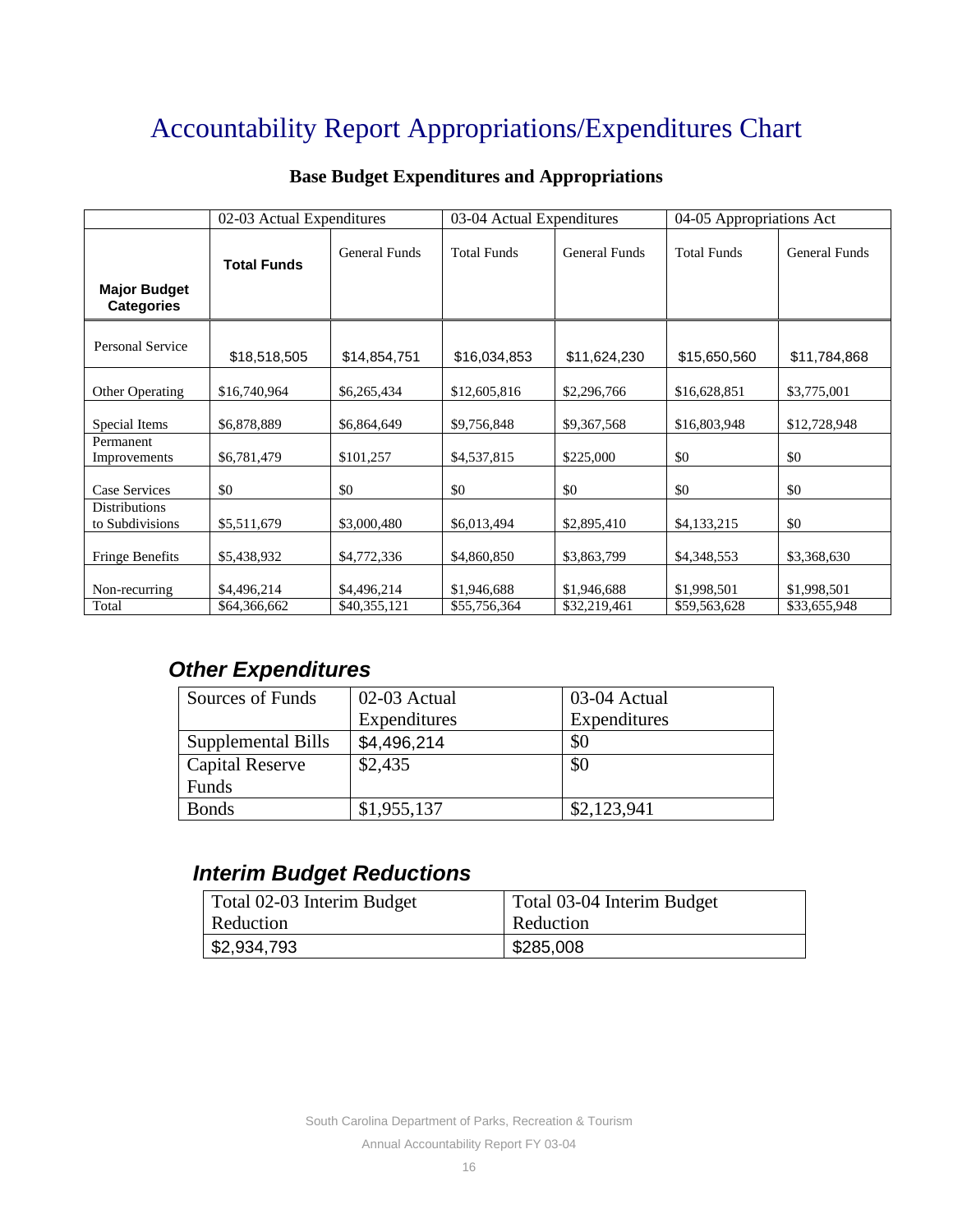**Major Program Areas**

| <b>Budget Expenditures</b><br>and Title<br>(Brief)<br><b>Financial Results*</b><br>5,374,463.00<br>7.2.2<br>State:<br>State:<br>669,021.00<br>Tourism Marketing, Tourism Sales and Tourism<br>50050100<br>Federal:<br>Federal:<br>7.2.13<br>International programs merged during the<br>Tourism<br>Other:<br>Other:<br>7.2.14<br>315,831.00<br>Agency reorganization in FY 03/04. Please see<br>Marketing<br>Total:<br>Total:<br>669,021.00<br>5,690,294.00<br>7.2.15<br>program 50150000 for description.<br>% of Total Budget:<br>11%<br>% of Total Budget:<br>1%<br>7.2.16<br>State:<br>1,375,000.00<br>State:<br>1,375,000.00<br>50050500<br>Federal:<br>Federal:<br>South Carolina Association of Tourism<br>Regional<br>Other:<br>Other-<br>Regions. These are pass-through funds.<br>Promotions<br>Total:<br>1,375,000.00<br>Total:<br>1,375,000.00<br>3%<br>% of Total Budget:<br>3%<br>% of Total Budget:<br>State:<br>8,465,327.00<br>State:<br>6,717,876.00<br>7.3.2<br>Federal:<br>42,852.00<br>Federal:<br>45,908.00<br>7.3.3<br>Central Park Operations focus on providing<br>Other:<br>13,341,692.00<br>Other:<br>14,063,049.00<br>7.3.4<br>50100000<br>standards, guidelines and assistance to field<br>Total:<br>21,849,871.00<br>Total:<br>20,826,833.00<br>7.3.5<br>State Park<br>operations in the areas of budgeting, resource<br>40%<br>41% % of Total Budget:<br>% of Total Budget:<br>Service<br>management, interpretation, training, strategies,<br>and management activities.<br>State:<br>2,172,291.00<br>7.2.5<br>State:<br>2,359,506.00<br>Federal:<br>Federal:<br>This service area is responsible for<br>Other:<br>11,806.00<br>Other:<br>implementing agency policy and programs<br>Total:<br>2,184,097.00<br>Total:<br>2,359,506.00<br>related to the development of South Carolina's<br>% of Total Budget:<br>4% % of Total Budget:<br>5%<br>domestic and international tourism marketing,<br>50150000<br>sales and grant programs. Group tour operators<br><b>Tourism Sales</b><br>and leaders can find details about attractions,<br>accommodations and restaurants, plus contact<br>information for South Carolina's tourism<br>regions.<br>State:<br>891,996.00<br>State:<br>Tourism Marketing, Tourism Sales and Tourism Federal:<br>Federal:<br>50200000<br>International programs merged during the<br>Other:<br>Tourism<br>Other:<br>Agency reorganization in FY 03/04. Please see<br>0.00<br>Total:<br>891,996.00<br>Total:<br>International<br>program 50150000 for description.<br>2%<br>0%<br>% of Total Budget:<br>% of Total Budget:<br>Much of South Carolina has potential for<br>State:<br>175,000.00<br>7.2.8<br>State:<br>585,727.00<br>heritage tourism development. Currently, the Federal:<br>Federal:<br>696,669.00<br>692,513.00<br>50350000<br>most advanced heritage tourism development Other:<br>647.00<br>Other:<br>Development -<br>project is taking place in the South Carolina<br>Total:<br>1,283,043.00<br>Total:<br>867,513.00<br>National Heritage Corridor. The Heritage<br>Heritage<br>% of Total Budget:<br>2% % of Total Budget:<br>2%<br>Tourism<br>Corridor was designated by Congress as a<br>National Heritage Area in 1996, one of about<br>two dozen such areas in the country.<br>7.2.10<br>State:<br>406,919.00<br>State:<br>362,127.00<br>This program area's purpose is to attract and<br>Federal:<br>Federal:<br>7.2.11<br>50400000<br>facilitate new and expanding quality destination<br>Other:<br>14,240.00<br>Other:<br>31,964.00<br>7.2.12<br>Business &<br>tourism developments in the state, as well as to<br>Total:<br>421,159.00<br>Total:<br>394,091.00<br>Sports<br>develop grassroots initiatives that use natural,<br>1%<br>% of Total Budget:<br>1% % of Total Budget:<br>Development<br>cultural, and historic resources to provide<br>economic development through tourism.<br>State:<br>961,477.00<br>State:<br>637,232.00<br>7.3<br>The Recreation Program assesses statewide<br>Federal:<br>794,176.00<br>Federal:<br>819,878.00<br>50600100<br>needs, issues, and public opinion on<br>Other:<br>1,446,280.00<br>Other:<br>1,830,943.00<br>Recreation,<br>recreational topics. The program administers<br>Total:<br>3,201,933.00<br>Total:<br>3,288,053.00<br>Planning &<br>four federal and state funded grant programs<br>Engineering<br>that assist with acquisition and development of<br>parks and recreation facilities.<br>6%<br>6%<br>% of Total Budget:<br>% of Total Budget:<br>State:<br>This program houses all the fringe benefits<br>4,772,336.00<br>State:<br>3,863,798.00<br>95050000<br>Federal:<br>68,039.00<br>Federal:<br>102,207.00<br>associated with all program positions. These<br>Other:<br>598,557.00<br>Other:<br>894,845.00<br>Employer<br>benefits include retirement, Social Security,<br>Contributions<br>Total:<br>5,438,932.00<br>Total:<br>4,860,850.00<br>Medicare taxes, and health and dental<br>insurance.<br>% of Total Budget:<br>10%<br>% of Total Budget:<br>9%<br>State:<br>State:<br>4,496,214.00<br>98620000<br>Federal:<br>Federal:<br>Advertising/Re Refer to program 50050900<br>Other:<br>Other:<br>0.00<br>Total:<br>4,496,214.00<br>pay Loan<br>Total:<br>% of Total Budget:<br>8%<br>% of Total Budget:<br>0%<br>State:<br>7,088,090.00<br>7.2.2<br>State:<br>PRT develops and implements an annual, multi<br>Federal:<br>7.2.6<br>Federal:<br>faceted marketing plan that promotes the<br>Other <sup>.</sup><br>Other-<br>357,315.00<br>727<br>state's cultural, natural, and man-made tourism<br><b>Total:</b><br>0.00<br>Total:<br>7,445,405.00<br>7.3.1<br>resources for the purpose of attracting visitors<br>% of Total Budget:<br>0% % of Total Budget:<br>14%<br>to the state. This includes the Tourism<br>50050900<br>Marketing Partnership Program. The purpose<br>Advertising<br>of this program is creation and implementation<br>of projects to stimulate and expand the travel<br>and tourism industry within the state by helping<br>local communities' to strengthen their ecomony<br>through tourism partnerships.<br>State:<br>State:<br>3,876,198.00<br>598110000<br>Federal:<br>Federal:<br>Operating<br>Other:<br>Other:<br>Expenses<br>Refer to program 50050900<br>Total:<br>0.00<br>Total:<br>3,876,198.00<br>Non-Recurring<br>% of Total Budget:<br>0% % of Total Budget:<br>8%<br>Advertising | Program       | <b>Major Program Area</b> | FY 02-03 | FY 03-04                   | <b>Key Cross</b> |
|-----------------------------------------------------------------------------------------------------------------------------------------------------------------------------------------------------------------------------------------------------------------------------------------------------------------------------------------------------------------------------------------------------------------------------------------------------------------------------------------------------------------------------------------------------------------------------------------------------------------------------------------------------------------------------------------------------------------------------------------------------------------------------------------------------------------------------------------------------------------------------------------------------------------------------------------------------------------------------------------------------------------------------------------------------------------------------------------------------------------------------------------------------------------------------------------------------------------------------------------------------------------------------------------------------------------------------------------------------------------------------------------------------------------------------------------------------------------------------------------------------------------------------------------------------------------------------------------------------------------------------------------------------------------------------------------------------------------------------------------------------------------------------------------------------------------------------------------------------------------------------------------------------------------------------------------------------------------------------------------------------------------------------------------------------------------------------------------------------------------------------------------------------------------------------------------------------------------------------------------------------------------------------------------------------------------------------------------------------------------------------------------------------------------------------------------------------------------------------------------------------------------------------------------------------------------------------------------------------------------------------------------------------------------------------------------------------------------------------------------------------------------------------------------------------------------------------------------------------------------------------------------------------------------------------------------------------------------------------------------------------------------------------------------------------------------------------------------------------------------------------------------------------------------------------------------------------------------------------------------------------------------------------------------------------------------------------------------------------------------------------------------------------------------------------------------------------------------------------------------------------------------------------------------------------------------------------------------------------------------------------------------------------------------------------------------------------------------------------------------------------------------------------------------------------------------------------------------------------------------------------------------------------------------------------------------------------------------------------------------------------------------------------------------------------------------------------------------------------------------------------------------------------------------------------------------------------------------------------------------------------------------------------------------------------------------------------------------------------------------------------------------------------------------------------------------------------------------------------------------------------------------------------------------------------------------------------------------------------------------------------------------------------------------------------------------------------------------------------------------------------------------------------------------------------------------------------------------------------------------------------------------------------------------------------------------------------------------------------------------------------------------------------------------------------------------------------------------------------------------------------------------------------------------------------------------------------------------------------------------------------------------------------------------------------------------------------------------------------------------------------------------------------------------------------------------------------------------------------------------------------------------------------------------------------------------------------------------------------------------------------------------------------------------------------------------------------------------------------------------------------------------------------------------------------------------------------------------------------------------------------------------------------------------------------------------------------------------------------------------------------------------------------------------------------------------------------------------------------------------------------------------------------------------------------------------------------------------------------------------------------------------------------------------------------------------------------------------------------------------------------------------|---------------|---------------------------|----------|----------------------------|------------------|
|                                                                                                                                                                                                                                                                                                                                                                                                                                                                                                                                                                                                                                                                                                                                                                                                                                                                                                                                                                                                                                                                                                                                                                                                                                                                                                                                                                                                                                                                                                                                                                                                                                                                                                                                                                                                                                                                                                                                                                                                                                                                                                                                                                                                                                                                                                                                                                                                                                                                                                                                                                                                                                                                                                                                                                                                                                                                                                                                                                                                                                                                                                                                                                                                                                                                                                                                                                                                                                                                                                                                                                                                                                                                                                                                                                                                                                                                                                                                                                                                                                                                                                                                                                                                                                                                                                                                                                                                                                                                                                                                                                                                                                                                                                                                                                                                                                                                                                                                                                                                                                                                                                                                                                                                                                                                                                                                                                                                                                                                                                                                                                                                                                                                                                                                                                                                                                                                                                                                                                                                                                                                                                                                                                                                                                                                                                                                                                                         | <b>Number</b> | <b>Purpose</b>            |          | <b>Budget Expenditures</b> | References for   |
|                                                                                                                                                                                                                                                                                                                                                                                                                                                                                                                                                                                                                                                                                                                                                                                                                                                                                                                                                                                                                                                                                                                                                                                                                                                                                                                                                                                                                                                                                                                                                                                                                                                                                                                                                                                                                                                                                                                                                                                                                                                                                                                                                                                                                                                                                                                                                                                                                                                                                                                                                                                                                                                                                                                                                                                                                                                                                                                                                                                                                                                                                                                                                                                                                                                                                                                                                                                                                                                                                                                                                                                                                                                                                                                                                                                                                                                                                                                                                                                                                                                                                                                                                                                                                                                                                                                                                                                                                                                                                                                                                                                                                                                                                                                                                                                                                                                                                                                                                                                                                                                                                                                                                                                                                                                                                                                                                                                                                                                                                                                                                                                                                                                                                                                                                                                                                                                                                                                                                                                                                                                                                                                                                                                                                                                                                                                                                                                         |               |                           |          |                            |                  |
|                                                                                                                                                                                                                                                                                                                                                                                                                                                                                                                                                                                                                                                                                                                                                                                                                                                                                                                                                                                                                                                                                                                                                                                                                                                                                                                                                                                                                                                                                                                                                                                                                                                                                                                                                                                                                                                                                                                                                                                                                                                                                                                                                                                                                                                                                                                                                                                                                                                                                                                                                                                                                                                                                                                                                                                                                                                                                                                                                                                                                                                                                                                                                                                                                                                                                                                                                                                                                                                                                                                                                                                                                                                                                                                                                                                                                                                                                                                                                                                                                                                                                                                                                                                                                                                                                                                                                                                                                                                                                                                                                                                                                                                                                                                                                                                                                                                                                                                                                                                                                                                                                                                                                                                                                                                                                                                                                                                                                                                                                                                                                                                                                                                                                                                                                                                                                                                                                                                                                                                                                                                                                                                                                                                                                                                                                                                                                                                         |               |                           |          |                            |                  |
|                                                                                                                                                                                                                                                                                                                                                                                                                                                                                                                                                                                                                                                                                                                                                                                                                                                                                                                                                                                                                                                                                                                                                                                                                                                                                                                                                                                                                                                                                                                                                                                                                                                                                                                                                                                                                                                                                                                                                                                                                                                                                                                                                                                                                                                                                                                                                                                                                                                                                                                                                                                                                                                                                                                                                                                                                                                                                                                                                                                                                                                                                                                                                                                                                                                                                                                                                                                                                                                                                                                                                                                                                                                                                                                                                                                                                                                                                                                                                                                                                                                                                                                                                                                                                                                                                                                                                                                                                                                                                                                                                                                                                                                                                                                                                                                                                                                                                                                                                                                                                                                                                                                                                                                                                                                                                                                                                                                                                                                                                                                                                                                                                                                                                                                                                                                                                                                                                                                                                                                                                                                                                                                                                                                                                                                                                                                                                                                         |               |                           |          |                            |                  |
|                                                                                                                                                                                                                                                                                                                                                                                                                                                                                                                                                                                                                                                                                                                                                                                                                                                                                                                                                                                                                                                                                                                                                                                                                                                                                                                                                                                                                                                                                                                                                                                                                                                                                                                                                                                                                                                                                                                                                                                                                                                                                                                                                                                                                                                                                                                                                                                                                                                                                                                                                                                                                                                                                                                                                                                                                                                                                                                                                                                                                                                                                                                                                                                                                                                                                                                                                                                                                                                                                                                                                                                                                                                                                                                                                                                                                                                                                                                                                                                                                                                                                                                                                                                                                                                                                                                                                                                                                                                                                                                                                                                                                                                                                                                                                                                                                                                                                                                                                                                                                                                                                                                                                                                                                                                                                                                                                                                                                                                                                                                                                                                                                                                                                                                                                                                                                                                                                                                                                                                                                                                                                                                                                                                                                                                                                                                                                                                         |               |                           |          |                            |                  |
|                                                                                                                                                                                                                                                                                                                                                                                                                                                                                                                                                                                                                                                                                                                                                                                                                                                                                                                                                                                                                                                                                                                                                                                                                                                                                                                                                                                                                                                                                                                                                                                                                                                                                                                                                                                                                                                                                                                                                                                                                                                                                                                                                                                                                                                                                                                                                                                                                                                                                                                                                                                                                                                                                                                                                                                                                                                                                                                                                                                                                                                                                                                                                                                                                                                                                                                                                                                                                                                                                                                                                                                                                                                                                                                                                                                                                                                                                                                                                                                                                                                                                                                                                                                                                                                                                                                                                                                                                                                                                                                                                                                                                                                                                                                                                                                                                                                                                                                                                                                                                                                                                                                                                                                                                                                                                                                                                                                                                                                                                                                                                                                                                                                                                                                                                                                                                                                                                                                                                                                                                                                                                                                                                                                                                                                                                                                                                                                         |               |                           |          |                            |                  |
|                                                                                                                                                                                                                                                                                                                                                                                                                                                                                                                                                                                                                                                                                                                                                                                                                                                                                                                                                                                                                                                                                                                                                                                                                                                                                                                                                                                                                                                                                                                                                                                                                                                                                                                                                                                                                                                                                                                                                                                                                                                                                                                                                                                                                                                                                                                                                                                                                                                                                                                                                                                                                                                                                                                                                                                                                                                                                                                                                                                                                                                                                                                                                                                                                                                                                                                                                                                                                                                                                                                                                                                                                                                                                                                                                                                                                                                                                                                                                                                                                                                                                                                                                                                                                                                                                                                                                                                                                                                                                                                                                                                                                                                                                                                                                                                                                                                                                                                                                                                                                                                                                                                                                                                                                                                                                                                                                                                                                                                                                                                                                                                                                                                                                                                                                                                                                                                                                                                                                                                                                                                                                                                                                                                                                                                                                                                                                                                         |               |                           |          |                            |                  |
|                                                                                                                                                                                                                                                                                                                                                                                                                                                                                                                                                                                                                                                                                                                                                                                                                                                                                                                                                                                                                                                                                                                                                                                                                                                                                                                                                                                                                                                                                                                                                                                                                                                                                                                                                                                                                                                                                                                                                                                                                                                                                                                                                                                                                                                                                                                                                                                                                                                                                                                                                                                                                                                                                                                                                                                                                                                                                                                                                                                                                                                                                                                                                                                                                                                                                                                                                                                                                                                                                                                                                                                                                                                                                                                                                                                                                                                                                                                                                                                                                                                                                                                                                                                                                                                                                                                                                                                                                                                                                                                                                                                                                                                                                                                                                                                                                                                                                                                                                                                                                                                                                                                                                                                                                                                                                                                                                                                                                                                                                                                                                                                                                                                                                                                                                                                                                                                                                                                                                                                                                                                                                                                                                                                                                                                                                                                                                                                         |               |                           |          |                            |                  |
|                                                                                                                                                                                                                                                                                                                                                                                                                                                                                                                                                                                                                                                                                                                                                                                                                                                                                                                                                                                                                                                                                                                                                                                                                                                                                                                                                                                                                                                                                                                                                                                                                                                                                                                                                                                                                                                                                                                                                                                                                                                                                                                                                                                                                                                                                                                                                                                                                                                                                                                                                                                                                                                                                                                                                                                                                                                                                                                                                                                                                                                                                                                                                                                                                                                                                                                                                                                                                                                                                                                                                                                                                                                                                                                                                                                                                                                                                                                                                                                                                                                                                                                                                                                                                                                                                                                                                                                                                                                                                                                                                                                                                                                                                                                                                                                                                                                                                                                                                                                                                                                                                                                                                                                                                                                                                                                                                                                                                                                                                                                                                                                                                                                                                                                                                                                                                                                                                                                                                                                                                                                                                                                                                                                                                                                                                                                                                                                         |               |                           |          |                            |                  |
|                                                                                                                                                                                                                                                                                                                                                                                                                                                                                                                                                                                                                                                                                                                                                                                                                                                                                                                                                                                                                                                                                                                                                                                                                                                                                                                                                                                                                                                                                                                                                                                                                                                                                                                                                                                                                                                                                                                                                                                                                                                                                                                                                                                                                                                                                                                                                                                                                                                                                                                                                                                                                                                                                                                                                                                                                                                                                                                                                                                                                                                                                                                                                                                                                                                                                                                                                                                                                                                                                                                                                                                                                                                                                                                                                                                                                                                                                                                                                                                                                                                                                                                                                                                                                                                                                                                                                                                                                                                                                                                                                                                                                                                                                                                                                                                                                                                                                                                                                                                                                                                                                                                                                                                                                                                                                                                                                                                                                                                                                                                                                                                                                                                                                                                                                                                                                                                                                                                                                                                                                                                                                                                                                                                                                                                                                                                                                                                         |               |                           |          |                            |                  |
|                                                                                                                                                                                                                                                                                                                                                                                                                                                                                                                                                                                                                                                                                                                                                                                                                                                                                                                                                                                                                                                                                                                                                                                                                                                                                                                                                                                                                                                                                                                                                                                                                                                                                                                                                                                                                                                                                                                                                                                                                                                                                                                                                                                                                                                                                                                                                                                                                                                                                                                                                                                                                                                                                                                                                                                                                                                                                                                                                                                                                                                                                                                                                                                                                                                                                                                                                                                                                                                                                                                                                                                                                                                                                                                                                                                                                                                                                                                                                                                                                                                                                                                                                                                                                                                                                                                                                                                                                                                                                                                                                                                                                                                                                                                                                                                                                                                                                                                                                                                                                                                                                                                                                                                                                                                                                                                                                                                                                                                                                                                                                                                                                                                                                                                                                                                                                                                                                                                                                                                                                                                                                                                                                                                                                                                                                                                                                                                         |               |                           |          |                            |                  |
|                                                                                                                                                                                                                                                                                                                                                                                                                                                                                                                                                                                                                                                                                                                                                                                                                                                                                                                                                                                                                                                                                                                                                                                                                                                                                                                                                                                                                                                                                                                                                                                                                                                                                                                                                                                                                                                                                                                                                                                                                                                                                                                                                                                                                                                                                                                                                                                                                                                                                                                                                                                                                                                                                                                                                                                                                                                                                                                                                                                                                                                                                                                                                                                                                                                                                                                                                                                                                                                                                                                                                                                                                                                                                                                                                                                                                                                                                                                                                                                                                                                                                                                                                                                                                                                                                                                                                                                                                                                                                                                                                                                                                                                                                                                                                                                                                                                                                                                                                                                                                                                                                                                                                                                                                                                                                                                                                                                                                                                                                                                                                                                                                                                                                                                                                                                                                                                                                                                                                                                                                                                                                                                                                                                                                                                                                                                                                                                         |               |                           |          |                            |                  |
|                                                                                                                                                                                                                                                                                                                                                                                                                                                                                                                                                                                                                                                                                                                                                                                                                                                                                                                                                                                                                                                                                                                                                                                                                                                                                                                                                                                                                                                                                                                                                                                                                                                                                                                                                                                                                                                                                                                                                                                                                                                                                                                                                                                                                                                                                                                                                                                                                                                                                                                                                                                                                                                                                                                                                                                                                                                                                                                                                                                                                                                                                                                                                                                                                                                                                                                                                                                                                                                                                                                                                                                                                                                                                                                                                                                                                                                                                                                                                                                                                                                                                                                                                                                                                                                                                                                                                                                                                                                                                                                                                                                                                                                                                                                                                                                                                                                                                                                                                                                                                                                                                                                                                                                                                                                                                                                                                                                                                                                                                                                                                                                                                                                                                                                                                                                                                                                                                                                                                                                                                                                                                                                                                                                                                                                                                                                                                                                         |               |                           |          |                            |                  |
|                                                                                                                                                                                                                                                                                                                                                                                                                                                                                                                                                                                                                                                                                                                                                                                                                                                                                                                                                                                                                                                                                                                                                                                                                                                                                                                                                                                                                                                                                                                                                                                                                                                                                                                                                                                                                                                                                                                                                                                                                                                                                                                                                                                                                                                                                                                                                                                                                                                                                                                                                                                                                                                                                                                                                                                                                                                                                                                                                                                                                                                                                                                                                                                                                                                                                                                                                                                                                                                                                                                                                                                                                                                                                                                                                                                                                                                                                                                                                                                                                                                                                                                                                                                                                                                                                                                                                                                                                                                                                                                                                                                                                                                                                                                                                                                                                                                                                                                                                                                                                                                                                                                                                                                                                                                                                                                                                                                                                                                                                                                                                                                                                                                                                                                                                                                                                                                                                                                                                                                                                                                                                                                                                                                                                                                                                                                                                                                         |               |                           |          |                            |                  |
|                                                                                                                                                                                                                                                                                                                                                                                                                                                                                                                                                                                                                                                                                                                                                                                                                                                                                                                                                                                                                                                                                                                                                                                                                                                                                                                                                                                                                                                                                                                                                                                                                                                                                                                                                                                                                                                                                                                                                                                                                                                                                                                                                                                                                                                                                                                                                                                                                                                                                                                                                                                                                                                                                                                                                                                                                                                                                                                                                                                                                                                                                                                                                                                                                                                                                                                                                                                                                                                                                                                                                                                                                                                                                                                                                                                                                                                                                                                                                                                                                                                                                                                                                                                                                                                                                                                                                                                                                                                                                                                                                                                                                                                                                                                                                                                                                                                                                                                                                                                                                                                                                                                                                                                                                                                                                                                                                                                                                                                                                                                                                                                                                                                                                                                                                                                                                                                                                                                                                                                                                                                                                                                                                                                                                                                                                                                                                                                         |               |                           |          |                            |                  |
|                                                                                                                                                                                                                                                                                                                                                                                                                                                                                                                                                                                                                                                                                                                                                                                                                                                                                                                                                                                                                                                                                                                                                                                                                                                                                                                                                                                                                                                                                                                                                                                                                                                                                                                                                                                                                                                                                                                                                                                                                                                                                                                                                                                                                                                                                                                                                                                                                                                                                                                                                                                                                                                                                                                                                                                                                                                                                                                                                                                                                                                                                                                                                                                                                                                                                                                                                                                                                                                                                                                                                                                                                                                                                                                                                                                                                                                                                                                                                                                                                                                                                                                                                                                                                                                                                                                                                                                                                                                                                                                                                                                                                                                                                                                                                                                                                                                                                                                                                                                                                                                                                                                                                                                                                                                                                                                                                                                                                                                                                                                                                                                                                                                                                                                                                                                                                                                                                                                                                                                                                                                                                                                                                                                                                                                                                                                                                                                         |               |                           |          |                            |                  |
|                                                                                                                                                                                                                                                                                                                                                                                                                                                                                                                                                                                                                                                                                                                                                                                                                                                                                                                                                                                                                                                                                                                                                                                                                                                                                                                                                                                                                                                                                                                                                                                                                                                                                                                                                                                                                                                                                                                                                                                                                                                                                                                                                                                                                                                                                                                                                                                                                                                                                                                                                                                                                                                                                                                                                                                                                                                                                                                                                                                                                                                                                                                                                                                                                                                                                                                                                                                                                                                                                                                                                                                                                                                                                                                                                                                                                                                                                                                                                                                                                                                                                                                                                                                                                                                                                                                                                                                                                                                                                                                                                                                                                                                                                                                                                                                                                                                                                                                                                                                                                                                                                                                                                                                                                                                                                                                                                                                                                                                                                                                                                                                                                                                                                                                                                                                                                                                                                                                                                                                                                                                                                                                                                                                                                                                                                                                                                                                         |               |                           |          |                            |                  |
|                                                                                                                                                                                                                                                                                                                                                                                                                                                                                                                                                                                                                                                                                                                                                                                                                                                                                                                                                                                                                                                                                                                                                                                                                                                                                                                                                                                                                                                                                                                                                                                                                                                                                                                                                                                                                                                                                                                                                                                                                                                                                                                                                                                                                                                                                                                                                                                                                                                                                                                                                                                                                                                                                                                                                                                                                                                                                                                                                                                                                                                                                                                                                                                                                                                                                                                                                                                                                                                                                                                                                                                                                                                                                                                                                                                                                                                                                                                                                                                                                                                                                                                                                                                                                                                                                                                                                                                                                                                                                                                                                                                                                                                                                                                                                                                                                                                                                                                                                                                                                                                                                                                                                                                                                                                                                                                                                                                                                                                                                                                                                                                                                                                                                                                                                                                                                                                                                                                                                                                                                                                                                                                                                                                                                                                                                                                                                                                         |               |                           |          |                            |                  |
|                                                                                                                                                                                                                                                                                                                                                                                                                                                                                                                                                                                                                                                                                                                                                                                                                                                                                                                                                                                                                                                                                                                                                                                                                                                                                                                                                                                                                                                                                                                                                                                                                                                                                                                                                                                                                                                                                                                                                                                                                                                                                                                                                                                                                                                                                                                                                                                                                                                                                                                                                                                                                                                                                                                                                                                                                                                                                                                                                                                                                                                                                                                                                                                                                                                                                                                                                                                                                                                                                                                                                                                                                                                                                                                                                                                                                                                                                                                                                                                                                                                                                                                                                                                                                                                                                                                                                                                                                                                                                                                                                                                                                                                                                                                                                                                                                                                                                                                                                                                                                                                                                                                                                                                                                                                                                                                                                                                                                                                                                                                                                                                                                                                                                                                                                                                                                                                                                                                                                                                                                                                                                                                                                                                                                                                                                                                                                                                         |               |                           |          |                            |                  |
|                                                                                                                                                                                                                                                                                                                                                                                                                                                                                                                                                                                                                                                                                                                                                                                                                                                                                                                                                                                                                                                                                                                                                                                                                                                                                                                                                                                                                                                                                                                                                                                                                                                                                                                                                                                                                                                                                                                                                                                                                                                                                                                                                                                                                                                                                                                                                                                                                                                                                                                                                                                                                                                                                                                                                                                                                                                                                                                                                                                                                                                                                                                                                                                                                                                                                                                                                                                                                                                                                                                                                                                                                                                                                                                                                                                                                                                                                                                                                                                                                                                                                                                                                                                                                                                                                                                                                                                                                                                                                                                                                                                                                                                                                                                                                                                                                                                                                                                                                                                                                                                                                                                                                                                                                                                                                                                                                                                                                                                                                                                                                                                                                                                                                                                                                                                                                                                                                                                                                                                                                                                                                                                                                                                                                                                                                                                                                                                         |               |                           |          |                            |                  |
|                                                                                                                                                                                                                                                                                                                                                                                                                                                                                                                                                                                                                                                                                                                                                                                                                                                                                                                                                                                                                                                                                                                                                                                                                                                                                                                                                                                                                                                                                                                                                                                                                                                                                                                                                                                                                                                                                                                                                                                                                                                                                                                                                                                                                                                                                                                                                                                                                                                                                                                                                                                                                                                                                                                                                                                                                                                                                                                                                                                                                                                                                                                                                                                                                                                                                                                                                                                                                                                                                                                                                                                                                                                                                                                                                                                                                                                                                                                                                                                                                                                                                                                                                                                                                                                                                                                                                                                                                                                                                                                                                                                                                                                                                                                                                                                                                                                                                                                                                                                                                                                                                                                                                                                                                                                                                                                                                                                                                                                                                                                                                                                                                                                                                                                                                                                                                                                                                                                                                                                                                                                                                                                                                                                                                                                                                                                                                                                         |               |                           |          |                            |                  |
|                                                                                                                                                                                                                                                                                                                                                                                                                                                                                                                                                                                                                                                                                                                                                                                                                                                                                                                                                                                                                                                                                                                                                                                                                                                                                                                                                                                                                                                                                                                                                                                                                                                                                                                                                                                                                                                                                                                                                                                                                                                                                                                                                                                                                                                                                                                                                                                                                                                                                                                                                                                                                                                                                                                                                                                                                                                                                                                                                                                                                                                                                                                                                                                                                                                                                                                                                                                                                                                                                                                                                                                                                                                                                                                                                                                                                                                                                                                                                                                                                                                                                                                                                                                                                                                                                                                                                                                                                                                                                                                                                                                                                                                                                                                                                                                                                                                                                                                                                                                                                                                                                                                                                                                                                                                                                                                                                                                                                                                                                                                                                                                                                                                                                                                                                                                                                                                                                                                                                                                                                                                                                                                                                                                                                                                                                                                                                                                         |               |                           |          |                            |                  |
|                                                                                                                                                                                                                                                                                                                                                                                                                                                                                                                                                                                                                                                                                                                                                                                                                                                                                                                                                                                                                                                                                                                                                                                                                                                                                                                                                                                                                                                                                                                                                                                                                                                                                                                                                                                                                                                                                                                                                                                                                                                                                                                                                                                                                                                                                                                                                                                                                                                                                                                                                                                                                                                                                                                                                                                                                                                                                                                                                                                                                                                                                                                                                                                                                                                                                                                                                                                                                                                                                                                                                                                                                                                                                                                                                                                                                                                                                                                                                                                                                                                                                                                                                                                                                                                                                                                                                                                                                                                                                                                                                                                                                                                                                                                                                                                                                                                                                                                                                                                                                                                                                                                                                                                                                                                                                                                                                                                                                                                                                                                                                                                                                                                                                                                                                                                                                                                                                                                                                                                                                                                                                                                                                                                                                                                                                                                                                                                         |               |                           |          |                            |                  |
|                                                                                                                                                                                                                                                                                                                                                                                                                                                                                                                                                                                                                                                                                                                                                                                                                                                                                                                                                                                                                                                                                                                                                                                                                                                                                                                                                                                                                                                                                                                                                                                                                                                                                                                                                                                                                                                                                                                                                                                                                                                                                                                                                                                                                                                                                                                                                                                                                                                                                                                                                                                                                                                                                                                                                                                                                                                                                                                                                                                                                                                                                                                                                                                                                                                                                                                                                                                                                                                                                                                                                                                                                                                                                                                                                                                                                                                                                                                                                                                                                                                                                                                                                                                                                                                                                                                                                                                                                                                                                                                                                                                                                                                                                                                                                                                                                                                                                                                                                                                                                                                                                                                                                                                                                                                                                                                                                                                                                                                                                                                                                                                                                                                                                                                                                                                                                                                                                                                                                                                                                                                                                                                                                                                                                                                                                                                                                                                         |               |                           |          |                            |                  |
|                                                                                                                                                                                                                                                                                                                                                                                                                                                                                                                                                                                                                                                                                                                                                                                                                                                                                                                                                                                                                                                                                                                                                                                                                                                                                                                                                                                                                                                                                                                                                                                                                                                                                                                                                                                                                                                                                                                                                                                                                                                                                                                                                                                                                                                                                                                                                                                                                                                                                                                                                                                                                                                                                                                                                                                                                                                                                                                                                                                                                                                                                                                                                                                                                                                                                                                                                                                                                                                                                                                                                                                                                                                                                                                                                                                                                                                                                                                                                                                                                                                                                                                                                                                                                                                                                                                                                                                                                                                                                                                                                                                                                                                                                                                                                                                                                                                                                                                                                                                                                                                                                                                                                                                                                                                                                                                                                                                                                                                                                                                                                                                                                                                                                                                                                                                                                                                                                                                                                                                                                                                                                                                                                                                                                                                                                                                                                                                         |               |                           |          |                            |                  |
|                                                                                                                                                                                                                                                                                                                                                                                                                                                                                                                                                                                                                                                                                                                                                                                                                                                                                                                                                                                                                                                                                                                                                                                                                                                                                                                                                                                                                                                                                                                                                                                                                                                                                                                                                                                                                                                                                                                                                                                                                                                                                                                                                                                                                                                                                                                                                                                                                                                                                                                                                                                                                                                                                                                                                                                                                                                                                                                                                                                                                                                                                                                                                                                                                                                                                                                                                                                                                                                                                                                                                                                                                                                                                                                                                                                                                                                                                                                                                                                                                                                                                                                                                                                                                                                                                                                                                                                                                                                                                                                                                                                                                                                                                                                                                                                                                                                                                                                                                                                                                                                                                                                                                                                                                                                                                                                                                                                                                                                                                                                                                                                                                                                                                                                                                                                                                                                                                                                                                                                                                                                                                                                                                                                                                                                                                                                                                                                         |               |                           |          |                            |                  |
|                                                                                                                                                                                                                                                                                                                                                                                                                                                                                                                                                                                                                                                                                                                                                                                                                                                                                                                                                                                                                                                                                                                                                                                                                                                                                                                                                                                                                                                                                                                                                                                                                                                                                                                                                                                                                                                                                                                                                                                                                                                                                                                                                                                                                                                                                                                                                                                                                                                                                                                                                                                                                                                                                                                                                                                                                                                                                                                                                                                                                                                                                                                                                                                                                                                                                                                                                                                                                                                                                                                                                                                                                                                                                                                                                                                                                                                                                                                                                                                                                                                                                                                                                                                                                                                                                                                                                                                                                                                                                                                                                                                                                                                                                                                                                                                                                                                                                                                                                                                                                                                                                                                                                                                                                                                                                                                                                                                                                                                                                                                                                                                                                                                                                                                                                                                                                                                                                                                                                                                                                                                                                                                                                                                                                                                                                                                                                                                         |               |                           |          |                            |                  |
|                                                                                                                                                                                                                                                                                                                                                                                                                                                                                                                                                                                                                                                                                                                                                                                                                                                                                                                                                                                                                                                                                                                                                                                                                                                                                                                                                                                                                                                                                                                                                                                                                                                                                                                                                                                                                                                                                                                                                                                                                                                                                                                                                                                                                                                                                                                                                                                                                                                                                                                                                                                                                                                                                                                                                                                                                                                                                                                                                                                                                                                                                                                                                                                                                                                                                                                                                                                                                                                                                                                                                                                                                                                                                                                                                                                                                                                                                                                                                                                                                                                                                                                                                                                                                                                                                                                                                                                                                                                                                                                                                                                                                                                                                                                                                                                                                                                                                                                                                                                                                                                                                                                                                                                                                                                                                                                                                                                                                                                                                                                                                                                                                                                                                                                                                                                                                                                                                                                                                                                                                                                                                                                                                                                                                                                                                                                                                                                         |               |                           |          |                            |                  |
|                                                                                                                                                                                                                                                                                                                                                                                                                                                                                                                                                                                                                                                                                                                                                                                                                                                                                                                                                                                                                                                                                                                                                                                                                                                                                                                                                                                                                                                                                                                                                                                                                                                                                                                                                                                                                                                                                                                                                                                                                                                                                                                                                                                                                                                                                                                                                                                                                                                                                                                                                                                                                                                                                                                                                                                                                                                                                                                                                                                                                                                                                                                                                                                                                                                                                                                                                                                                                                                                                                                                                                                                                                                                                                                                                                                                                                                                                                                                                                                                                                                                                                                                                                                                                                                                                                                                                                                                                                                                                                                                                                                                                                                                                                                                                                                                                                                                                                                                                                                                                                                                                                                                                                                                                                                                                                                                                                                                                                                                                                                                                                                                                                                                                                                                                                                                                                                                                                                                                                                                                                                                                                                                                                                                                                                                                                                                                                                         |               |                           |          |                            |                  |
|                                                                                                                                                                                                                                                                                                                                                                                                                                                                                                                                                                                                                                                                                                                                                                                                                                                                                                                                                                                                                                                                                                                                                                                                                                                                                                                                                                                                                                                                                                                                                                                                                                                                                                                                                                                                                                                                                                                                                                                                                                                                                                                                                                                                                                                                                                                                                                                                                                                                                                                                                                                                                                                                                                                                                                                                                                                                                                                                                                                                                                                                                                                                                                                                                                                                                                                                                                                                                                                                                                                                                                                                                                                                                                                                                                                                                                                                                                                                                                                                                                                                                                                                                                                                                                                                                                                                                                                                                                                                                                                                                                                                                                                                                                                                                                                                                                                                                                                                                                                                                                                                                                                                                                                                                                                                                                                                                                                                                                                                                                                                                                                                                                                                                                                                                                                                                                                                                                                                                                                                                                                                                                                                                                                                                                                                                                                                                                                         |               |                           |          |                            |                  |
|                                                                                                                                                                                                                                                                                                                                                                                                                                                                                                                                                                                                                                                                                                                                                                                                                                                                                                                                                                                                                                                                                                                                                                                                                                                                                                                                                                                                                                                                                                                                                                                                                                                                                                                                                                                                                                                                                                                                                                                                                                                                                                                                                                                                                                                                                                                                                                                                                                                                                                                                                                                                                                                                                                                                                                                                                                                                                                                                                                                                                                                                                                                                                                                                                                                                                                                                                                                                                                                                                                                                                                                                                                                                                                                                                                                                                                                                                                                                                                                                                                                                                                                                                                                                                                                                                                                                                                                                                                                                                                                                                                                                                                                                                                                                                                                                                                                                                                                                                                                                                                                                                                                                                                                                                                                                                                                                                                                                                                                                                                                                                                                                                                                                                                                                                                                                                                                                                                                                                                                                                                                                                                                                                                                                                                                                                                                                                                                         |               |                           |          |                            |                  |
|                                                                                                                                                                                                                                                                                                                                                                                                                                                                                                                                                                                                                                                                                                                                                                                                                                                                                                                                                                                                                                                                                                                                                                                                                                                                                                                                                                                                                                                                                                                                                                                                                                                                                                                                                                                                                                                                                                                                                                                                                                                                                                                                                                                                                                                                                                                                                                                                                                                                                                                                                                                                                                                                                                                                                                                                                                                                                                                                                                                                                                                                                                                                                                                                                                                                                                                                                                                                                                                                                                                                                                                                                                                                                                                                                                                                                                                                                                                                                                                                                                                                                                                                                                                                                                                                                                                                                                                                                                                                                                                                                                                                                                                                                                                                                                                                                                                                                                                                                                                                                                                                                                                                                                                                                                                                                                                                                                                                                                                                                                                                                                                                                                                                                                                                                                                                                                                                                                                                                                                                                                                                                                                                                                                                                                                                                                                                                                                         |               |                           |          |                            |                  |
|                                                                                                                                                                                                                                                                                                                                                                                                                                                                                                                                                                                                                                                                                                                                                                                                                                                                                                                                                                                                                                                                                                                                                                                                                                                                                                                                                                                                                                                                                                                                                                                                                                                                                                                                                                                                                                                                                                                                                                                                                                                                                                                                                                                                                                                                                                                                                                                                                                                                                                                                                                                                                                                                                                                                                                                                                                                                                                                                                                                                                                                                                                                                                                                                                                                                                                                                                                                                                                                                                                                                                                                                                                                                                                                                                                                                                                                                                                                                                                                                                                                                                                                                                                                                                                                                                                                                                                                                                                                                                                                                                                                                                                                                                                                                                                                                                                                                                                                                                                                                                                                                                                                                                                                                                                                                                                                                                                                                                                                                                                                                                                                                                                                                                                                                                                                                                                                                                                                                                                                                                                                                                                                                                                                                                                                                                                                                                                                         |               |                           |          |                            |                  |
|                                                                                                                                                                                                                                                                                                                                                                                                                                                                                                                                                                                                                                                                                                                                                                                                                                                                                                                                                                                                                                                                                                                                                                                                                                                                                                                                                                                                                                                                                                                                                                                                                                                                                                                                                                                                                                                                                                                                                                                                                                                                                                                                                                                                                                                                                                                                                                                                                                                                                                                                                                                                                                                                                                                                                                                                                                                                                                                                                                                                                                                                                                                                                                                                                                                                                                                                                                                                                                                                                                                                                                                                                                                                                                                                                                                                                                                                                                                                                                                                                                                                                                                                                                                                                                                                                                                                                                                                                                                                                                                                                                                                                                                                                                                                                                                                                                                                                                                                                                                                                                                                                                                                                                                                                                                                                                                                                                                                                                                                                                                                                                                                                                                                                                                                                                                                                                                                                                                                                                                                                                                                                                                                                                                                                                                                                                                                                                                         |               |                           |          |                            |                  |
|                                                                                                                                                                                                                                                                                                                                                                                                                                                                                                                                                                                                                                                                                                                                                                                                                                                                                                                                                                                                                                                                                                                                                                                                                                                                                                                                                                                                                                                                                                                                                                                                                                                                                                                                                                                                                                                                                                                                                                                                                                                                                                                                                                                                                                                                                                                                                                                                                                                                                                                                                                                                                                                                                                                                                                                                                                                                                                                                                                                                                                                                                                                                                                                                                                                                                                                                                                                                                                                                                                                                                                                                                                                                                                                                                                                                                                                                                                                                                                                                                                                                                                                                                                                                                                                                                                                                                                                                                                                                                                                                                                                                                                                                                                                                                                                                                                                                                                                                                                                                                                                                                                                                                                                                                                                                                                                                                                                                                                                                                                                                                                                                                                                                                                                                                                                                                                                                                                                                                                                                                                                                                                                                                                                                                                                                                                                                                                                         |               |                           |          |                            |                  |
|                                                                                                                                                                                                                                                                                                                                                                                                                                                                                                                                                                                                                                                                                                                                                                                                                                                                                                                                                                                                                                                                                                                                                                                                                                                                                                                                                                                                                                                                                                                                                                                                                                                                                                                                                                                                                                                                                                                                                                                                                                                                                                                                                                                                                                                                                                                                                                                                                                                                                                                                                                                                                                                                                                                                                                                                                                                                                                                                                                                                                                                                                                                                                                                                                                                                                                                                                                                                                                                                                                                                                                                                                                                                                                                                                                                                                                                                                                                                                                                                                                                                                                                                                                                                                                                                                                                                                                                                                                                                                                                                                                                                                                                                                                                                                                                                                                                                                                                                                                                                                                                                                                                                                                                                                                                                                                                                                                                                                                                                                                                                                                                                                                                                                                                                                                                                                                                                                                                                                                                                                                                                                                                                                                                                                                                                                                                                                                                         |               |                           |          |                            |                  |
|                                                                                                                                                                                                                                                                                                                                                                                                                                                                                                                                                                                                                                                                                                                                                                                                                                                                                                                                                                                                                                                                                                                                                                                                                                                                                                                                                                                                                                                                                                                                                                                                                                                                                                                                                                                                                                                                                                                                                                                                                                                                                                                                                                                                                                                                                                                                                                                                                                                                                                                                                                                                                                                                                                                                                                                                                                                                                                                                                                                                                                                                                                                                                                                                                                                                                                                                                                                                                                                                                                                                                                                                                                                                                                                                                                                                                                                                                                                                                                                                                                                                                                                                                                                                                                                                                                                                                                                                                                                                                                                                                                                                                                                                                                                                                                                                                                                                                                                                                                                                                                                                                                                                                                                                                                                                                                                                                                                                                                                                                                                                                                                                                                                                                                                                                                                                                                                                                                                                                                                                                                                                                                                                                                                                                                                                                                                                                                                         |               |                           |          |                            |                  |
|                                                                                                                                                                                                                                                                                                                                                                                                                                                                                                                                                                                                                                                                                                                                                                                                                                                                                                                                                                                                                                                                                                                                                                                                                                                                                                                                                                                                                                                                                                                                                                                                                                                                                                                                                                                                                                                                                                                                                                                                                                                                                                                                                                                                                                                                                                                                                                                                                                                                                                                                                                                                                                                                                                                                                                                                                                                                                                                                                                                                                                                                                                                                                                                                                                                                                                                                                                                                                                                                                                                                                                                                                                                                                                                                                                                                                                                                                                                                                                                                                                                                                                                                                                                                                                                                                                                                                                                                                                                                                                                                                                                                                                                                                                                                                                                                                                                                                                                                                                                                                                                                                                                                                                                                                                                                                                                                                                                                                                                                                                                                                                                                                                                                                                                                                                                                                                                                                                                                                                                                                                                                                                                                                                                                                                                                                                                                                                                         |               |                           |          |                            |                  |
|                                                                                                                                                                                                                                                                                                                                                                                                                                                                                                                                                                                                                                                                                                                                                                                                                                                                                                                                                                                                                                                                                                                                                                                                                                                                                                                                                                                                                                                                                                                                                                                                                                                                                                                                                                                                                                                                                                                                                                                                                                                                                                                                                                                                                                                                                                                                                                                                                                                                                                                                                                                                                                                                                                                                                                                                                                                                                                                                                                                                                                                                                                                                                                                                                                                                                                                                                                                                                                                                                                                                                                                                                                                                                                                                                                                                                                                                                                                                                                                                                                                                                                                                                                                                                                                                                                                                                                                                                                                                                                                                                                                                                                                                                                                                                                                                                                                                                                                                                                                                                                                                                                                                                                                                                                                                                                                                                                                                                                                                                                                                                                                                                                                                                                                                                                                                                                                                                                                                                                                                                                                                                                                                                                                                                                                                                                                                                                                         |               |                           |          |                            |                  |
|                                                                                                                                                                                                                                                                                                                                                                                                                                                                                                                                                                                                                                                                                                                                                                                                                                                                                                                                                                                                                                                                                                                                                                                                                                                                                                                                                                                                                                                                                                                                                                                                                                                                                                                                                                                                                                                                                                                                                                                                                                                                                                                                                                                                                                                                                                                                                                                                                                                                                                                                                                                                                                                                                                                                                                                                                                                                                                                                                                                                                                                                                                                                                                                                                                                                                                                                                                                                                                                                                                                                                                                                                                                                                                                                                                                                                                                                                                                                                                                                                                                                                                                                                                                                                                                                                                                                                                                                                                                                                                                                                                                                                                                                                                                                                                                                                                                                                                                                                                                                                                                                                                                                                                                                                                                                                                                                                                                                                                                                                                                                                                                                                                                                                                                                                                                                                                                                                                                                                                                                                                                                                                                                                                                                                                                                                                                                                                                         |               |                           |          |                            |                  |
|                                                                                                                                                                                                                                                                                                                                                                                                                                                                                                                                                                                                                                                                                                                                                                                                                                                                                                                                                                                                                                                                                                                                                                                                                                                                                                                                                                                                                                                                                                                                                                                                                                                                                                                                                                                                                                                                                                                                                                                                                                                                                                                                                                                                                                                                                                                                                                                                                                                                                                                                                                                                                                                                                                                                                                                                                                                                                                                                                                                                                                                                                                                                                                                                                                                                                                                                                                                                                                                                                                                                                                                                                                                                                                                                                                                                                                                                                                                                                                                                                                                                                                                                                                                                                                                                                                                                                                                                                                                                                                                                                                                                                                                                                                                                                                                                                                                                                                                                                                                                                                                                                                                                                                                                                                                                                                                                                                                                                                                                                                                                                                                                                                                                                                                                                                                                                                                                                                                                                                                                                                                                                                                                                                                                                                                                                                                                                                                         |               |                           |          |                            |                  |
|                                                                                                                                                                                                                                                                                                                                                                                                                                                                                                                                                                                                                                                                                                                                                                                                                                                                                                                                                                                                                                                                                                                                                                                                                                                                                                                                                                                                                                                                                                                                                                                                                                                                                                                                                                                                                                                                                                                                                                                                                                                                                                                                                                                                                                                                                                                                                                                                                                                                                                                                                                                                                                                                                                                                                                                                                                                                                                                                                                                                                                                                                                                                                                                                                                                                                                                                                                                                                                                                                                                                                                                                                                                                                                                                                                                                                                                                                                                                                                                                                                                                                                                                                                                                                                                                                                                                                                                                                                                                                                                                                                                                                                                                                                                                                                                                                                                                                                                                                                                                                                                                                                                                                                                                                                                                                                                                                                                                                                                                                                                                                                                                                                                                                                                                                                                                                                                                                                                                                                                                                                                                                                                                                                                                                                                                                                                                                                                         |               |                           |          |                            |                  |
|                                                                                                                                                                                                                                                                                                                                                                                                                                                                                                                                                                                                                                                                                                                                                                                                                                                                                                                                                                                                                                                                                                                                                                                                                                                                                                                                                                                                                                                                                                                                                                                                                                                                                                                                                                                                                                                                                                                                                                                                                                                                                                                                                                                                                                                                                                                                                                                                                                                                                                                                                                                                                                                                                                                                                                                                                                                                                                                                                                                                                                                                                                                                                                                                                                                                                                                                                                                                                                                                                                                                                                                                                                                                                                                                                                                                                                                                                                                                                                                                                                                                                                                                                                                                                                                                                                                                                                                                                                                                                                                                                                                                                                                                                                                                                                                                                                                                                                                                                                                                                                                                                                                                                                                                                                                                                                                                                                                                                                                                                                                                                                                                                                                                                                                                                                                                                                                                                                                                                                                                                                                                                                                                                                                                                                                                                                                                                                                         |               |                           |          |                            |                  |
|                                                                                                                                                                                                                                                                                                                                                                                                                                                                                                                                                                                                                                                                                                                                                                                                                                                                                                                                                                                                                                                                                                                                                                                                                                                                                                                                                                                                                                                                                                                                                                                                                                                                                                                                                                                                                                                                                                                                                                                                                                                                                                                                                                                                                                                                                                                                                                                                                                                                                                                                                                                                                                                                                                                                                                                                                                                                                                                                                                                                                                                                                                                                                                                                                                                                                                                                                                                                                                                                                                                                                                                                                                                                                                                                                                                                                                                                                                                                                                                                                                                                                                                                                                                                                                                                                                                                                                                                                                                                                                                                                                                                                                                                                                                                                                                                                                                                                                                                                                                                                                                                                                                                                                                                                                                                                                                                                                                                                                                                                                                                                                                                                                                                                                                                                                                                                                                                                                                                                                                                                                                                                                                                                                                                                                                                                                                                                                                         |               |                           |          |                            |                  |
|                                                                                                                                                                                                                                                                                                                                                                                                                                                                                                                                                                                                                                                                                                                                                                                                                                                                                                                                                                                                                                                                                                                                                                                                                                                                                                                                                                                                                                                                                                                                                                                                                                                                                                                                                                                                                                                                                                                                                                                                                                                                                                                                                                                                                                                                                                                                                                                                                                                                                                                                                                                                                                                                                                                                                                                                                                                                                                                                                                                                                                                                                                                                                                                                                                                                                                                                                                                                                                                                                                                                                                                                                                                                                                                                                                                                                                                                                                                                                                                                                                                                                                                                                                                                                                                                                                                                                                                                                                                                                                                                                                                                                                                                                                                                                                                                                                                                                                                                                                                                                                                                                                                                                                                                                                                                                                                                                                                                                                                                                                                                                                                                                                                                                                                                                                                                                                                                                                                                                                                                                                                                                                                                                                                                                                                                                                                                                                                         |               |                           |          |                            |                  |
|                                                                                                                                                                                                                                                                                                                                                                                                                                                                                                                                                                                                                                                                                                                                                                                                                                                                                                                                                                                                                                                                                                                                                                                                                                                                                                                                                                                                                                                                                                                                                                                                                                                                                                                                                                                                                                                                                                                                                                                                                                                                                                                                                                                                                                                                                                                                                                                                                                                                                                                                                                                                                                                                                                                                                                                                                                                                                                                                                                                                                                                                                                                                                                                                                                                                                                                                                                                                                                                                                                                                                                                                                                                                                                                                                                                                                                                                                                                                                                                                                                                                                                                                                                                                                                                                                                                                                                                                                                                                                                                                                                                                                                                                                                                                                                                                                                                                                                                                                                                                                                                                                                                                                                                                                                                                                                                                                                                                                                                                                                                                                                                                                                                                                                                                                                                                                                                                                                                                                                                                                                                                                                                                                                                                                                                                                                                                                                                         |               |                           |          |                            |                  |
|                                                                                                                                                                                                                                                                                                                                                                                                                                                                                                                                                                                                                                                                                                                                                                                                                                                                                                                                                                                                                                                                                                                                                                                                                                                                                                                                                                                                                                                                                                                                                                                                                                                                                                                                                                                                                                                                                                                                                                                                                                                                                                                                                                                                                                                                                                                                                                                                                                                                                                                                                                                                                                                                                                                                                                                                                                                                                                                                                                                                                                                                                                                                                                                                                                                                                                                                                                                                                                                                                                                                                                                                                                                                                                                                                                                                                                                                                                                                                                                                                                                                                                                                                                                                                                                                                                                                                                                                                                                                                                                                                                                                                                                                                                                                                                                                                                                                                                                                                                                                                                                                                                                                                                                                                                                                                                                                                                                                                                                                                                                                                                                                                                                                                                                                                                                                                                                                                                                                                                                                                                                                                                                                                                                                                                                                                                                                                                                         |               |                           |          |                            |                  |
|                                                                                                                                                                                                                                                                                                                                                                                                                                                                                                                                                                                                                                                                                                                                                                                                                                                                                                                                                                                                                                                                                                                                                                                                                                                                                                                                                                                                                                                                                                                                                                                                                                                                                                                                                                                                                                                                                                                                                                                                                                                                                                                                                                                                                                                                                                                                                                                                                                                                                                                                                                                                                                                                                                                                                                                                                                                                                                                                                                                                                                                                                                                                                                                                                                                                                                                                                                                                                                                                                                                                                                                                                                                                                                                                                                                                                                                                                                                                                                                                                                                                                                                                                                                                                                                                                                                                                                                                                                                                                                                                                                                                                                                                                                                                                                                                                                                                                                                                                                                                                                                                                                                                                                                                                                                                                                                                                                                                                                                                                                                                                                                                                                                                                                                                                                                                                                                                                                                                                                                                                                                                                                                                                                                                                                                                                                                                                                                         |               |                           |          |                            |                  |
|                                                                                                                                                                                                                                                                                                                                                                                                                                                                                                                                                                                                                                                                                                                                                                                                                                                                                                                                                                                                                                                                                                                                                                                                                                                                                                                                                                                                                                                                                                                                                                                                                                                                                                                                                                                                                                                                                                                                                                                                                                                                                                                                                                                                                                                                                                                                                                                                                                                                                                                                                                                                                                                                                                                                                                                                                                                                                                                                                                                                                                                                                                                                                                                                                                                                                                                                                                                                                                                                                                                                                                                                                                                                                                                                                                                                                                                                                                                                                                                                                                                                                                                                                                                                                                                                                                                                                                                                                                                                                                                                                                                                                                                                                                                                                                                                                                                                                                                                                                                                                                                                                                                                                                                                                                                                                                                                                                                                                                                                                                                                                                                                                                                                                                                                                                                                                                                                                                                                                                                                                                                                                                                                                                                                                                                                                                                                                                                         |               |                           |          |                            |                  |
|                                                                                                                                                                                                                                                                                                                                                                                                                                                                                                                                                                                                                                                                                                                                                                                                                                                                                                                                                                                                                                                                                                                                                                                                                                                                                                                                                                                                                                                                                                                                                                                                                                                                                                                                                                                                                                                                                                                                                                                                                                                                                                                                                                                                                                                                                                                                                                                                                                                                                                                                                                                                                                                                                                                                                                                                                                                                                                                                                                                                                                                                                                                                                                                                                                                                                                                                                                                                                                                                                                                                                                                                                                                                                                                                                                                                                                                                                                                                                                                                                                                                                                                                                                                                                                                                                                                                                                                                                                                                                                                                                                                                                                                                                                                                                                                                                                                                                                                                                                                                                                                                                                                                                                                                                                                                                                                                                                                                                                                                                                                                                                                                                                                                                                                                                                                                                                                                                                                                                                                                                                                                                                                                                                                                                                                                                                                                                                                         |               |                           |          |                            |                  |
|                                                                                                                                                                                                                                                                                                                                                                                                                                                                                                                                                                                                                                                                                                                                                                                                                                                                                                                                                                                                                                                                                                                                                                                                                                                                                                                                                                                                                                                                                                                                                                                                                                                                                                                                                                                                                                                                                                                                                                                                                                                                                                                                                                                                                                                                                                                                                                                                                                                                                                                                                                                                                                                                                                                                                                                                                                                                                                                                                                                                                                                                                                                                                                                                                                                                                                                                                                                                                                                                                                                                                                                                                                                                                                                                                                                                                                                                                                                                                                                                                                                                                                                                                                                                                                                                                                                                                                                                                                                                                                                                                                                                                                                                                                                                                                                                                                                                                                                                                                                                                                                                                                                                                                                                                                                                                                                                                                                                                                                                                                                                                                                                                                                                                                                                                                                                                                                                                                                                                                                                                                                                                                                                                                                                                                                                                                                                                                                         |               |                           |          |                            |                  |
|                                                                                                                                                                                                                                                                                                                                                                                                                                                                                                                                                                                                                                                                                                                                                                                                                                                                                                                                                                                                                                                                                                                                                                                                                                                                                                                                                                                                                                                                                                                                                                                                                                                                                                                                                                                                                                                                                                                                                                                                                                                                                                                                                                                                                                                                                                                                                                                                                                                                                                                                                                                                                                                                                                                                                                                                                                                                                                                                                                                                                                                                                                                                                                                                                                                                                                                                                                                                                                                                                                                                                                                                                                                                                                                                                                                                                                                                                                                                                                                                                                                                                                                                                                                                                                                                                                                                                                                                                                                                                                                                                                                                                                                                                                                                                                                                                                                                                                                                                                                                                                                                                                                                                                                                                                                                                                                                                                                                                                                                                                                                                                                                                                                                                                                                                                                                                                                                                                                                                                                                                                                                                                                                                                                                                                                                                                                                                                                         |               |                           |          |                            |                  |
|                                                                                                                                                                                                                                                                                                                                                                                                                                                                                                                                                                                                                                                                                                                                                                                                                                                                                                                                                                                                                                                                                                                                                                                                                                                                                                                                                                                                                                                                                                                                                                                                                                                                                                                                                                                                                                                                                                                                                                                                                                                                                                                                                                                                                                                                                                                                                                                                                                                                                                                                                                                                                                                                                                                                                                                                                                                                                                                                                                                                                                                                                                                                                                                                                                                                                                                                                                                                                                                                                                                                                                                                                                                                                                                                                                                                                                                                                                                                                                                                                                                                                                                                                                                                                                                                                                                                                                                                                                                                                                                                                                                                                                                                                                                                                                                                                                                                                                                                                                                                                                                                                                                                                                                                                                                                                                                                                                                                                                                                                                                                                                                                                                                                                                                                                                                                                                                                                                                                                                                                                                                                                                                                                                                                                                                                                                                                                                                         |               |                           |          |                            |                  |

#### **Below: List any programs not included above and show the remainder of expenditures by source of funds.**

10100000 Executive Offices, 01050000 Administration, 50050300 Canadian Promotions, 50050700 Contributions, 50600300 PalmettoTrails, 50600200 Recreation Land Trust Fund, 9000000000 Littlefield Case

| <b>Remainder of Expenditures:</b> | State:             | 6.357.162.00 | State:                    | 5.095.609.00 |     |  |
|-----------------------------------|--------------------|--------------|---------------------------|--------------|-----|--|
|                                   | Federal:           |              | Federal:                  |              |     |  |
|                                   | Other:             | 527.00       | Other:                    | 385.465.00   |     |  |
|                                   | Total:             | 6.357.689.00 | Total:                    | 5.481.074.00 |     |  |
|                                   | % of Total Budget: |              | 12%<br>% of Total Budget: |              | 11% |  |

South Carolina Department of Parks, Recreation & Tourism \* Key Cross-References are a link to the Category 7 - Business Results. These References provide a Chart number that is included in the 7th section of this document.

Annual Accountability Report FY 03-04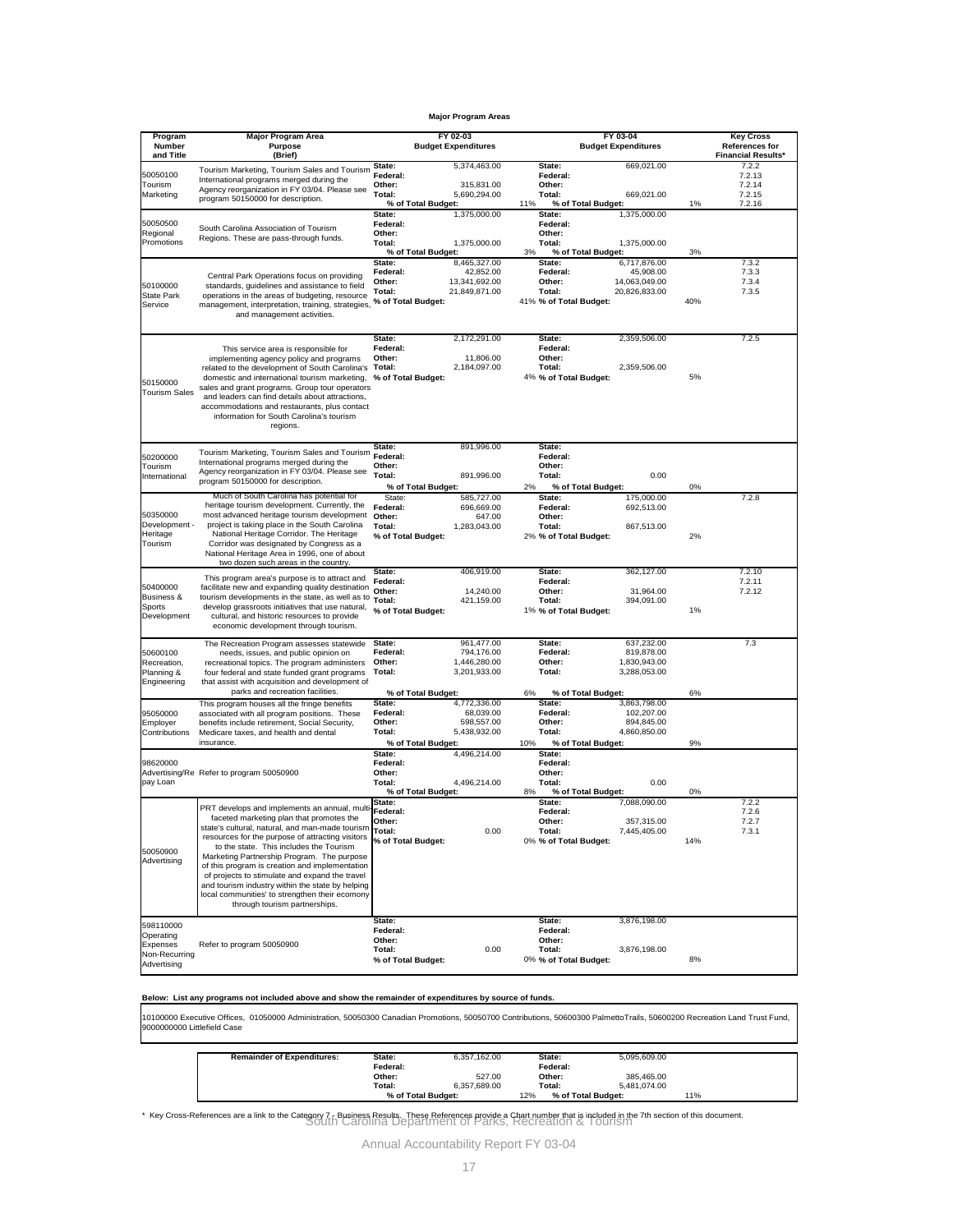# *Section III – Elements of Malcolm Baldrige Award Criteria*

## **Category 1 – Leadership**

## *1.1.a. How do senior leaders set, deploy and ensure two-way communication for short and long term direction?*

Senior leaders communicate direction through a variety of methods, both formal and informal. Within the work of the agency, the Director and Chief of Staff identified cooperative and collaborative objectives with key managers and key stakeholders which support agency priorities. They also work together to develop individual and management team accountabilities that determine the best conditions and results for supporting changing priorities, resources and the mission. Ongoing communication outlines information that is pertinent to supporting flexibility and adaptability in achieving priorities and using resources.

## *1.1.b. How do senior leaders set, deploy and ensure two-way communication for performance expectations?*

In addition to identifying cooperative and collaborative objectives for the agency, senior leaders use the annual planning processes across the agency, key meetings, and the accountability report process to set and communicate performance expectations. Senior leaders are involved in setting performance expectations through operational plans for key services, planning for specific critical support functions, and critical project meetings. In each of these areas, leaders meet with critical staff and document the performance expectations. At key milestones the leaders receive updates on performance to plans and expectations. The Universal Review date for the Employee Performance Management System is used to align the planning cycles and performance plans for key services, functions, and projects. A mandatory objective for teamwork was developed in 2004 to measure the use of the matrix organizational structure to focus collaborative efforts on projects that cross functional areas. Senior leaders have also involved agency management in the creation and implementation of an agency dashboard of strategic performance measures. The dashboard of measures will guide measurement processes throughout the year and are reviewed in preparation of key decisions and for improvement opportunities in the accountability report process.

## *1.1.c. How do senior leaders set, deploy and ensure two-way communication for organizational values?*

Organizational values were reviewed and updated by the Transition Team subcommittee during FY 03-04. The subcommittee studied employee appreciation, reward, and recognition within a challenging work environment. Values are deployed through agency plans, interactions between supervisors and employees, and the newly designed and implemented employee reward and recognition program *PRT Matters*. Senior leaders incorporated support for values into the development and implementation of *PRT Matters*. PRT particularly focused on teamwork, stewardship, customer service, leadership, quality, and innovation in the past year. These values are critical to the ongoing effort to move the agency toward a more adaptable and flexible approach to collaborating across agency functions and programs.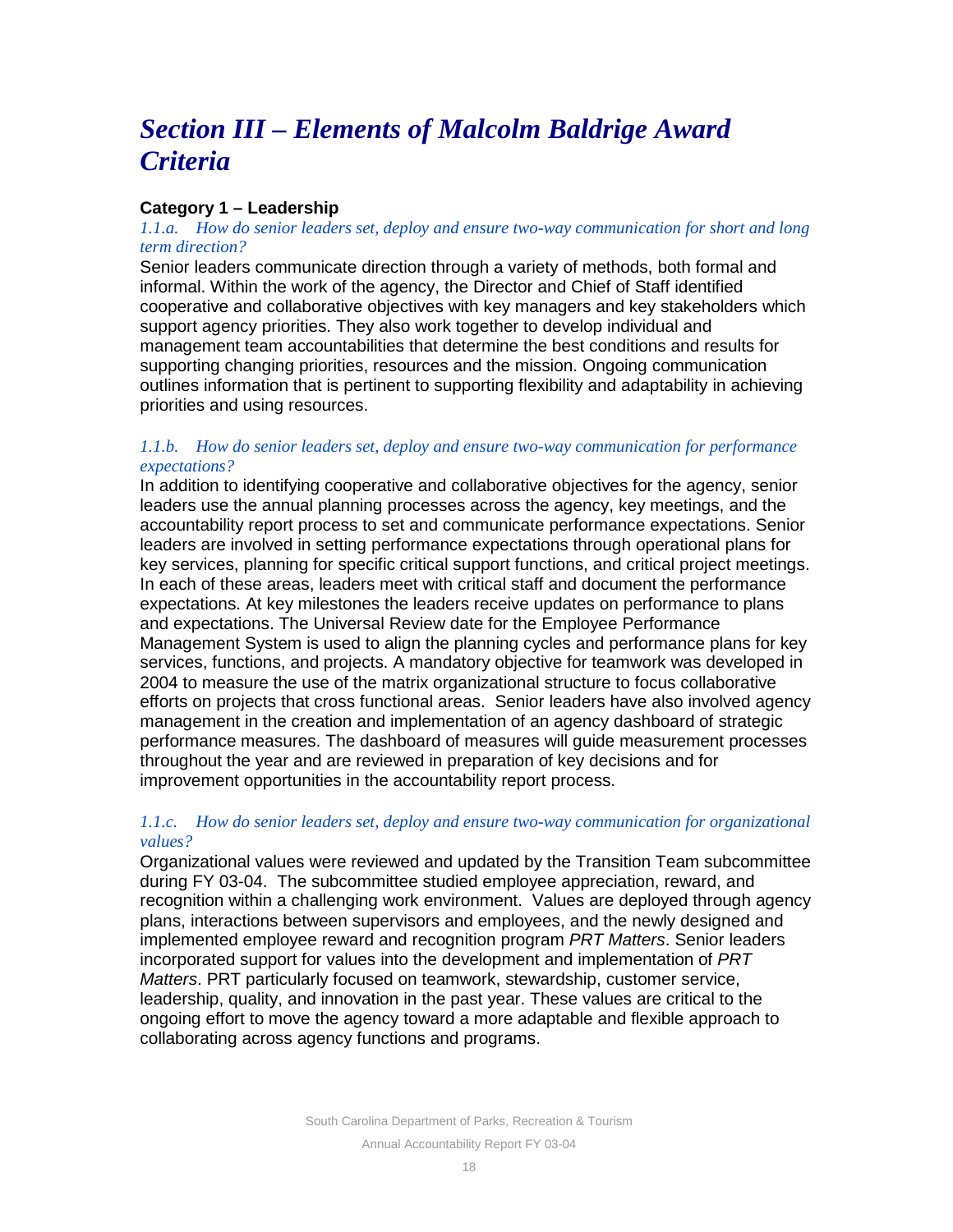## *1.1.d. How do senior leaders set, deploy and ensure two-way communication for empowerment and innovation?*

The foundation for a business training program was implemented at the 2004 Park Managers Conference, the training conference focused on "The Business of Parks" and many speakers emphasized and gave details on the business practices of operating our parks more efficiently. Emphasis and training was placed on budget management and practical business applications to result in a better product, more productivity, and an efficient utilization of appropriated funds and self-generated revenue. The Director conducted a two-hour session with park managers to discuss business planning issues and solicit recommendations for operational improvements. This resulted in several hundred ideas for improvement being submitted.

During 2004, the Director and Chief of Staff met with managers to establish policies and practices that will govern organizational behavior under the matrix approach. A project team has researched and designed a project management approach that will be used in FY 04-05 by all agency-wide project teams. Also, employee-training and orientation sessions outline the new structure, priorities, resources, and accountabilities. The Director, Chief of Staff, and managers continue to explore various issues and concerns as the matrix structure matures to ensure that the implementation is consistent with agency priorities, plans and values.

The agency's matrix approach to projects across program areas is resulting in:

- More participative management and teamwork;
- Stronger customer orientation;
- Greater coordination and implementation of performance improvement concepts;
- Decentralized teams and business units are accountable for specific projects, services, or customers;
- Internal structures that are leaner and more flexible, and
- Information and decision-making diffused throughout the organization.

Senior leaders also conduct project reviews periodically and at the end of each project cycle. Beginning in FY 04-05, projects will also be reviewed by the project management system review panel. Employees are given the opportunity to identify and diagnose strengths and improvement opportunities in critical agency processes and to submit project ideas to this review panel as well as managers. Project reviews result in improvement plans that are incorporated into the next project planning cycle and into improvement of project implementation plans. Projects improved during this review, planning and implementation cycle include:

- Ad Agency Request For Proposals process;
- Cooperative advertising;
- Employee Reward & Recognition Program;
- Agency Financial System Software review; and
- Central Reservation System Request For Proposals process.

*1.1.e. How do senior leaders set, deploy and ensure two-way communication for organizational and employee learning?*

South Carolina Department of Parks, Recreation & Tourism

Annual Accountability Report FY 03-04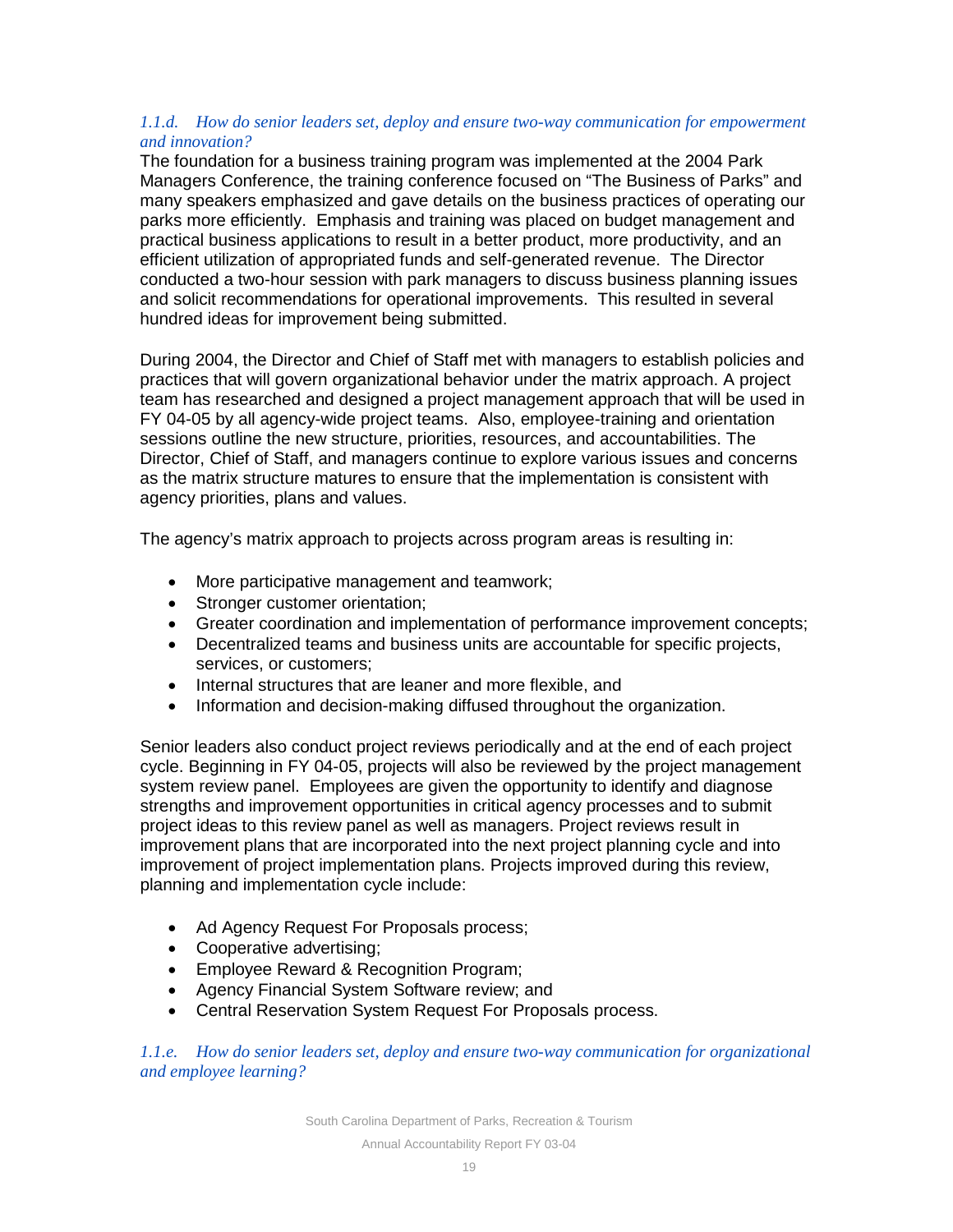Organizational learning takes place through key industry linkages. Significant information on the tourism industry is gathered through the Travel & Tourism Satellite Account and shared with agency employees and key industry partners. Parks industry information is gathered through regional and national parks meetings and shared at the annual Park Managers Conference. Key employee learning in the Parks service is also shared at the conference and during the Annual Park Planning process. Welcome Center staff shares organizational and employee learning at the annual Welcome Center conference and during quarterly supervisor meetings. Key organizational learning is shared through regular agency staff meetings, IP/TV, and regular management and staff meetings within program areas.

## *1.1.f. How do senior leaders set, deploy and ensure two-way communication for ethical behavior?*

Ethical behavior receives attention through agency human resources policies, supervision of key processes and responsibilities, and during the agency's new employee orientation. For the past two years, the agency has worked hard to incorporate the value of accountability into all agency planning processes and to follow up with plans through performance measures and the Employee Performance Management System (EPMS). The agency has also initiated reviews by the internal auditors whenever business practices were called into question or when business practices needed review prior to implementation. Employee theft was highlighted by the Director to all Park Managers at the annual Manager's Conference. To improve compliance, the "iron ranger" system underwent several changes: a redesign of the security of the collection box; and a redesign of the payment envelope. Additionally, internal audit operations were targeted to address specific areas of vulnerability. As a result, several theft problems were discovered, resulting in procedural changes.

## *1.2. How do senior leaders establish and promote a focus on customers and other stakeholders?*

Senior leaders proactively promote a systematic focus on customers through several strategic activities of the agency. Customer-oriented goals, objectives, and performance measures are incorporated into the PRT Marketing Plan, the State Parks Vision for the 21st Century, and the Strategic Plan for the state's National Heritage Corridor. In addition, key customer access points include processes for receiving and incorporating customer feedback, including the annual Governor's Conference, website usability testing, and various focus groups with key stakeholders and partners on key projects. All grant programs managed by the agency operate under a "sunshine" process, are reviewed annually, and incorporate improvement input from those customers applying for grants.

## *1.3. How do senior leaders maintain fiscal, legal, and regulatory accountability?*

Senior leaders work closely with and rely on the agency's budget director, legal counsel, and internal auditors to maintain fiscal, legal and regulatory accountability. These staff members are involved with project reviews, contract reviews, and other key processes such as applicant offers, grievances, and policy changes.

## *1.4. What key performance measures are regularly reviewed by your senior leaders?*

Key performance measures are tied to the agency's organizational objectives and critical operational plans. Last year these measures were crafted into an agency dashboard of

South Carolina Department of Parks, Recreation & Tourism

Annual Accountability Report FY 03-04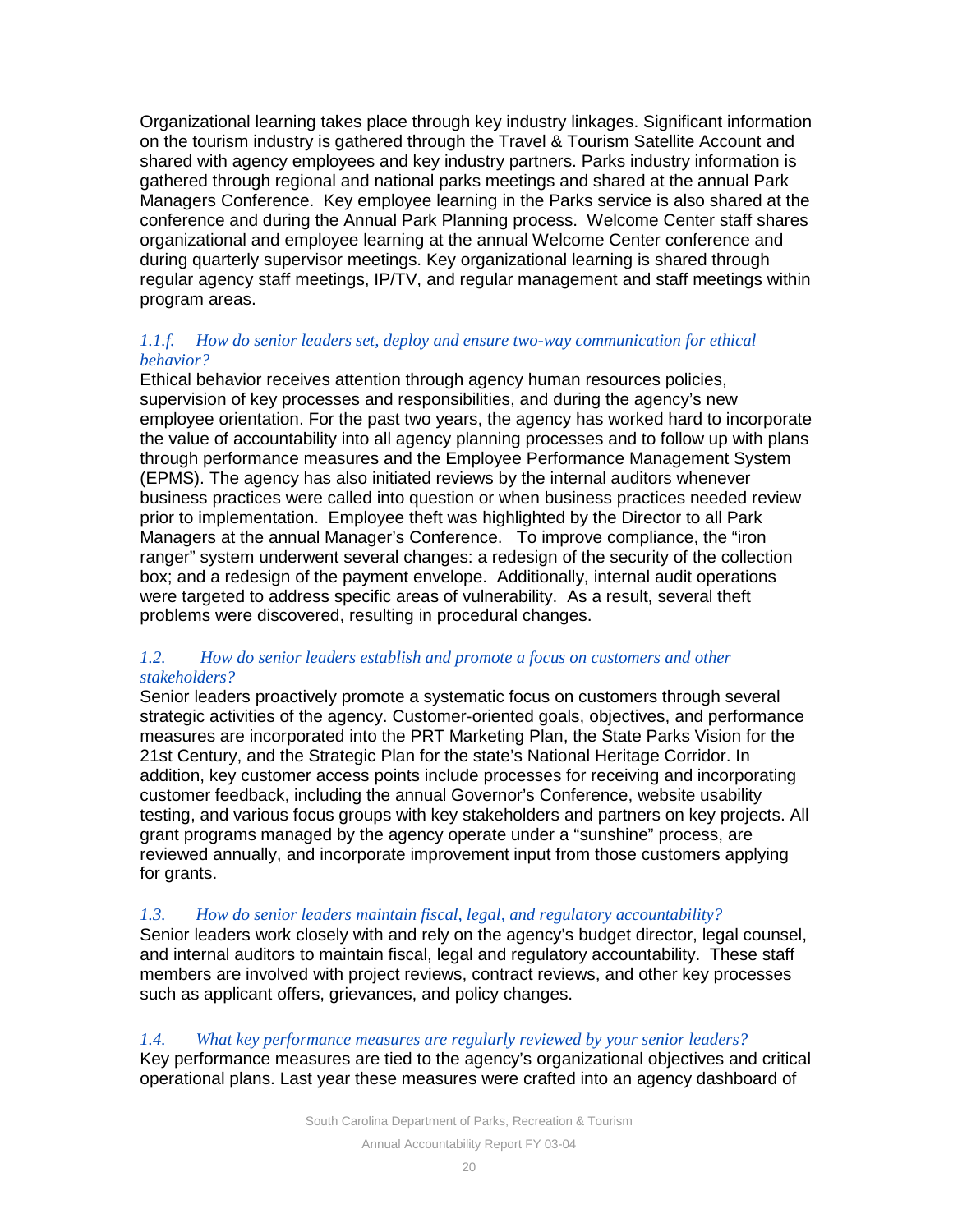measures (see Category 7.2) and selected measures were reviewed by senior leaders for inclusion in the agency's accountability report. Some examples of these key systems include the annual budget, the marketing plan, the State Parks planning process, and the Heritage Corridor plans. Agency leaders use performance measures such as inquiry counts, inquiry conversion study data and advertising awareness in markets to evaluate its tourism marketing program.

## *1.5. How do senior leaders use organizational performance review findings and employee feedback to improve their own leadership effectiveness and the effectiveness of management throughout the organization?*

Senior leaders review the annual budget, the agency marketing plan, Park plans, and accomplishment of agency goals/objectives regularly in the course of agency planning and decision-making processes. Senior leaders make adjustments in short-term direction through the key operational plans and performance improvement initiatives of the agency. To address management feedback and employee satisfaction processes, the Director of Organization Development and Accountability coordinates an agencywide employee satisfaction process. Analysis of the employee satisfaction data is used to design and implement performance improvement initiatives each year. (See Figure 7.4.1)

## *1.6. How does the organization address the current and potential impact on the public of its products, programs, services, facilities and operations, including associated risks?*

Annually the State Parks and Recreation programs of the agency conduct an assessment of state operated facilities. There is a cost / risk analysis done for aging facilities, including an ongoing effort to deal with asbestos risks. The agency focuses on impact assessments for construction sites. A comprehensive Crisis Communication Plan guides the agency's activities and safeguards the public during major environmental crisis such as a hurricane or earthquake. Given the diminishing resources available during cuts in the agency's operating budget, decisions on resource allocation are based on the best use of dollars for the public impact and associated risks.

## *1.7. How does senior leadership set and communicate key organizational priorities for improvement?*

Senior leaders use the analysis and decision making process for setting agency goals and for the agency accountability report to set and communicate key organizational priorities for improvement. Ongoing state fiscal challenges led senior leaders to look for ways to make the agency more flexible and adaptive while working with shrinking resources. Senior leaders analyze and debrief improvement opportunities and targets in key business systems: park planning, operational planning, support services, and marketing planning. The senior leaders are continuing to work on moving the agency's business planning processes for every key business function toward including matrixed projects.

## *1.8. How does senior leadership and the agency actively support and strengthen the community?*

Senior leaders focus their active support for strengthening the community in the areas of natural and cultural resources and in recreation and tourism activities. Leaders provide technical support and funding support to communities through the Heritage Corridor program grants, the Tourism Marketing Partnership Program, and the recreation grants programs of the agency. PRT's research reports on our website provide vital tourism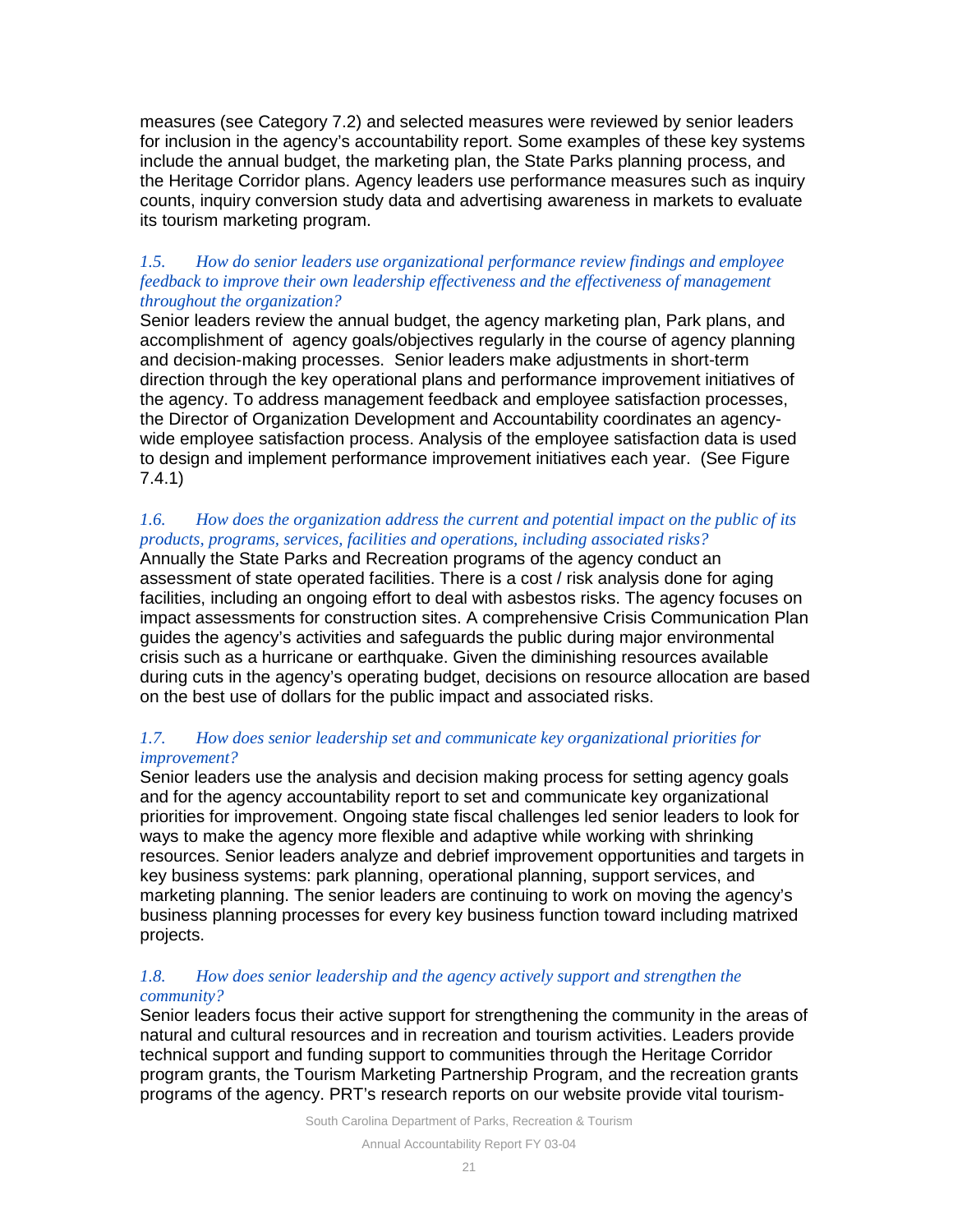related information to communities and organizations. (See Figure 7.1.4) Areas of emphasis arise from the agency planning process and from staff interaction at the local, county, and state level of each program area. (See Figure 7.1.4)

## **Category 2– Strategic Planning**

*2.1. What is your Strategic Planning process, including key participants and how does it account for customer needs and expectations, financial, regulatory, societal and other risks, human resource capabilities and needs, operational capabilities and needs, and supplier/contractor/partner capabilities and needs?*

Based on the objectives outlined by the new administration, PRT has revised its strategic priorities to better align its resources with its core mission and to adapt to the current economic realities. Additionally, each program continues to operate from its own comprehensive annual plan which is aligned with the agency priorities and mission. These plans, which are designed to be consistent with the agency's goals, include:

- Annual Comprehensive Marketing Plan;
- State Park Service "The Vision for the 21st Century;"
- South Carolina Outdoor Recreation Plan (SCORP);
- Visitor Services Operational Plan; and
- South Carolina Heritage Areas Program.

Each of these documents is described further in section 2.2.

Our agency's vision and goals are shaped around our relationships with the people we serve: our industry partners, our visitors, our employees, and the citizens of South Carolina. PRT is an agency with a statewide mandate serving the needs of diverse constituencies.

The agency's performance accountability is designed to link agency strategies, budgeting and performance measures to clearly demonstrate accountability. PRT continues to utilize the Annual Governor's Conference on Tourism and Travel and Tourism Partners Forum as the means of cross-communications to inform strategic objectives. Additionally, internal customer input and feedback is sought through the annual Park Managers meeting and Visitor Services conference. PRT uses primary and secondary marketing research to focus marketing efforts and to measure consumer reactions. Marketing research is conducted annually to ensure that our advertising is reaching our targeted customers and fulfilling our marketing goals, and maximizing greater ROI potential through our marketing dollars.

The Park Service Annual Park Planning process and the Recreation, Planning, & Engineering annual plan process each assess societal and environmental risks as a regular course of business in delivering services. It is important to develop a comprehensive, aggressive program to help protect and preserve examples of the state's unique natural features. In order for the state to be a leader in protecting vital resources, it must stand ready to face increasing competition among developers who also understand the value of prime land. The same special attributes that draw visitors also attract businesses in the "second home" or resort industries.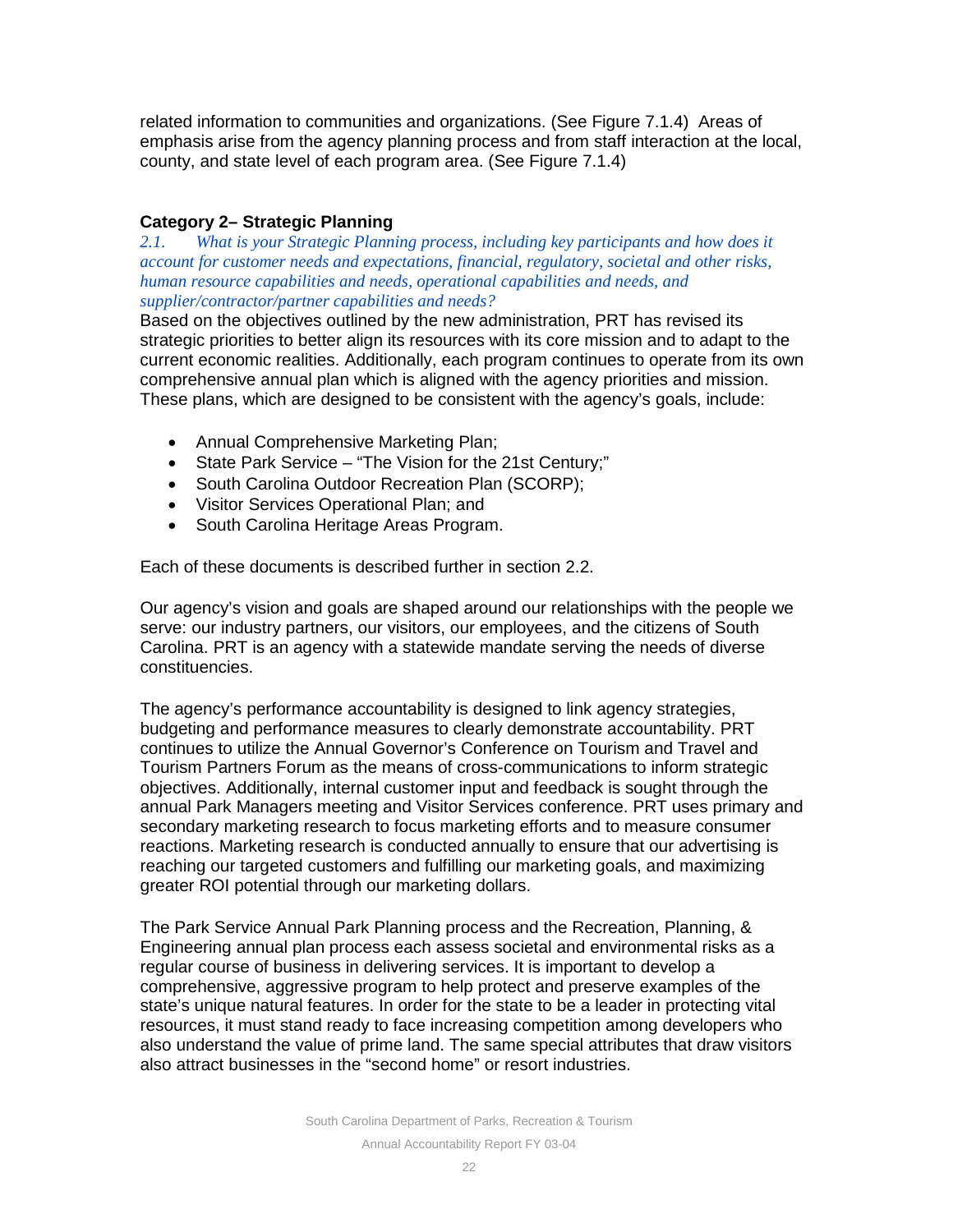Critical to PRT's ability to better gather and identify supplier/contractor/partner capabilities and needs is the agency's direct involvement and participation in key professional associations and boards. This leadership provides the agency with the ability to be more proactive and responsive during times of critical need and challenge.

In Fiscal Year 2000-01, the agency contracted with the World Travel and Tourism Council to develop a Tourism Satellite Account that would provide information on the current and future state of the tourism economy and industry in South Carolina. During Fiscal Year 2001-02, the agency achieved significant cost efficiencies by bringing this program's capabilities "in-house," while allowing for better quality control over the data and its analysis. PRT now regularly utilizes the data from the TTSA to inform tourism industry strategies for South Carolina. (See Figures 7.2.13, 7.2.14, 7.2.15, and 7.2.16)

## *South Carolina's Strategic Plan for Economic Development*

PRT is currently engaged with the Governor's Office, the Department of Commerce, and a number of private-sector advisors in developing a new strategic plan for economic development in South Carolina. This cluster development study, which includes tourism as a primary industry sector, provides a strategic road map for fully-leveraging South Carolina's key industries to grow the state's economy and increase personal income of South Carolinians. The Monitor Group, a consulting firm based at Harvard University, is assisting the state with the development of this strategic plan.

## *2.2. What are your key strategic objectives? (Address in Strategic Planning Chart)*

The Director has identified two strategic objectives to guide the efforts of the agency's program areas and operational plans. The two objectives encompass several key initiatives and key performance measures and represent every program and service the agency provides:

- Raise South Carolina's Gross Tourism Product per visitor by 10% by 12/31/2005.
- Reinvest \$5,000,000 into state park resources by 6/30/2006 in order to improve visitor experiences.

*2.3. How do you develop and track action plans that address your key strategic objectives?* Annual Comprehensive Marketing Plan – This plan, updated annually, directs the majority of the work accomplished through the Tourism Program. The integrated marketing plan is developed and implemented by staff from across the agency. It is shared with industry stakeholders during an annual Tourism Partner Forum and is published on the agency's website. The Marketing Plan directly supports the agency's legislative mandate to promote tourism.

State Park Service – "The Vision for the 21st Century" – The State Park Service has a dynamic strategic plan that is fully integrated into the day-to-day operations of the Park Service. The strategic plan sets the stage for the effective management of state parks. General Management Plans for every state park have been developed in conjunction with the objectives outlined in the strategic plan. These plans, along with Specific Management Plans and the strategic plan, guide daily operations and long-range planning efforts. An Annual Park Plan for each park is developed by Park Managers in conjunction with senior management. These plans include many components of a traditional business plan, including a detailed financial plan.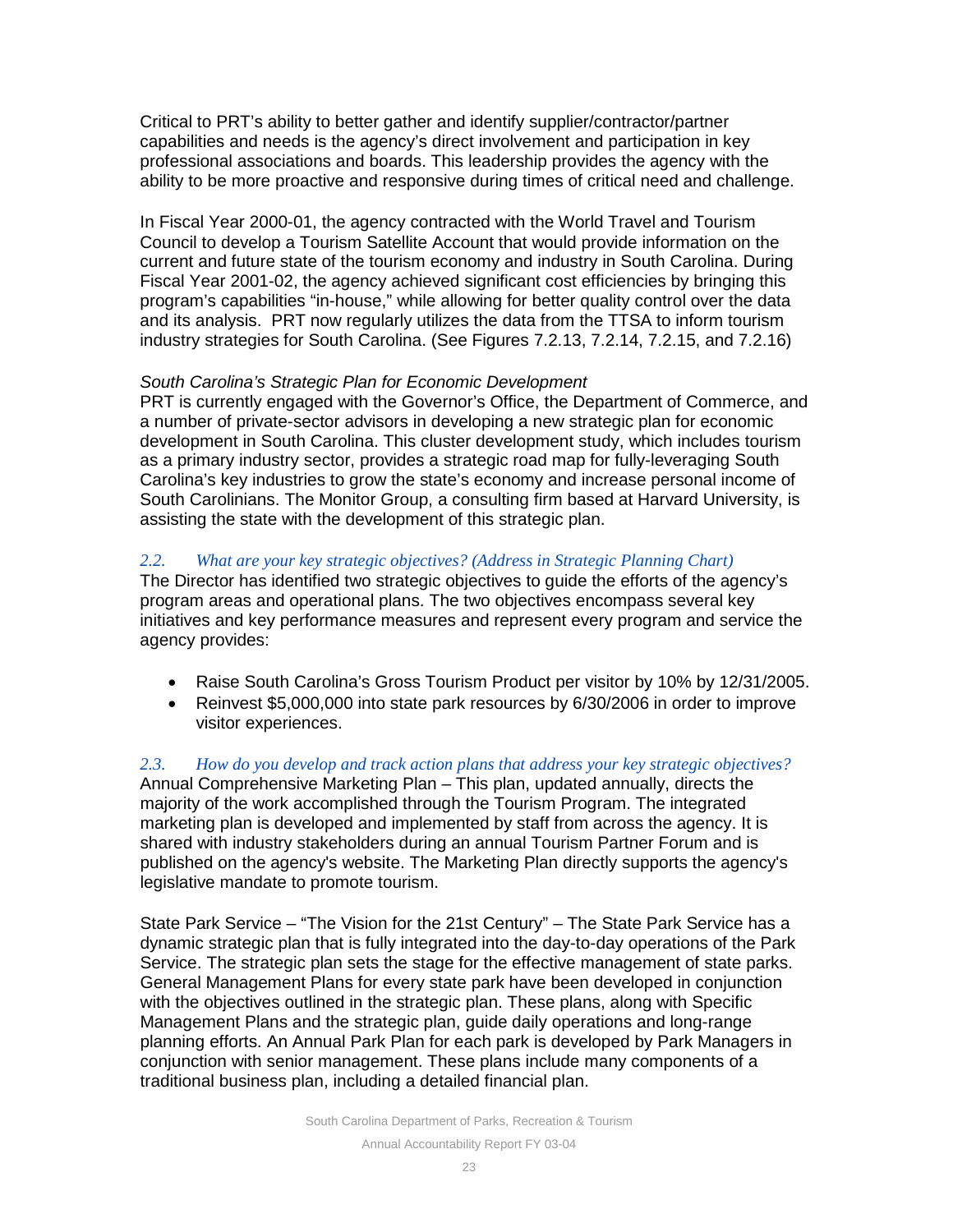South Carolina Official Outdoor Recreation Plan (SCORP) – SCORP is South Carolina's official comprehensive outdoor recreation plan. As such, this five-year plan serves as a guide to various federal, state and local governmental agencies and private sector organizations involved in recreation and natural resources planning and development. The purpose of the plan is to consider outdoor recreation issues relating to the citizens and visitors of South Carolina, examine the state's recreational resources, analyze demand for recreational opportunities, develop an implementation program to address identified needs and issues, identify funding opportunities to support implementation efforts, and identify issues and trends of national importance. The plan provides a formal opportunity for agencies and organizations to communicate upcoming projects and coordinate activities.

The SCORP is used as a guide for distribution of state recreation grant funds such as the Recreation Land Trust Fund (RELT) and the Parks and Recreation Development Fund (PARD). SCORP meets the National Park Service requirements for a state plan and serves as the planning document for the disbursement of the state's share of the federal Land and Water Conservation Fund (LWCF). It is also used as a guide for the distribution of the Recreational Trails Program Fund.

Visitor Services Operational Plan – This plan, which is updated annually, provides the operational road map for the day-to-day operation of the state's nine Welcome Centers and one Discovery Center. The plan directly supports the agency's legislative mandate to promote tourism. It was developed by a team from the Welcome Center and Discovery Center staffs. Copies of the plan have been shared with all staff members who are in the program. It is reviewed at the annual Visitor Services Conference. The program's services to tourism industry partners are communicated through a program brochure and on the agency's website.

*South Carolina Heritage Areas Program* – The South Carolina Heritage Areas Program was created by Executive Order of the Governor in 1994, in recognition of the value of heritage tourism to the economic revitalization of rural communities. A comprehensive strategic plan for a possible National Heritage Area was prepared by nationally recognized experts in the field of heritage tourism. The quality of their work was recognized in 1996, when the US Congress created the South Carolina National Heritage Corridor. Since that time, PRT, has worked in close cooperation with the Heritage Corridor Board, as they develop the strategies and work plans that have resulted in the Heritage Corridor's development. The Corridor is the first product of a statewide strategy to promote heritage tourism. The Corridor will be used as a blueprint for developing other heritage areas across the state. In this way, South Carolina will achieve economic development by utilizing the natural, cultural, and historic assets it possesses to promote heritage tourism.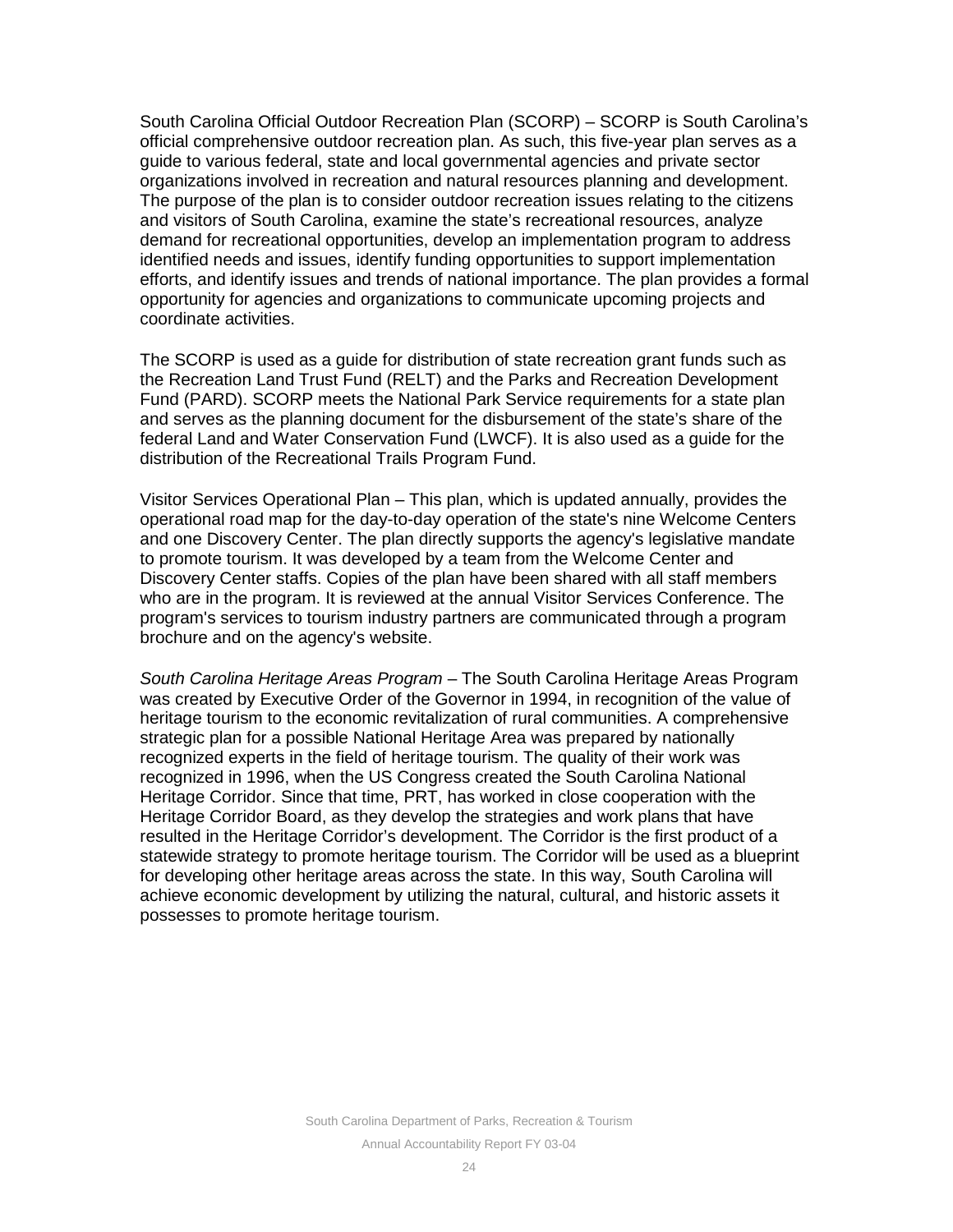## *2.4. What are your key action plans / initiatives? (Address in Strategic Planning Chart)*

Mission: Raise personal income of South Carolinians by creating a better environment for economic growth through delivering state government services more effectively, improving quality of life and promoting economic development through tourism. Vision: Shaping and sharing a better South Carolina through: Stewardship, Service, Economic Development, and Marketing.

Goal 1: Raise South Carolina's Gross Tourism Product per visitor by 10% by December 31, 2005

Goal 2: Reinvest \$5,000,000 into state park resources in order to improve visitor experiences by June 30, 2006

|                                | South Carolina Parks, Recreation and Tourism |
|--------------------------------|----------------------------------------------|
| 04-05 Strategic Planning Chart |                                              |

| <b>Stewardship of Financial Resources</b> |                                                                  |                                                 |  |  |  |  |  |
|-------------------------------------------|------------------------------------------------------------------|-------------------------------------------------|--|--|--|--|--|
| Strategic                                 |                                                                  | Performance Standard /                          |  |  |  |  |  |
| Goal                                      | Key Agency Strategies / Initiatives                              | Measurement                                     |  |  |  |  |  |
| Goal 2                                    | <b>Effectively operate State Parks</b><br>with standard business | Generate Net Operating Income of<br>\$2,000,000 |  |  |  |  |  |
|                                           | management practices                                             |                                                 |  |  |  |  |  |
| Goal 1 and 2                              | <b>Implement Centralized</b>                                     |                                                 |  |  |  |  |  |
|                                           | <b>Reservation System by January</b>                             |                                                 |  |  |  |  |  |
|                                           | 2005                                                             |                                                 |  |  |  |  |  |
| Goal 2                                    | Implement Point-of-Sale by June                                  |                                                 |  |  |  |  |  |
|                                           | 2005                                                             |                                                 |  |  |  |  |  |
| Goal 2                                    | Identify and support new revenue                                 | Generate \$300,000 in private                   |  |  |  |  |  |
|                                           | (fundraising) and partnership                                    | donations (cash and/or in-kind) to              |  |  |  |  |  |
|                                           | opportunities                                                    | <b>State Park Service</b>                       |  |  |  |  |  |
| Goal 1                                    | Provide technical assistance to                                  | Effectiveness of technical assistance           |  |  |  |  |  |
|                                           | communities and coordinate a                                     | to communities will be measured                 |  |  |  |  |  |
|                                           | variety of grants that are available                             | through customer satisfaction                   |  |  |  |  |  |
|                                           | to organizations that will expand                                | surveys.                                        |  |  |  |  |  |
|                                           | the state's tourism and recreational                             | Economic impact of parks and                    |  |  |  |  |  |
|                                           | products                                                         | recreation grants for 04-05 will total          |  |  |  |  |  |
|                                           |                                                                  | \$5.5 million in capital expenditures.          |  |  |  |  |  |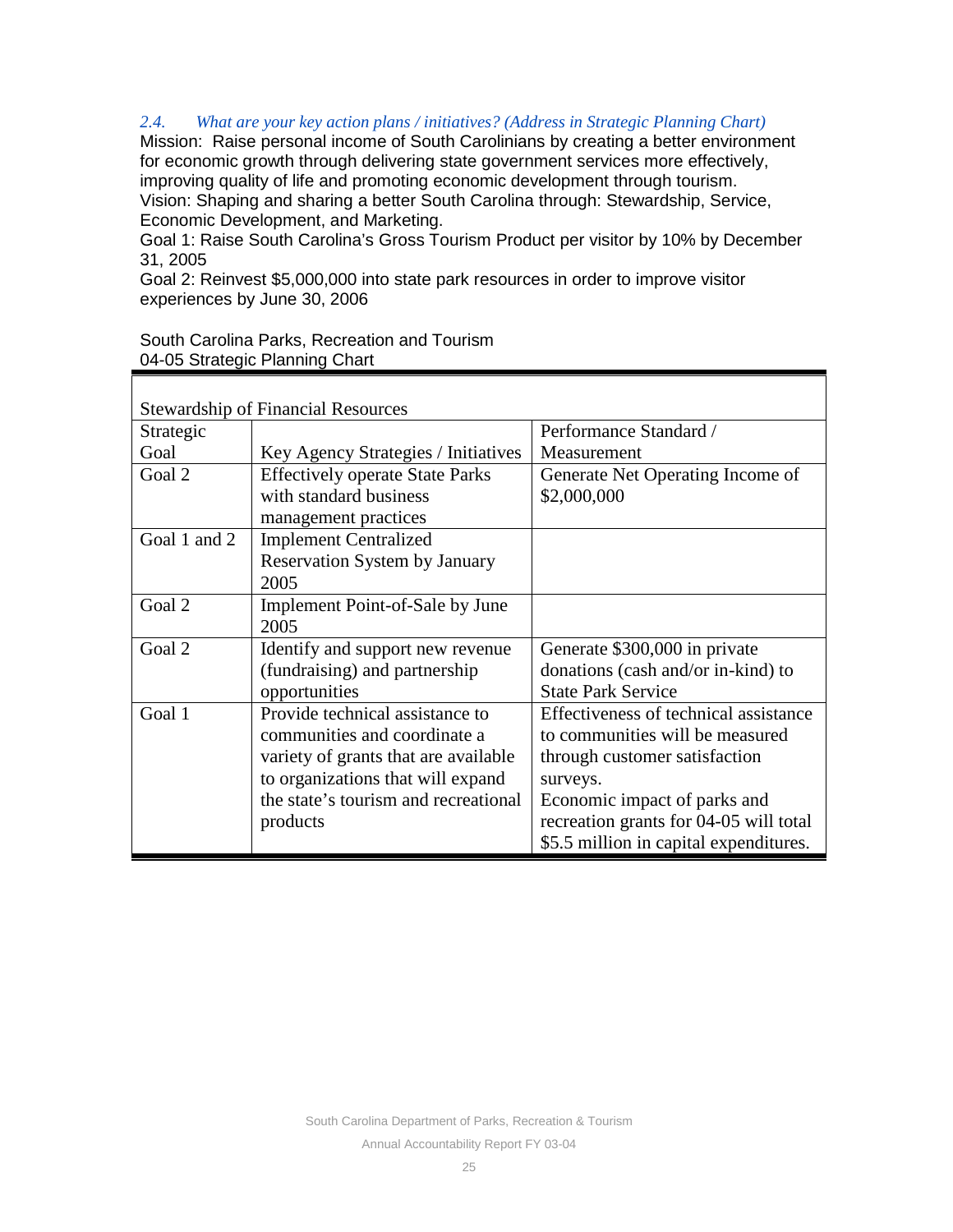|                             | <b>Stewardship of Human Resources</b>                |                                        |
|-----------------------------|------------------------------------------------------|----------------------------------------|
| Strategic                   |                                                      | Performance Standard /                 |
| Goal                        | Key Agency Strategies / Initiatives                  | Measurement                            |
| Goal 2                      | Develop project management                           | Track number of staff trained in the   |
|                             | skills and project teams that align                  | project management system process      |
|                             | with the matrix organizational                       |                                        |
|                             | structure                                            |                                        |
| Goal 2                      | Use of project management system                     | Track number of projects, number of    |
|                             | to maximize human resources                          | staff involved in project and critical |
|                             |                                                      | milestones achieved by project         |
|                             |                                                      |                                        |
|                             | <b>Stewardship of Cultural and Natural Resources</b> |                                        |
| Strategic                   |                                                      | Performance Standard /                 |
| Goal                        | Key Agency Strategies / Initiatives                  | Measurement                            |
| Goal 2                      | Identify, conserve and perpetuate                    | Measure the effectiveness of           |
|                             | its populations of endangered,                       | preservation efforts, national         |
|                             | threatened and rare species                          | register-listed structures owned       |
|                             | through an integrated program of                     | or leased by the state park service    |
|                             | public education and management                      |                                        |
|                             | actions aimed at protecting                          |                                        |
|                             | individual species and enhancing                     |                                        |
|                             | critical habitats.                                   |                                        |
|                             |                                                      |                                        |
|                             | Implement an ongoing program to                      |                                        |
|                             | reliably inventory and monitor its                   |                                        |
|                             | populations of wildlife.                             |                                        |
|                             |                                                      |                                        |
| <b>Economic Development</b> |                                                      |                                        |
| Strategic                   |                                                      | Performance Standard /                 |
| Goal                        | Key Agency Strategies / Initiatives                  | Measurement                            |
| Goal 1                      | Proactively recruit tourism                          | Increase capital investment in         |
|                             | businesses                                           | tourism infrastructure by 10%          |
|                             |                                                      |                                        |
| Goal 1                      | Assist rural and under-developed                     | Effectively utilize \$1 million in     |
|                             | communities with tourism                             | <b>Rural Infrastructure Funds to</b>   |
|                             | products                                             | develop rural tourism product and      |
|                             |                                                      | support the Heritage Corridor          |
| Goal 1 and 2                | Develop a reinvestment plan for                      | Track strategic investments in         |
|                             | the State Park Service                               | improving state parks and protecting   |
|                             |                                                      | additional properties of significance  |
|                             |                                                      | (and impact of those investments)      |

South Carolina Department of Parks, Recreation & Tourism Annual Accountability Report FY 03-04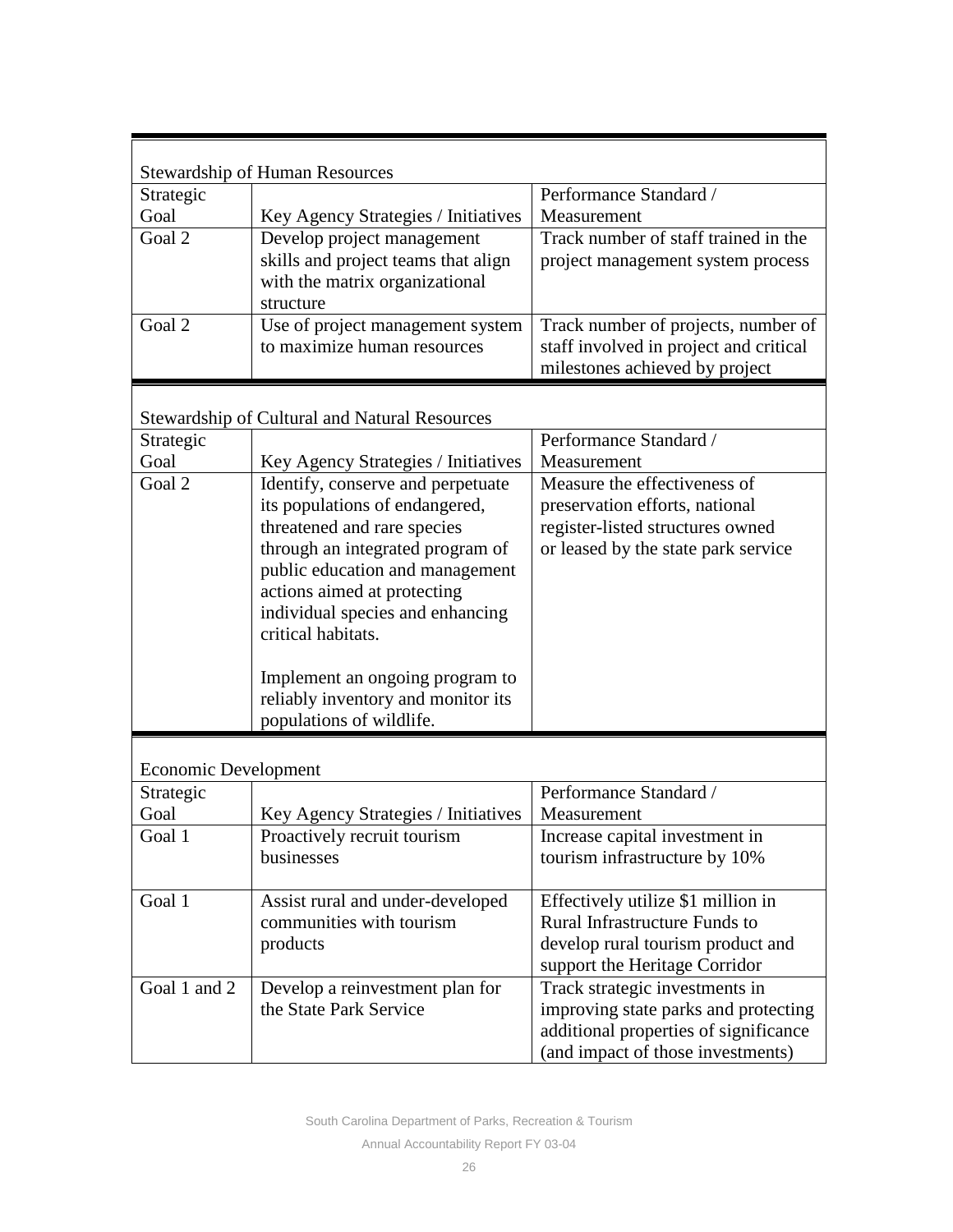| Marketing    |                                                                                                                                                                |                                                                                                                                                                                                                                                                                                                                           |
|--------------|----------------------------------------------------------------------------------------------------------------------------------------------------------------|-------------------------------------------------------------------------------------------------------------------------------------------------------------------------------------------------------------------------------------------------------------------------------------------------------------------------------------------|
| Strategic    |                                                                                                                                                                | Performance Standard /                                                                                                                                                                                                                                                                                                                    |
| Goal         | Key Agency Strategies / Initiatives                                                                                                                            | Measurement                                                                                                                                                                                                                                                                                                                               |
| Goal 1       | Develop a statewide coordinated<br>methodology for effectively<br>measuring impact of destination<br>marketing campaigns                                       | Use standardized research<br>methodology statewide                                                                                                                                                                                                                                                                                        |
| Goal 1 and 2 | Market State Parks to increase<br>awareness, visitation and top line<br>revenue. Define parks which have<br>"potential and capacity" and<br>market accordingly | Increase occupancy rates at State<br>Parks with potential and capacity.<br>Cabin and Villas by 10%. Camping<br>by 10% (per camping-nights).<br>Increase golf rounds by 10% (per<br>play-days)<br>Track visitor awareness and<br>visitation through TravelScope and<br>benchmark SC state park non-<br>resident visitors with other states |

## *2.5. How do you communicate and deploy your strategic objectives, action plans and performance measures?*

Stakeholders and employees of PRT learn face-to-face about our programs and plans through workshops, meetings, public hearings and conferences. Every program area at PRT conducts each of the above-mentioned activities during the planning processes mentioned in 2.3, but in addition, the agency and each program within it communicates with its clients and partners through regular and special communiqués. Increasingly, the agency is utilizing the Internet and its own PRT Intranet system to quickly inform our team and partners of our plans and actions and to receive their feedback in return. In addition, the agency has created an e-mail partners list, and the directorate is issuing regular bulletins of information regarding the actions of PRT and state government that affect the state's tourism industry.

*2.6 The agency's internet homepage address for the strategic plan (if available to the public).* The agency's strategic plan is not available to the public.

## **Category 3 – Customer Focus**

*3.1 How do you determine who your customers are and what their key requirements are?* The agency answers this question in a variety of ways depending on the program or circumstances. The citizens of South Carolina benefit directly from the economic development activities of PRT and are served by the diverse programs that manage a large segment of the state's natural, cultural, and historic resources.

Annual Accountability Report FY 03-04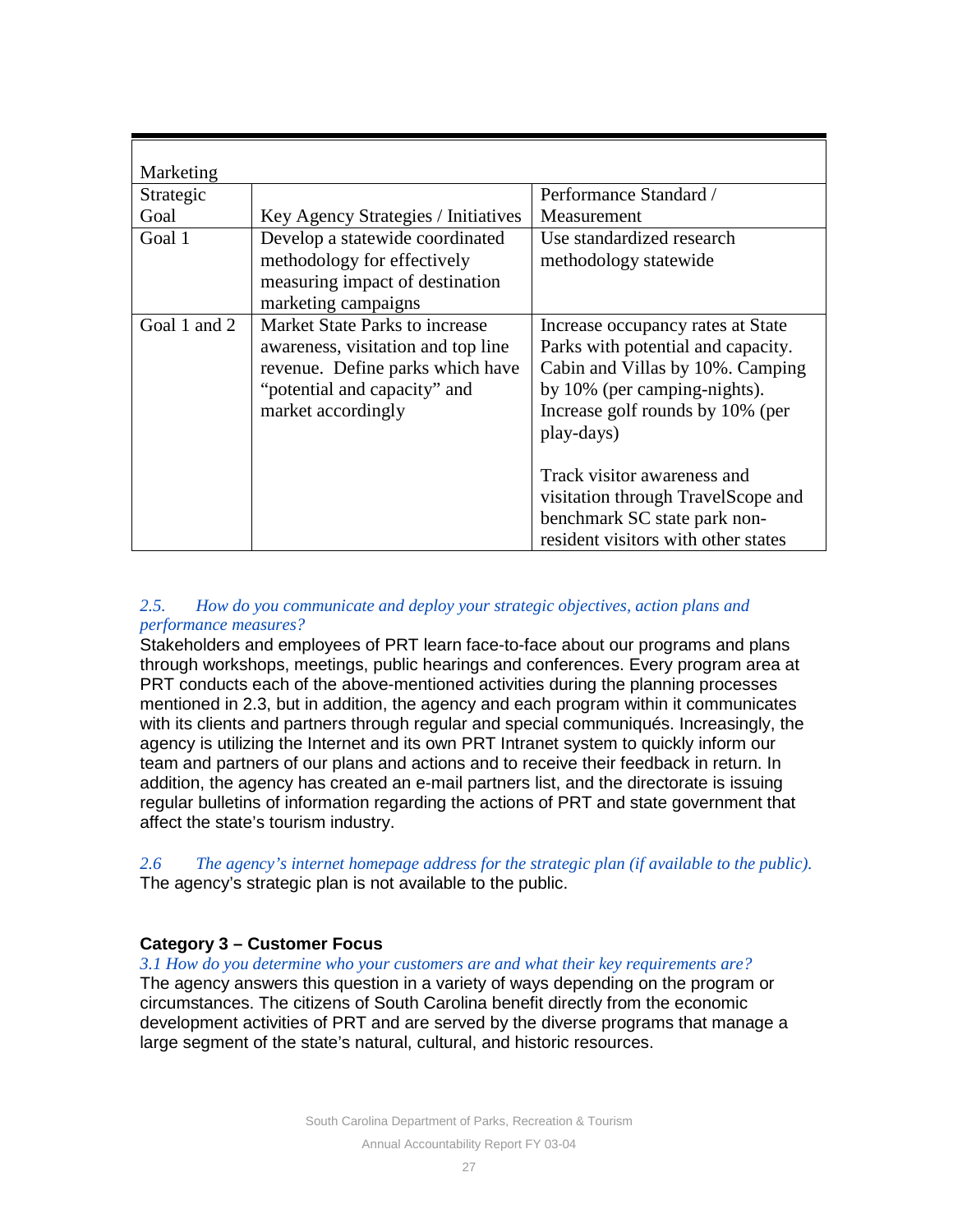Marketing research defines customer segments that visit South Carolina from its domestic markets. Some are distinct in trip behavior, media usage, and demographics, requiring differing advertising messages to attract them.

Simultaneous to the launch of a new web portal, the agency began to define characteristics of key customer segments, identify opportunities to acquire contact and profile information from site visitors, establish demographic variables, and establish requirements for acquiring and using data.

The network of nine state Welcome Centers and one Discovery Center provide free travel services, including reservation assistance, routing assistance, trip planning assistance, translation services and pro-active distribution of a broad range of South Carolina travel-related literature. (See Figures 7.2.6 and 7.2.7)

The Tourism Marketing Partnership Program provides assistance to another customer group – in-state, non-profit tourism marketing entities working to attract visitors to the state's many destinations. The TMPP staff provide one-on-one guidance to grant applicants and grant recipients to help insure the most effective use of the state's matching grant funds.

Through these direct interactions, PRT gets to know customers and their needs.

The State Park Service serves a variety of customers throughout the year and these customers utilize an assortment of diverse programs and services. Methods utilized to determine the success of the programs and services provided include: feedback email on the State Park website, capturing of data on repeat visitors, visitor satisfaction, and evaluations of current programs. The Park Service provides a wide range of visitor services from more traditional activities such as camping, cabins, hiking, fishing, and recreational programs and activities to innovative educational programs like Discover Carolina. (See Figure 7.1.1) The State Park Service impacts millions of visitors each year. The implementation of a Centralized Reservation System (CRS) in FY 04-05 will provide more customer access and more data on customer needs. For local parks and recreation departments, the Recreation program of PRT provides park conceptual plans, cost estimates, and construction advice; assists in preparing grant applications; and with recreation program management. Recreation also oversees grants processes and provides technical assistance.

Within Tourism Community and Economic Development, the program staff works with developers and communities to provide background information on locations, technical assistance in the form of explaining the incentives and necessary guidance on the state policies, procedures, and laws that affect the project; and prospect assistance with site visits and making the necessary contacts and visits to move the project toward completion. In developing areas, staff offers technical assistance in the development of tourism products to include leading organizational groups in communities to inventory their tourism products and establish priorities for development; advises and guides the process of bringing the product to marketability; and connects the communities with marketing entities as well as assisting with local marketing opportunities.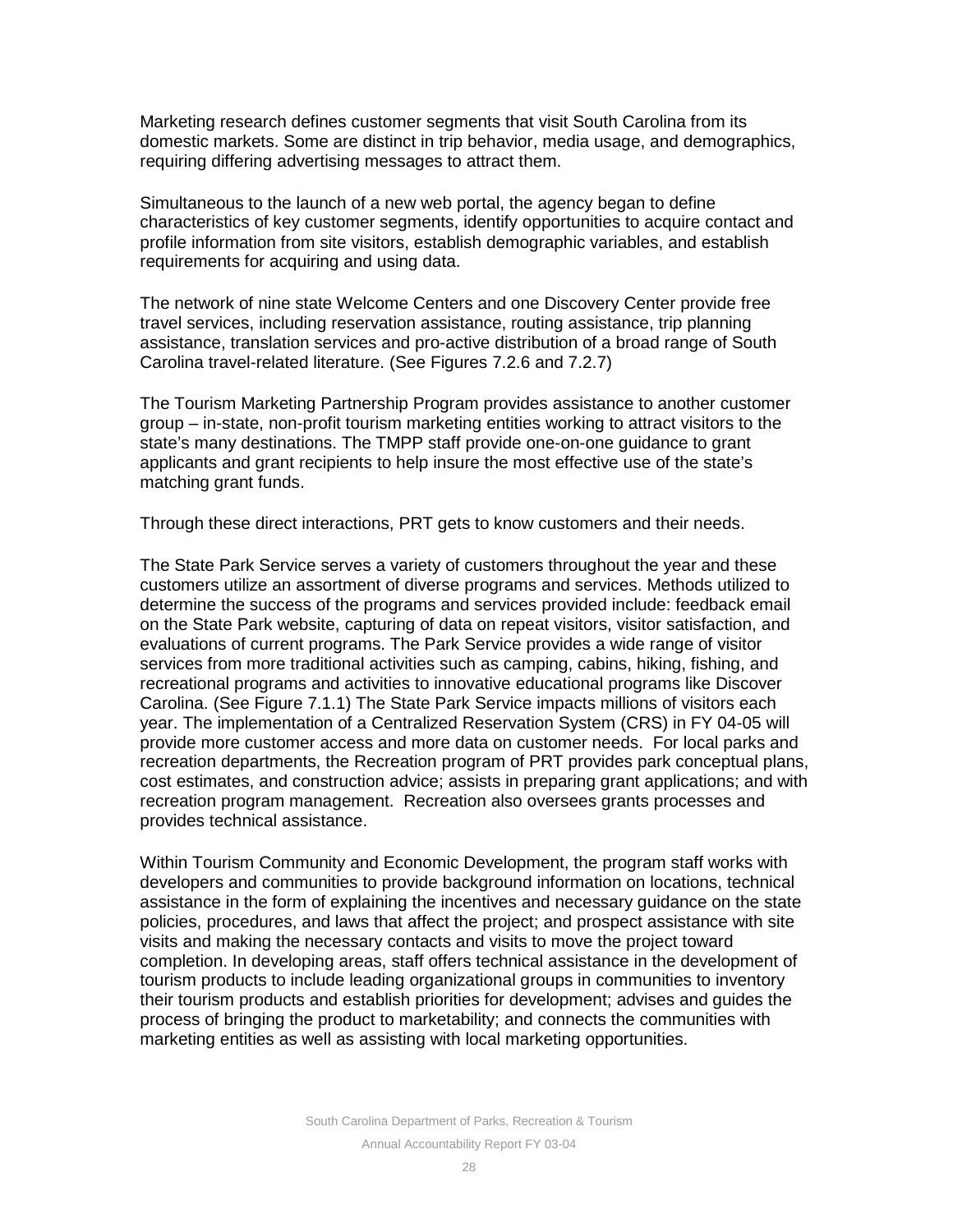## *3.2 How do you keep your listening and learning methods current with changing customer/business needs?*

Information is gained through research and marketing processes; environmental information collected through the legislative process and agency leaders' membership with critical boards and associations. The agency uses information from inquiry conversion and ad awareness studies to improve its media plan from year to year.

The annual Governor's Conference on Tourism & Travel utilizes internal and external stakeholders for planning methods. External industry partners serve as members of the conference Focus Group and participate in conference evaluations/surveys. Internal partners serve on the Program Advisory Team and provide recommendations for speaker and program content.

The TMPP grant program annually modifies guidelines based on customer feedback. The expanded information technology capacity allows for web enhancement/upgrades and a new sports marketing category were added as a result.

The Recreation program uses surveys to keep up to date with customer requirements. Specifically, the program relies on the Recreation Participation and Preference Survey and the Omni Poll survey. The State Park Service currently does not have an automated method for taking and managing reservations within the State Parks system. During FY 04-05 the agency will implement a web based central reservation system (CRS). This system will benefit the agency through:

- Increased guest loyalty by booking reservations using the Internet and a Call Center;
- Improved management of room / campsite inventory;
- Improved management of rates and reservations;
- Improved management of arrivals and departure dates; and
- A database of valuable guest information for use in marketing.

Likewise, the agency will implement a Point of Sale (POS) system for State Parks. The benefits from the POS will include:

- Ability to identify high moving, most profitable and non-selling items;
- Inventory control;
- Ability to know what items are in stock, out of stock and on order;
- Ability to know what time of the year an item sells the best;
- Ability to capture customer data who are the best customers; and
- Ease of use in the ability to discount or change prices.

The agency participates in several regional and national organizations working in the heritage field, including the Alliance of National Heritage Areas (for which South Carolina hosted the 2001 national conference), Partners in Tourism: Culture and Commerce (a collaboration of federal agencies and national non-profits) and a new national network of statewide heritage programs (which an employee from PRT has been elected to chair). The Heritage Tourism Development Office also was instrumental in developing and hosting the first national Heritage Development Institute in collaboration with the College of Charleston.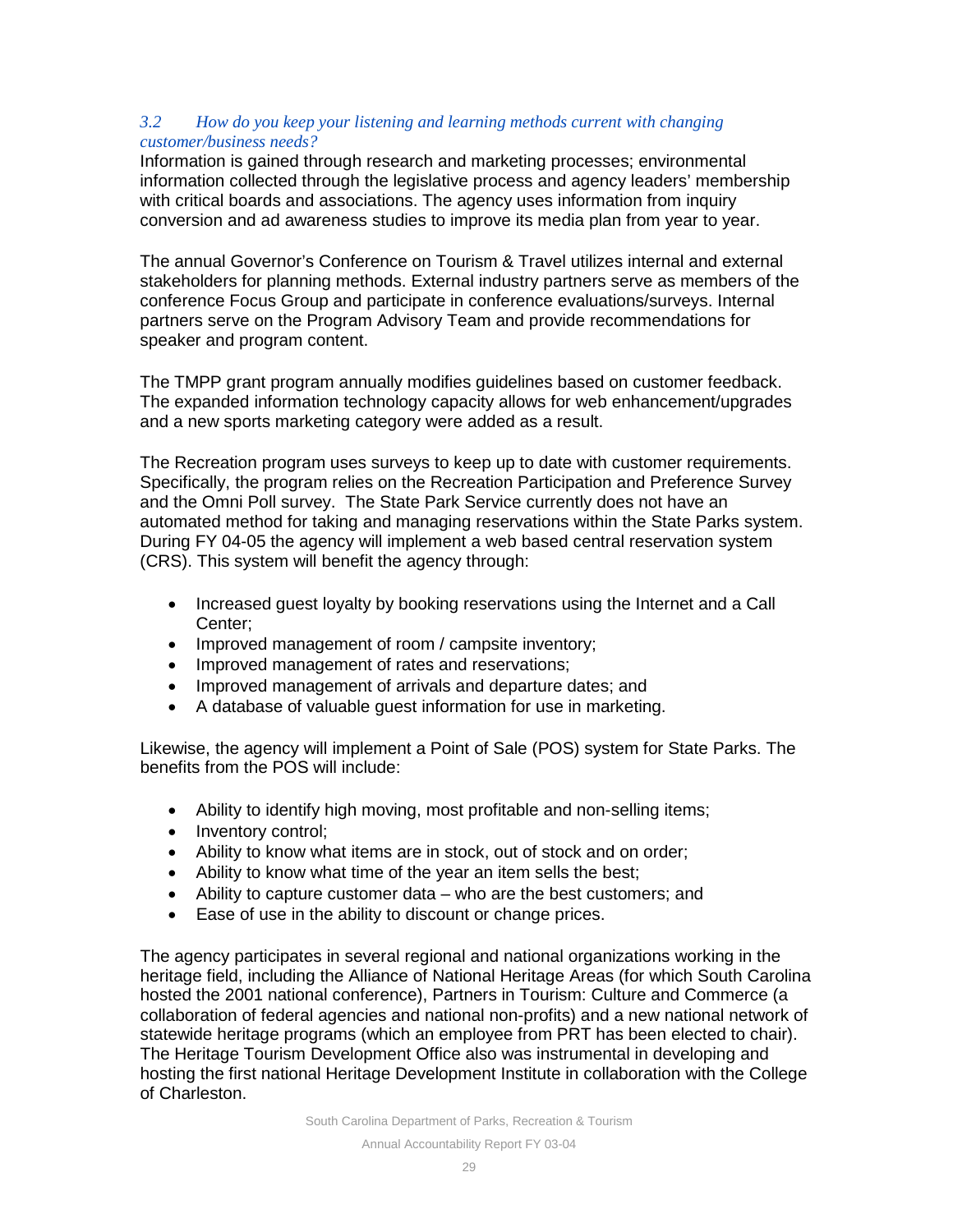## *3.3 How do you use information from customers/stakeholders to keep services or programs relevant and provide for continuous improvement?*

Information from customers/stakeholders results in improving services and programs at the agency on a regular basis.

PRT's Cooperative Advertising Programs are developed with input from South Carolina's tourism industry partners. Media programs are specifically designed to be extremely affordable and timed to maximize return on investment.

The Tourism Marketing Partnership Program polls external and internal customers to solicit suggestions on how to better meet customer and business needs, to ascertain guideline modifications, and to strengthen work processes. The Tourism Marketing Partnership Program is currently being reviewed by the agency. The review will examine the purpose and scope of the program in order to better serve stakeholders.

The Recreation program uses the Recreation Participation and Preference Survey and the Omni Poll survey to establish grant selection criteria for managing the grants processes. State Parks collects information through feedback email on the State Park website, capturing of data on repeat visitors, visitor satisfaction, and evaluations of current programs.

The design process for the Heritage Corridor's Region 2 Discovery Center is a collaborative process of many meetings at the community level at each step of the design. Community leaders have been designated for each of the four counties and have provided considerable input into content and style of the design. Additionally, an interpretive committee has been formed in Region 1 to continue to refine and improve that Discovery Center based on customer feedback and regional needs.

## *3.4 How do you measure customer/stakeholder satisfaction?*

Customer/stakeholder satisfaction is measured in a variety of ways throughout the variety of services offered by PRT. Within the Parks system, customer data is collected through cabin reply cards, direct observation and interaction with Park visitors, and through questions contributed to a citizen survey conducted by the USC Institute of Public Affairs. (See Figure 7.1.2) The State Comprehensive Outdoor Recreation Plan (SCORP) researches public interest in outdoor activities, analyzes demand for facilities, and reviews current issues, trends, and opportunities. Through coordination with other agencies and groups an implementation program is developed to address identified needs and concerns. SCORP is a requirement for the state to participate in the federal Land and Water Conservation Fund (LWCF) and is the key basis for the Open Project Selection Process used to award LWCF and State Recreation Land Trust Fund (RELT) grants. For complaints received within the Park Service, staff makes efforts to answer all complaints in the manner in which they are received: letters, emails, or telephone calls. Concerns come from a variety of sources. Staff works to address, and if possible, resolve the complaint to the customer's satisfaction in a timely manner. Inquiry conversion studies are done to measure the effectiveness of advertising placement and customer satisfaction with the fulfillment process. (See Figure 7.1.3) South Carolina's tourism industry partners invest in PRT's cooperative advertising programs, whereby they are able to measure the return on the media investment through qualified inquiry leads.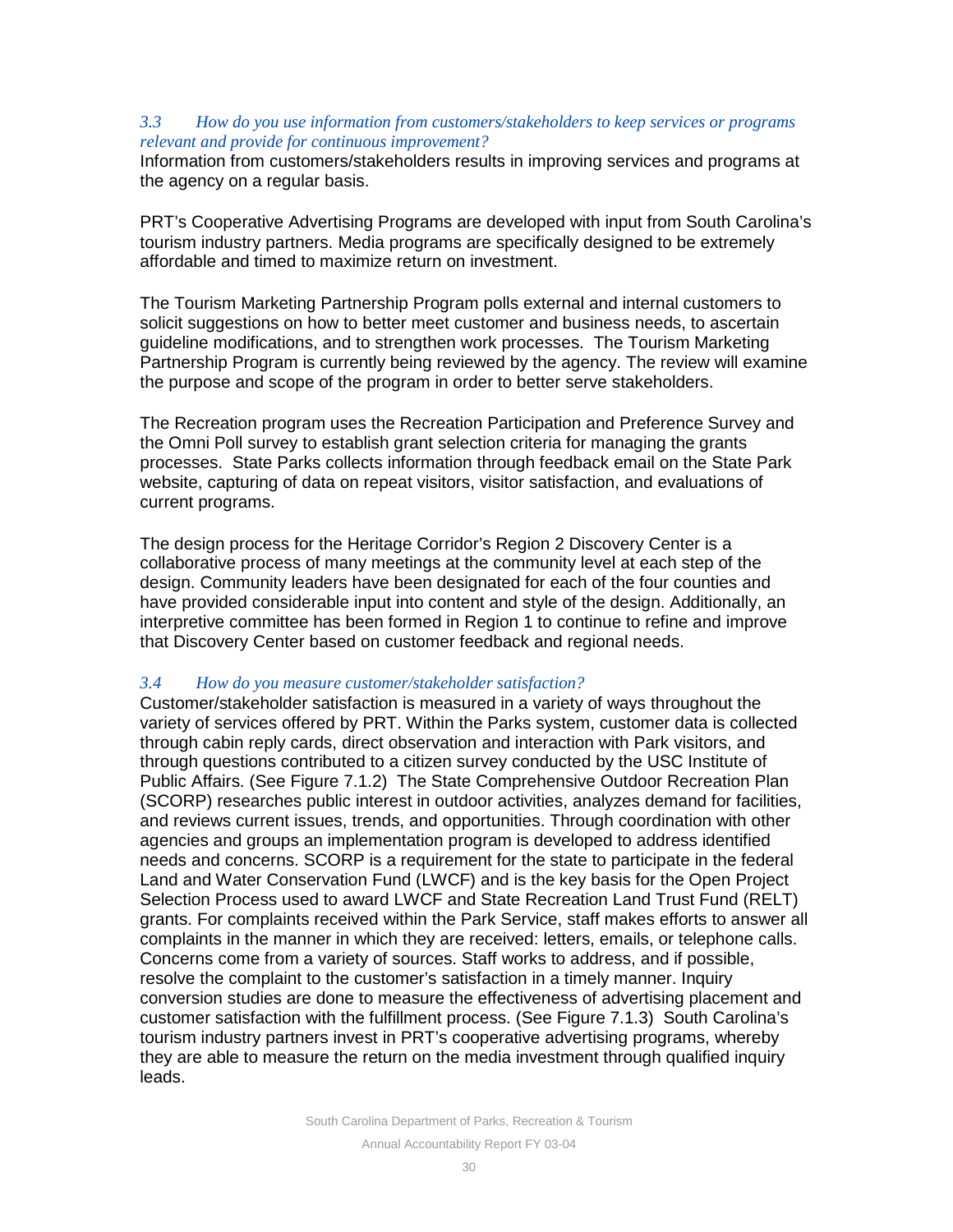## *3.5 How do you build positive relationship with customers and stakeholders?*

In order to build positive relationships with customers and stakeholders, PRT balances the unique needs of different customer segments. In addition, key members of the senior leadership team attend numerous in-state industry meetings throughout the year, proactively providing updates on PRT's marketing activities and bringing back suggestions for continuous improvement.

PRT supports the promotional efforts of important in-state sporting events such as the Family Circle Cup tennis tournament, the Heritage Golf Tournament, and the Canadian PGA Tour. The TMPP marketing grant program builds a positive relationship on the shared goal of tourism promotion through cooperative marketing. This program allows customers/stakeholders to expand marketing reach, better leverage marketing dollars, extend South Carolina's brand image and realize economic benefits (accommodations tax, sustained jobs, admissions tax, etc.) for each area and the state of South Carolina.

The State Park Service continues to build on the positive relationships with "friends" groups while expanding this program into other parks. Results of these meetings will impact program content and operational procedures. The involvement and input of citizens in the management and operation of public lands is essential as parks are managed not only for this generation, but also for future generations.

PRT continues to support the South Carolina National Heritage Corridor in collaboration with federal, state and local partners, the non-profit board of directors, four regional boards, and local boards at the county and community level. The program involves public participation in all program aspects from marketing to product development (the grants program includes several layers of input and review) to interpretation (with review committees established for the creation and improvement of the Discovery System) to organizational development (with training workshops and community planning efforts for participants throughout the Corridor). The Corridor has created strong partnerships with state agencies such as the Departments of Commerce (DOC) and Transportation (DOT). Because of the positive, "can-do" attitude of the Corridor's management and leadership team, both departments have emphasized the development of rural tourism. As a result, the Corridor has become a highlighted entity for the focusing of development and enhancement funding opportunities. In one year alone, Corridor locations have received over \$4 million in enhancement and development grants. The Corridor has continued its implementation of its discovery system or rural tourism locations and centers by the use of bond bill and other grant funds such as cultural visions grants. Funding is through the National Park Service, as well as state and local matching funds.

PRT employs a truly unique approach in the marketing industry to reach appropriate consumers. A series of six inserts were developed based on specific visitor segments and placed in a "pod" of magazines that target those specific segments. Each of the inserts contained a strong editorial piece from the "Smiles" magazine and South Carolina's wide product offerings were sold throughout each insert. These inserts afforded the state the opportunity to focus on the audience and to focus on the message.

## **Category 4 – Information and Analysis**

*4.1. How do you decide which operations, processes and systems to measure for tracking financial and operational performance?*

South Carolina Department of Parks, Recreation & Tourism

Annual Accountability Report FY 03-04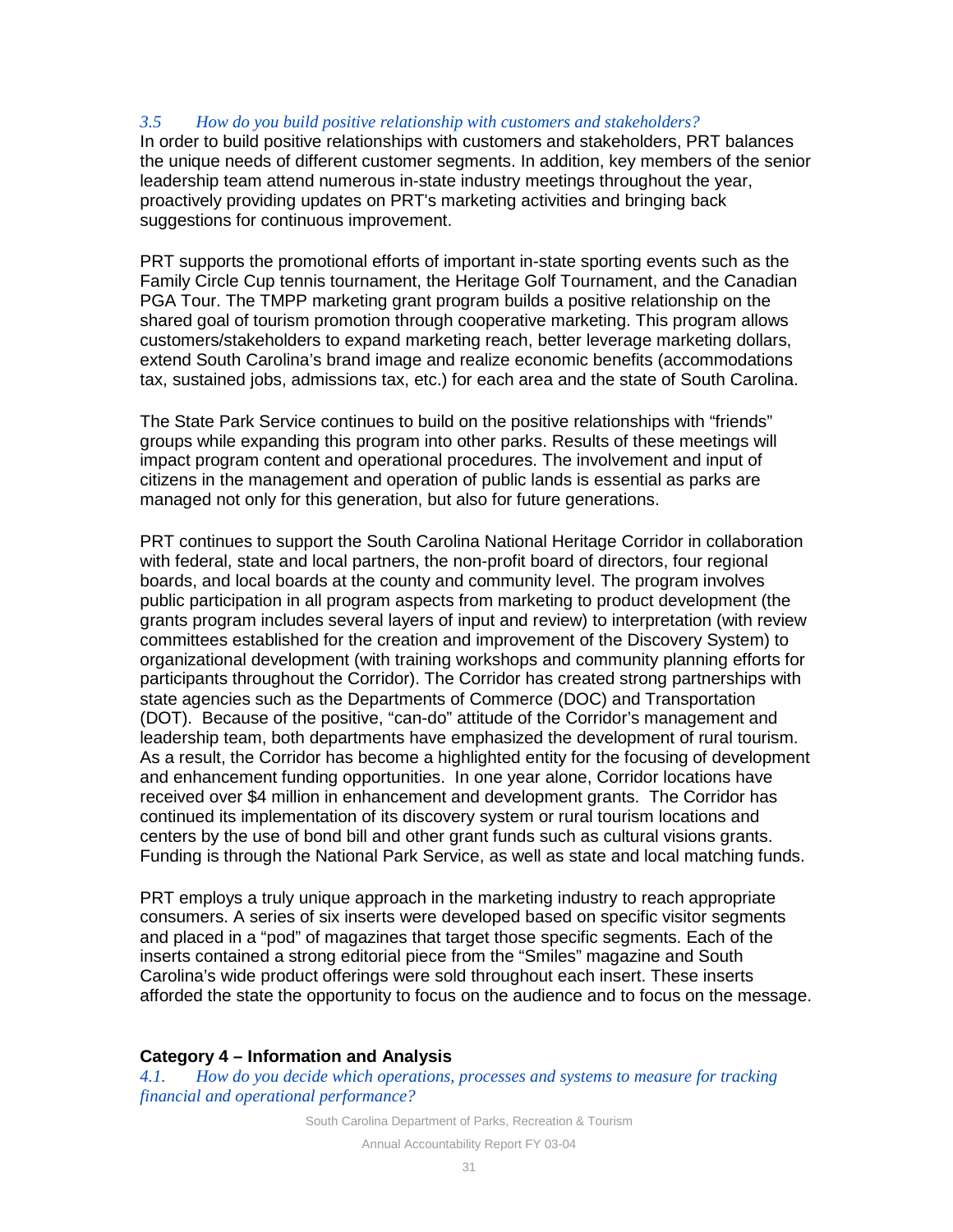Senior leaders review key goals of the many action plans of the agency to determine what measures they will monitor to determine the successful completion of the action plan goals. The agency has engaged staff and management in assessing their goals and distilling key "dashboard measures" based upon the broad goals of the agency and the objectives of each operational plan.

One of the critical measurement processes of the agency is the evaluation of the dollars spent on marketing. The Travel & Tourism Satellite Account (TTSA) also provides a mechanism for more completely measuring all aspects of economic activity attributable to travel and tourism. Since the TTSA data system has been made operational, it is used as the foundation for public and private sector decision-making on key tourism issues. (See Figures 7.2.13, 7.2.14, 7.2.15 and 7.2.16) Within the management system for the parks, key measures were identified to track progress toward the strategies, objectives, and goals of the Parks system.

## *4.2. What are your key measures?*

Key measures for the agency include: USC Omnibus Survey on Park Service Discover Carolina Park Service lodging Ad Awareness Fulfillment Materials Marketing Plan Expenditures & Paid Space Media Placement Tourism Spending by State ROI on tourism media & leads Welcome Centers -- Accommodations, Economic Impact, Attractions Reservations, Literature SC National Heritage Corridor Grants Marketing Leads Generated Research count of users and users satisfaction survey Tourism Economic Development Indicators RPE construction Tourism and Travel Satellite Account State Parks -- Wildlife Management, Management of Plant Species & Vegetation, Historic Preservation, Compliance Archeology CENTS program savings State Parks Self-Sufficiency Ranking State Park Economic Impact Agency Training

Workers' Comp claims filed Safe Working hours Employee Satisfaction

South Carolina Department of Parks, Recreation & Tourism Annual Accountability Report FY 03-04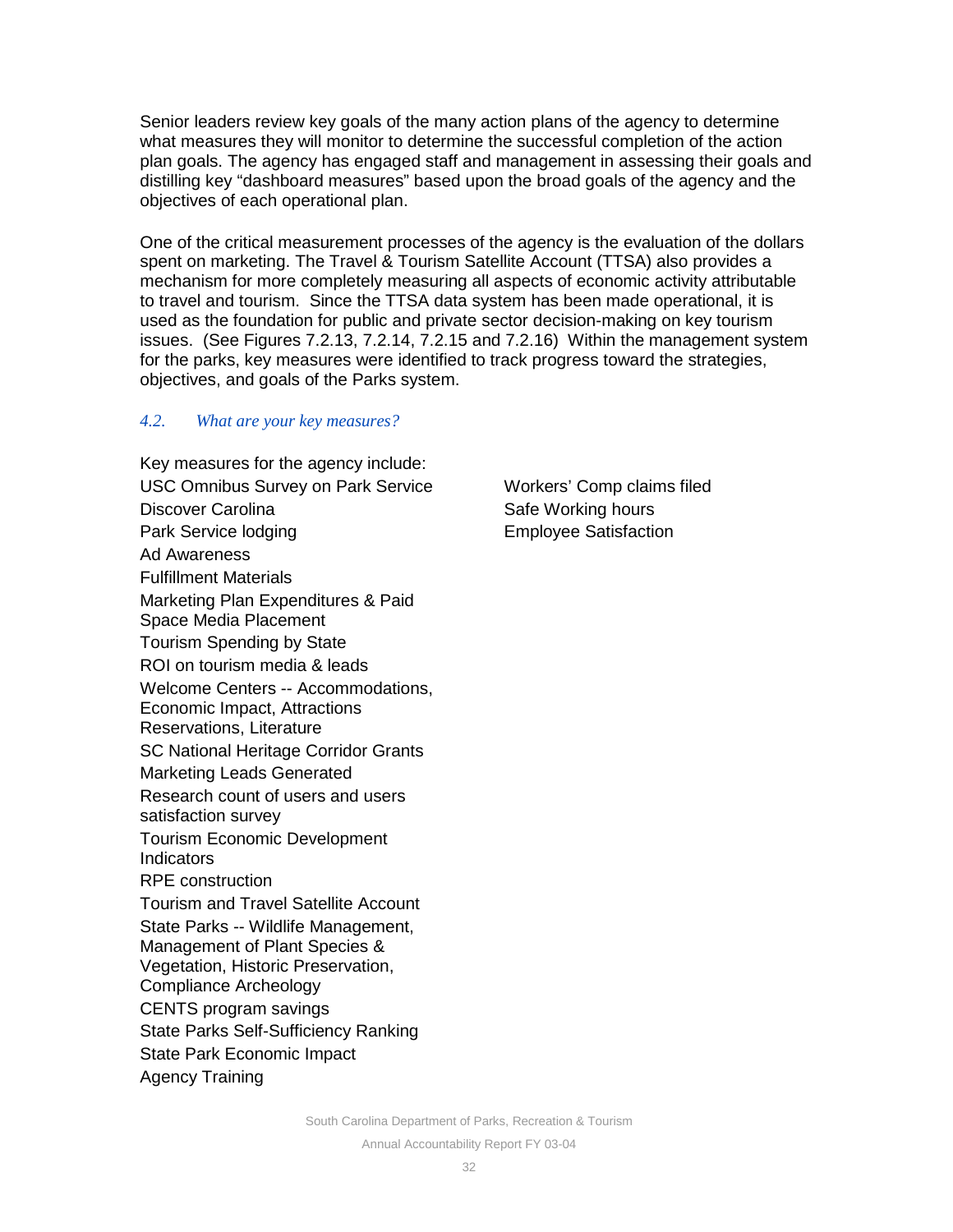## *4.3. How do you ensure data quality, timeliness, accuracy, security and availability for decision making?*

To ensure data quality and reliability, PRT developed and deployed an Enterprise Database. This database combined six stand-alone databases into one central database, reducing duplicate data entry, and allowing for the sharing of information across program areas. The agency fine tuned policies and procedures over the last fiscal year for the collection, input and quality control of all data contained in the Enterprise Database. Training on the use of this database is provided to agency personnel on an ongoing basis.

Monthly, quarterly, and annual reports available on the agencies web portal site for download offer tourism-related tax collections, occupancy information, visitor expenditures, visitor profiles, visitation estimates, and the impact of tourism on jobs and the state economy. Likewise, the TTSA has enhanced the quality, reliability, completeness, and availability of data for the tourism industry and tourism economy. (See Figures 7.2.13, 7.2.14, 7.2.15 and 7.2.16)

## *4.4. How do you use data/information analysis to provide effective support for decisionmaking?*

To provide effective support for decision-making, the agency uses various research studies, the TTSA, the budget process, and the Park management system. With recreation services, research from the SCORP provides data needed for decisionmaking on recreation grant programs. The travel trade area monitors the generation of business leads as a measurement of the agency's ability to impact specific markets. The TTSA provides an ongoing system of data from which to base both service decisions and tourism-related policy decisions. The TTSA data is updated annually on the agency website to provide information to our travel industry partners.

The agency uses a variety of marketing research studies to inform, direct, and improve its marketing strategies including: strategy and perception studies, media usage studies, advertising and inquiry conversion studies, and fulfillment studies. (See Figure 7.1.3) The accountability process generated awareness of the opportunities to use information and analysis to improve decision-making and efforts are underway to integrate this process into management systems. The agency recognizes that there is significant benefit to be gained by integrating and monitoring trends in the dashboard measures to guide decision-making.

## *4.5. How do you select and use comparative data and information?*

The selection is currently limited by the lack of comparative data that correlate to the agency's key services. PRT services uniquely combine marketing/promotion, information services, economic development, technical assistance, Park's visitor services, and stewardship. This unique combination makes it difficult to compare the whole of the agency's mission to other state or national agencies. Instead the agency continues in the ongoing process of identifying portions of these services that can be appropriately compared and/or benchmarked with similar services in other public sector organizations.

To date, PRT has found comparison data from the National Park Service system, other State Park systems, a few federal government performance initiatives, the TTSA system,

South Carolina Department of Parks, Recreation & Tourism

Annual Accountability Report FY 03-04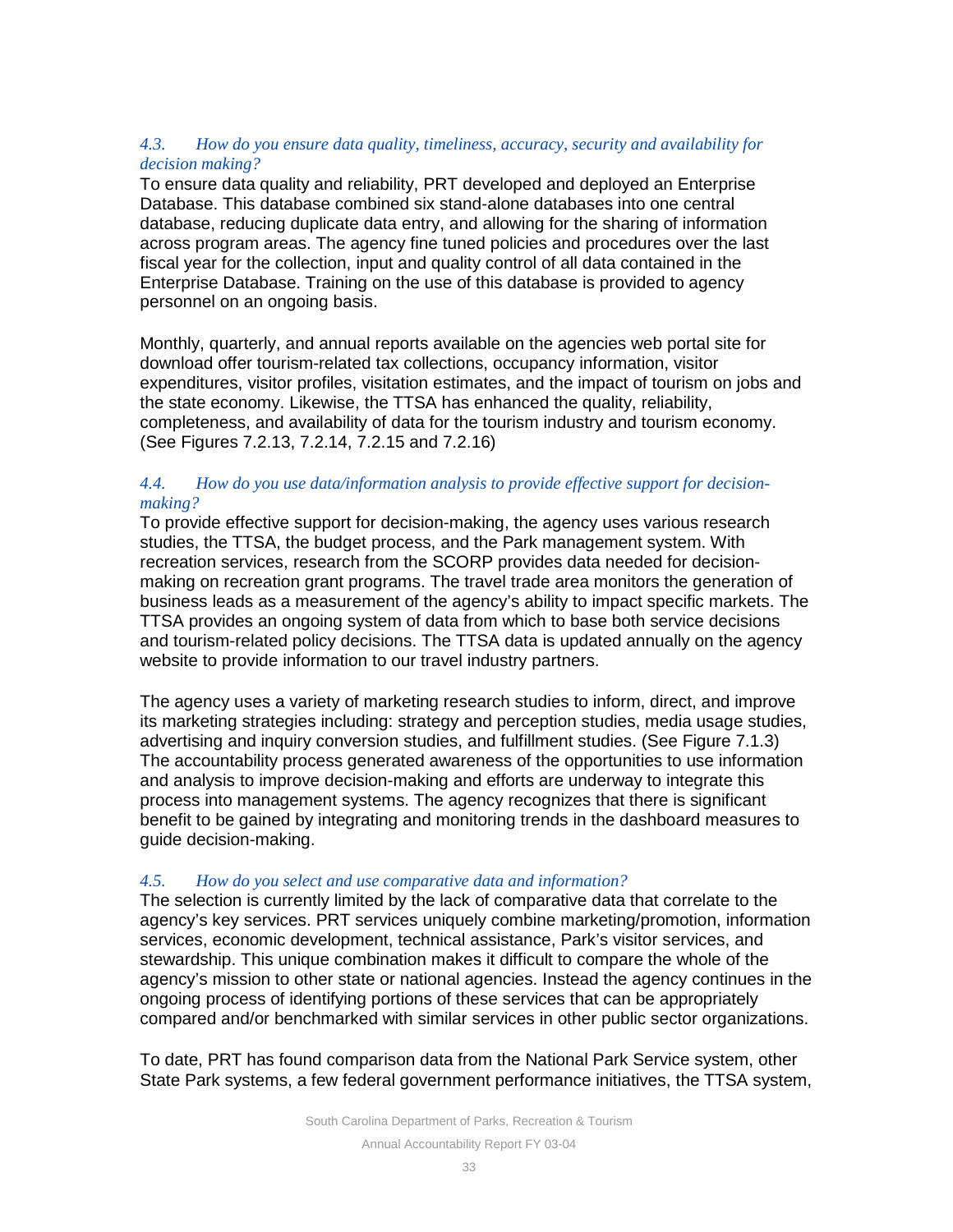and the strategic planning process. PRT is working to encourage other states to adopt the TTSA and accept the standards that PRT has set for its use. Staff members are presenting the system and standards to critical partner groups in other states. In the area of tourism, the agency reviews its position relative to other states in our competitive segment by looking at tourism spending by each state for the current fiscal year.

## *4.6. How do you manage organizational knowledge to accomplish the collection and transfer and maintenance of accumulated employee knowledge, and identification and sharing of best practices?*

Knowledge and best practices are shared through senior management meetings, all staff meetings, and opening key program meetings to staff from across the agency. The leader of each program and service area constantly looks for best practices to bring back to the agency and to share across the agency from function to function. In addition, knowledge sharing is a key part of the project management system that will be implemented in FY 04-05. Agency support staff also plays a key role in identifying and sharing knowledge and best practices across the agency through the role they have with technology, human resources, performance development, and finance.

## **Category 5 – Human Resources**

## *5.1. How do you and your managers/supervisors encourage and motivate employees (formally and/or informally) to develop and utilize their full potential?*

Among the formal strategies are career path development tracks in the Welcome Centers and State Parks; annual State Park and Visitor Services conferences; agency wide staff meetings; program level meetings and project team meetings; an Employee Appreciation and Employee of the Year program; and Service Awards.

One example of how the process for encouraging and motivating employees is currently aligned with the agency's broad strategies is the management system for Park Services. The management system used in the State Park System is called the "Management Triangle" and provides Park Managers with the necessary parameters and tools to manage their parks. Moreover the triangle allows for creativity, innovation, and the ability for field staff to "make decisions." The triangle utilizes many approaches including the principles of Baldrige. Managers are working in the triangle and focusing on accomplishing the goals of the Park Service. The five Park Service goals are linked to the seven categories of Baldrige. The Annual Park Planning (APP) process has been fully implemented and includes the General Management Plan (GMP) for each state park, which serves to guide staff in the dimensions of Resource Management, Visitor Services, Facility Management, Human Resource Management, and Fiscal Management. The Specific Management Plan (SMP) provides more detail on the day-today management of the park. Overall, the APP enables managers to bring not only budget requests but also issues and opportunities to "the table."

Ongoing opportunities for professional development training also provide motivation to employees. The agency offers computer training to all employees; a regular schedule of professional development courses; and professional certifications -- designed, in part, to motivate the workforce. Informal incentives include one-on-one recognition; recognition in group meetings; and recognition on the agency's intranet site.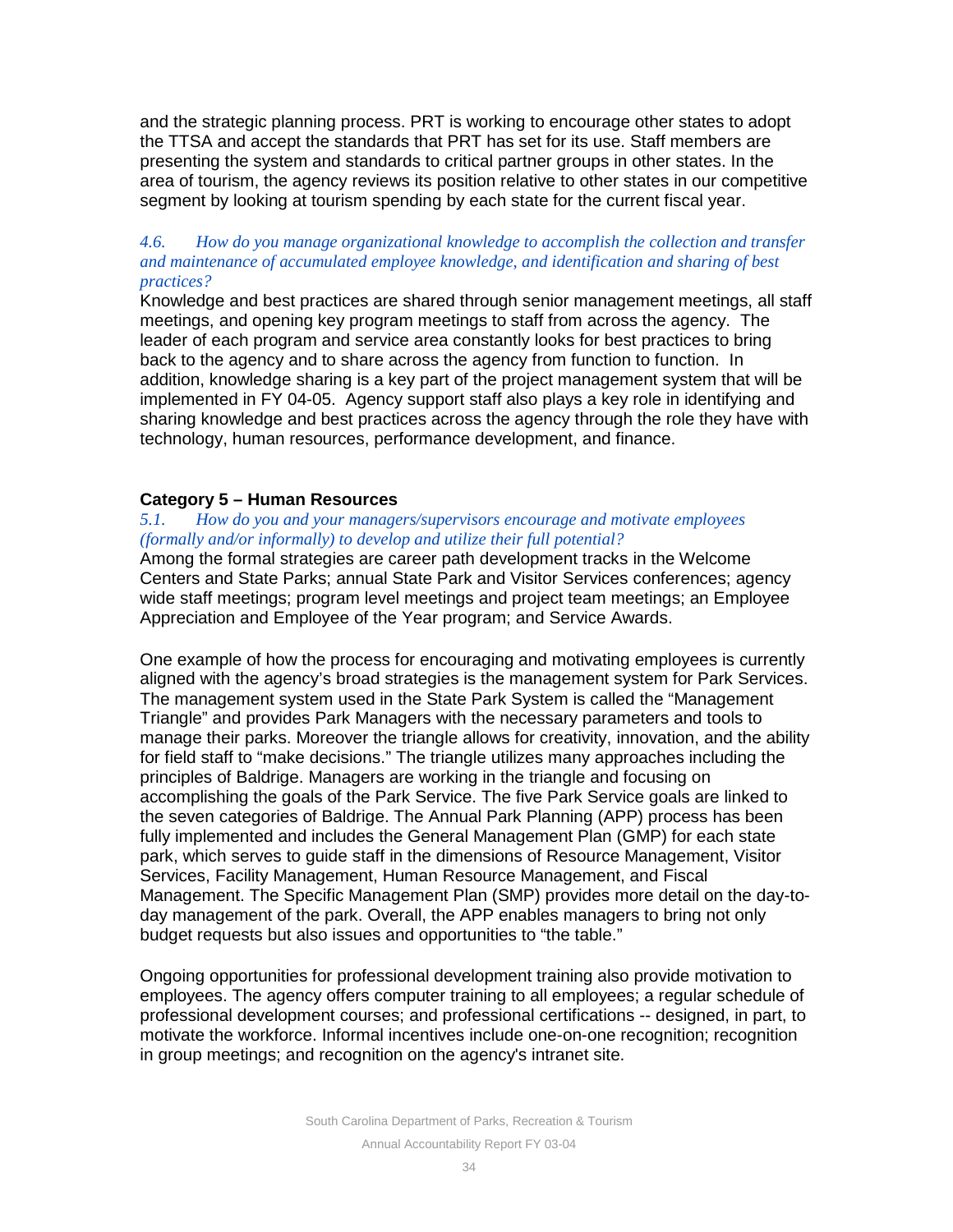## *5.2. How do you identify and address key developmental and training needs, including job skills training, performance excellence training, diversity training, management/leadership development, new employee orientation and safety training?*

Training for new employees begins with an agency overview video, which explains the organizational structure and top lines programs and operations. New and veteran employees also have the opportunity for ongoing learning about agency programs through a monthly staff meeting at which different programs are highlighted.

A training needs survey identified a broad range of needs across the agency. A training plan exists that identifies a training curriculum for six various categories of employees. For example, managers and supervisors are required to participate in training to enhance supervisory skills, and professional and technical employees are required to have other identified training. The plan was launched agency wide during the '03 fiscal year. To help insure its successful implementation, training requirements were incorporated as an objective into employee planning stages. In the area of leadership development, the agency works to develop future leaders by enrolling employees in such programs as Leadership South Carolina; the Associate Public Manager program; the Certified Public Manager (CPM) program; the Excel program; and the Executive Institute. Where continuing education is required for an employee to retain a professional license, PRT pays the tuition for continuing education.

## *5.3. How does your employee performance management system, including feedback to and from employees, support high performance?*

The employee performance management system is a tool that helps employees see their roles and responsibilities within the agency and work toward achieving agency goals. High performance is supported through the use of this tool. Implementing a universal review date at the start of FY 02-03 allowed employees and supervisors the opportunity to better plan for training opportunities, set goals and measurements for professional development, assist the agency leadership with better annual budget planning, and tie performance objectives to the agency's operational plan. In FY 03-04, a mandatory objective was added to all EPMS planning stages for a teamwork evaluation. This objective will align project team efforts and allow employees participating on teams to give and receive feedback on the team's performance.

## *5.4. What formal and/or informal assessment methods and measures do you use to determine employee well being, satisfaction, and motivation?*

The State Park Service conducts an informal staff survey to gauge employee well being and satisfaction, and a Human Resource Advisory Team comprised of employees across the agency helps "take the pulse" of staff, serving as a source for feedback on employee well being, satisfaction and motivation.

In FY 02-03, PRT developed and implemented an annual agency wide Employee Satisfaction Survey program. This survey is distributed to all full time employees and results provide feedback on agency performance and provide direction for initiatives taken to improve employee satisfaction across the agency. (See Figure 7.4.1)

## *5.5. How do you maintain a safe, secure, and healthy work environment?*

Our agency manages programs of safety and compliance for the workplace for employees as well as for millions of visitors to State Parks. At every field location as well as the central office, a safety officer is responsible for maintaining a safe workplace.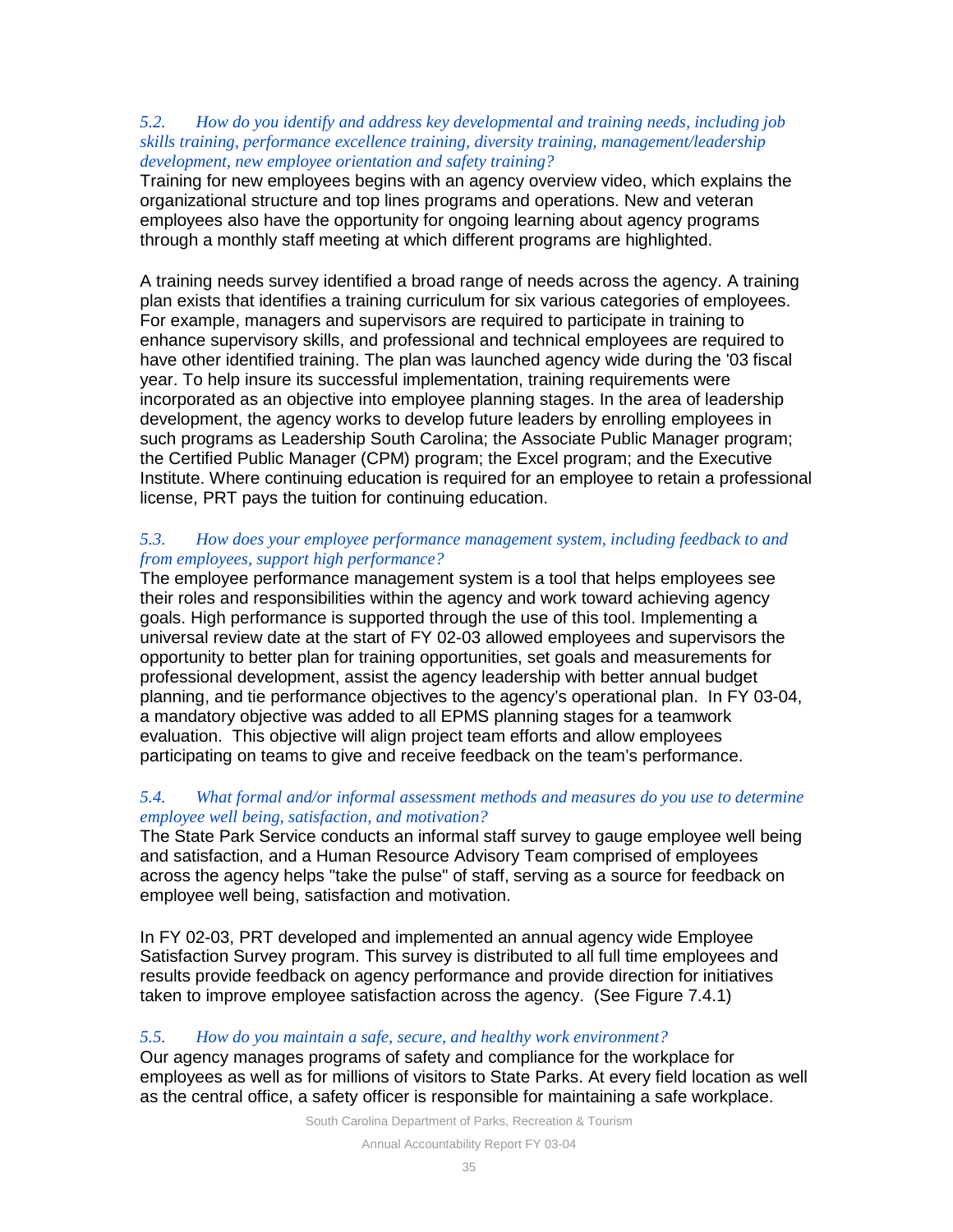Material Safety Data Sheets are kept up-to-date and are readily available. Safety programs include, but are not limited to, CPR, defensive driving, hazard communication, Personal Protective Equipment (PPE), Preventive Disease Transmission, Standard First Aid, Confined Space, and Safe scaffolding construction. Selected employees that may encounter blood-borne pathogens have received hepatitis vaccinations to reduce exposure and prevent infection. Safety is communicated on a routine basis through safety meetings and at major work sites through weekly meetings.

## *5.6. What activities are employees involved with that make a positive contribution to the community?*

The agency offers employees opportunities for planned giving to support the United Way and other charitable organizations; staff members at all levels support such community organizations as Family Shelter, Boy Scouts of America, Girl Scouts of America, Habitat for Humanity, Richland County Public Library, Families Helping Families, and other community entities by serving on boards and as volunteers. In field locations, Park and Visitor Services staff is active in local Chambers of Commerce. Staff from throughout PRT is involved in a range of professional organizations relevant to their agency responsibilities.

## **Category 6 – Process Management**

#### *6.1. What are your key processes that produce, create, or add value for your customers and your organization, and how do they contribute to success?*

See Category 6.2 for a complete description of the integration between key design and delivery processes / services and meeting key performance requirements including use of technology, customer requirements, and mission-related requirements.

#### *6.2. How do you incorporate organizational knowledge, new technology, changing customer and mission-related requirements, cost controls, and other efficiency and effectiveness factors into process design and delivery?*

PRT has four major program areas: Tourism Marketing, Tourism-based Community & Economic Development, State Parks, and Recreation. Various operational plans are in place:

Diversity Plan Marketing Plan Technology Services Plan Nature Based Tourism Plan Orientation & Training Plans Emergency Preparedness Plan Comprehensive Interpretive Plan Parks Vision for the 21st Century National Heritage Corridor Program of Work Finance/Budget & Fiscal Management Plan Recreation, Planning & Engineering Operations Plan

PRT develops and implements an annual multi-faceted marketing plan that promotes the state's cultural, natural, and man-made tourism resources for the purpose of attracting visitors to the state. The objectives of this program are achieved through integrated research, targeted marketing and sales initiatives, return on investment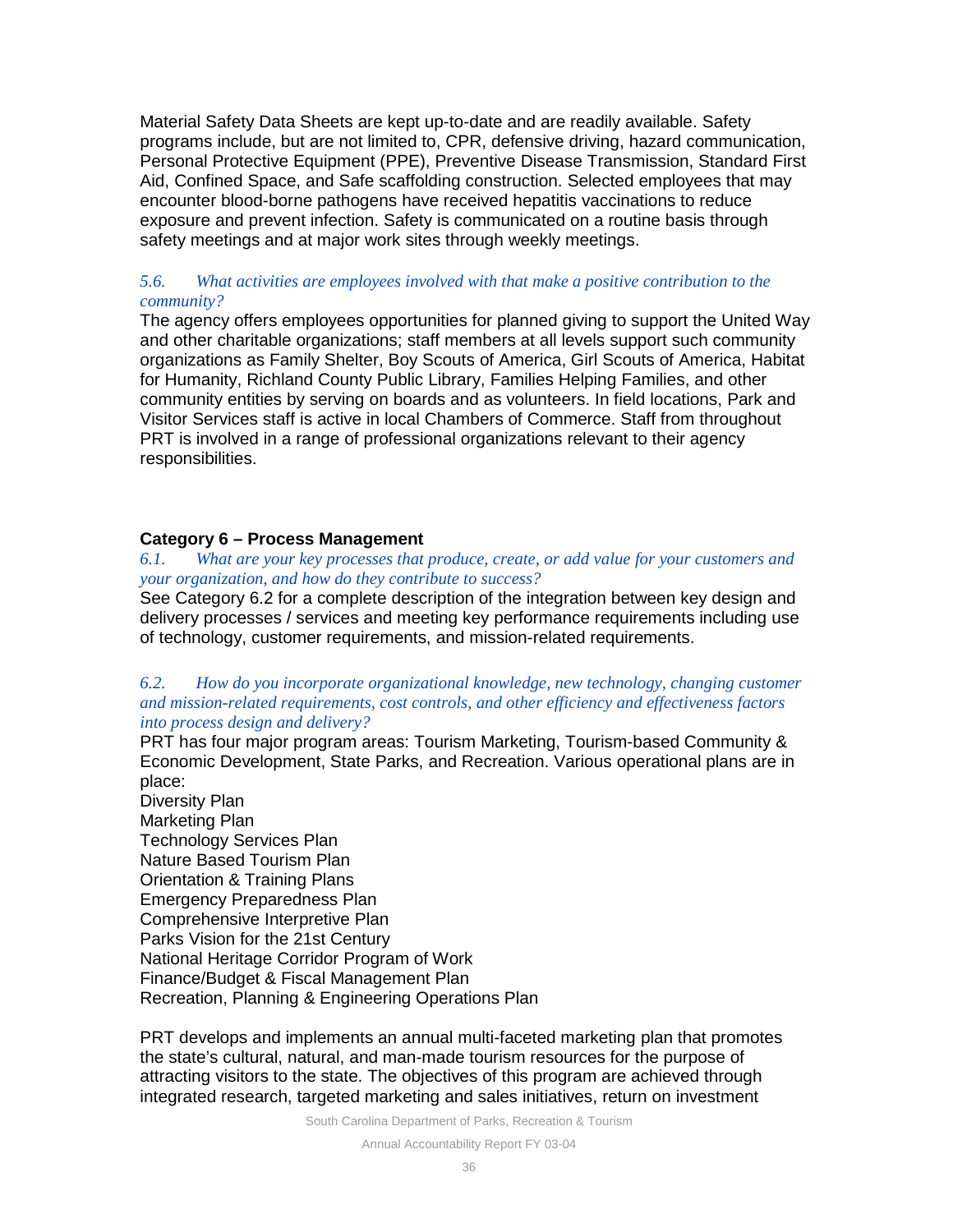paid space advertising strategies, and visitor services. Graphic design services saved the agency's operating costs by using in-house graphics expertise and technology on projects that would have otherwise been sub-contracted out. The Tourism Community and Economic Development program focuses on attracting and facilitating new and expanding quality destination tourism developments. The program also works to develop a grassroots initiative that uses natural, cultural, and historic resources to provide economic development through tourism. Based on the unique needs of a company, services provided by PRT include the analysis of project criteria, site location assistance, customized project-related research, demographic and visitor information, tax information and business tax incentives. (See Figure 7.1.4)

The South Carolina National Heritage Corridor consists of fourteen counties that will be marketed through a series of 126 interconnected locations anchored by four strategically placed Discovery Centers that will send tourists out to the various locations. This program recognizes the value of heritage tourism to the economic revitalization of rural communities. The Corridor is the first product in a statewide strategy to promote heritage tourism. The Corridor will be used as an inventorying and developing product that is ready for tourists to visit. In the fourteen county Corridor, 50/50 cash match grants are designed for locations to use funds to develop and market tourism product.

PRT encourages the gathering, education and positive collaboration of ideas amongst the South Carolina tourism industry. This opportunity is made available through the S.C. Governor's Conference on Tourism and Travel. On a consistent yearly basis, industry leaders can assemble to network, discuss common issues, and learn new key processes, which in turn may facilitate a stronger and more productive tourism industry for the state of South Carolina.

The agency's Enterprise Database combines a number of stand-alone applications related to Welcome Centers, grants, tourism industry businesses and products, inquiries generated by advertising, the inquiry fulfillment process, and State Park programs. (See Figures 7.2.1 and 7.2.2) This allows common information to be shared across programs, eliminates duplicate data entry and provides for more in-depth research and tracking of these programs.

PRT has developed an electronic industry list serve designed around the Open Space Technology concepts. The S.C. Tourism & Travel Café is a list serve that is a moderated discussion of topics self-generated by industry participants registered with the site. As participation in the list grows, SCPRT will explore offering other communication tools to the list serve membership. The list is open to anyone in the tourism and travel industry working with South Carolina who can receive electronic mail.

PRT has implemented a Voice over IP (VoIP) telephone system in all field locations (State Parks and Welcome Centers). This system gives field locations the ability to make telephone calls to the central office or other field locations, or for the central office to make telephone calls to field office locations. All VoIP calls are made using Wide Area Network (WAN) avoiding long distance cost.

The agency Director determined to increase the level of service the agency offered its industry partners by providing timely information on happenings in travel and tourism.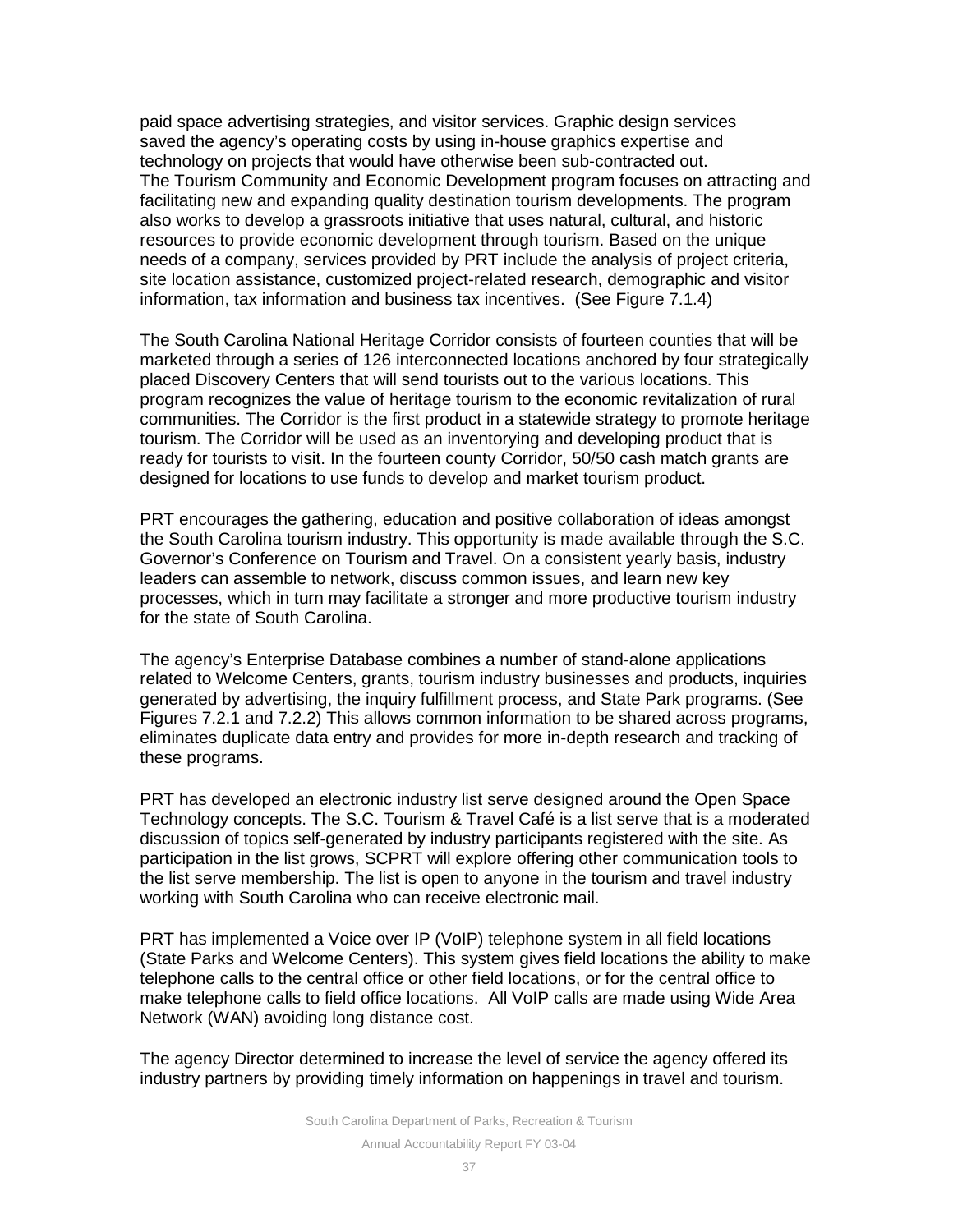The agency has begun a monthly newsletter to the industry that has grown to a subscription list of over 600 in its first three issues. This significant increase in service has been accomplished at almost no cost by the use of a purely electronic format.

The State Park Service serves a wide range of customers, including the citizens of South Carolina, by preserving and protecting the state's natural and cultural resources for this and future generations. State Parks currently does not have an automated method for taking and managing reservations within the State Parks system. During FY 04-05 a team will implement a web based central reservation system (CRS).

In addition, the State Park Service runs its thirty retail operations in the same manner it did 25 years ago. In FY 04-05, an agency team will implement a Point of Sale system to address this issue. State Parks will have the ability to capture customer data, inventory data, and identify the most profitable and non-selling items.

Archaeological resources are recognized by State Parks as a valuable asset to the people of South Carolina. As stewards of natural and cultural resources, PRT strives to insure that archaeological resources are preserved and protected, as well as interpreted. The purpose of the compliance measurement is to assess the degree to which Resource Management Archaeology is consulted on undertakings that will or may result in ground disturbance.

Elevation, topography, the presence of well drained soils and distance to water are variables that are used to estimate the probability of the presence of archaeological resources. These variables are currently being incorporated into the ArcView GIS program and will be used to help estimate resource occurrence potential, and ultimately to prioritize geographic locations in regards to archaeological compliance. The process of evaluating archaeological compliance has been useful in that it has exposed some procedural issues that should be addressed.

To help insure excellent customer service, all eligible South Carolina Welcome Center staff is required to be certified through a national travel counselor certification program. Staff is required to participate in extensive training programs and pass a productknowledge test to attain certification. All Welcome Center supervisors and eligible staff are regularly re-certified.

## *6.3. How does your day-to-day operation of these processes ensure meeting key performance requirements?*

PRT Technology Services supports the agency technology infrastructure with serverbased solutions. Key server components were upgraded and consolidated, reducing the number of servers needed to support critical connectivity functions, increasing infrastructure security and expanding the efficiency of resources available to the agency.

PRT's marketing plan is a key blueprint from which the agency works. PRT uses research, surveys and other marketing tools to determine what mediums (such as newspapers, magazines, radio, television, billboard) to employ and where to place our advertising dollars to maximize return on investment.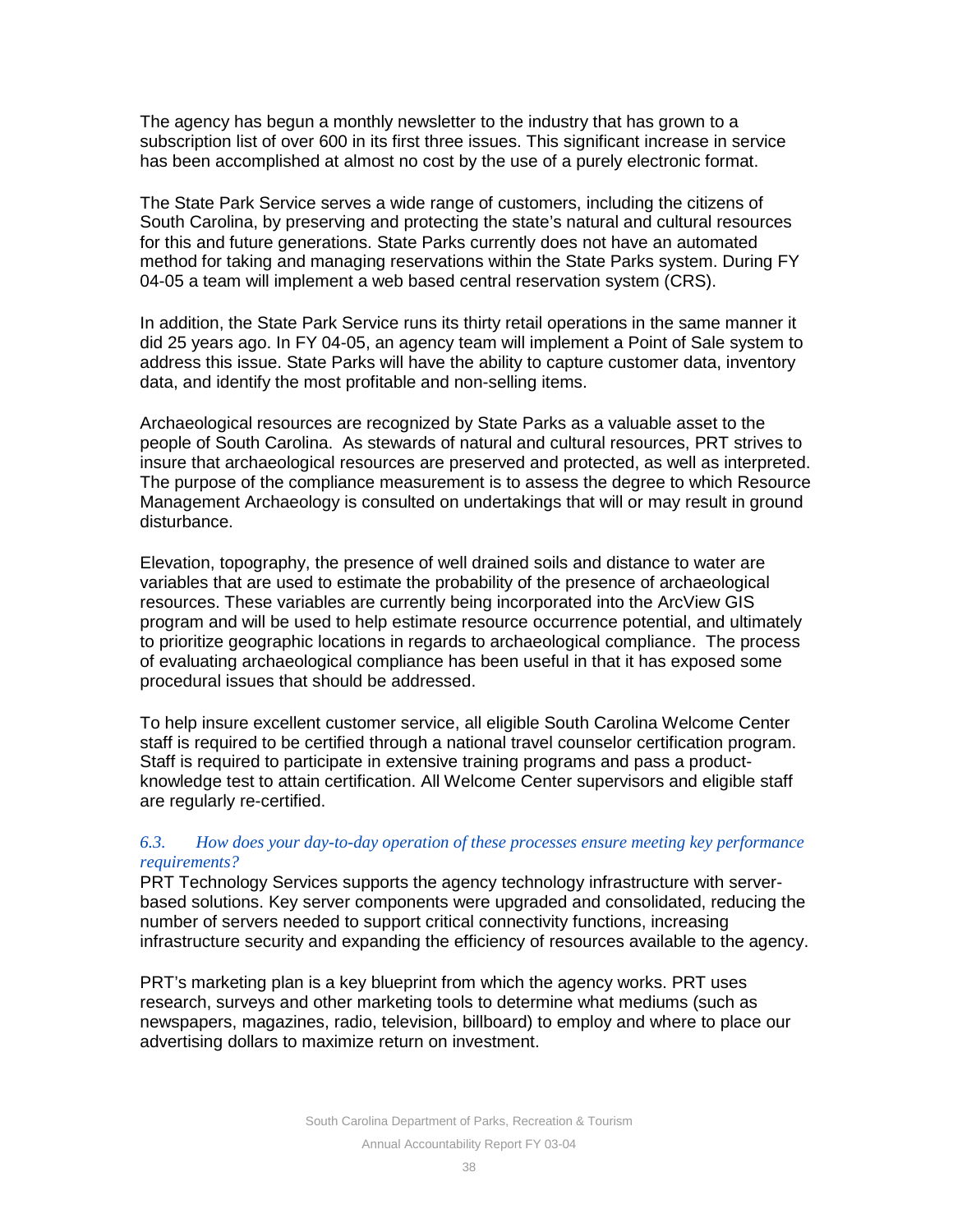PRT maintains a close relationship and an open exchange of information with its research vendors. The vendor that performs inquiry conversion and ad awareness studies has the freedom to contact PRT's advertising agency, marketing office staff or research staff at anytime to get information or materials necessary to the completion of these projects. The research coordinator at PRT makes sure the vendor knows what our specific marketing objectives and goals are and what specific information PRT needs to know in these reports and changes in informational needs that may occur from year to year. This person serves as a funnel to the vendor for suggestions by members of the marketing office, the research staff, the advertising agency, and others on ways that these reports may be improved.

#### *6.4. What are your key support processes, and how do you improve and update these processes to achieve better performance?*

The PRT Portal web application combined previous multiple websites into one location. Users now have access to all functionality and information from one location. All information from state parks, attractions, accommodations, and the agency is now in one location no more than three clicks away. (See Figure 7.2.3)

The strategic objective of the TMPP program is to strengthen and expand South Carolina's tourism industry by partnering with local industry leaders. Providing matching grants to non-profit, tourism-related organizations for their marketing efforts carries this out. Grants are payable only as a reimbursement for approved marketing activities. The purpose of these activities, when combined with the international, national and regional marketing efforts of PRT, is to leverage dollars, extend South Carolina's brand image and encourage cooperative marketing. The TMPP was reengineered during FY 02-03 to provide improved impact for grant disbursements at the local and state levels.

Park & Recreation Development Fund (PARD) is a state-funded reimbursement grant program. It is a non-competitive program available to eligible governmental entities within each county area for development of new indoor or outdoor public recreation facilities or enhancements/renovations to existing facilities. Each project must have the endorsement of a majority of the legislative delegation members of that county.

Recreation Land Trust Fund (RELT) is a state-funded reimbursement grant program. The funds can only be used for the acquisition of land for the purpose of public recreation. All applicants are graded utilizing established criteria reviewed by a grading team.

Land & Water Conservation Fund (LWCF) is a federal grant program under the direction of the National Park Service, US Department of Interior. These funds can be used for either land acquisition or facility development for the purpose of public outdoor recreation. All applications are graded utilizing established criteria reviewed by a grading team.

Recreational Trails Grant Program (RTP) is a state-administered, federal-aid grant reimbursement program under the direction of the Federal Highway Administration. Qualified non-profit organizations, municipal, county, state or federal government agencies are eligible. All applications are graded utilizing established criteria reviewed by a grading team.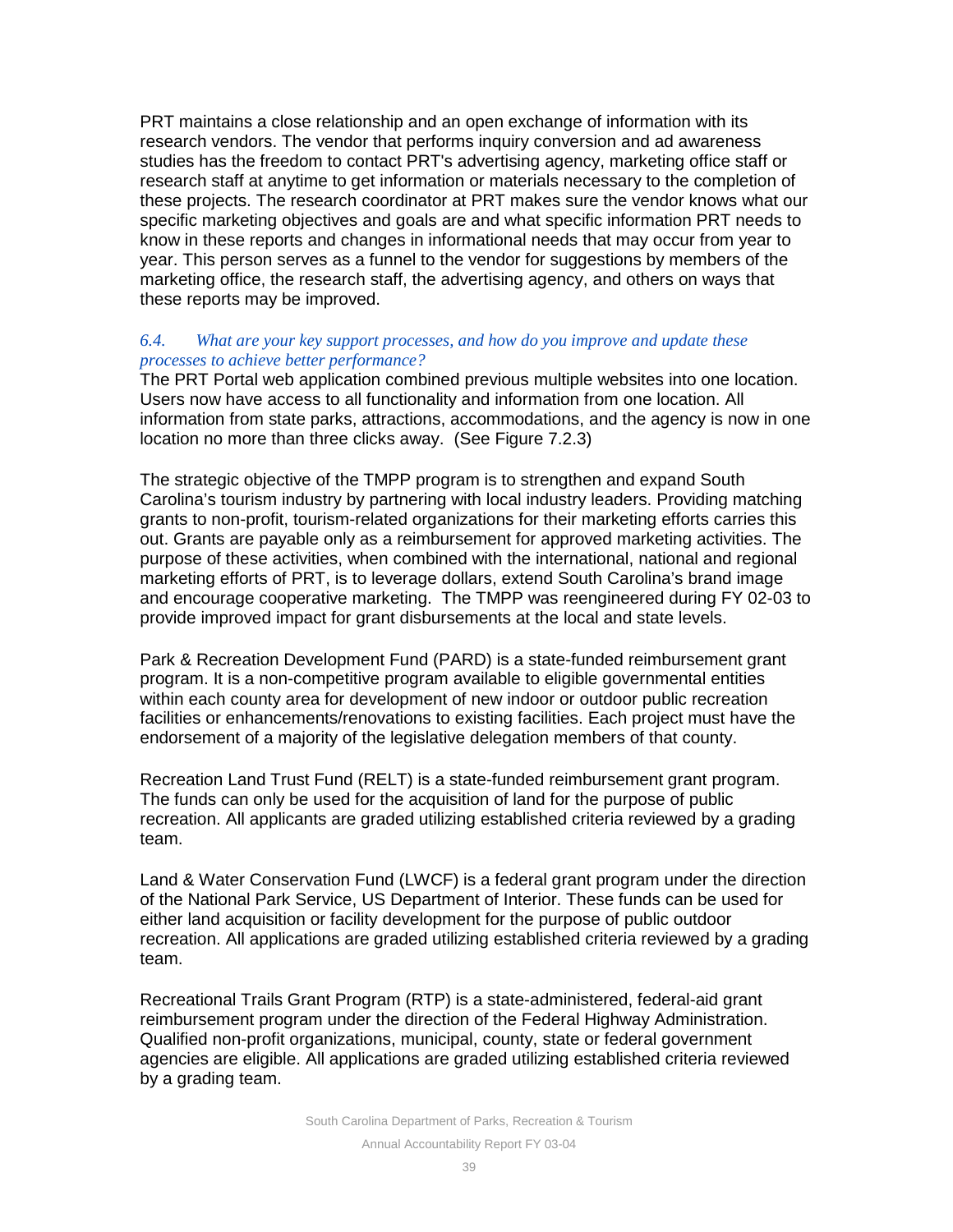Heritage Corridor Development Grants provide federal grants for planning, product development, and marketing. Local boards, plus a technical review team of other funds in the state, review grants, and the Heritage Corridor Board of Directors has final approval. Processes are improved with feedback from grant recipients and applicants, as well as those involved with the various stages of review. Specifically, the Heritage Corridor board codifies policy changes for the grants program at its regular meetings.

The Edisto Beach Education Center was completed in Partnership with the SC Department of Natural Resources, utilizing NOAA funds. The agency's Recreation, Planning and Engineering (RPE) group provided design, landscaping and planting for the new interpretive center, completed construction of new boardwalks for the nature trail at Edisto Beach State Park and started construction of a new campground. Additionally, RPE completed renovations to the Dillon Welcome Center, renovations for thirty cabins at Santee State Park, renovation and construction of the Region 2 Discovery Center in Edgefield, and design and construction of entrance signs to four towns along the Savannah River National Scenic Highway. The latter project was accomplished with a federal scenic highway grant, local matching funds, and design and technical support from SCPRT.

The Director of PRT is one of ten members serving on the South Carolina Coordinating Council for Economic Development and on its Executive Committee. He is an alternate on Council's Enterprise Committee. The Coordinating Council administers grants including the Highway Set-Aside Fund, Tourism Infrastructure Admissions Tax funds, and the Enterprise Program for qualified new and expanding economic development projects in South Carolina. (See Figure 7.2.11)

PRT has partnered with the SC Department of Natural Resources (DNR) in many activities this year. This includes co-development of the Edisto Beach State Park Environmental Education Center and continued long range planning efforts to protect resources in the Catawba River Basin, culminating in tripling the size of Landsford Canal State Park. PRT has cooperated in research and management teams and trail efforts on the DNR's Jocassee Gorges Property and served on the Heritage Trust Advisory Committee. DNR has assisted PRT by serving on the State Trails Advisory Board and assisting with wildlife management activities at a number of state parks.

#### *6.5. How do you manage and support your key supplier / contractor / partner interactions and processes to improve performance?*

PRT partnered with SC Department of Commerce to allow them to leverage the brand equity of SC's tourism logo identity/font to enhance their marketing efforts. Style and usage guidelines were developed to ensure that expanded usage of SC's brand image does not negatively impact brand integrity. The agency also collaborated with SC Department of Commerce on joint marketing brochure for distribution in South Carolina Welcome Centers.

Staff introduced on-line image library – via external vendor – for media and travel trade partners, which will save time and money on fulfillment to media and travel trade. And, the agency is implementing an external technology-based system to update industry product data in an agency database that drives web and other marketing products/services. This system allows industry partners to update their information in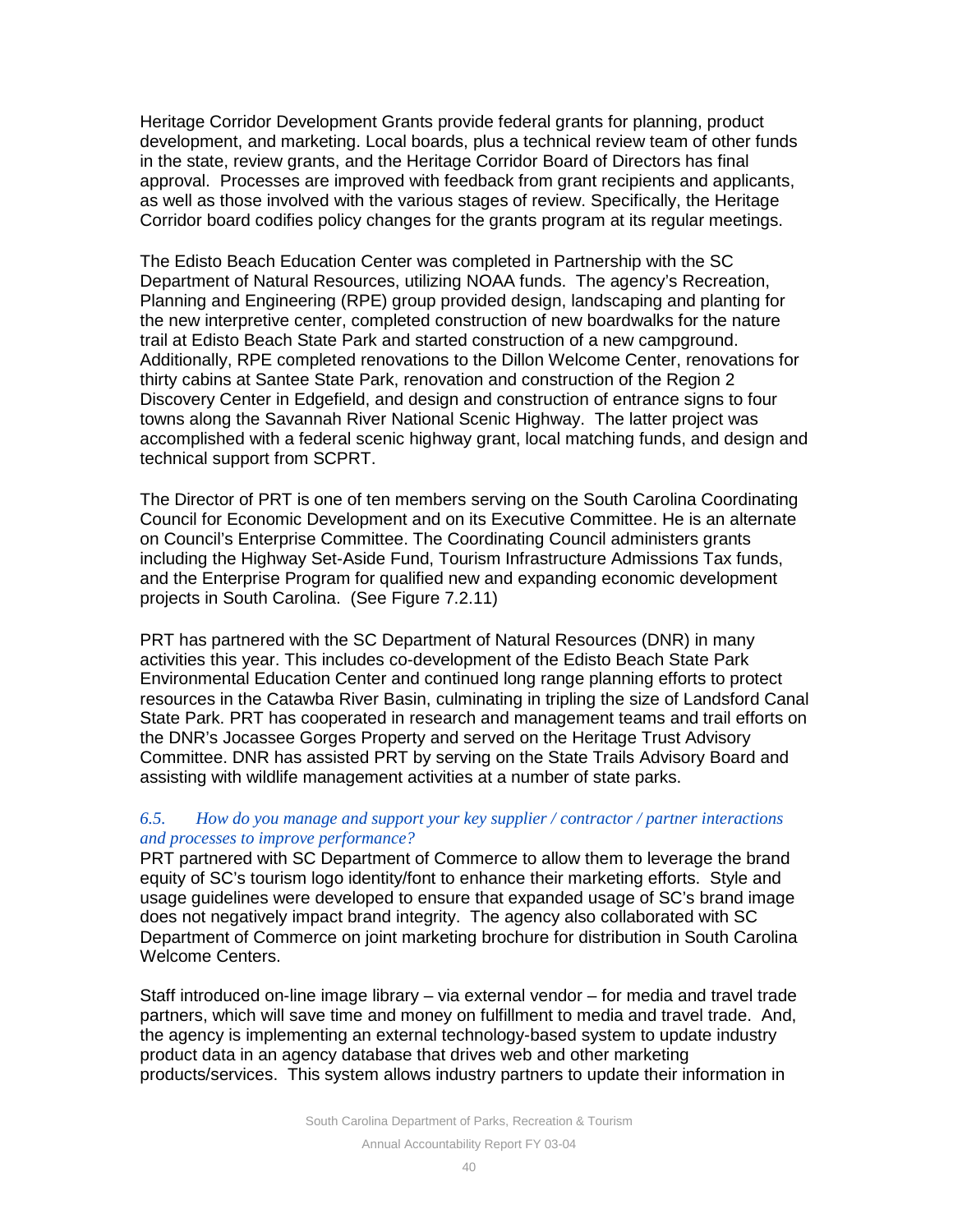real time and substantially reduces the amount of time required by PRT personnel to update industry information.

Increased private sector sponsorship and support of the State Park Service resulted in a total of \$275,300 (cash and in-kind). New partnerships for the funding of projects like new playgrounds, Discover Carolina Education Teacher Workshops, and the new Central Reservation System are all innovative approaches that have enabled the State Park Service to improve services without requiring additional tax dollars. Park staff conducted community level State of the State Park meetings throughout the state to get local input and support of the park system.

Technology Services has provided network administration, security, maintenance and web hosting at no cost to the Administrative Law Judges. Due to reduction in force (RIF) at the Department of Commerce, Technology Services provided network administration, security and maintenance under a Memorandum of Understanding. The Discover Carolina Teacher workshop and Clemson University have partnered to provide teachers statewide an accredited program that effectively teaches S.C. students curriculum based educational programs, while providing college level credit to the workshop participants. (See Figure 7.1.1)

PRT encouraged staff to participate, cooperate, and network with a variety of organizations, including SC Wildlife Federation (staff serving as President); SCDOT Scenic Byway Committee, Highway Enhancement Committee, and Bicycle & Pedestrian Advisory Committee; SC Chapter of the American Planning Association, SC Forestry Commission Recreation Advisory Committee; and Walterboro Great Swamp Sanctuary Commission. Efforts began to schedule a "recreation resources forum." This forum will encourage information exchange and explore coordination/cooperation opportunities among a variety of state, federal, local, and private recreation managers in South Carolina. PRT coordinated the State Trails Advisory Committee, a group representing a variety of trails-related interests.

PRT initiated the collaboration of the Arts Commission, State Museum, Humanities Council, and Archives and History to work on rural tourism projects from a team approach.

With State Parks in every region of the state, state park personnel are involved in various activities, boards and commissions that promote cooperation and support the industry. The agency formed a partnership with the South Carolina Land Surveyors Association that will result in up to \$1 million in in-kind contributions to the park service over the next five years. South Carolina surveyors will complete land surveys of parks that are needed to define and protect park boundaries. This is the largest single donation ever received by the park service.

PRT coordinated SCATR (South Carolina Association of Tourism Regions) opportunities for advertising and attendance at the NTA Spring Meeting. At the NTA Annual Meeting (Charlotte, NC), PRT coordinated hosting opening luncheon with participating SCATR partners and supplied SCATR with a SC trade show booth to enhance their statewide marketing efforts. The agency forwards leads from inquiries, travel shows, Welcome Centers and website to SCATR and other industry partners. (See Figures 7.2.1 and 7.2.2)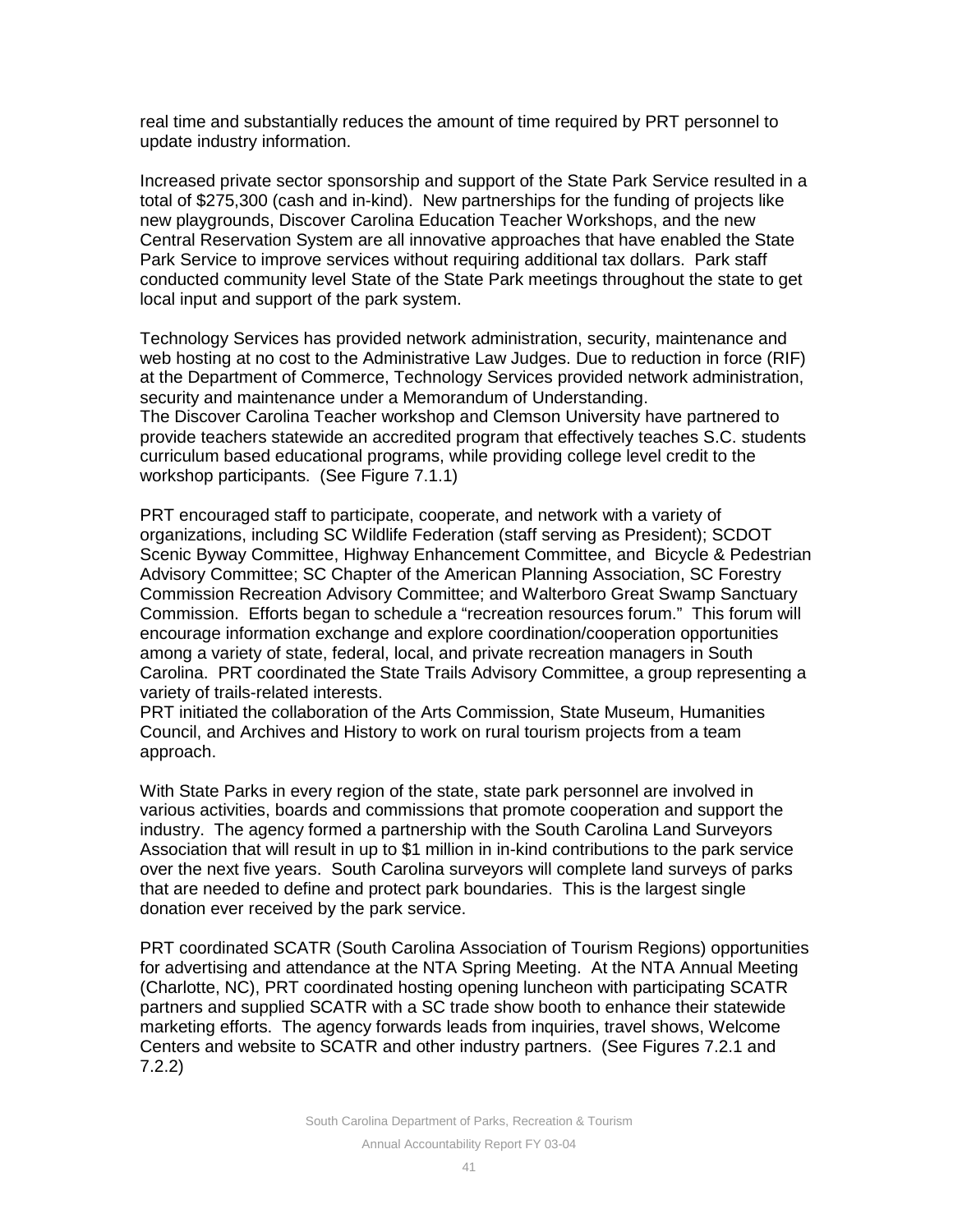## **Category 7- Results**

## *7.1 What are your performance levels and trends for key measures of customer satisfaction? Park Service Customer Satisfaction*

A statewide survey of 830 South Carolina adults conducted by the USC Institute for Public Service and Policy Research showed that 94.2% of South Carolinians who visited a state park in the past 12 months (April 2003 - April 2004) were somewhat to very satisfied with their visit. These results were similar to those from previous surveys in which this question was asked. In 2001, 95.6% were very satisfied or somewhat satisfied with their visit to a state park, while in 2002 this percentage was 94.9%.

## *Discover Carolina Customer Satisfaction*

PRT partnered with Clemson University to create a systematic evaluation of the Discover Carolina school field experience program. The approach to the evaluation was to measure the perceptions of teachers and chaperones as to whether desired outcomes were being accomplished through the program. Data were not collected from students due to burdensome regulations governing conducting research "on" children. Evaluations were conducted of Discover Carolina field trips held during spring and fall of 2002 at Myrtle Beach State Park, Hunting Island State Park, and Jones Gap State Park.

Four questions provide a measure of overall satisfaction for the program. Two of the questions are behavioral and two attitudinal. The measurement scale was a seven point bipolar scale with a range from –3 to 3 with "0" as the midpoint. Results are presented in the table below. All teachers answered these questions. Global satisfaction measures were extremely positive. Overall satisfaction rating by chaperones was 9.4 on a ten-point scale. None of the means for the questions was below 2.86.

| Global satisfaction as reported by teachers with the Discover Carolina | Mean Score |
|------------------------------------------------------------------------|------------|
| Field Trip program                                                     |            |
| I would recommend this program to other teachers like myself           | 2.95       |
| If possible, I will return with my class again                         | 3.0        |
| The Discover Carolina program was a good use of class time             | 2.95       |
| The Discover Carolina program exceeded my expectations                 | 2.86       |
| The reservation process was convenient                                 | 2.81       |
| The park was easy to reach by phone                                    | 2.82       |
| I received the confirmation packet in a timely fashion                 | 3.00       |
| The reservation system allowed for planning with park staff            | 2.94       |
| The information received was complete                                  | 3.00       |
| The pre-site activity helped meet SC State Science Standards           | 2.89       |
| The on-site field trip program helped meet SC State Science            | 2.94       |
| <b>Standards</b>                                                       |            |
| The post-site activity helped to further understanding of SC State     | 2.90       |
| <b>Science Standards</b>                                               |            |

## Figure 7.1.1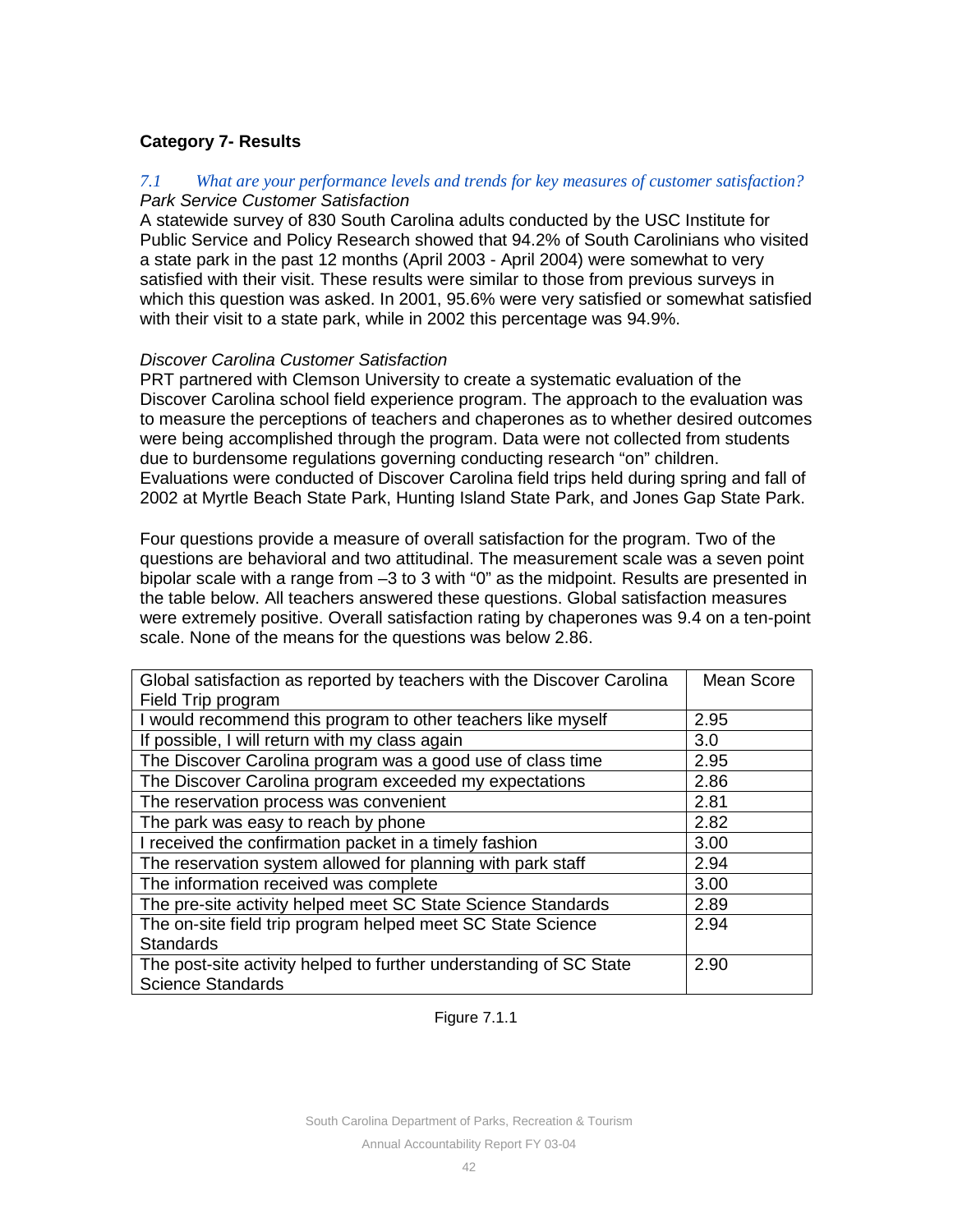The mean score is the averages of all answers on a bipolar disagree-agree scale with a range of –3 to 3 with "0" being a neutral point. Any value between 0 and 3 is a positive rating. A value below 0 is a negative evaluation. A value of 3 is a perfect rating.

One set of questions measured demand among respondents for teacher workshops. Workshops would increase skills and provide a retention event that renews and enhances the relationship between teachers and state parks. Respondents were asked whether they would be interested in attending a workshop. Eighty percent indicated that they were interested in attending a workshop.

## *Park Service Lodging Customer Satisfaction*

A statewide survey of 830 South Carolina adults conducted by the USC Institute for Public Service and Policy Research showed that more than one-third of the respondents (37.2%) had been to a state park in the past 12 months (April 2003 – April 2004). Of those who visited, 94.2% were somewhat to very satisfied with their visit. These results were similar to those from previous surveys in which this question was asked. In 2001, 95.6% were very satisfied or somewhat satisfied with their visit to a state park, while in 2002 this percentage was 94.9%.This rating, based on a scale of 1 to 4, with 1 being **Excellent and 4 being Poor, is indicative of the overall satisfaction that park guests** experienced.



| <b>Figure 7.1.2</b> |  |  |
|---------------------|--|--|
|                     |  |  |

South Carolina Department of Parks, Recreation & Tourism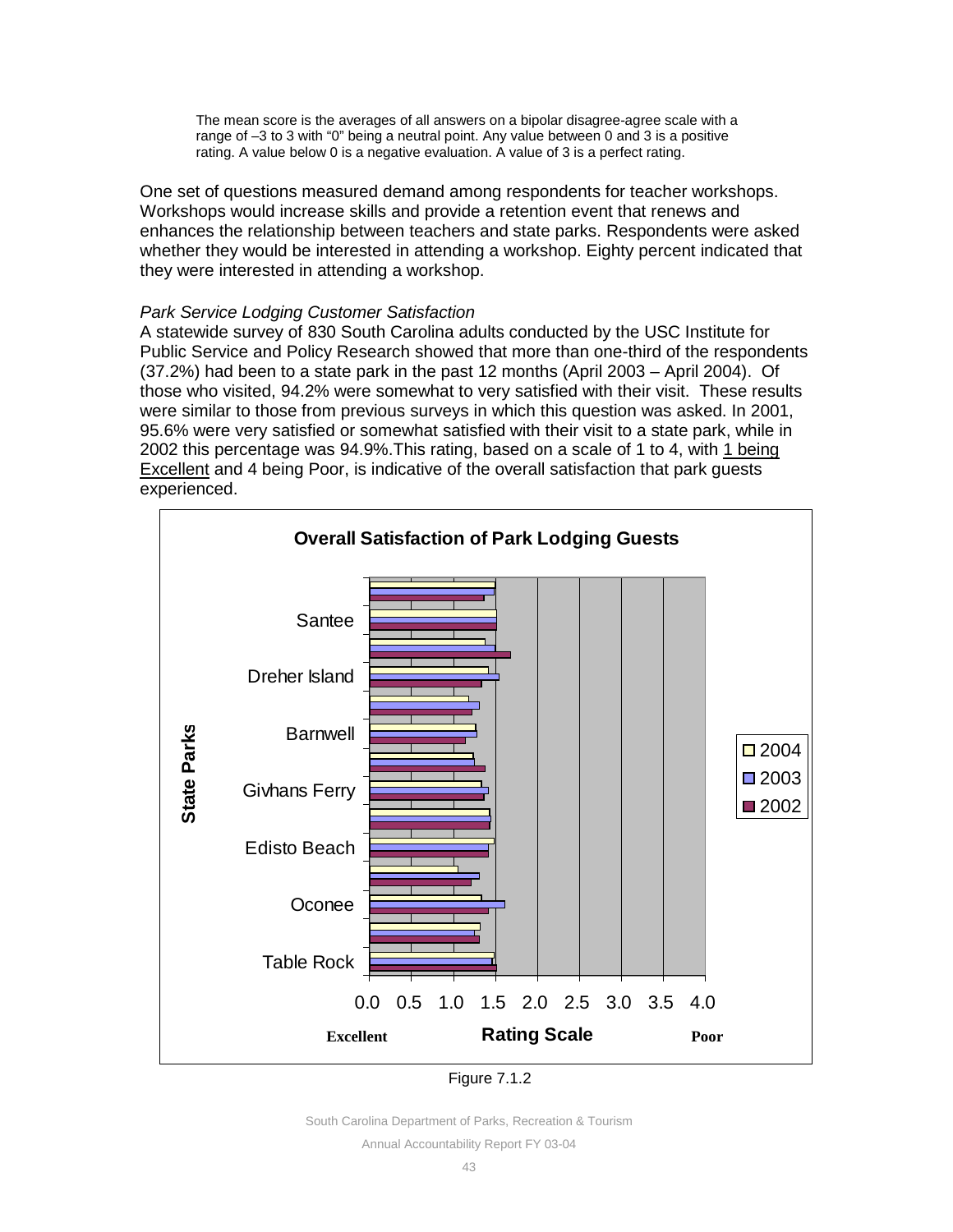## *Marketing*

Most people who ordered PRT's fulfillment materials from January through June 2003 (96%) said they received the travel guide in time to help them plan a trip, a significant improvement over the same time period in the previous year. Additionally, they rated its influence very high in helping them find specific areas and more attractions in South Carolina. They also rated the materials well for convincing them to stay longer.

| Spring Campaign | <b>Timely Delivery</b> | Influenced  | Influenced to visit | Influenced to visit |
|-----------------|------------------------|-------------|---------------------|---------------------|
|                 |                        | Longer Stay | more Attractions    | specific areas      |
| 1999            | 85%                    | 3.3         | 3.9                 | 3.9                 |
| 2000            | 83%                    | 3.2         | 3.9                 | 3.8                 |
| 2002            | 81%                    | 3.1         | 4.0                 | ົ                   |
| 2003            | 96%                    | 3.0         | 4.1                 |                     |

| <b>Fulfillment Material Ratings from Spring Conversion Studies</b> |  |  |  |  |
|--------------------------------------------------------------------|--|--|--|--|
|--------------------------------------------------------------------|--|--|--|--|

(Spring 1999 Conversion Study Final Report, SMARI Spring 2000 Conversion Study Final Report, SMARI Spring 2002 Conversion Study Final Report, SMARI Spring 2003 Conversion Study Final Report, SMARI)

#### Figure 7.1.3

## *Research & Policy Development*

The Research and Policy Development staff maintains a comprehensive array of reports on the SCPRT website. Annual research reports in FY2003-04 include the Economic Impact of Travel and Tourism (statewide and by county), Domestic Travel in South Carolina, and the Expenditures of Annual Accommodations Tax Revenues (by local government). Quarterly business indicators, including accommodations and admissions tax collections, tourism-related gross sales receipts, hotel operational statistics, airport deplanements, and hospitality/leisure employment, are analyzed in the South Carolina Travel Barometers. Monthly statistics are posted for accommodations and admissions tax collections and hotel occupancy statistics.

On average, 8.3 unique visitors per day come to the research home page on the SCPRT website. Additionally, SCPRT's research staff responds to an average 1.3 requests per day for direct assistance, primarily from destination marketing organizations and local governments. In a survey of these customers, virtually all rated the research information and service they received as excellent (81%) or good (19%).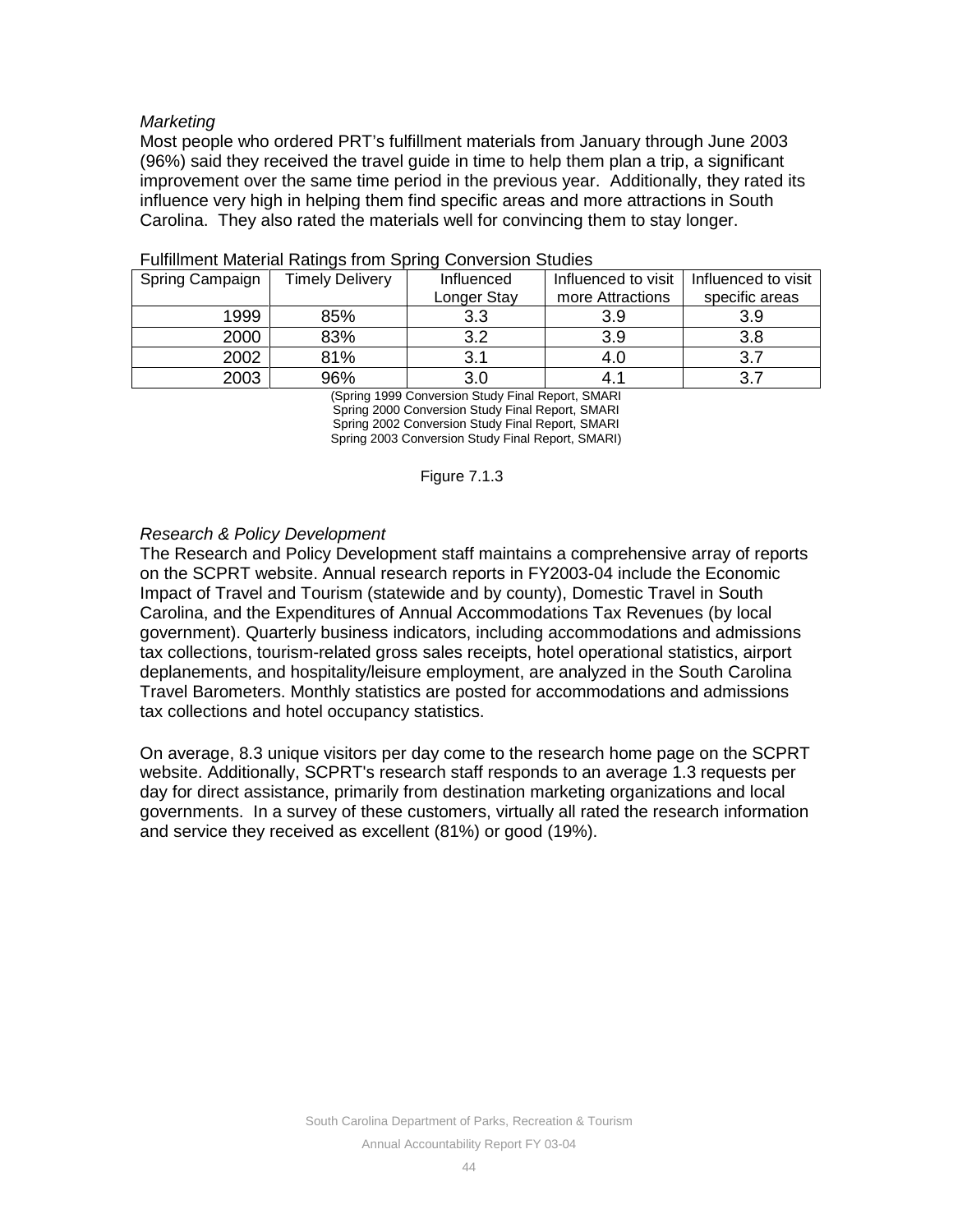



*7.2 What are your performance levels and trends for the key measures of mission accomplishment and organizational effectiveness?*





South Carolina Department of Parks, Recreation & Tourism Annual Accountability Report FY 03-04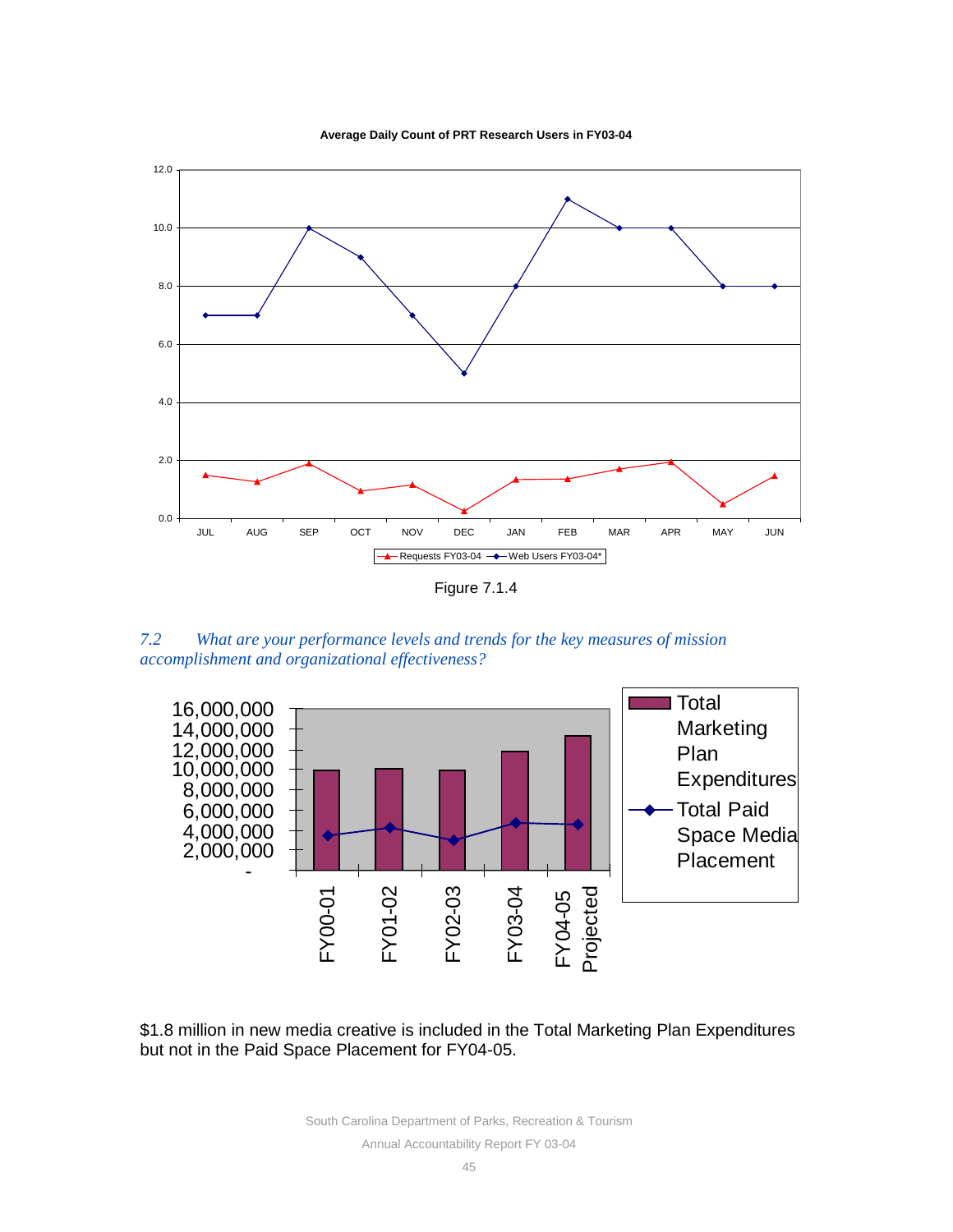## *Tourism Budgets in the South Atlantic Region FY 03-04*

| \$25.7m                |
|------------------------|
| \$20.8m                |
| \$15.3m                |
| \$12.1m                |
| \$11.8m                |
| North Carolina \$11.3m |
| \$8.5m                 |
| no data reported       |
|                        |

## *Marketing*

An important measure for PRT's domestic leisure advertising program is the economic impact generated by leads that convert into visitors to South Carolina. During PRT's spring 2003 advertising campaign, 545,000 consumers ordered a PRT Travel Kit or visited the PRT website for travel planning purposes. Fifty-two percent traveled to South Carolina during the spring or summer of 2003 and spent an estimated \$387 million. One in ten of these trips (32,915) were not planned before ordering materials. Visitor expenditures on these trips totaled over \$48 million. The statistics for 2004 will not be available until July 2005.

PRT's advertising program is heavily weighted toward providing cooperative advertising opportunities for tourism marketing destinations and businesses in South Carolina. While generating some inquiries for PRT, cooperative advertising primarily generates inquiries for participating partners. Due to increasing commitment to cooperative advertising, PRT's leads (unique inquiries) have declined while the number of inquiries generated for partners has increased. The graphs below show the inquiries generated for PRT and participating advertising partners during recent fiscal years.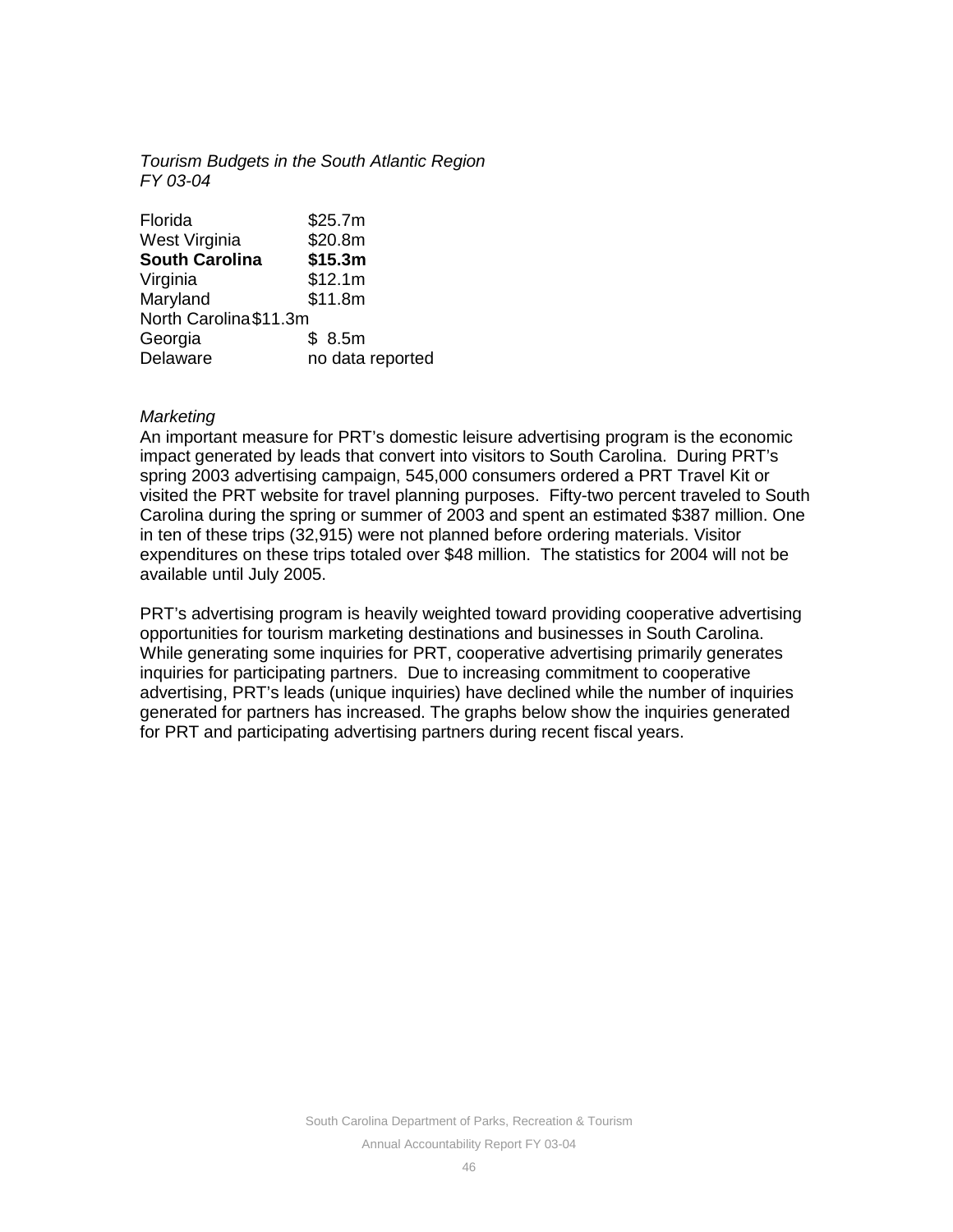

**Number of Unique Inquiries Generated for SCPRT**

Figure 7.2.1

## **Number of Inquiries Generated for Advertising Partners**





Figure 7.2.2

Consumers increasingly use PRT's website for travel planning rather than requesting travel guides.

> South Carolina Department of Parks, Recreation & Tourism Annual Accountability Report FY 03-04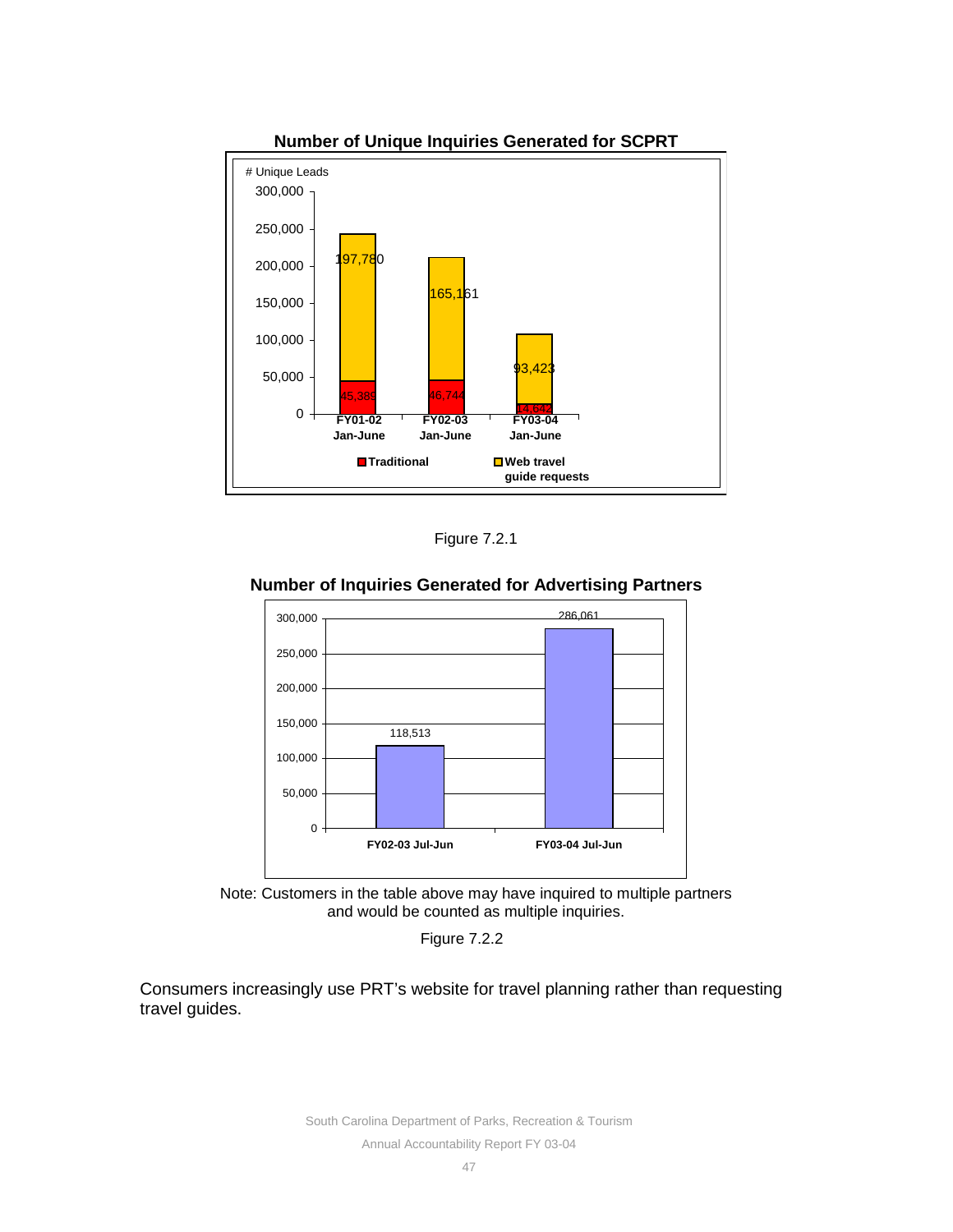

## **Number of Visitors to DiscoverSouthCarolina.com**

Figure 7.2.3

Consumers may also obtain PRT travel materials at South Carolina Welcome Centers. The table below shows the quantity of travel materials allocated for distribution in the Welcome Centers during the last two fiscal years. In January 2004, PRT began distributing a one piece travel guide, replacing the two piece travel guide it had used in previous years.

|                          | <b>FY02-03</b> | <b>FY03-04</b> |             |  |
|--------------------------|----------------|----------------|-------------|--|
|                          | Jul-Jun        | Jul-Dec '03    | Jan-Jun '04 |  |
| <b>Smiles Magazine</b>   | 112,538        | 106,624        | N/A         |  |
| <b>Places Guide</b>      | 157,768        | 102,180        | N/A         |  |
| <b>Smiles and Places</b> |                |                |             |  |
| (Single Piece)           | N/A            | N/A            | 141,500     |  |

Figure 7.2.4

## *Welcome Centers*

South Carolina is one of only seven states participating in TIA's (Travel Industry Association of America) national certification program. The certification program entails three years of experience in a Welcome Center, participation in eight familiarizationtraining trips, and scoring 85% or better on the national certification exam. Once certified, travel counselors must continue to update their product knowledge and take the test every four to five years. All eligible travel counselors within the SC Welcome Center program are nationally certified.

The South Carolina Welcome Center program accomplishes its training program through a partnership with tourism industry businesses and organizations. The following table shows PRT's dollar investment in the product familiarization portion of its training program and the in-kind contribution provided by tourism industry partners. With partner support, the value of the training for FY 03-04 was \$21,768.82; however, PRT's actual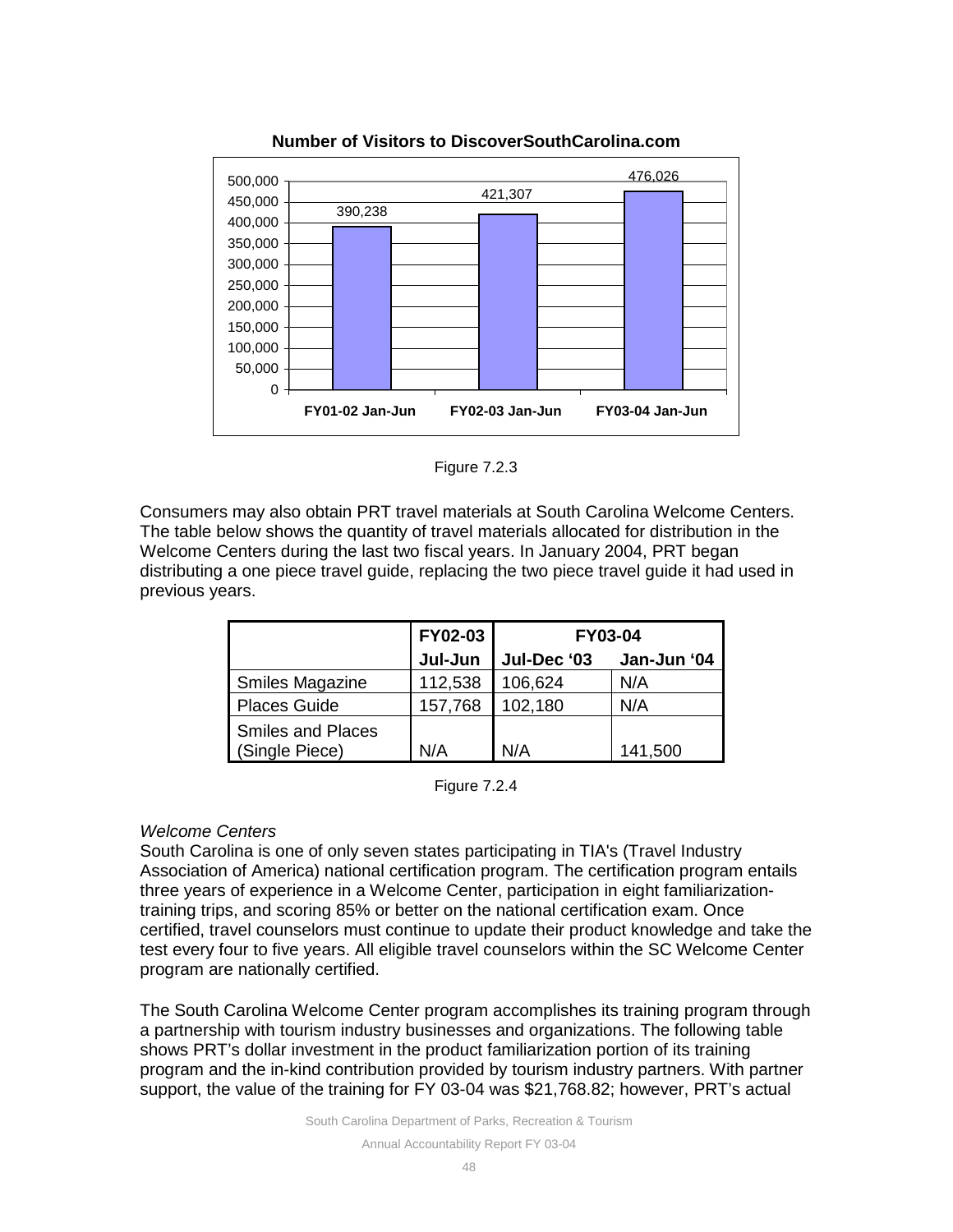cost was only \$2,369.82. For every dollar PRT spent on training for this program, the industry contributed \$9 toward the training through in-kind support.

|                                                                      | In-Kind      |                 |                    |
|----------------------------------------------------------------------|--------------|-----------------|--------------------|
| Fam Name                                                             | Contribution | <b>PRT Paid</b> | <b>Total Spent</b> |
| Lowcountry                                                           | \$8,770.00   | \$574.75        | \$9,344.75         |
| Thoroughbred/Old                                                     |              |                 |                    |
| 96                                                                   | \$3,060.00   | \$619.34        | \$3,679.34         |
| <b>OED</b>                                                           | \$3,961.50   | \$553.21        | \$4,514.71         |
| Capital                                                              |              |                 |                    |
| City/Columbia                                                        | \$3,607.50   | \$622.52        | \$4,230.02         |
| Total                                                                | \$19,399.00  | \$2,369.82      | \$21,768.82        |
| * European de de Milano - Maria por Lotonna - Tialeta form Ethian fa |              |                 |                    |

## **FAM Expenses 2003/2004\***

Expenses include Mileage, Meals, and Entrance Tickets from Ethics forms

#### Figure 7.2.5

Travel counselors in the state's nine Welcome Centers provide travel information; distribute tourism literature; and make accommodation and other reservations for visitors. During the past fiscal year, more than 1.7 million visitors were served at a welcome center, and staff made accommodation reservations valued at \$3 million. Additionally, on a calendar-year basis, the centers distributed nearly 6.3 million brochures promoting South Carolina accommodations and attractions. (See Figures 7.2.6 and 7.2.7)

Welcome Centers conduct a comparison of year-end, program wide results on a number of key indicators: traffic count through the centers using our door counters; number of accommodation reservations made, the economic value of the reservations, the number of attraction reservations made, the total amount of literature distributed. The \* on the literature indicates the distribution is for the calendar year. All other figures in the table on the next page are for the fiscal year. (See Figures 7.2.6 and 7.2.7)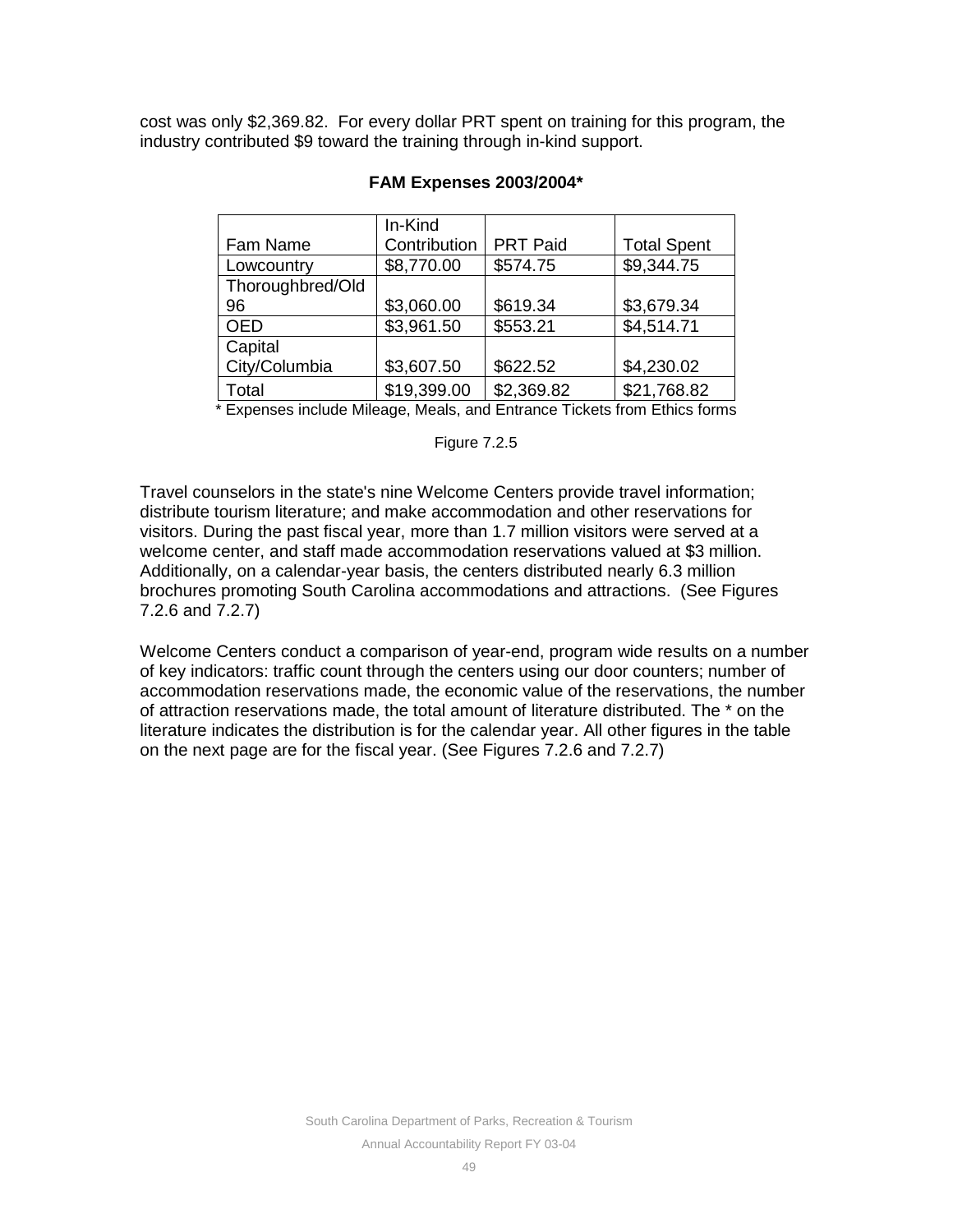| July 1, 2003 - June 30, 2004 |               |                                     |                    |                            |                                |  |  |
|------------------------------|---------------|-------------------------------------|--------------------|----------------------------|--------------------------------|--|--|
| Welcome<br>Center            | Door<br>Count | Accommodation<br><b>Room Nights</b> | Economic<br>Impact | Attraction<br>Reservations | 2003<br>Calendar<br>Literature |  |  |
| Blacksburg                   | 163,745       | 2,054                               | \$146,861.00       | 126                        | 444,407                        |  |  |
| <b>Dillon</b>                | 177,964       | 6,113                               | \$437,079.50       | 27                         | 948,096                        |  |  |
| Fair Play                    | 189,486       | 1,026                               | \$73,359.00        | 67                         | 537,121                        |  |  |
| Fort Mill                    | 249,058       | 4,875                               | \$348,562.50       | 63                         | 601,496                        |  |  |
| Hardeeville                  | 221,915       | 15,385                              | \$1,100,027.50     | 568                        | 1,368,819                      |  |  |
| Landrum                      | 180,954       | 3,527                               | \$252,180.50       | 184                        | 622,801                        |  |  |
| <b>Little River</b>          | 160,444       | 3,659                               | \$261,618.50       | 924                        | 646,996                        |  |  |
| North Augusta                | 135,235       | 3,191                               | \$228,156.50       | 63                         | 713,099                        |  |  |
| Santee                       | 180,710       | 2,929                               | \$209,423.50       | 504                        | 449,556                        |  |  |
| Total                        | 1,659,511     | 42,759                              | \$3,057,268.50     | 2,526                      | 6,332,391                      |  |  |

Figure 7.2.6

## **Welcome Center Overall Program Results FY '03-04**

|                     | FY 01/02  | FY 02-03    | FY 03-04       |
|---------------------|-----------|-------------|----------------|
| Door Count          |           |             |                |
|                     | 2,508,331 | 2,488,067   | 1,659,511      |
| Accommodation       |           |             |                |
| Room Nights         | 59,858    | 50,839      | 42,759         |
| Economic Impact     | 4,149,357 | \$3,576,524 | \$3,057,268.50 |
| Attraction          |           |             |                |
| <b>Reservations</b> | 2,596     | 2,358       | 2,526          |
| Calendar Year       |           |             |                |
| Literature          | 6,794,546 | 6,603,964   | 6,332,391      |

Figure 7.2.7

## *SC National Heritage Corridor*

For FY 03-04, the Heritage Corridor was in its seventh year of federal funding following Congressional authorization in 1996. The amount of awareness of the program is important as residents and stakeholders within the 14 counties become knowledgeable about the opportunities for them to participate and to support the Corridor's

South Carolina Department of Parks, Recreation & Tourism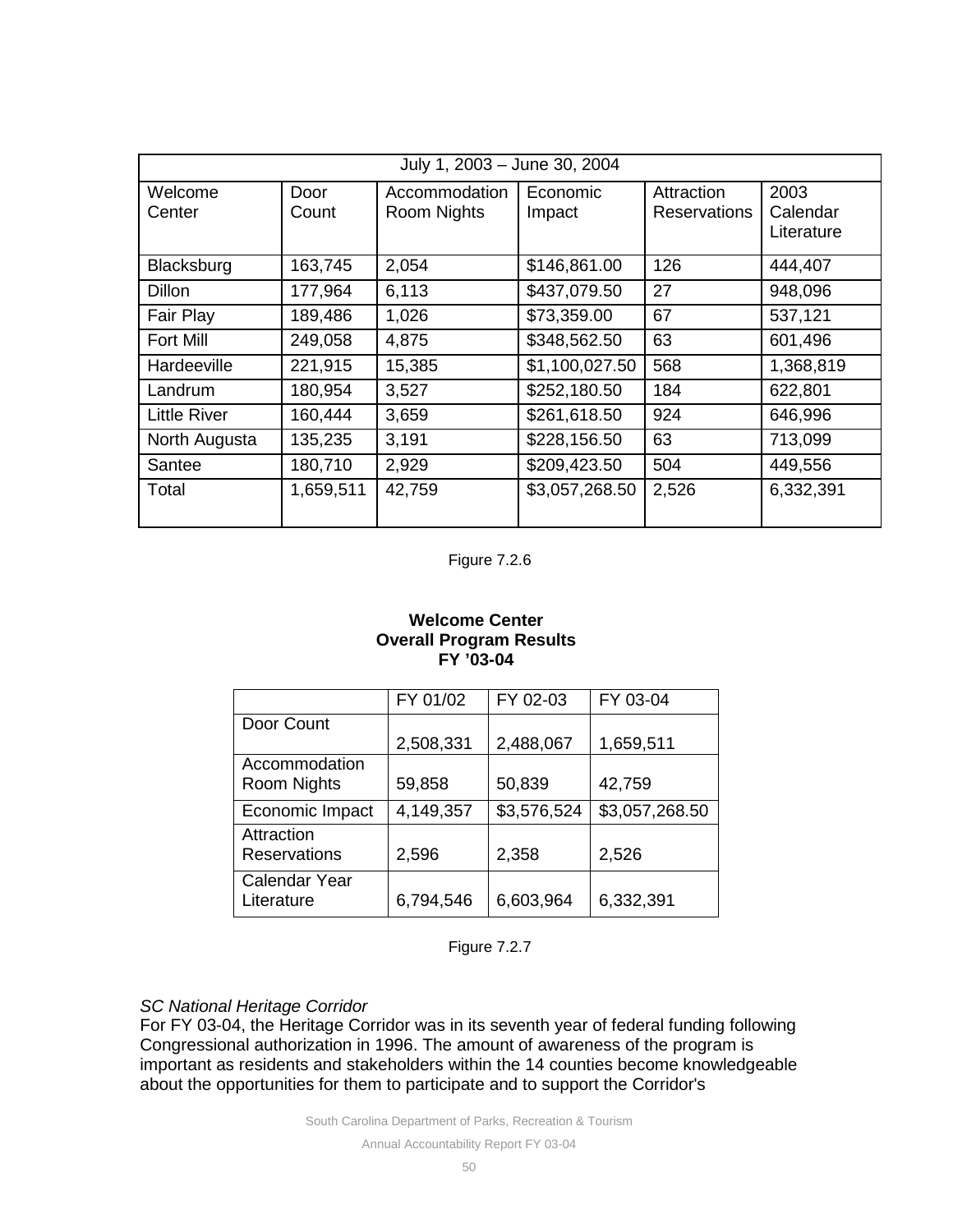development. The program is based on grassroots involvement; therefore the number of times individuals participate in Heritage Corridor programs and events is significant, as is the visitation for the Heritage Corridor Discovery System. Grant funds support Corridor projects and indicate product development growth within the Corridor and the opportunity to leverage local funds.



Figure 7.2.8

Grants are made available to local governments to help offset the cost of public infrastructure that directly or indirectly supports the qualified new or expanding tourism development generating the admissions tax. Funding available for infrastructure was flat for four years but increased by 19% from FY03 to FY04.



Figure 7.2.9

South Carolina Department of Parks, Recreation & Tourism

Annual Accountability Report FY 03-04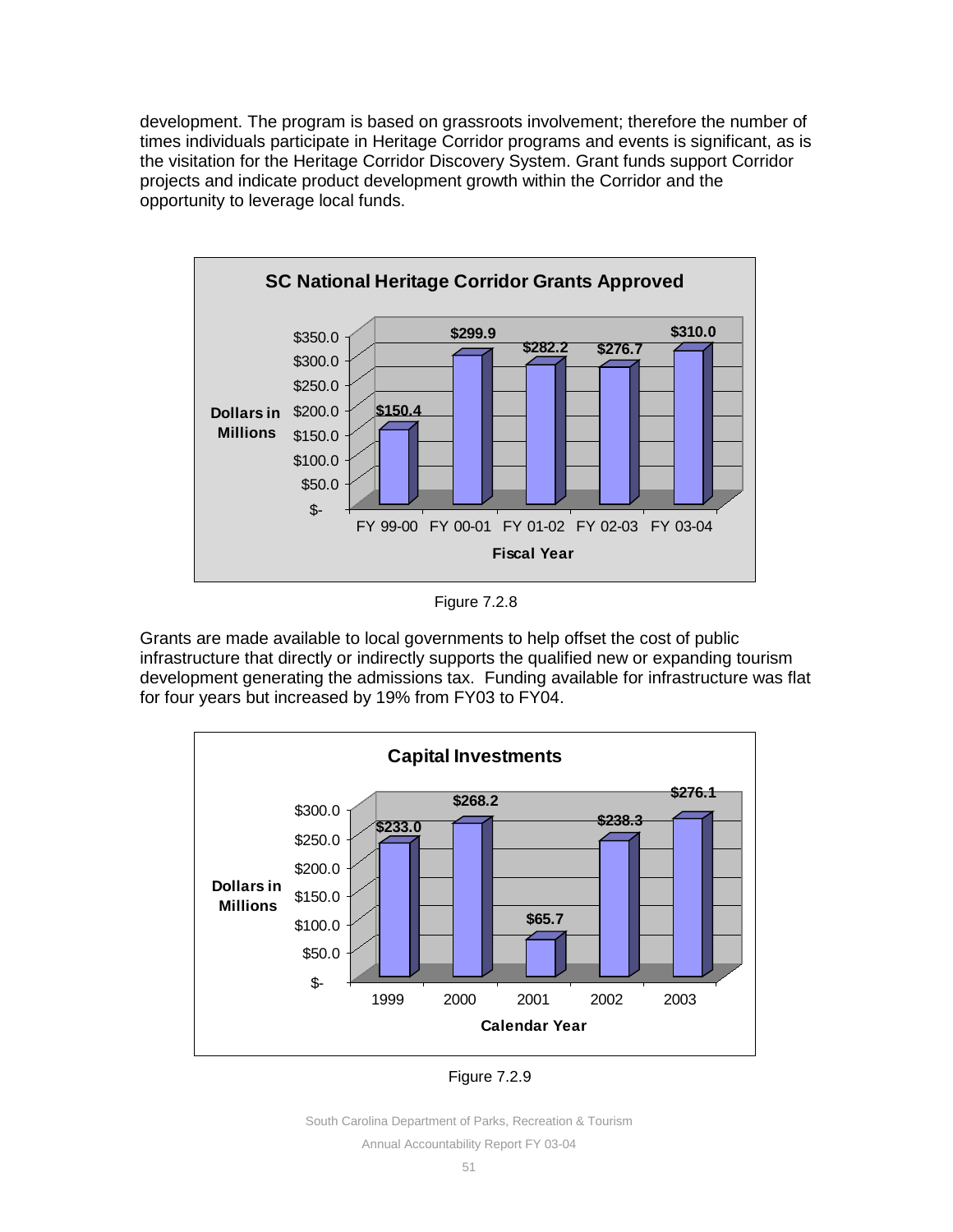

Figure 7.2.10



Figure 7.2.11

## *Recreation, Planning & Engineering*

RP&E completed over \$6 million in design, permitting, bidding, and construction management for the agency's permanent improvement projects during 2003-04. These included the Edisto Beach interpretive center, Santee cabin restoration, CTL animal forest habitats, Dillon Welcome Center, boardwalks and campground improvements at Edisto, Lake Greenwood fishing pier, Santee boat ramp, Heritage Corridor Region 2 Discovery Center, and Andrew Jackson museum.

South Carolina Department of Parks, Recreation & Tourism

Annual Accountability Report FY 03-04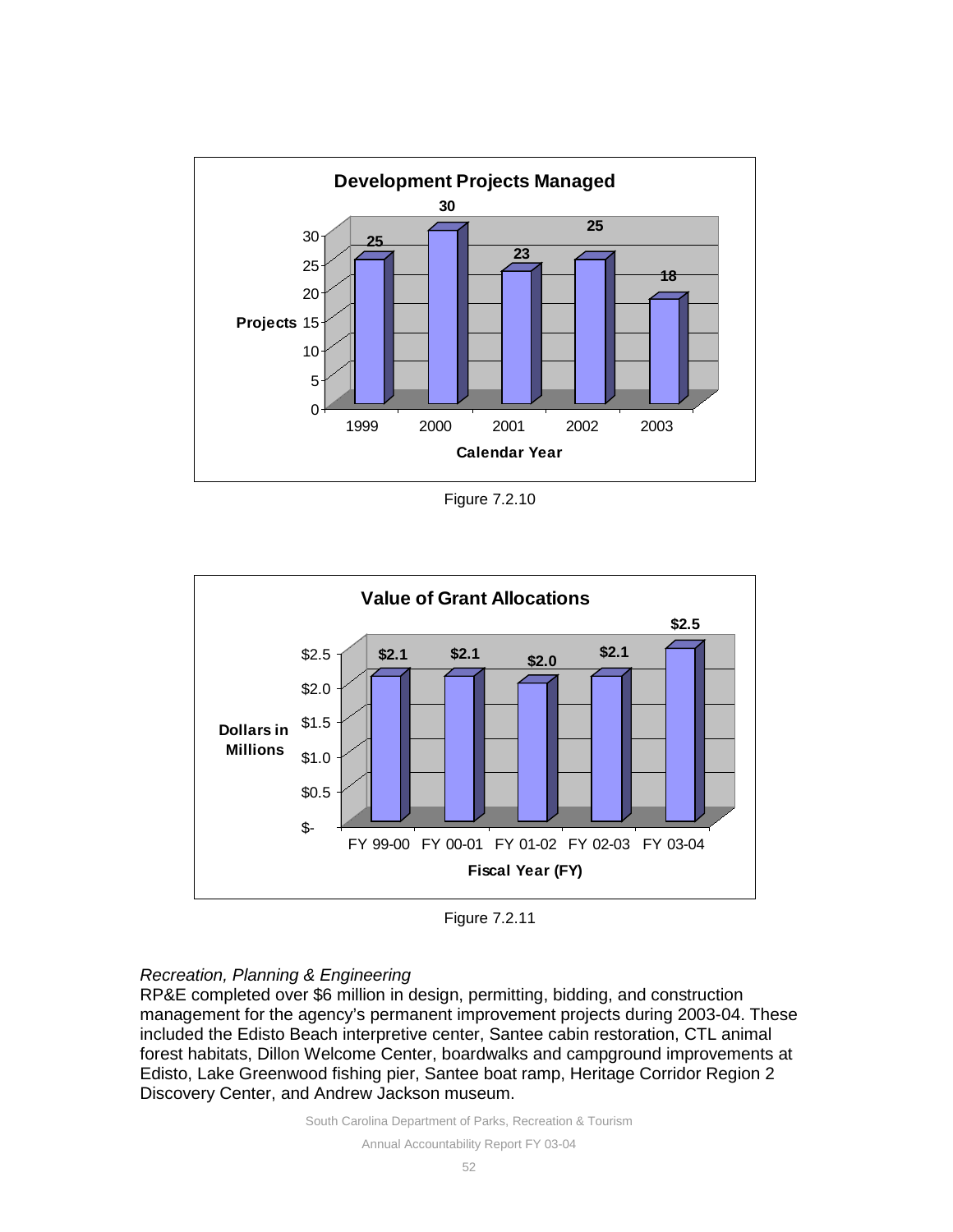The Edisto Beach Interpretive Center construction was completed and opened to the public. The project was designed to promote the principles of stewardship and sustainability. PRT partnered with DNR to obtain Federal funding on the project. To date, the agency has obtained \$3,388,798.00 of NERR grants and has used the Park property as a match to the grant. This facility will also help both agencies meet their goals in education and to help stimulate the ACE Basin Project by providing one of the satellite centers.

## *Travel & Tourism Satellite Account*

In calendar year 2003, Gross Tourism Product (Gross State Product from the Travel & Tourism Industry) in South Carolina was \$6.28 billion, up 3% over 2002. The direct and indirect effect was \$9.6 billion, over 8% of the state's total GSP. (Gross State Product is the main descriptor of economic production in the economy and includes wages/salaries, transaction taxes, profits, depreciation and subsidies.)



Figure 7.2.12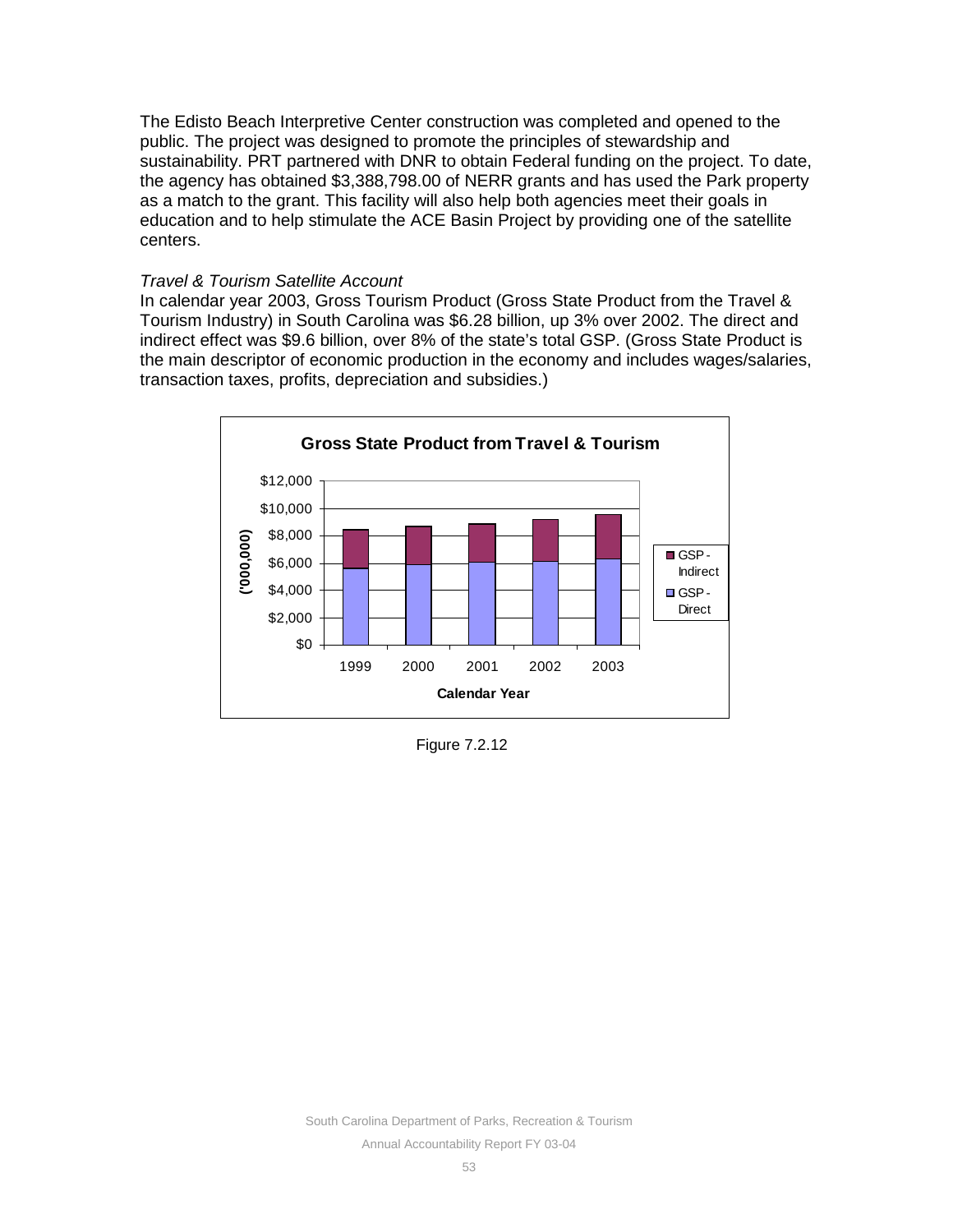In 2003, 188,250 jobs were generated by Travel and Tourism across the full spectrum of the state's economy, including employment by travel agencies, as well as government agencies and suppliers serving the travel and tourism industry, which is 13% of private industry jobs in the state. Direct and indirect jobs from Travel and Tourism have declined slightly since 2000.



Figure 7.2.13

In 2003, Travel and Tourism capital investment in South Carolina totaled \$944 million. The private sector invested \$790 million in construction and equipment expenditures, while the public sector invested \$154 million. Both public and private investment increased in 2003, up 7% and 19% respectively.



Figure 7.2.14

Annual Accountability Report FY 03-04

South Carolina Department of Parks, Recreation & Tourism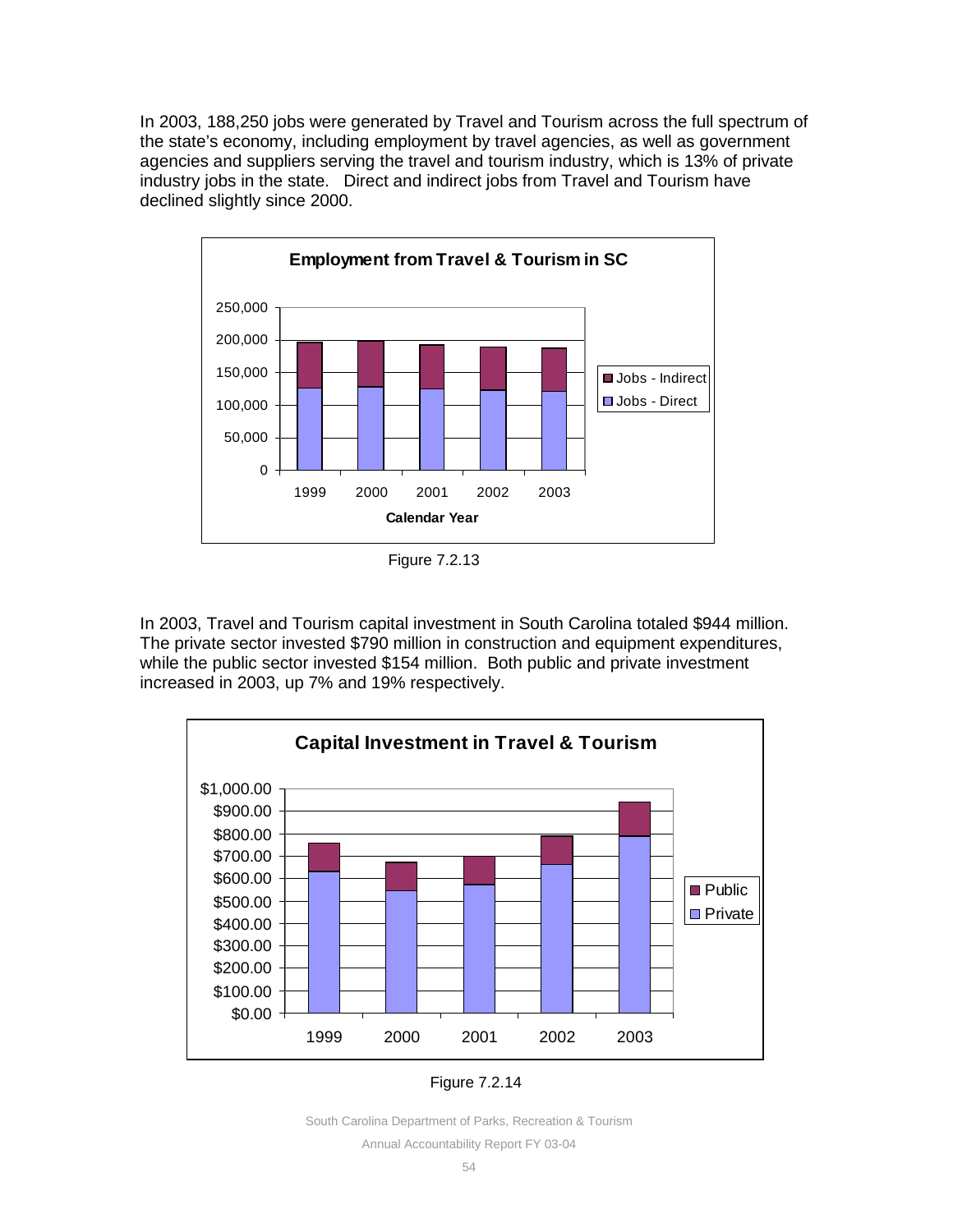In FY2002-03, over \$1 billion in state and local tax revenues were generated by Travel and Tourism, compared to \$534 million spent by state and local governments on behalf of travel and tourism.



Figure 7.2.15

## *State Park Service*

Endangered, threatened and rare species are fragile resources that require special management and protection. These species are vulnerable to extinction because of several factors including habitat fragmentation, human disturbance, pollution, and predation and in the case of plants, competition with invasive exotics as well as ecological changes such as succession. Endangered, threatened and rare species are critical components of a state park's natural ecosystem. Federal and state laws, including most prominently the Endangered Species Act protect endangered, threatened and rare species.

The South Carolina State Park Service seeks to identify, conserve and perpetuate its populations of endangered, threatened and rare species through an integrated program of public education and management actions aimed at protecting individual species and enhancing critical habitats. All management actions will be coordinated with appropriate regulating authorities, based on sound, scientific principles as prescribed by previously developed management plans and monitored.

*Marine Turtle Management Program* – Loggerhead turtle nesting at Myrtle Beach State Park was up from the previous year with five loggerhead nests confirmed in 2003, one of which was re-located. Huntington Beach State Park staff also monitored a higher total of 19 confirmed nests in 2003.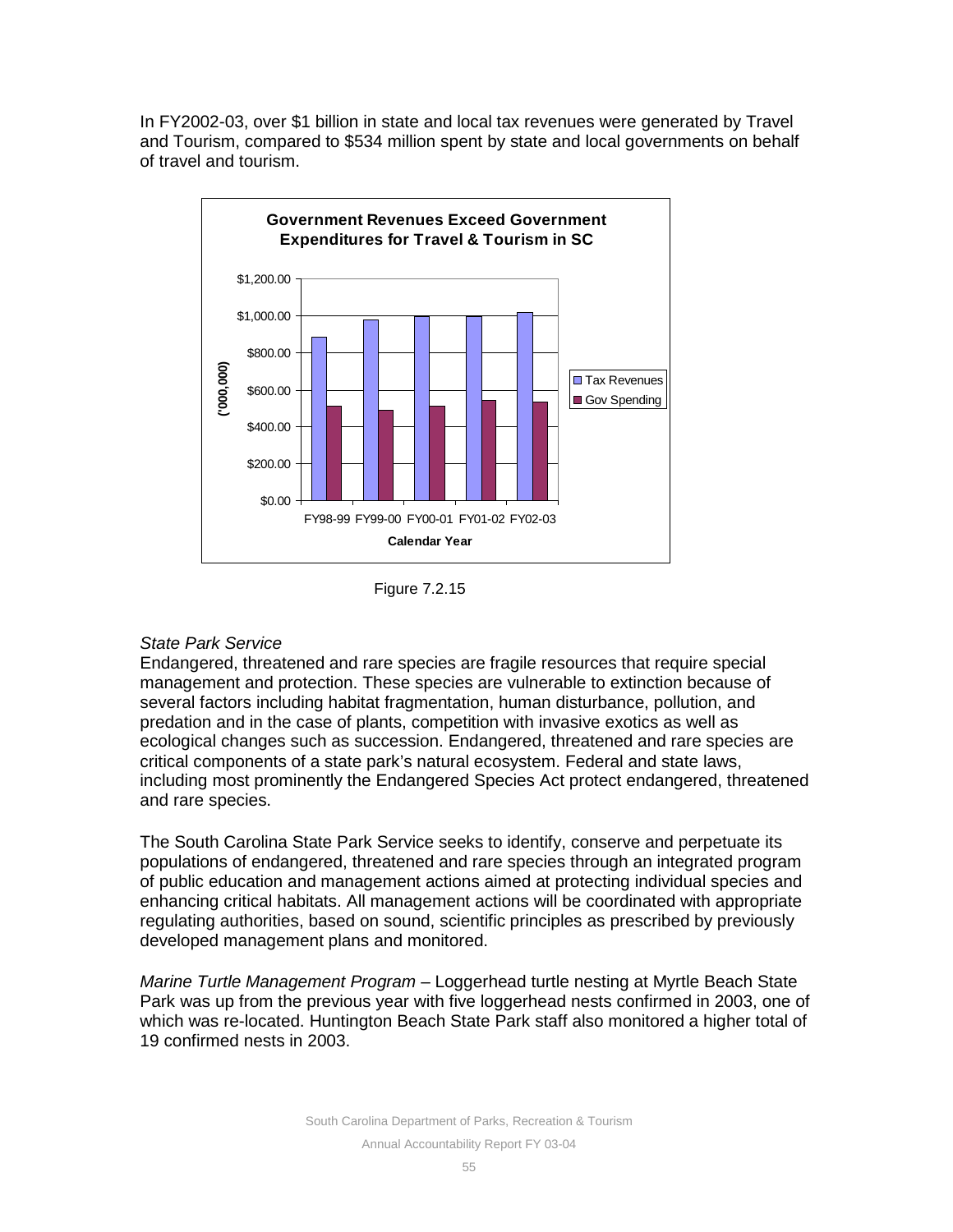Edisto Beach State Park also had a very active turtle nesting season in 2003. Three people monitored the beach seven days a week from May 1 through October 17, 2003. The 2003 nesting data includes a total of 87 confirmed loggerhead turtle nests, 62 of which were relocated to ensure increased hatching success. Total hatching success in 2003 was 82.18% which was significantly higher than the 71.75% achieved in 2002. As in recent years, beach erosion continues to present a major management concern, resulting in the necessity of having to re-locate a greater number of nests.

Due to high beach erosion, Hunting Island State Park also re-locates a large percentage of their nests to a self-releasing hatchery. In 2003, volunteers under the direction of the Park Interpreter monitored a total 67 nests in 2003. Total hatching success in 2003 was 78.45% which compares favorably to 79.52% achieved in 2002.

*Red-cockaded Woodpecker Management Program* -- The following management activities were carried out in 2003 to support the red-cockaded woodpecker management program at Cheraw State Park:

- the State Park participated in a joint planning meeting with other state and federal land managers to chart out recovery efforts in the "sandhills population" of the red-cockaded woodpecker;
- the State Park developed site plans for foraging and recruitment habitat needs to be managed by prescribed burning and mechanical means;
- additional areas around active clusters were managed by mechanical means;
- additional squirrel excluder devices were installed to protect active cavities;
- a peeper device was constructed to enable a more efficient and safer means of monitoring;
- 6 active clusters were monitored during course of the breeding season; and
- 5 young birds are known to have successfully fledged.

*Least Tern Restoration Program* – In late winter 2004, Huntington Beach State Park coordinated a volunteer effort to re-establish habitat and re-build protective fencing around the formerly used least tern nesting area in the hopes of encourage renewed nesting activity. The area was monitored regularly during the course of the nesting period.

*Bald Eagle Protection Program* – In 2003-2004, two active bald eagle nests were documented on state parks. Two young birds successfully fledged at Myrtle Beach State Park. Two young birds also successfully fledged at Landsford Canal State Park. The bald eagle nest at Landsford Canal State Park, which had been active for nearly eight years, fell out of the tree following fledging.

*Sea Beach Amaranth Restoration Program* – Huntington Beach State Park contains the southernmost population of this species on the Atlantic Seaboard and that the state park contained approximately 90% off all remaining plants in South Carolina, which in 1995 consisted of 84 plants. Myrtle Beach State Park also contained a small population of this species, which had not been documented since Hurricane Hugo in 1898.

Huntington Beach State Park staff and volunteers surveyed restoration sites in 2004, documenting 416 wild plants, a substantial increase from the 1995 numbers. Myrtle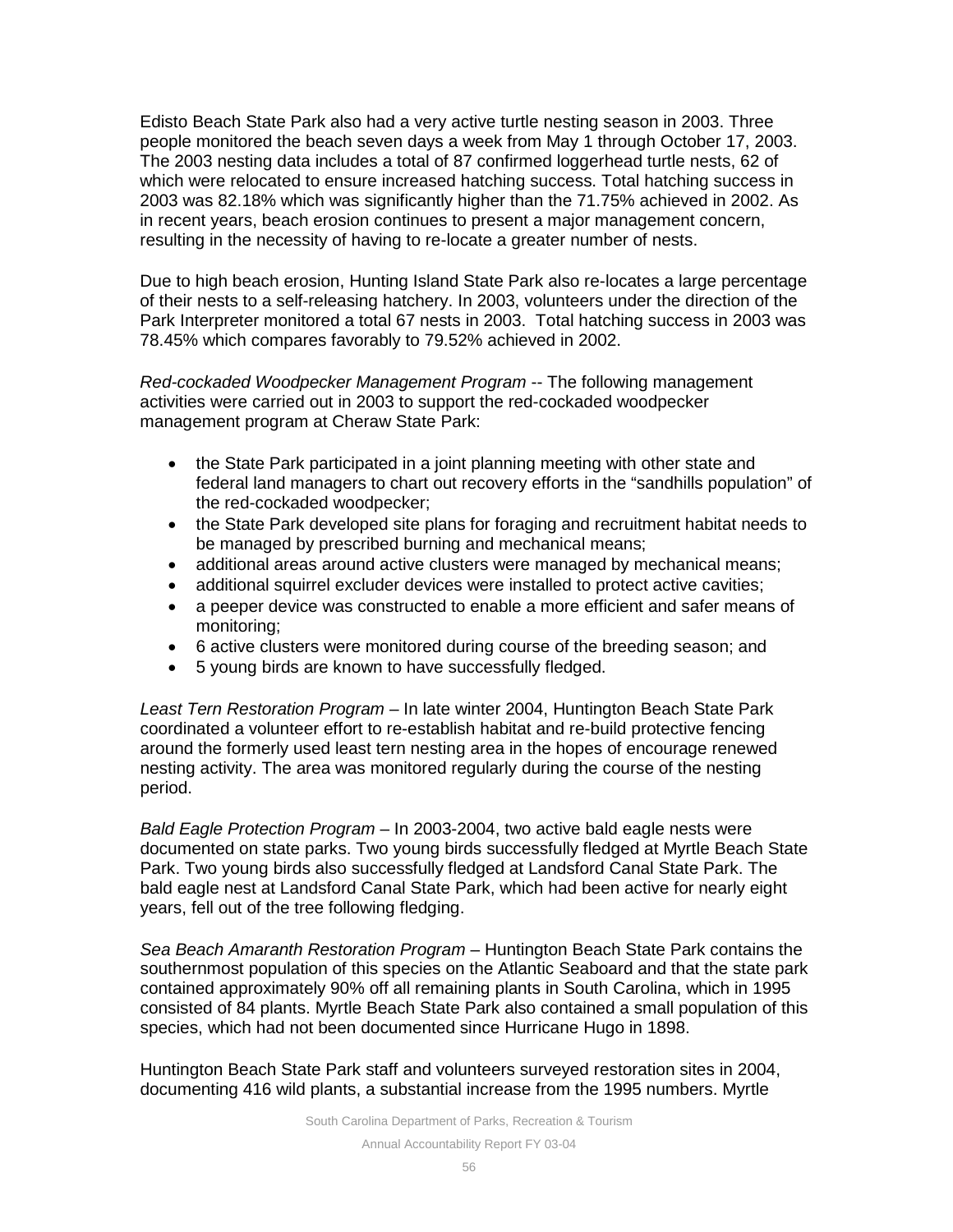Beach State Park documented two wild plants in 2004 near the 2002-2003 season restoration area.

An important resource management objective of the South Carolina State Park Service is to implement an ongoing program to reliably inventory and monitor its populations of wildlife. This information will enable resource managers to make better informed decisions and better understand wildlife interactions with the resource and people. This methodology was developed through cooperative efforts of Partners in Flight and Southeastern Management working groups consisting of US Forest Service and others.

Bird Population Surveys – Table Rock State Park carried out its annual winter and spring bird counts. These counts represented the  $8<sup>th</sup>$  year of a comprehensive effort to survey the state park's avian resources. This work has documented important population changes, trends and occurrences including a first state breeding record of tree swallow in South Carolina. In spring of 2004, three observers recorded a total of 22.75 hours and documented 85 species and 791 individuals.

Caesars Head Hawk Watch – The 2003 Caesars Head Hawk Migration Count at the Mountain Bridge Wilderness Area marked the 16th year of participation with this nationwide monitoring program. Volunteer support was up from 2002 representing the second best effort on record with a total of 307.5. hours spent covering a total of 61 days from September 1 through November 30, 2003. Despite this increased effort, the season total of 4,776 raptors was significantly down from the 10,200 birds counted in 2002. Tropical weather patterns during the height of the migration period are thought to have affected these flights.

*White-tailed Deer Management Program* – The increasing high density of white-tailed deer on state parks causes concern with diminished herd health and impacts to the natural environment. Because of these concerns state park officials developed a management strategy to deal with this growing concern. In 2003 an integrated deer management program was implemented at Croft State Natural Area and Santee State Park.

*Resource Management Measurement: Historic Preservation, FY 03-04* Historic preservation is one of the primary ways in which the State Park Service acts as a responsible steward of cultural resources. Preservation is the act or process of applying measures to sustain the existing form, integrity, and material of a historic structure, landscape, or object. Preservation places a high premium on the retention of all historic fabric through conservation, maintenance and repair. It reflects a building's continuum over time, through successive occupancies, and the respectful changes and alterations that are made. There are a variety of levels or intensities of preservation (preservation, restoration and rehabilitation) applied to state park resources. However, all of these levels share an overriding emphasis on effective maintenance.

To measure the effectiveness of preservation efforts, national register-listed structures owned or leased by the state park service were identified (see attached list of national register-listed structures). The condition of each was then evaluated. Structures with no maintenance needs beyond "preventative" or "cyclic maintenance" were classified as being in good condition. Structures with one or more "corrective maintenance" needs were classified as being in fair, poor or unstable condition.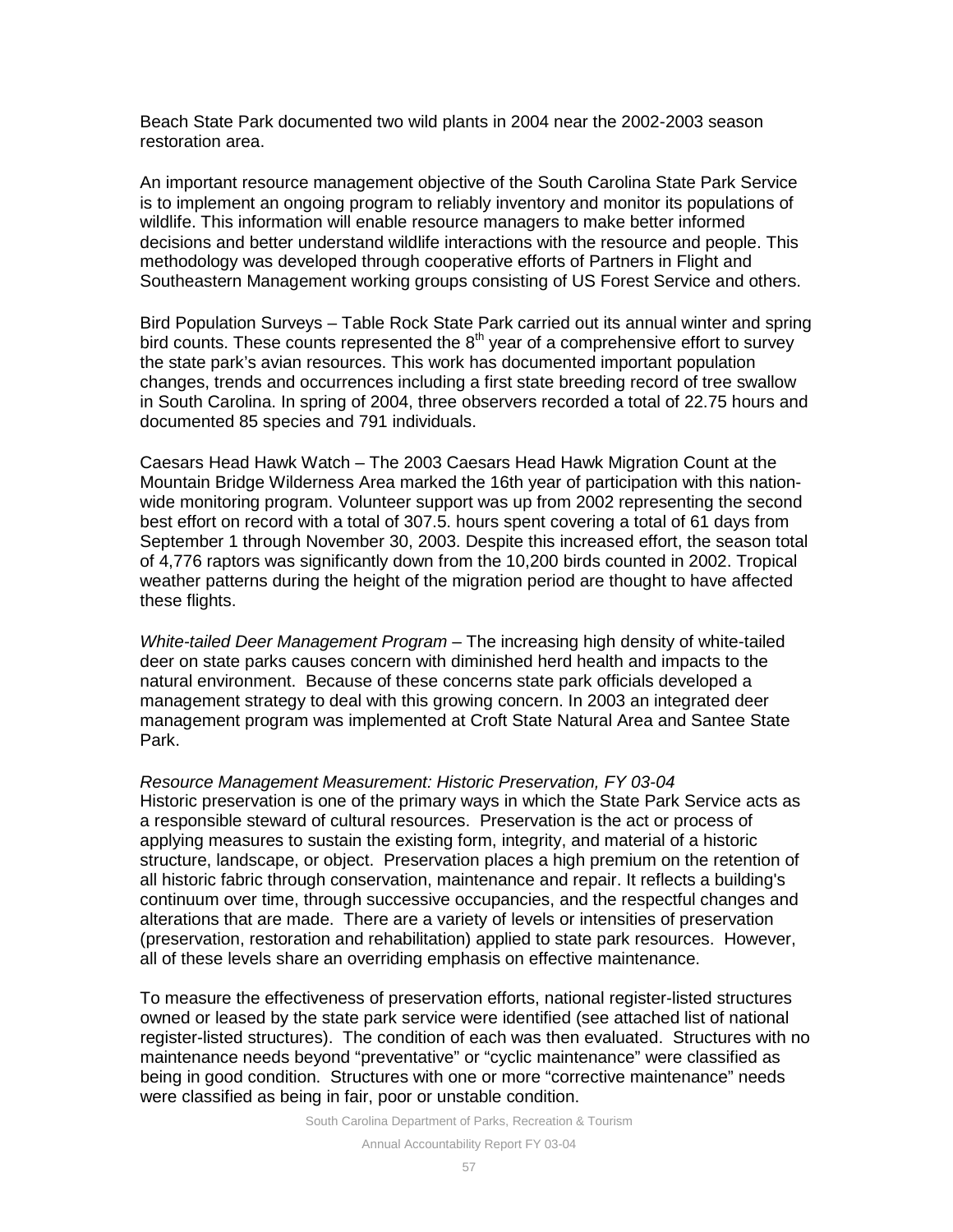As of fiscal year 2002-03, there were a total of 113 national register-listed structures managed by the State Park Service (note that the additional 63 structures at Oconee State Park that were added to the National Register in June 2004 have not been included in this analysis). Their conditions in 2003-04 ( and 2002-03) were as follows:

| <b>Condition</b> | FY 2002-03            | FY 2003-04            |
|------------------|-----------------------|-----------------------|
| Good:            | 44 structures 39%     | 45 structures 40%     |
| Fair:            | 64 structures 57%     | 63 structures 56%     |
| Unstable:        | 3 structures<br>3%    | 3 structures<br>3%    |
| Unknown:         | 2 structures<br>$1\%$ | $1\%$<br>2 structures |

| Figure 7.2.17 |  |
|---------------|--|
|---------------|--|

As a point of comparison, this is the same measurement that the National Park Service has adopted in its 2000-2005 Strategic Plan. Their aim is to have 50% of NPS historic structures in good condition by 2005.

The small increase in the number of structures in good condition does not reflect the significant amount of progress that was made over the past year. The backlog of projects means that even with the completion of numerous and complicated repairs, there is still a lot to do before certain buildings can be listed in good condition. Major historic preservation projects completed or initiated in FY 03-04 include extensive repairs to interior plaster and exterior repainting at Redcliffe Plantation, repairs to slate roof and exterior repainting at Hampton Plantation, rehabilitation of loom house and log latrine at Rose Hill Plantation, borate treatments to prevent termites at Oconee Station, wood consolidation at CCC shelters at Paris Mountain, re-roofing of bathhouse at Paris Mountain (currently underway), rehabilitation of Table Rock Lodge (ongoing), and repairs to steps at Hunting Island Lighthouse (project initiated).

## *7.3 What are your performance levels and trends for the key measures of financial performance?*

## *2003-04 Cooperative Advertising Programs*

The duration of the 2004 domestic consumer advertising campaign was extended to include spring, summer and fall travel seasons allowing for partnership advertising opportunities to be expanded. South Carolina tourism industry partners were offered carefully planned cost-effective initiatives across a broad range of media venues.

## Spring / Summer / Fall Magazine Program

The 2004 media plan focused on women, and their dominant role in the travel planning and decision-making process. The Spring/Summer/Fall Magazine Program created a balance between traditional publications like *Southern Living, Family Circle* and *Ladies' Home Journal* and more modern and trend-worthy vehicles such as *Organic Style, Oprah* and *Real Simple* magazines. Partners received a 1/12 page display ad adjacent to the state's brand message creating a customized two page unit. Advertisers also received a free online reader service and a listing on South Carolina's "HotDeals" web page.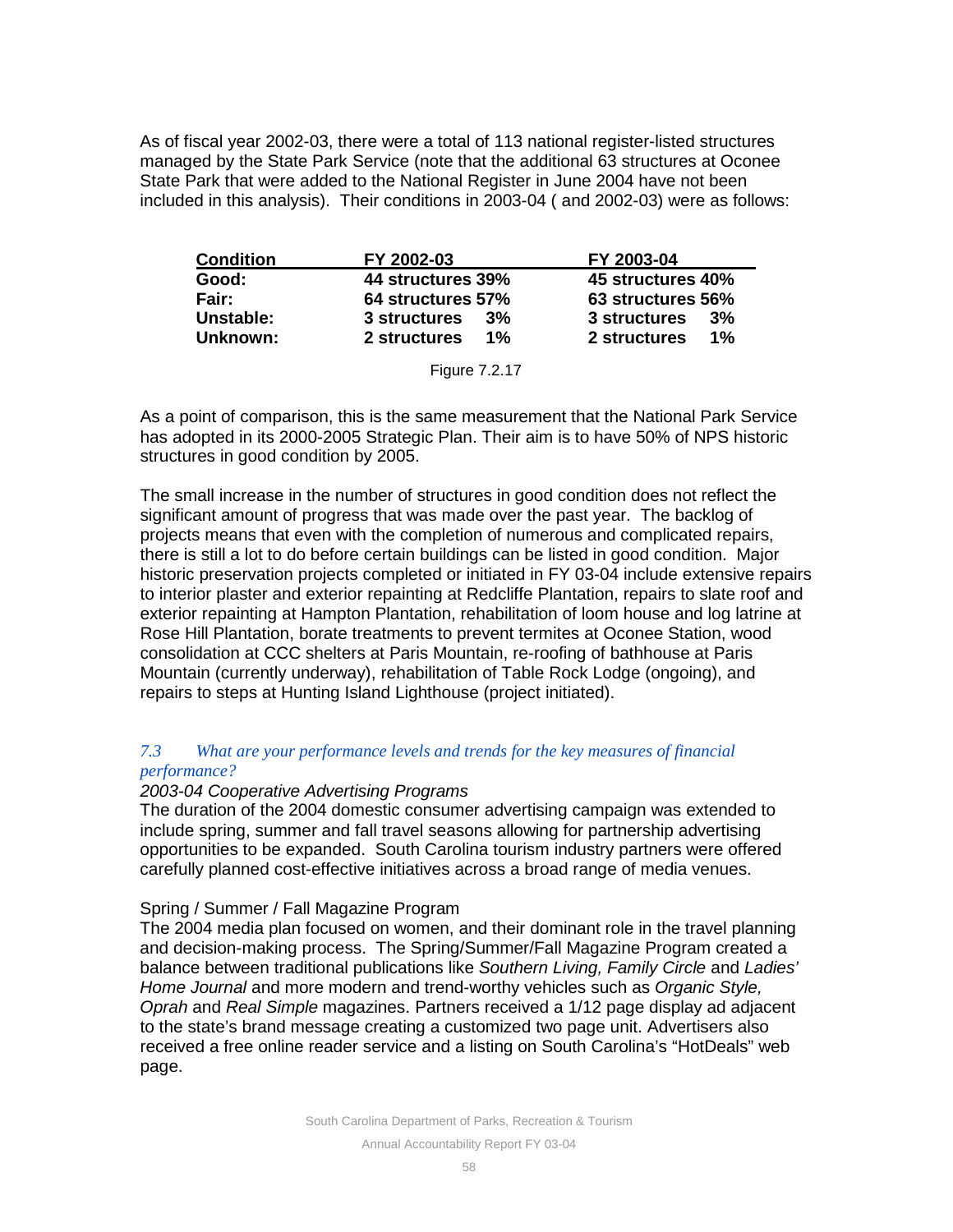#### Partner Participation: 39 Revenue Generated: \$ 157,135.00

#### American Legacy Magazine Program

Covering black history with a focus on culture and society, *American Legacy* magazine celebrates African-American contributions to business, the arts, education and religion. Partner advertisers were represented in the May/June issue in an exclusive, five-page customized South Carolina advertising section consisting of editorial, advertorial, display and brochure ads. Advertisers also received a free online reader service and a listing on South Carolina's "HotDeals" web page.

Partner Participation: 8 Revenue Generated: \$13,182.50

#### Field & Stream Magazine Program

*Field & Stream* reaches active outdoorsmen who travel in pursuit of their passion. Advertisers were featured in two South Carolina full-page insertions in the September and October issues of the magazine as well as an online sweepstakes promotion and enewsletter.

Partner Participation: 7 Revenue Generated: \$12,950.00

#### Newspaper Programs

*USA Today* - A full-page/four color advertisement was specially placed in the "Destinations & Diversions" section, targeting upscale leisure travelers in the Friday March 12 and April 16 editions.

Partner Participation: 14 Revenue Generated: \$ 25,345.48

*New York Times – Sophisticated Traveler insert* – Advertisers received a 1/12 page display ad in this special quarterly edition Sunday Magazine March 7 and September 12.

Partner Participation: 16 Revenue Generated: \$ 39,639.75

*Smart Source Coupon insert* – Advertisers appeared in a freestanding newspaper insert of coupons adjacent to a full page South Carolina ad creating a two-page 4-color spread February 29, April 18 and September 12.

Partner Participation: 17 Revenue Generated: \$65,940.07

Interactive Programs

Reaching millions of travelers, the Internet has become an indispensable tool for tourism marketers. Online programs were developed with high profile websites like Orbitz.com, America On-Line (AOL) and PGATour.com. The programs incorporated a lead generating sweepstakes as well as offer targeted banner placement based on the user's search criteria.

Partner Participation: 18 Revenue Generated: \$132,689.07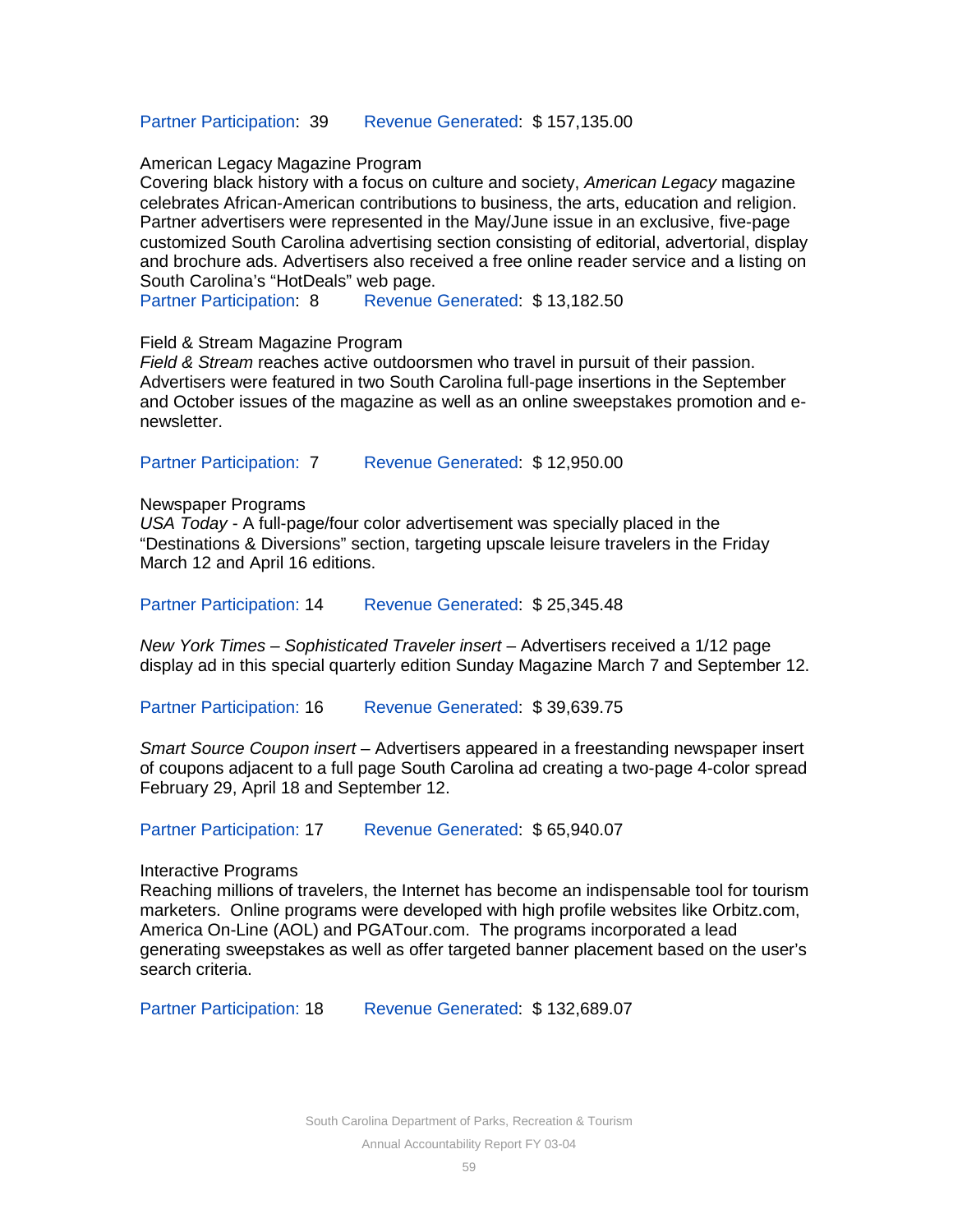## *Official Fulfillment Package/Travel Guide*

The South Carolina Smiles & Places Travel Guide was completely redesigned into one piece for 2004 as a cost saving measure. The Smiles section features four-color, lifestyle articles on the state's people, places, history and culture. The Places "green pages" include information on attractions, activities and interests, directions, festivals and seasonal events. The travel guide and the highway map make up South Carolina's official vacation kit, which is distributed in response to inquiries generated from the marketing and advertising campaigns, through the state's Welcome Centers and through general inquiry from those requesting information on the state. Partner Participation: 85 Revenue Generated: \$503,863.40

South Carolina Highways is a four-color state highway map with a nine-panel foldout format. For 2004, PRT partnered with the SC Department of Transportation and placed the state's evacuation routes on the back side. As a result, DOT was able to use federal dollars to pay for the map print run, saving PRT \$137,000. Part of the two-piece official vacation kit, it is distributed in response to inquiries generated from the marketing and advertising campaigns and through the Welcome Centers. Partner Participation: N/A

Total Revenue Generated: FY 02-03 = \$936,144.30 FY 03-04 = \$950,745.27

#### *Source of Funds History*

In Fiscal Year 1998-1999, Parks, Recreation, and Tourism operated on Admissions Tax Revenue and Park Revenue for its operations. During Fiscal Years 1999 through 2003 the Agency transitioned from Admission Tax and Park Revenue to State Appropriation and Park Revenue. However, as of Fiscal Year 2003-2004 four million dollars remained as non-recurring funds. In Fiscal Year 2004-2005 the legislature annualized \$2 million however \$2 million remains as non-recurring funds. As the different types of funding were addressed over the years \$2 million was not annualized; and as a result, PRT continues to depend on non-recurring funds to cover recurring items in agency program budgets.

Parks, Recreation, and Tourism implemented a Reduction in Force, a Voluntary Incentive Plan and a reorganization of the Agency in Fiscal Year 2002-2003. As a result of the reorganization and other costs savings, the Agency increased the Advertising and Marketing Plan funds from \$9.6 million to \$11.3 million even though the Agency State Appropriated Budget decreased by 10.21% or \$3.6 million.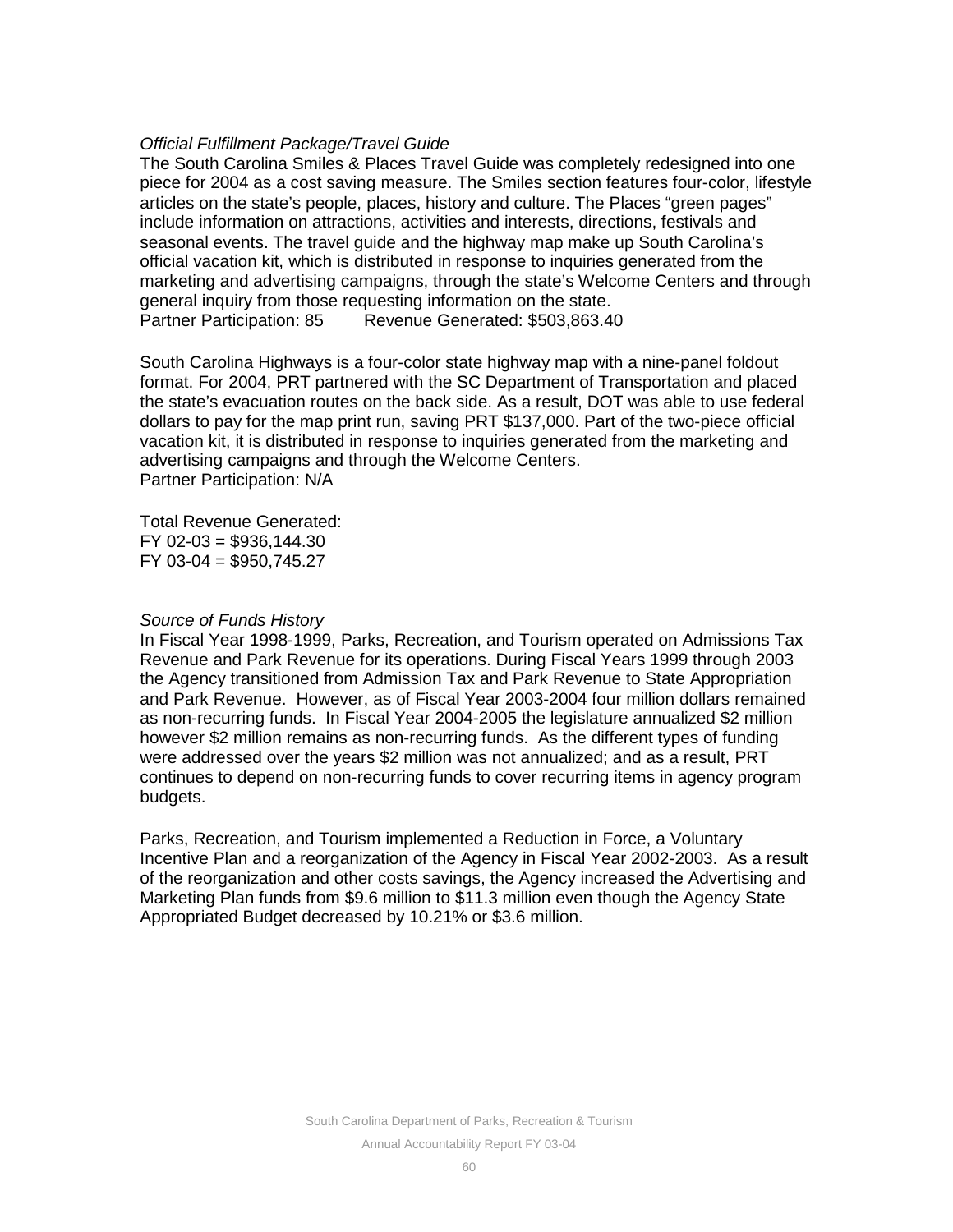

Figure 7.3.1

The National State Parks Association ranks states in terms of various performance measures. Two of the comparable sets of data are the self-sufficiency of state park systems and the revenue generation of state park systems. Self-sufficiency rankings refer to the system's reliance on state appropriated dollars. South Carolina's State Park system ranks in the upper performance range in both of these criteria.

|              | FY 03-04<br>% Self | FY 02-03<br>% Self | FY 03-04 | FY 02-03 |
|--------------|--------------------|--------------------|----------|----------|
| <b>State</b> | Sufficiency        | Sufficiency        | Ranking  | Ranking  |
|              |                    |                    |          |          |
| FL.          | 45%                | 45%                | 6        | 6        |
| GA           | 47%                | 41%                | 8        | 12       |
| MD           | 33%                | 34%                | 17       | 16       |
| <b>NC</b>    | 11%                | 16%                | 35       | 31       |
| PA           | 21%                | 15%                | 14       | 21       |
| WV           | 61%                | 60%                | 12       | 11       |
| VA           | 38%                | 21%                | 26       | 29       |
| <b>SC</b>    | 65%                | 65%                | 18       | 13       |
|              |                    |                    |          |          |



## *Recreation, Planning & Engineering*

Park & Recreation Development Fund (PARD) is a state-funded reimbursement grant program. It is a non-competitive program available to eligible governmental entities within each county area for development of new indoor or outdoor public recreation facilities or enhancements/renovations to existing facilities. PARD funded144 new projects totaling \$1.6 million.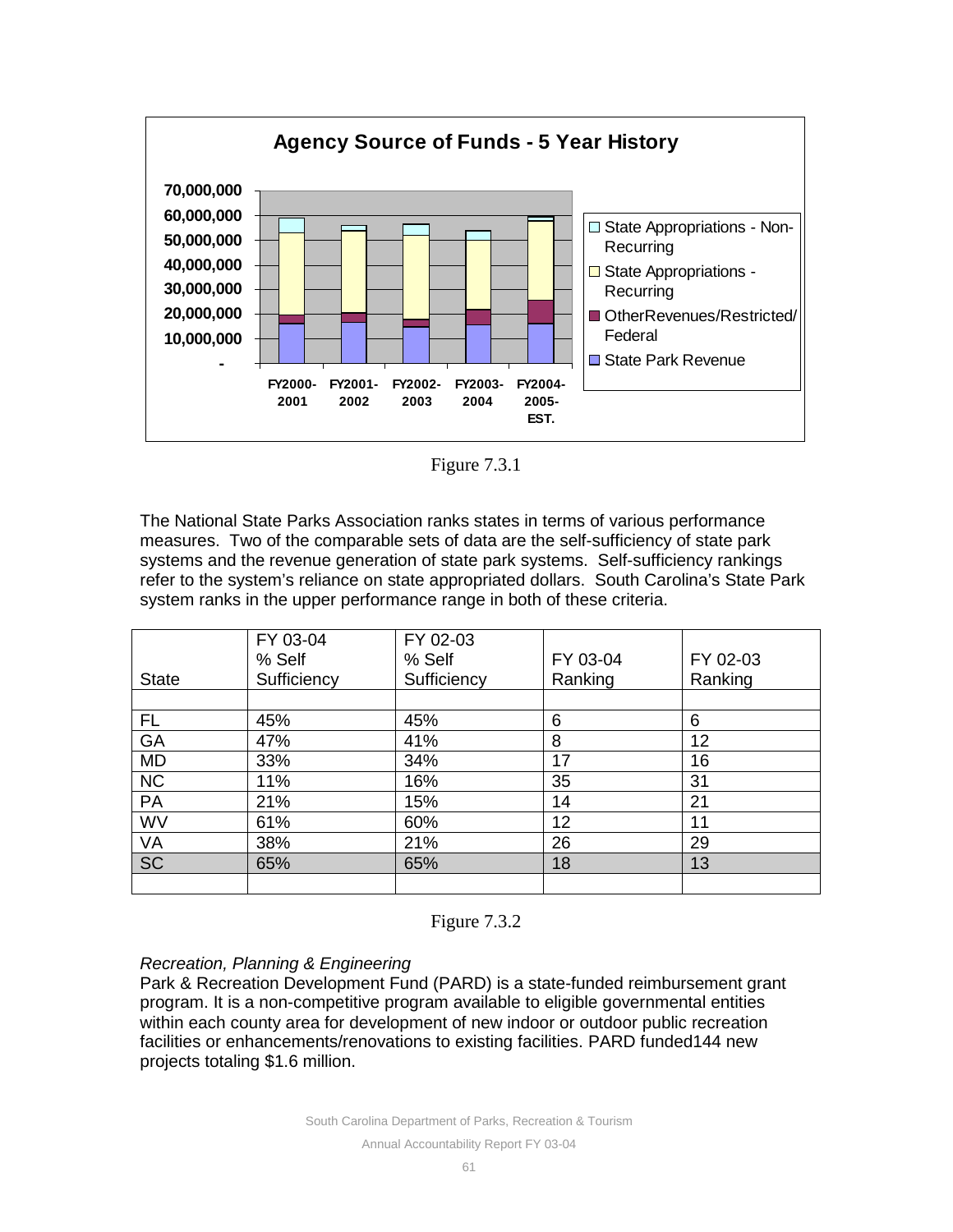Land & Water Conservation Fund (LWCF) is a Federal grant program under the direction of the National Park Service, US Department of Interior. These funds can be used for either land acquisition or facility development for the purpose of public outdoor recreation. LWCF funded 9 projects totaling \$1.5 million. Recreation Land Trust Fund (RELT) is a state-funded reimbursement grant program. The funds can only be used for the acquisition of land for the purpose of public recreation. RELT funded 8 new projects totaling \$351,000.

The Recreation Trails Program (RTP) awarded 12 new projects totaling \$1.5 million in federal grant funds.

## *State Park Service Light/Power/Heat Expenses – CENTS Savings*

This table shows the expenditures for light, power, and heat for Fiscal Year 2003-2004 compared to the previous four fiscal years. The high-energy costs in FY 00-01 reflect the process of clearing up all outstanding power bills and consolidating power bills for more timely payment. The efforts by Park staff in putting the CENTS (Conserving Energy Now Through Stewardship) program in place have decreased energy costs from FY 02-03 to FY 03-04 by 2.65%. This occurred even though camping occupancy rates in the Park Service increased by .6% for the same period.

|                           |   | <b>Fiscal Year</b> |   | <b>Fiscal Year</b> | <b>Fiscal Year</b> |   | <b>Fiscal Year</b> | <b>Fiscal Year</b> |
|---------------------------|---|--------------------|---|--------------------|--------------------|---|--------------------|--------------------|
|                           |   | 1999-2000          |   | 2000-2001          | 2001-2002          |   | 2002-2003          | 2003-2004          |
| <b>DISTRICT I TOTAL</b>   | S | 408,118            | S | 487,127            | 406,344            | S | 430,408            | 441,327            |
| <b>DISTRICT II TOTAL</b>  |   | 300,509            | S | 350,764            | 292,609            |   | 322,960            | 313,248            |
| <b>DISTRICT III TOTAL</b> |   | 353,327            | S | 426,803            | 330,894            |   | 338,885            | 310,293            |
| <b>DISTRICT IV TOTAL</b>  | S | 555,085            | S | 611,627            | 507,413            |   | 543,508            | 527,545            |
|                           |   |                    |   |                    |                    |   |                    |                    |
| Totals                    |   | \$1,617,039        |   | \$1,876,322        | \$1,537,260        |   | \$1,635,761        | \$1,592,413        |

## Figure 7.3.3

|                           | Per Cent Change<br>FY 00 to FY 04 | Per Cent Change<br>FY 01 to FY 04 | Per Cent Change<br>FY 02 to FY 04 | Per Cent Change<br>FY 03 to FY 04 |
|---------------------------|-----------------------------------|-----------------------------------|-----------------------------------|-----------------------------------|
| <b>DISTRICT I TOTAL</b>   | 8.14%                             | $-9.40\%$                         | 8.61%                             | 2.54%                             |
| <b>DISTRICT II TOTAL</b>  | 4.24%                             | $-10.70%$                         | 7.05%                             | $-3.01%$                          |
| <b>DISTRICT III TOTAL</b> | $-12.18%$                         | $-27.30\%$                        | $-6.23%$                          | $-8.44%$                          |
| <b>DISTRICT IV TOTAL</b>  | $-4.96\%$                         | $-13.75%$                         | 3.97%                             | $-2.94%$                          |
|                           |                                   |                                   |                                   |                                   |
| <b>Totals</b>             | $-1.52%$                          | $-15.13%$                         | 3.59%                             | $-2.65%$                          |

## Figure 7.3.4

## *State Park Impact*

Each state park is assigned a State Identification Number and this number remits all returns. The first two digits of the number reflect the county in which each park is located. However, accommodations tax that is remitted to DOR for a particular county may not be remitted to that county because of the way the state calculates the funds. For example, Horry County does not receive the full amount of accommodations tax

South Carolina Department of Parks, Recreation & Tourism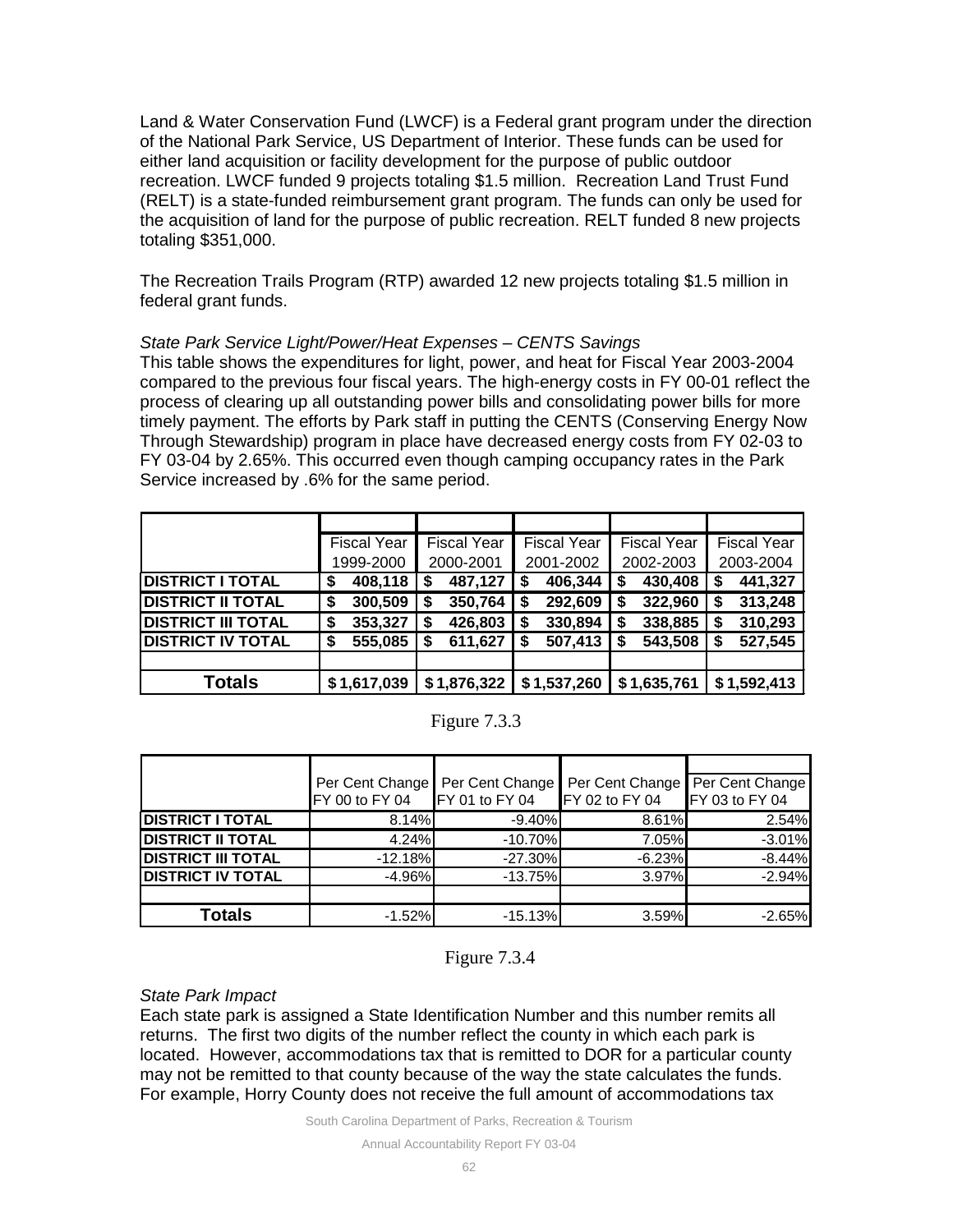reported to DOR. Therefore, the accommodation can be shown on the state level, but we shouldn't use the information to discuss or reflect any tax generated for a county.

The Local Option tax which includes: Local Option Sales Tax, School District Tax and Capital Project Tax, is remitted directly to the county or city via DOR. These taxes do have a direct impact on the county or city in which that state park operates.

## **Date Admissions Tax Sales Tax Accommodations Local Option Total** \$18,610.81 \$60,310.00 \$16,884.00 \$5,166.00 \$100,970.81 August-03 \$17,060.97 \$64,868.00 \$18,232.00 \$5,799.00 \$105,959.97 September-03 \$14,062.55 \$44,195.00 \$12,596.00 \$4,876.00<br>October-03 \$15,605.38 \$16,437.00 \$4,056.00 \$1,538.00  $$15,605.38$   $$16,437.00$   $$4,056.00$   $$1,538.00$   $$37,636.38$ <br> $$9,038.89$   $$41,161.00$   $$11,859.00$   $$4,695.00$   $$66,753.89$ November-03 \$9,038.89 \$41,161.00 \$11,859.00 \$4,695.00 \$66,753.89 December-03 \$3,110.03 \$16,437.00 \$4,056.00 \$1,538.00 \$25,141.03 January-04 \$5,349.44 \$37,698.00 \$13,413.00 \$3,308.00 \$59,768.44 February-04 \$4,961.05 \$28,513.00 \$9,091.00 \$3,117.00 \$45,682.05 March-04 \$11,496.15 \$43,323.00 \$12,740.00 \$4,671.00 \$72,230.15<br>April-04 \$18,459.86 \$62,695.00 \$17,659.00 \$6,674.00 \$105,487.86 \$18,459.86 \$62,695.00 \$17,659.00 \$6,674.00 \$105,487.86 May-04  $$21,610.56$  \$73,640.00 \$20,429.00 \$7,634.00 \$123,313.56 June-04 \$19,195.12 \$63,699.00 \$17,998.00 \$5,559.00 \$106,451.12 **Tax Remitted to DOR \$158,560.81 \$552,976.00 \$159,013.00 \$54,575.00 \$925,124.81**

## **State Tax Information Fiscal Year 2004**

Figure 7.3.5

The average tourist that visits a SC State Park is spending over \$400 in the park and surrounding community. This results in a \$70 million economic benefit to local economies around the state and adds over \$4 million to state tax coffers.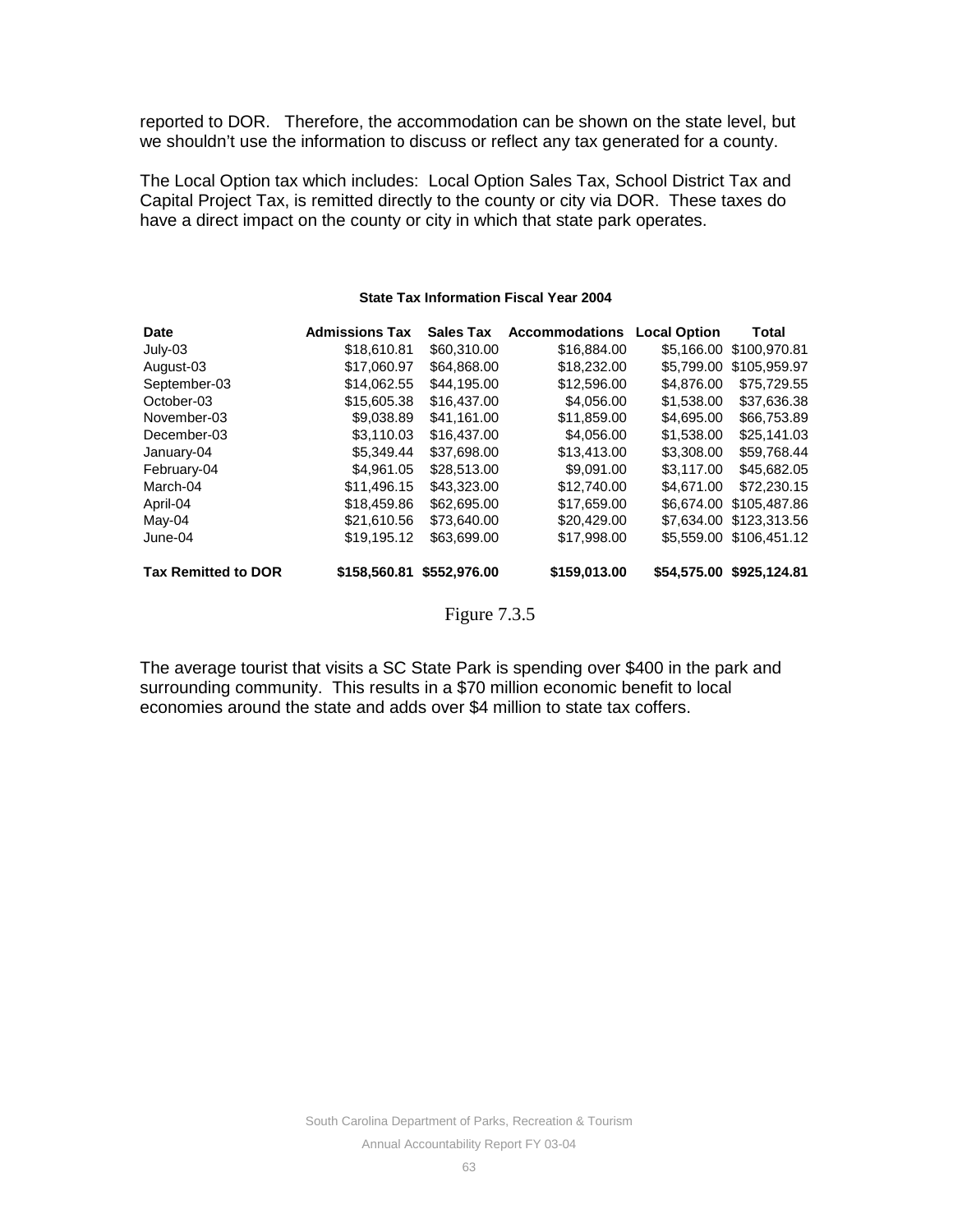|                                                  | 1,500,000                                       |
|--------------------------------------------------|-------------------------------------------------|
| Average # of Nights in SC                        | 4.0                                             |
| # of Visitor Nights in $SC = Rows: 1 \times 2$   | 6,000,000                                       |
| Avg. Spending/Party                              | \$404                                           |
| Avg. Party Size                                  | 2.5                                             |
| Avg. Spending/Person/Day = Rows: 4/5/2           | \$40                                            |
| Source: TIA TravelScope, 1999 & 2000 average     |                                                 |
| Visitor Nights in Park                           | 1,301,634                                       |
| Source: NASPD, SC State Park Service, 2000       |                                                 |
| Tourists Not Staying in Park**                   | 424,992                                         |
| $=$ Rows: $(3 - 7) / 2 - 11$                     |                                                 |
| Visitor Expenditures = $Rows: (7 + 8) \times 6$  | \$69,755,670                                    |
| State Taxes on Visitor Expenditures (Row 9 X 6%) | \$4,185,340                                     |
|                                                  |                                                 |
|                                                  | # of Tourists Visiting State/Nat'l Parks in SC* |

*Economic and Fiscal Impacts of Tourists Visiting SC State Parks*

\*Tourist is a person traveling more than 50 miles away from home.

## Figure 7.3.6

## *7.4 What are your performance levels and trends for the key measures of Human Resource Results?*

The Human Resource Management Office has continued to offer a limited training schedule as a result of the Training Director vacancy. 478 employees were trained during FY03-04 in areas including -- Focus: Achieving Highest Priorities, Conflict Resolution and Workplace Violence, PD-EPMS, Interviewing Skills and e-Leave. Free training opportunities through the State Agency Training Consortium (SATC) are sent to all group leaders and key section managers. PRT collaborated with the SC Department of Health and Environmental Control to offer free Conflict Resolution and Workplace Violence; and training opportunities. The agency has contributed training curriculum develop and trainers for Putting Out the Fires of Stress and Cultural Diversity and Cultural Competencies training courses to SATC members.

Full-time employee (FTE) minority recruitment initiatives have also been a main focus for PRT during the past couple of years. In addition to the mandated Vacancy Announcement distribution, announcements are being sent to targeted colleges/universities (including specific minority institutions); Legislative Black Caucus; targeted media publications; and, minority interns and current employees working in the agency are also being encouraged to apply. Diverse Interview Teams are being utilized for all positions. The agency received and processed 434 applications for 49 positions. We hired or promoted 27 minorities. The Agency EEO numbers for the past four years are:

South Carolina Department of Parks, Recreation & Tourism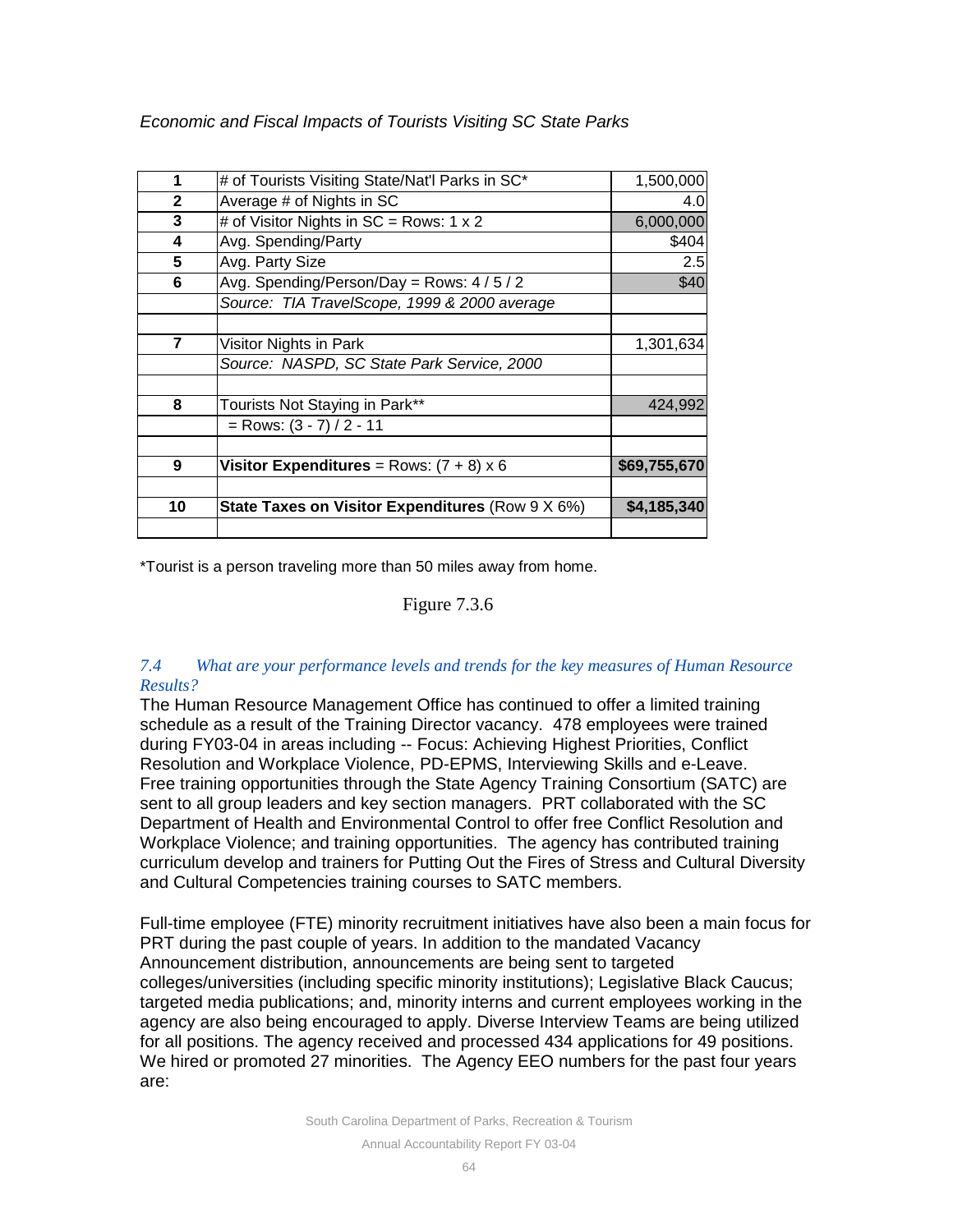| 1999-2000 | 79.8% |
|-----------|-------|
| 2000-2001 | 77.4% |
| 2001-2002 | 78.2% |
| 2002-2003 | 76.9% |

During FY03-04, the HRM office rolled out an internet and e-mail based e-Leave system. This eliminated the paper process and postage costs associated with leave requests. The training manuals developed internally for this program are now being used by other state agencies who implement e-Leave. The agency received a reduced fee structure for the ability to offer the agency's training manual to other agencies.

## *Employee Reward & Recognition*

*PRT Matters*, the agency's reward and recognition program was also rolled out during this fiscal year. A training program was developed internally and provided to all full time and temporary agency employees. Over 300 employees attended the PRT Matters training.

The team administering the *PRT Matters* program developed a brochure as a quick reference guide for the program. The program includes several components. *You Matter Notes* are quick notes of appreciation in the five agency value areas. *You Matter Notes* can be written at any time during the year. They can be redeemed for a PRT Pride Pin or logo merchandise purchased for the program.

The PRT Pride Pin recognizes employees who have given great efforts in all five agency value areas. *You Excel Certificates* started until July 1<sup>st</sup> and are awarded every quarter. These certificates recognize exceptional performance in one of the five agency value areas. *PRT Matters Day* is the new name and new format for the annual employee appreciation day. Employees are recognized for receiving PRT Pride Pins, Employees of the Year Awards, *You Excel* and Service Awards. Employees of the Year awards now go to employees in each of the five value areas. These awards may be for an individual or a team in each value category. Service Awards will now be made in five-year increments for all SCPRT employees at the PRT Matters Day.

## *2004 Employee Satisfaction Results*

To identify employee satisfaction issues, PRT utilizes an agency-wide employee satisfaction survey. The approach of collecting data through an employee satisfaction survey was initially implemented in November 2002. The response rate for the survey continues to be exceptional.

2004 Response Rate = 314 full-time employees, representing a 68 percent response rate.

An analysis of agency-wide responses has indicated several overall strengths for the agency in fostering a workplace that contributes to employee satisfaction including 85 percent selected "Always" or "Usually" when answering the question, "Overall, how much do you like working at SCPRT?" A national employee satisfaction survey conducted by the Society for Human Resource Management (SHRM) stated that 80% of respondents surveyed nationally in 2004 indicated that they were usually satisfied working with their organization.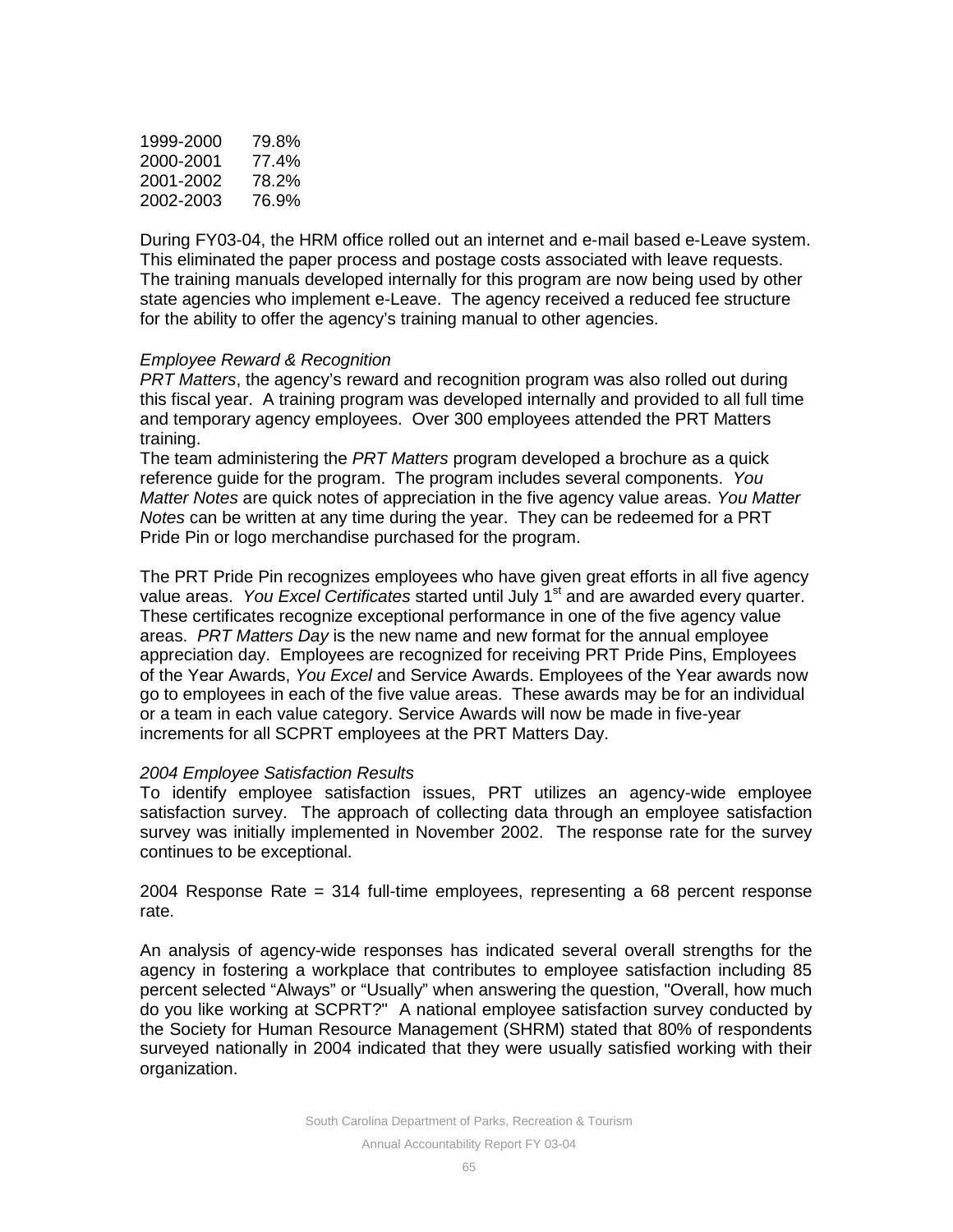PRT wants to build the most effective organization possible. To assist every employee with the day-to-day realities of his or her job, the agency is evaluating several key satisfaction factors. These are the factors, argue Marcus Buckingham and his colleagues at the Gallup Organization, that determine whether people are engaged, not engaged, or actively disengaged at work.

The key factors reviewed to determine employee satisfaction at SCPRT demonstrated an overall satisfaction within each of the five areas. The areas were rated by employees in the following order:

- 1. Job Conditions
- 2. Motivation
- 3. Communication
- 4. Reward & Recognition
- 5. Training
- Job Condition and Reward and Recognition Factors remained about the same from 2003 to 2004.
- Motivation and Communication Factors were slightly down from 2003 to 2004.
- Training Factors were slightly better in 2004 than 2003.

SCPRT employee rankings of satisfaction in overall areas of satisfaction compare favorably with the SHRM satisfaction survey at both the national level of all industries and at the level of government sector organizations while the SCPRT areas differ from those selected nationally.

| <b>SCPRT</b>                    | <b>SHRM - All Industries</b> | <b>SHRM - Government</b> |
|---------------------------------|------------------------------|--------------------------|
| <b>Job Conditions</b>           | <b>Benefits</b>              | <b>Benefits</b>          |
| Motivation                      | Compensation                 | Compensation / pay       |
| Communication                   | <b>Job Conditions</b>        | <b>Job Security</b>      |
| <b>Reward &amp; Recognition</b> | <b>Job Security</b>          | <b>Job Conditions</b>    |
| Training                        | Work / Life Balance          | Communication            |

Figure 7.4.1

## *Technology Training*

Technology Services has tracked money saved by providing technology training to PRT employees and to other state agency employees. The cost savings in each of the following charts are calculated on a training rate of \$195 a day and a classroom rental rate of \$150 a day.

Technology Education Cost Savings = \$22,335

124 Classes 62 Full Days X \$195.00 = \$12,090 62 Half Days X \$97.50 = \$6,045 28 Days Classroom rental  $X $150 = $4,200$  $Total = $22,335$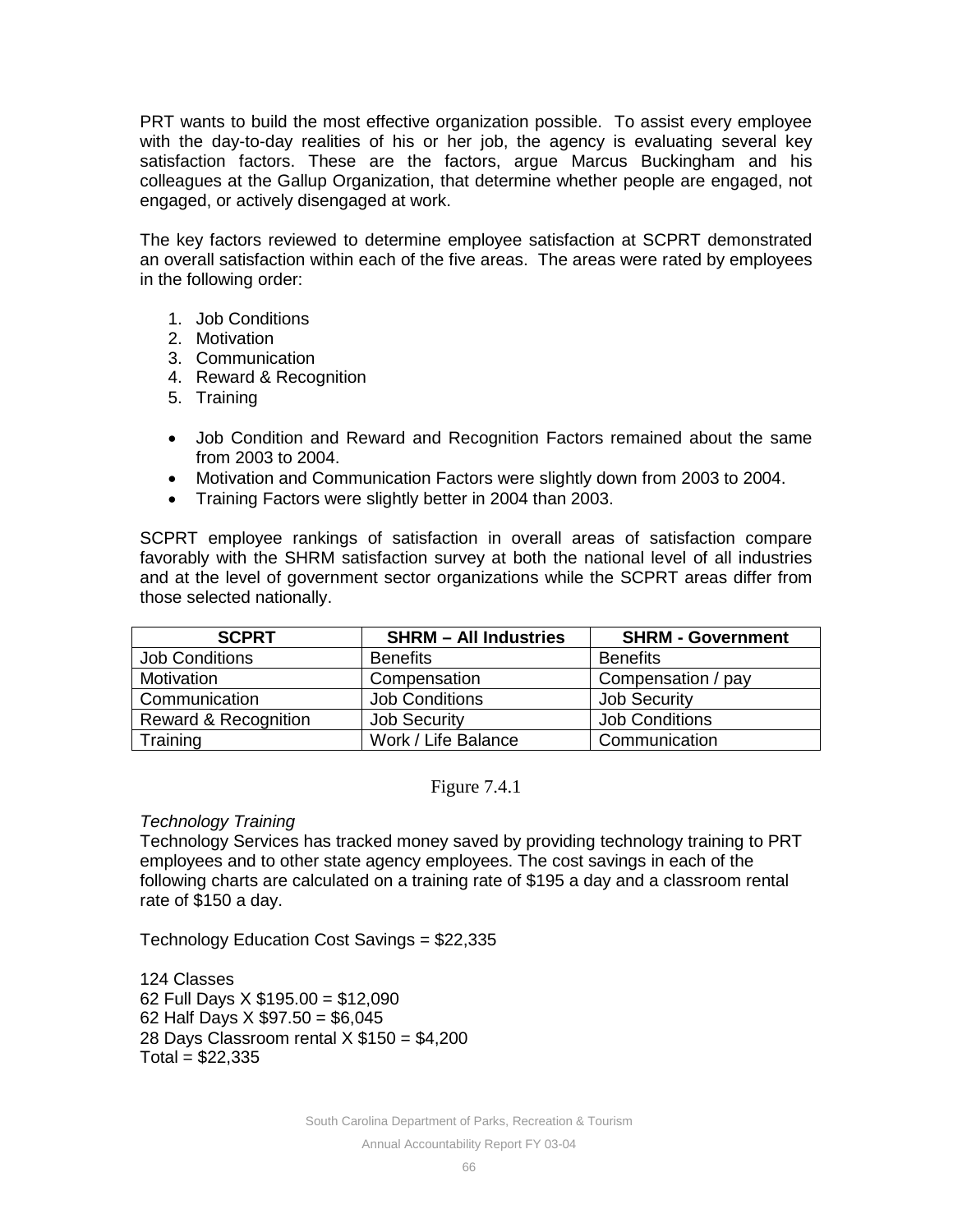Number of PRT Employee Training Days = 124 Number of outside agency training days = 28 Total number of training days  $= 152$ 

The Park Service continued to conduct on-going, job specific training during FY 03-04. However, the impact of a reduced workforce and especially the effect of a significantly reduced temporary personnel budget continue to be reflected in the respective training totals for the year.

## **Park Service Training Count Report**

|                          | FY 01-02 | FY 02-03 | FY03-04 |
|--------------------------|----------|----------|---------|
| Number of Attendees      | 2,099    | 1,650    | 996     |
| Man Hours                | 12,825   | 13,346   | 9,881   |
| <b>Number of Courses</b> | 295      | 212      | 174     |



## *Safety*

During recent years, the Park Service has placed a greater emphasis on safety and injury free days. The state safety coordinator meets regularly with Parks' District Managers and Park Managers. In order to assist these managers with tackling safety issues, the coordinator has begun helping the managers look at what impacts the agency's experience. Safety training and management focus have led to a decrease in claims filed as pictured in the chart below.



## *7.5 What are your performance levels and trends for the key measures of regulatory/legal compliance and community support?*

## *Recreation, Planning &Engineering*

The Edisto Beach Interpretive Center was completed ahead of schedule and was opened to the public. The project was designed to promote the principals of stewardship and sustainability. PRT partnered with DNR to obtain Federal funding on the project. To

South Carolina Department of Parks, Recreation & Tourism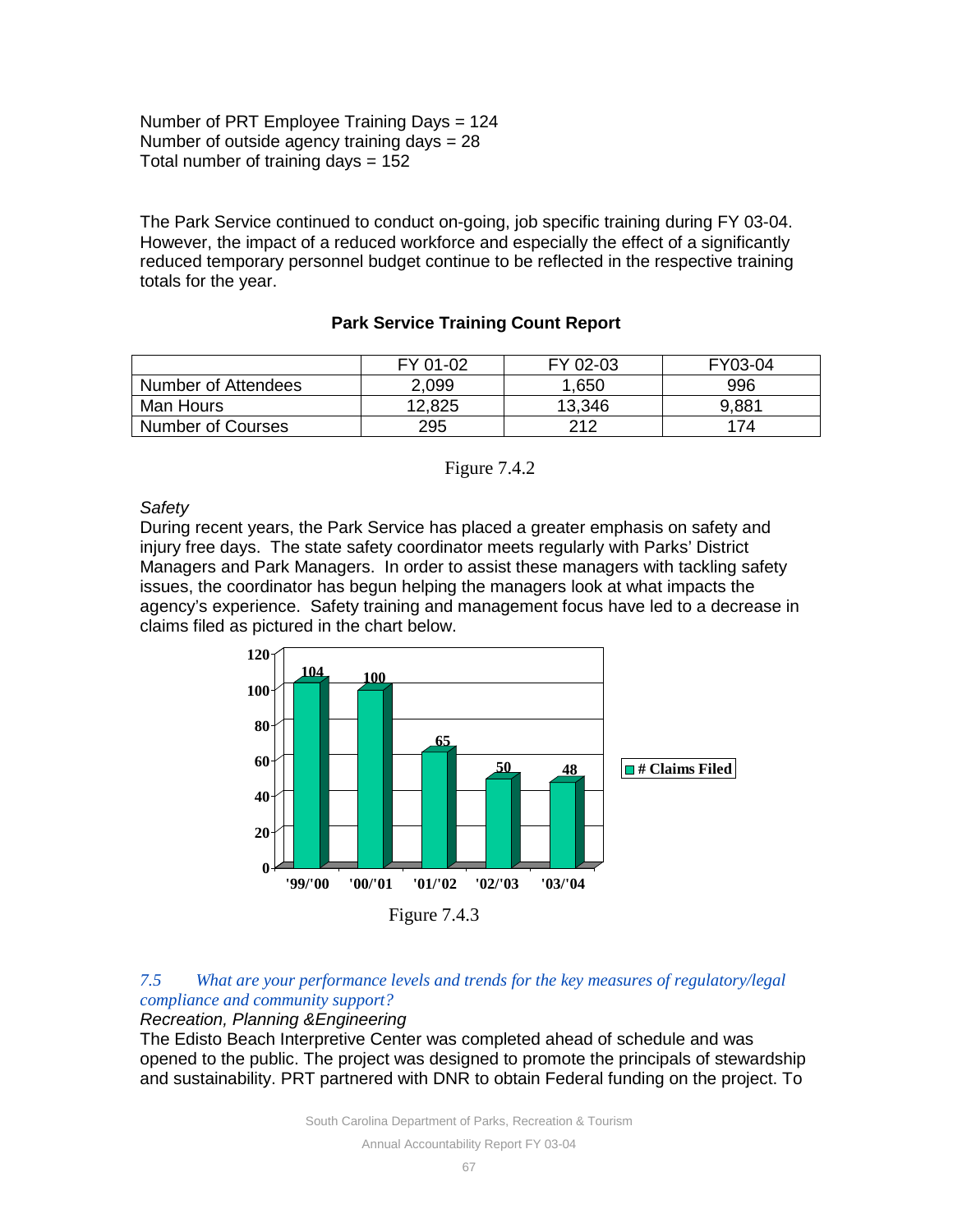date, the agencies have obtained \$3,388,798.00 of NERR grants and have used the Park property as a match to the grant. This facility will also help both agencies meet their goals in education and to help stimulate the ACE Basin Project by providing one of the satellite centers. PRT has applied and received approval on a LWCF grant for trails at the park.

PRT partnered with the SC Department of Natural Resources to obtain a grant to design and construct an education center at Lake Keowee State Park.

To improve safety and beautification for the Savannah River Scenic Highway town entrances, the agency partnered with five small towns to obtain grants from the Federal Highway Administration. Four town entrance signs and associated beautification were completed in 03-04.

PRT partnered with Palmetto Conservation Foundation (PCF) on implementation of the Palmetto Trail, a cross-state hiking and biking trail linking a variety of public recreational areas, natural areas, historic sites, and communities from the mountains to the sea. This partnership is an ongoing project. PRT and PCF entered into an agreement to jointly develop the state trails and greenways plan. The plan was completed in FY 03-04.

PRT is working with Leadership Greenville to develop plans and gain funding for the renovation of the Civilian Conservation Corp bathhouse at Paris Mountain into an office and visitors center complex.

At Hunting Island, the Dept. of Health & Environmental Control (DHEC) Office of Coastal Resource Management (OCRM) has provided \$4.2 million in funding to restore the beach. PRT is currently working with the Army Corps of Engineers to obtain section 206 and section 14 funding (\$ 5 million) to supplement the corps funding for beach restoration.

Implementation of the Catawba River Planning Framework, completed in 2000, has continued through a partnership between PRT, DNR, and Duke Energy. Protection of islands and view sheds at Great Falls/Stumpy Pond is another priority that is being actively pursued. Efforts are underway to examine options to expand conservation management of all pertinent lands along the Catawba River.

PRT is an active team participant in Duke's hydroelectric re-licensing. PRT initiated a survey of federal, state, local, and private recreation providers to determine common issues and prepare for networking opportunities.

RP&E provided design, engineering, and construction management and regulatory compliance services for the agency's permanent improvement projects including state parks, Welcome Centers, and the Heritage Corridor. In order to comply with federal and state regulations RP&E also provided expertise in statewide planning projects that included the State Trails and Greenway Plan, SCORP, State Trails Survey, FERC hydro re-licensing, DHEC environmental reviews, and other projects.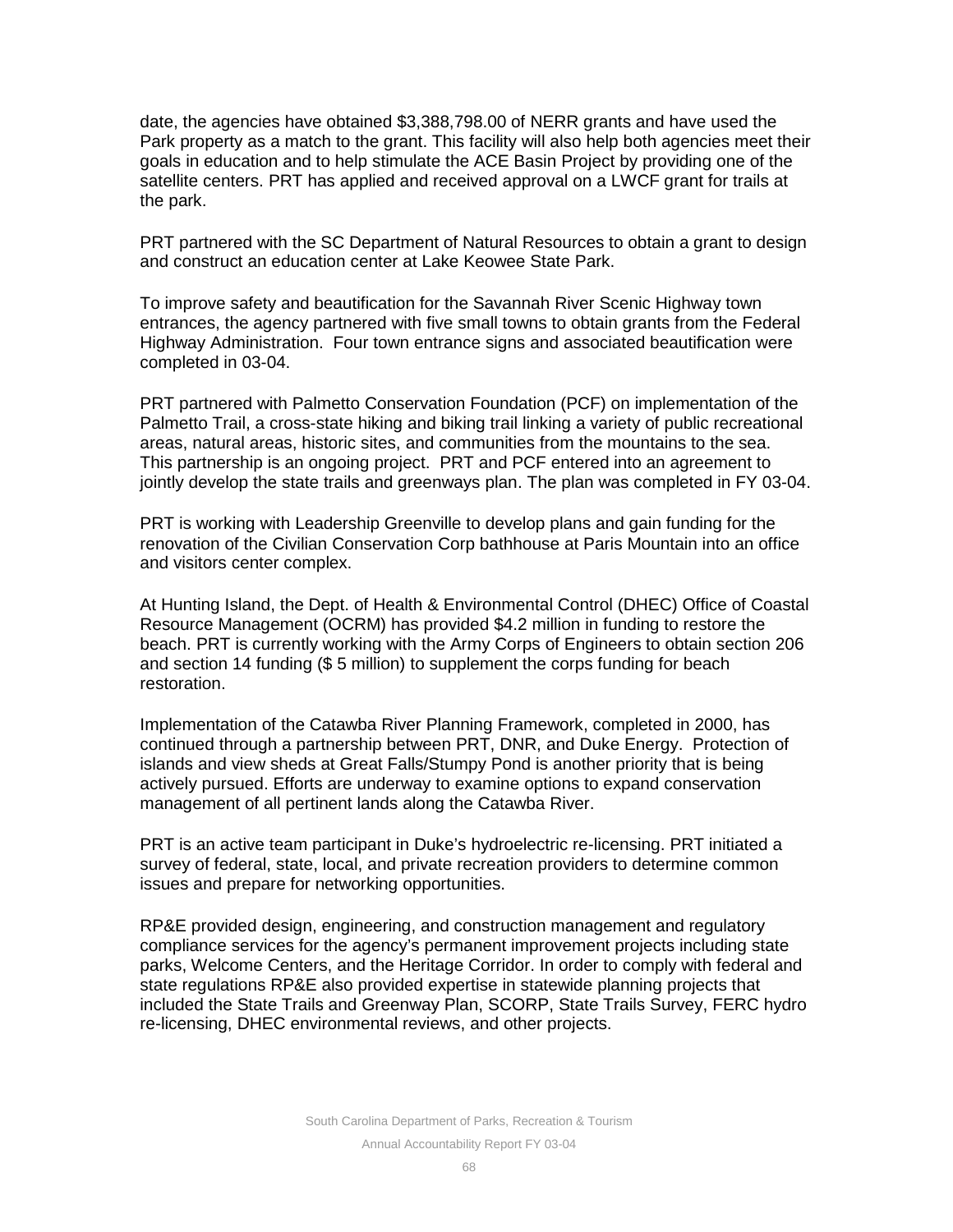RP&E technical assistance was provided to all five of the wastewater treatment systems operated by the agency. The assistance ranged from inspections to troubleshooting problems at the plants.

An RP&E staff member served as president of the SC Wildlife Federation to interact with representatives of a variety of agencies and organizations and provided leadership regarding planning, conservation, outdoor recreation, and nature-based tourism efforts around the state.

The agency partners with Palmetto Conservation Foundation to construct additional segments of the cross-state trail. Phase 1 of the Jocassee Gorges Passage opened, connecting Table Rock State park to Highway 178. Phase 2 is underway and will connect to Keowee-Toxaway State Natural Area. The Oconee connector, between Oconee State Park and Oconee Station State Historic Site was also completed. The SCTRAILS website also provides critical links to PCF, the Palmetto Trail, and other trails to help residents and visitors discover these resources.

SC Forestry Commission Recreation Advisory Committee - Serves on the advisory committee to assist our sister agency in developing new recreational policies, operating guidelines, and facility plans to accommodate growing demands from recreational interests.

RP&E participates in the Great Falls Nature Based Tourism Implementation Committee and Great Falls Heritage Celebration Committee providing technical assistance in this small town with limited financial resources. The community's plan to capitalize on its natural and cultural resources through a variety of efforts and partnerships is well underway. The agency is also assisting with the Walterboro "Great Swamp" project.

As a member of the SC Chapter of the American Planning Association, staff chairs the Environment, Recreation, and Tourism Subcommittee of the Legislative Committee, keeping members informed of important state and federal legislation affecting professional and volunteer planning members around the state.

RP&E partners with SC Recreation and Parks Association (SCRPA) and Clemson University to re-design the Rural Recreation Program so that it now focuses on a systematic analysis of a county area for the delivery of parks and recreation services as opposed to just providing programs for the summer.

PRT staff maintains and updates the http://www.SCTRAILS.net website providing information and maps on trails throughout the state, as well as links to numerous trail user groups, trail management agencies and organizations, and a variety of trail resources.

PRT also works with corporations, foundations and individuals to meet critical needs in the State Park system. The agency's fundraising efforts builds relations with private partners and helps improve local communities. PRT announced a potential \$1 million partnership with the Professional Land Surveyors of South Carolina this year to survey state parks, a critical need for the agency. SCPRT also received donations to help rebuild a historic bathhouse at Paris Mountain, display a permanent photographic exhibit